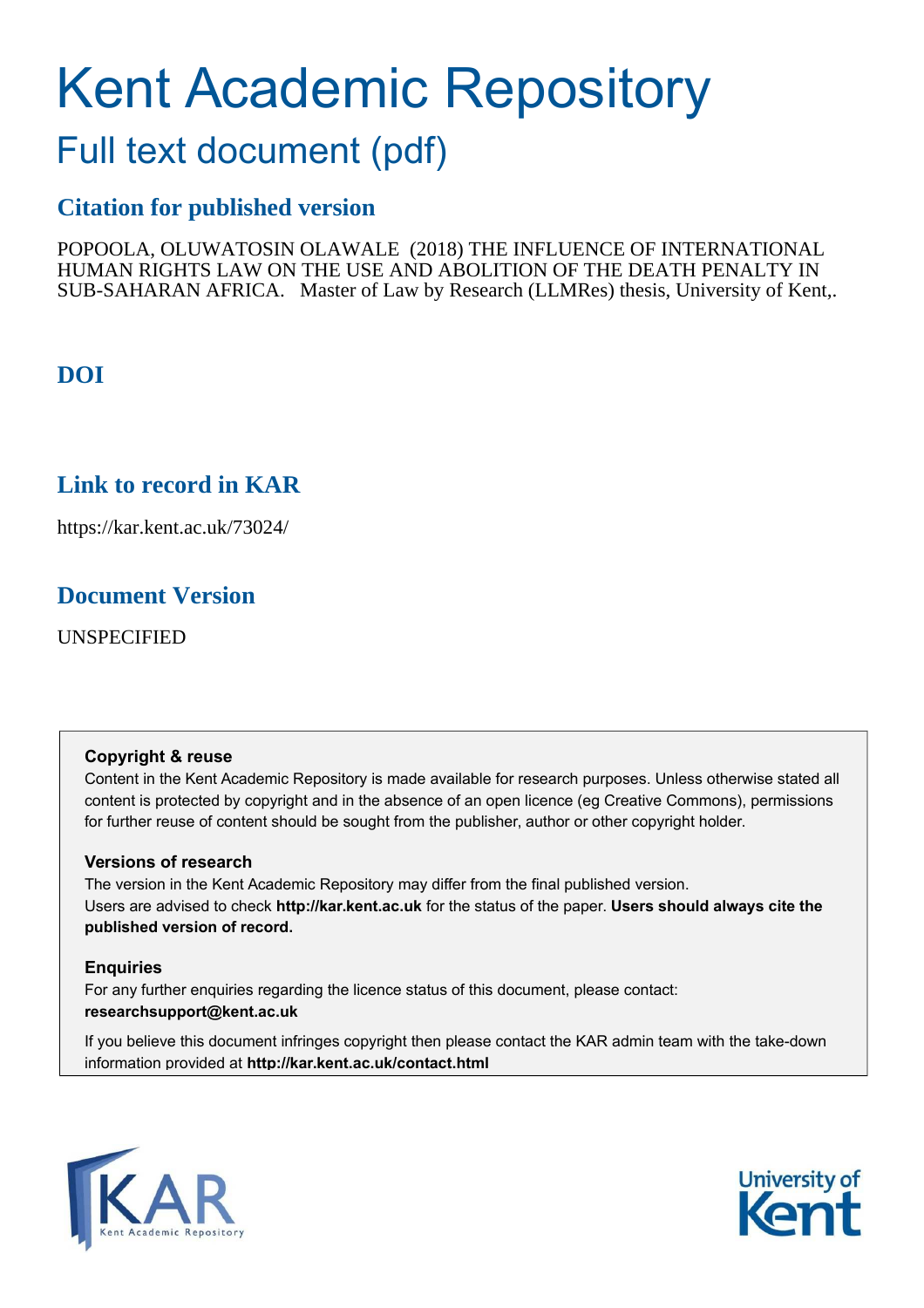#### **THE INFLUENCE OF INTERNATIONAL HUMAN RIGHTS LAW ON THE USE AND ABOLITION OF THE DEATH PENALTY IN SUB-SAHARAN AFRICA**

**A thesis submitted to** 

**Kent Law School** 

 **University of Kent** 

**in fulfilment of the requirements for the** 

**degree of LLM Law** 

**by**

**Oluwatosin Olawale Popoola** 

**June 2018** 

**Thesis word count: 39,852**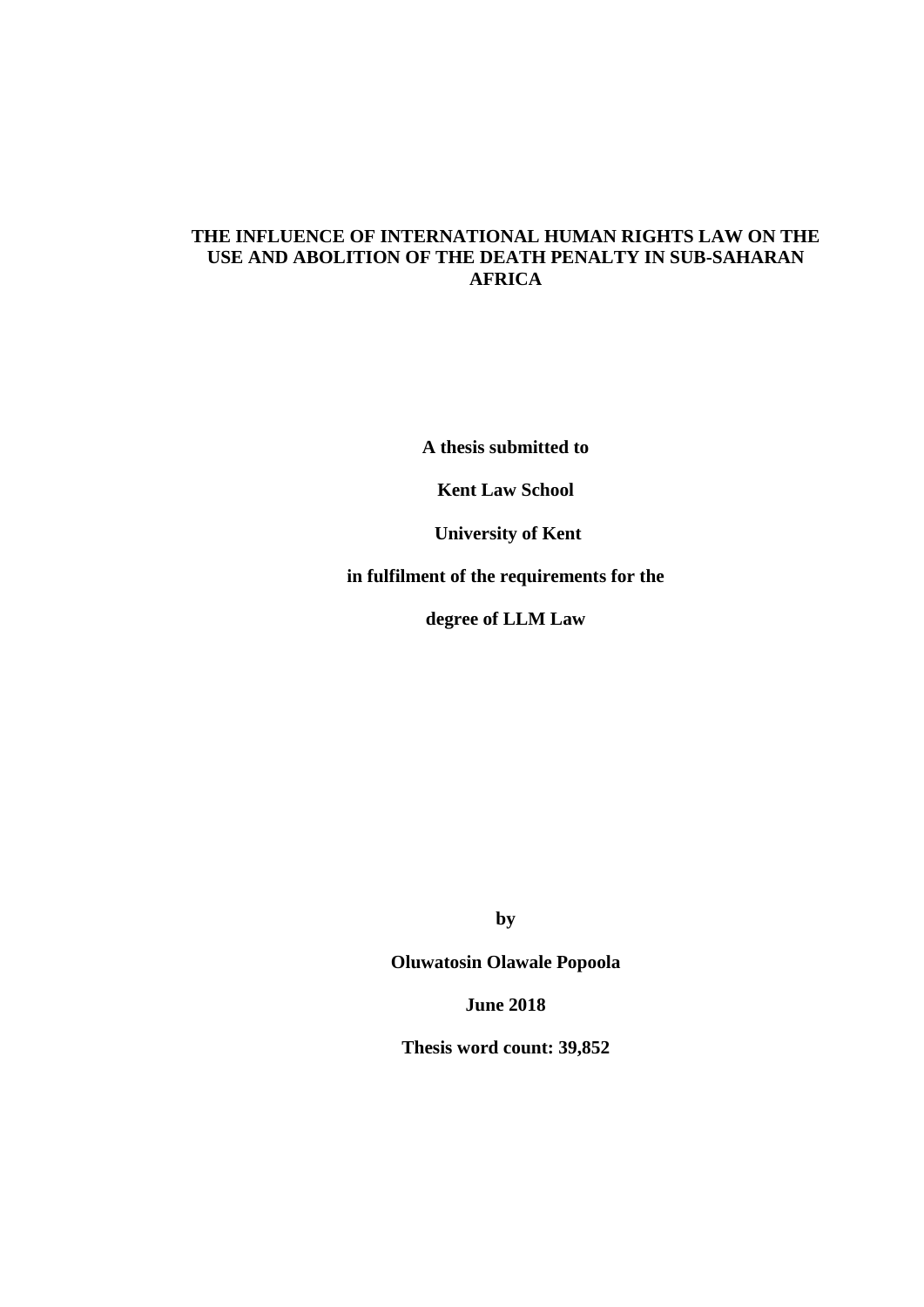## Table of Contents

| 50                                                                                                      |  |
|---------------------------------------------------------------------------------------------------------|--|
| 3.2 The influence of international human rights law on death penalty clemency in sub-Saharan Africa  55 |  |
|                                                                                                         |  |
|                                                                                                         |  |
|                                                                                                         |  |
|                                                                                                         |  |
|                                                                                                         |  |
|                                                                                                         |  |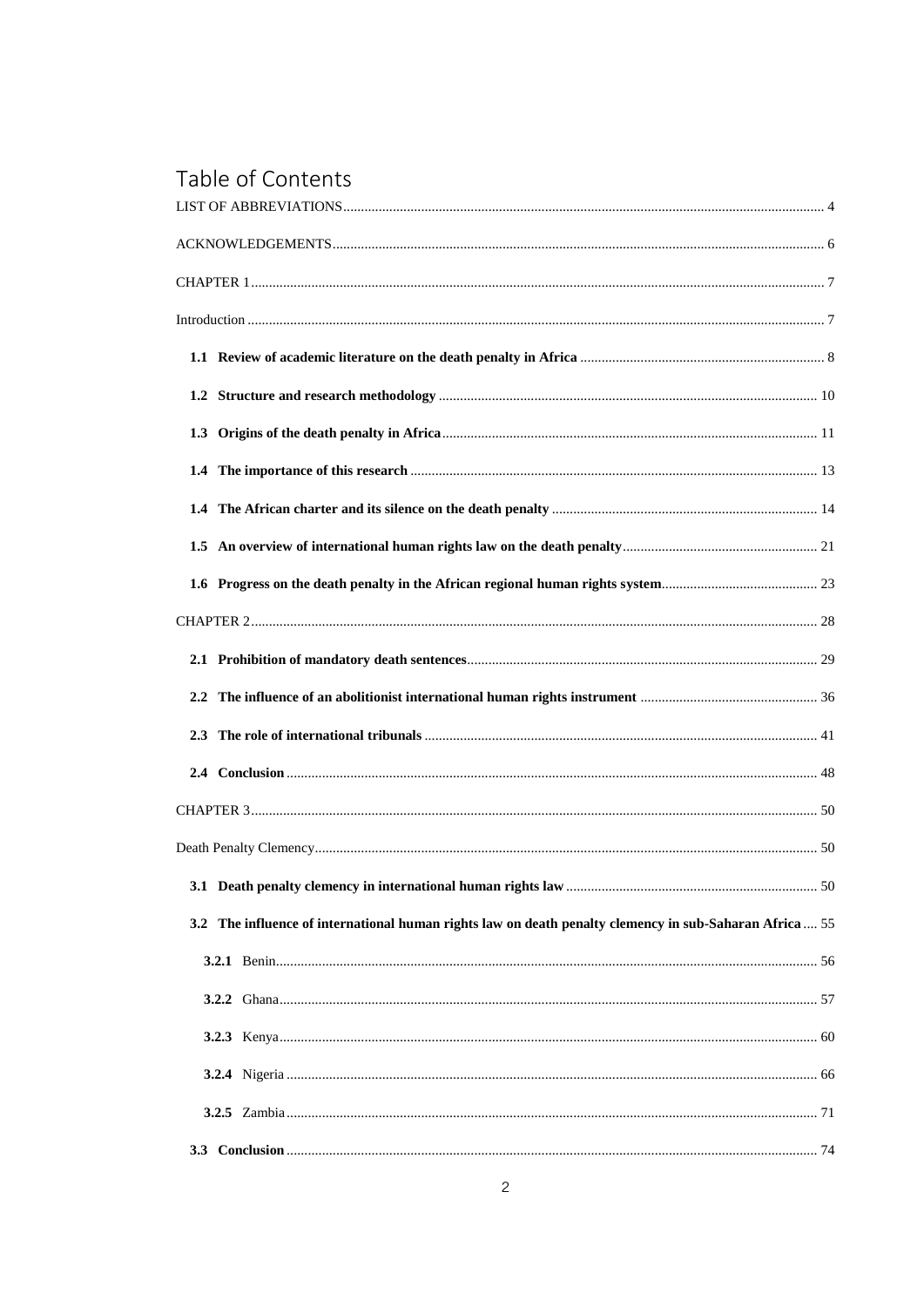<span id="page-3-0"></span>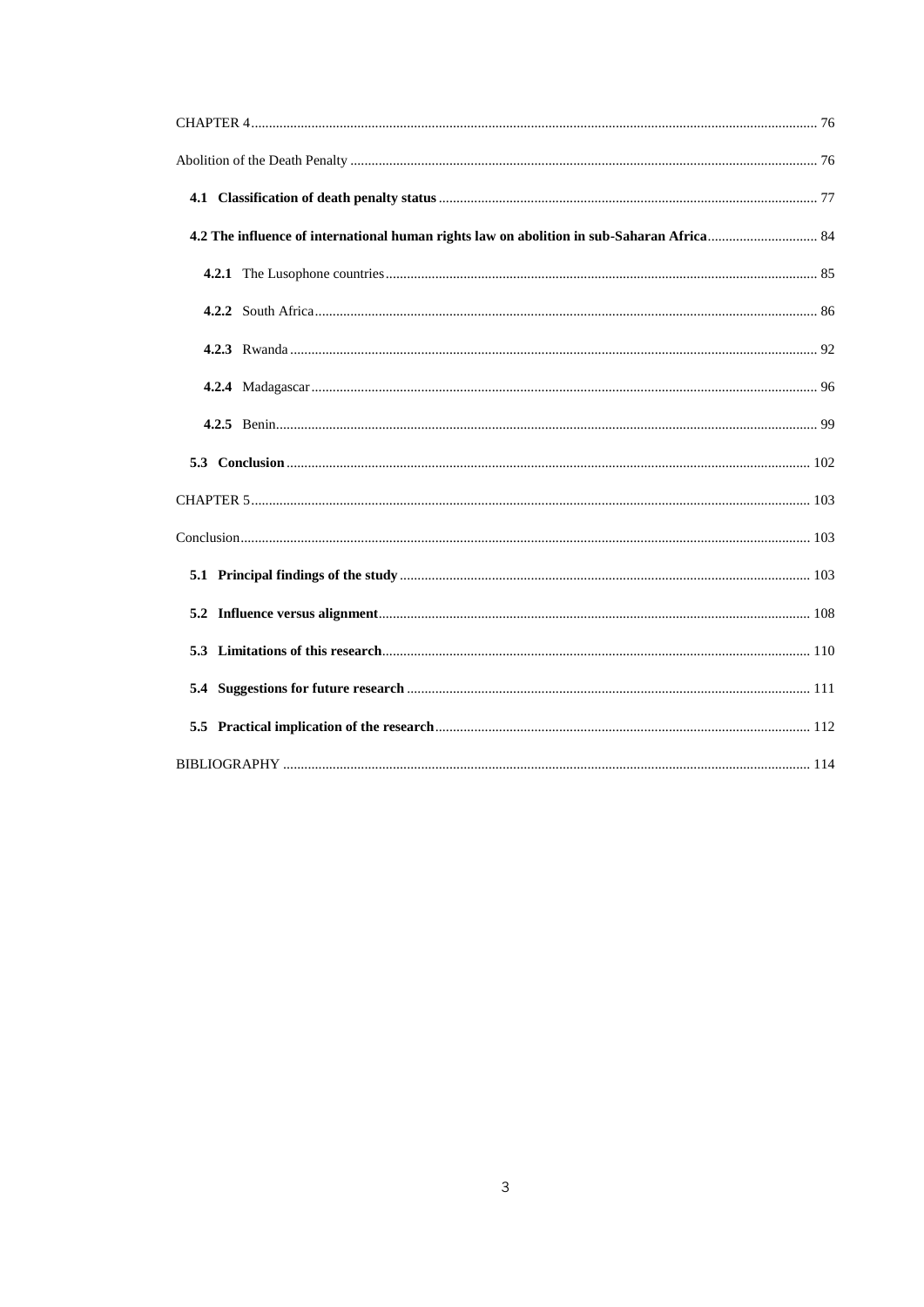#### **LIST OF ABBREVIATIONS**

AMERICAN COVENTION - American Convention on Human Rights

AFRICAN CHARTER - African Charter on Human and Peoples' Rights

AFRICAN COMMISSION - African Commission on Human and Peoples' Rights

AHRLJ - African Human Rights Law Journal

AI - Amnesty International

All ER - All England Reports

AU - African Union

CA - Court of Appeal

CC - Constitutional Court

CCPR - UN Human Rights Committee

Comp. & Int'l L.J. S. Afr. - The Comparative and International Law Journal of Southern Africa

CRC - Convention on the Rights of the Child

DOC - Document

ECHR – European Convention on Human Rights

ECOSOC - Economic and Social Council

ECOWAS - Economic Community of West African States

ETS - European Treaties

HRC – Human Rights Council

ICC - International Criminal Court

ICCPR - International Covenant on Civil and Political Rights

ICCPR-OP2 - Second Optional Protocol to the International Covenant on Civil and Political Rights, aiming at the abolition of the death penalty

ICJ - International Court of Justice

ICTR - International Criminal Tribunal for Rwanda

ICTY - International Criminal Tribunal for the Former Yugoslavia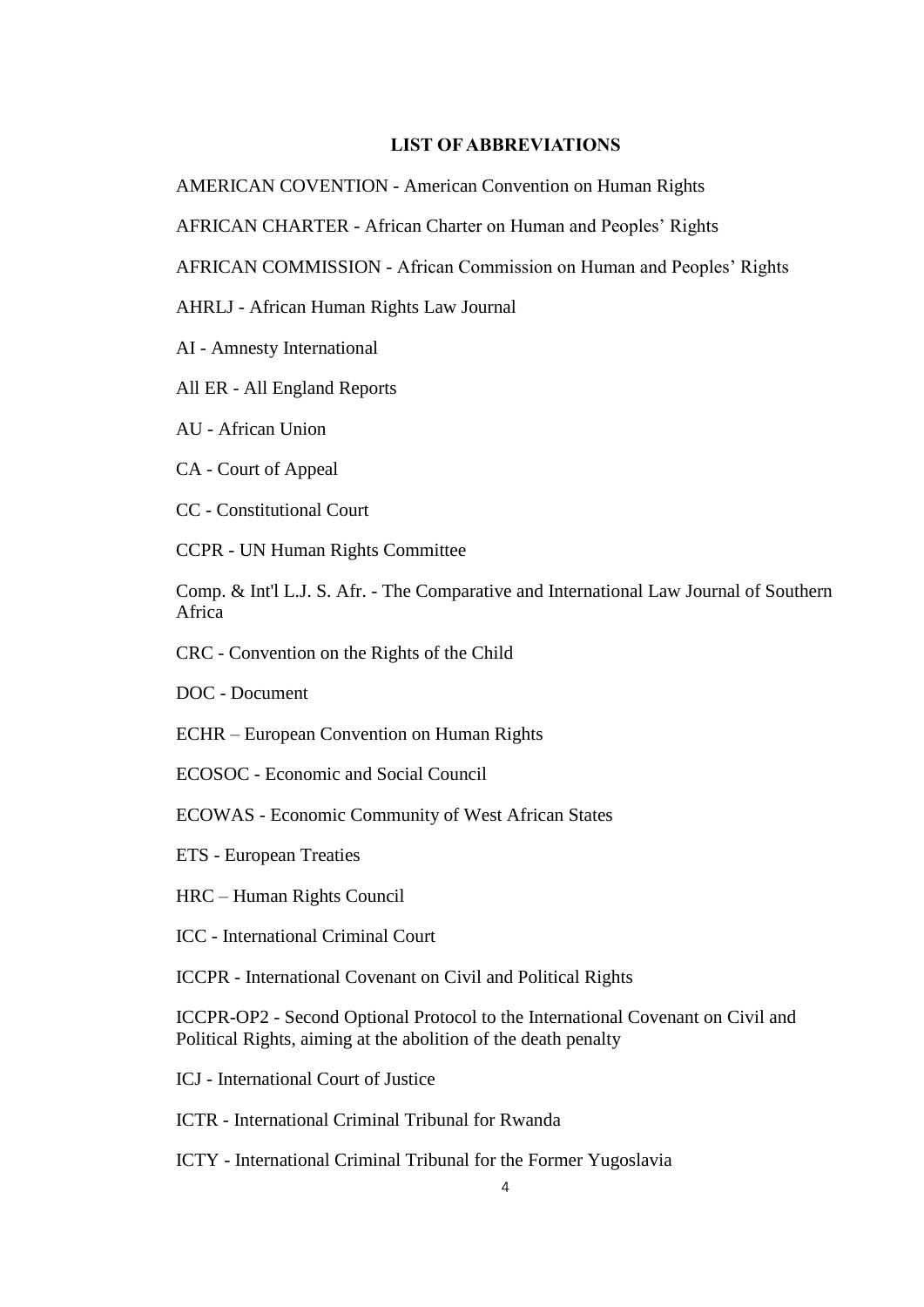- <span id="page-5-0"></span>IGO – Inter-Governmental Organisation
- ILM International Legal Materials
- NGO Non-Governmental Organisation
- OAS Organisation of American States
- OAU Organisation of African Unity
- SC Supreme Court
- SPECIAL COURT Special Court for Sierra Leone
- UDHR Universal Declaration of Human Rights
- UN United Nations
- UNCHR United Nations Commission on Human Rights
- UNGA United Nations General Assembly
- UNTS United Nations Treaty Series
- UPR UN Human Rights Council's Universal Periodic Review
- VOL Volume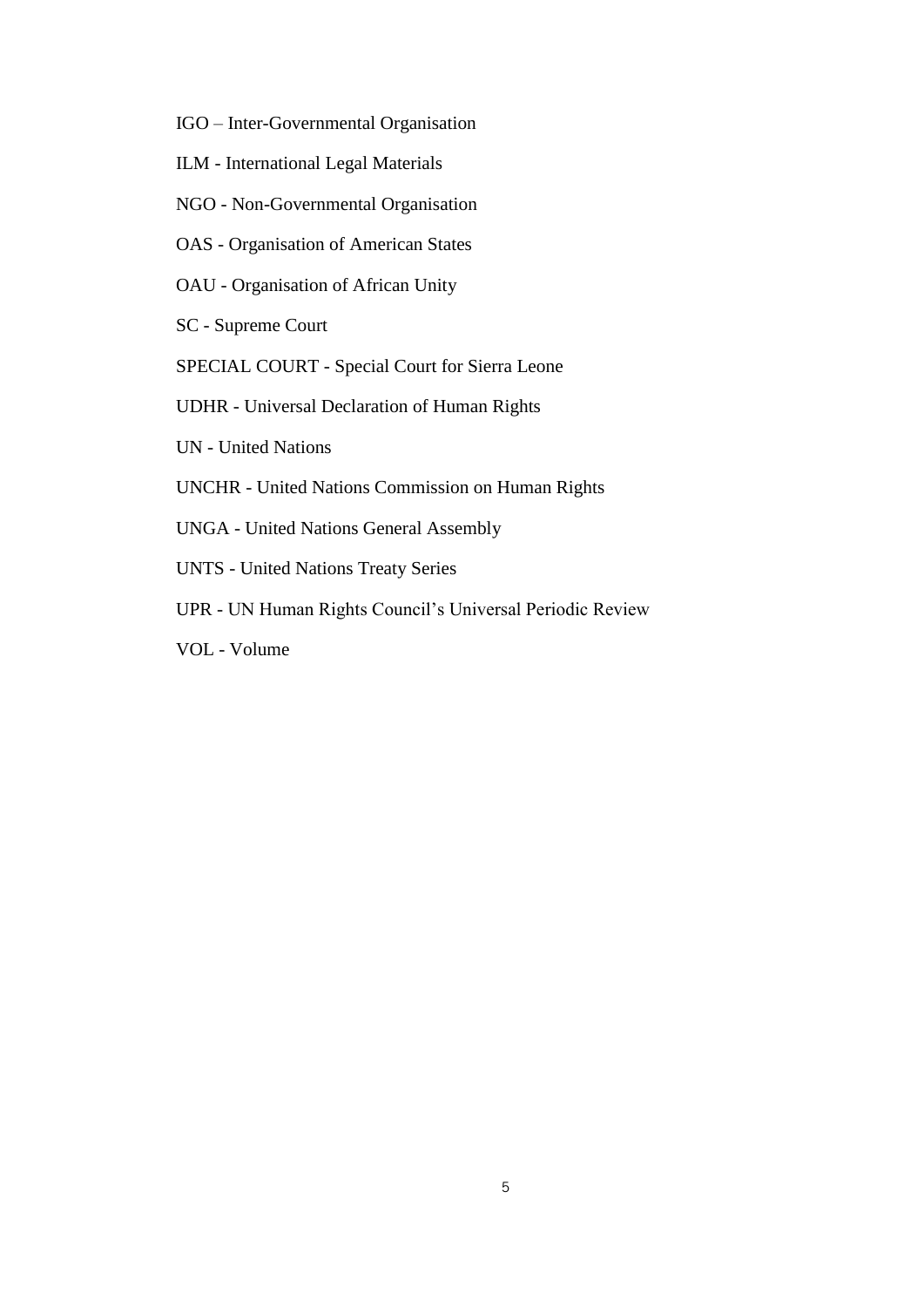#### **ACKNOWLEDGEMENTS**

<span id="page-6-1"></span><span id="page-6-0"></span>I express my immense gratitude to Professor Nicholas Grief who supervised my writing of the thesis. Professor Grief's expertise, wisdom and care guided me through the study and regularly boosted my morale. Without his support, encouragement and remarkable patience, particularly during difficult personal circumstances, I would not have completed this study. I also acknowledge the valuable feedback of Dr Nicola Barker and Dr Julie McCandless during the writing of the thesis. Finally, I thank my wife, Dr Adetutu Popoola, for her encouragement and support.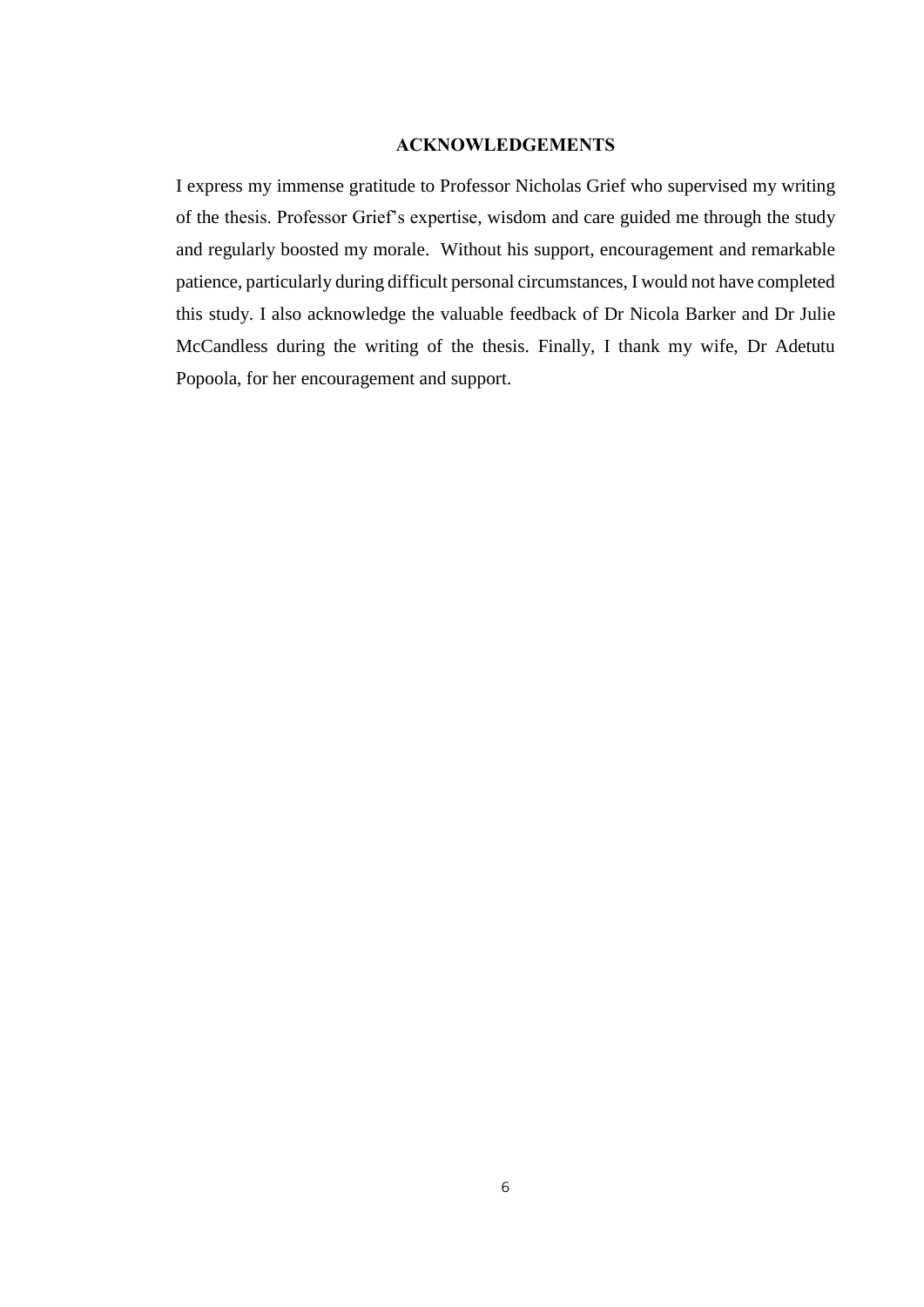#### **CHAPTER 1**

#### **Introduction**

This study investigates the extent to which international human rights law has influenced the law and practice of sub-Saharan African countries on the death penalty. The study is divided into five chapters with three chapters focusing on three major death penalty thematic areas: imposition of a death sentence, clemency and abolition. The three areas are important elements of the death penalty and are indispensable in the exploration of the subject. Imposition of a death sentence is important because it constitutes the start of the process of the use of the death penalty. Clemency, which provides reprieve in death penalty cases, is a vital connecting theme between the imposition of a death sentence and its implementation. Abolition is an indispensable theme as it deals with the legal prohibition of the death penalty.

<span id="page-7-0"></span>The study examines the influence of international human rights law in the context of the absence of an African regional human rights treaty on abolition, the silence of the African Charter on Human and Peoples' Rights  $(A$ frican Charter $)^1$  on the death penalty and the limited restrictions on the use of the death penalty in existing African human rights instruments.

The fact that a country's law or practice is consistent or aligns with international human rights law does not of itself prove that the latter has influenced the former. Therefore, in this study, 'influence' is taken to mean the discernible effect of international human rights law on sub-Saharan African countries to restrict the use or abolish the death penalty. The 'use of the death penalty' is taken to mean either the imposition of a death sentence or the carrying out of execution, while abolition is taken to mean the legal prohibition of the death penalty.

The study is not a country-by-country analysis of the current situation regarding the death penalty in sub-Saharan Africa, but an exploration of the human rights legal approaches

<sup>&</sup>lt;sup>1</sup> OAU Doc CAB/LEG/67/3 rev. 5. The African Charter was adopted on 27 June 1981 and entered into force on 21 October 1986, it currently has 53 States Parties. South Sudan is a signatory but not yet a party.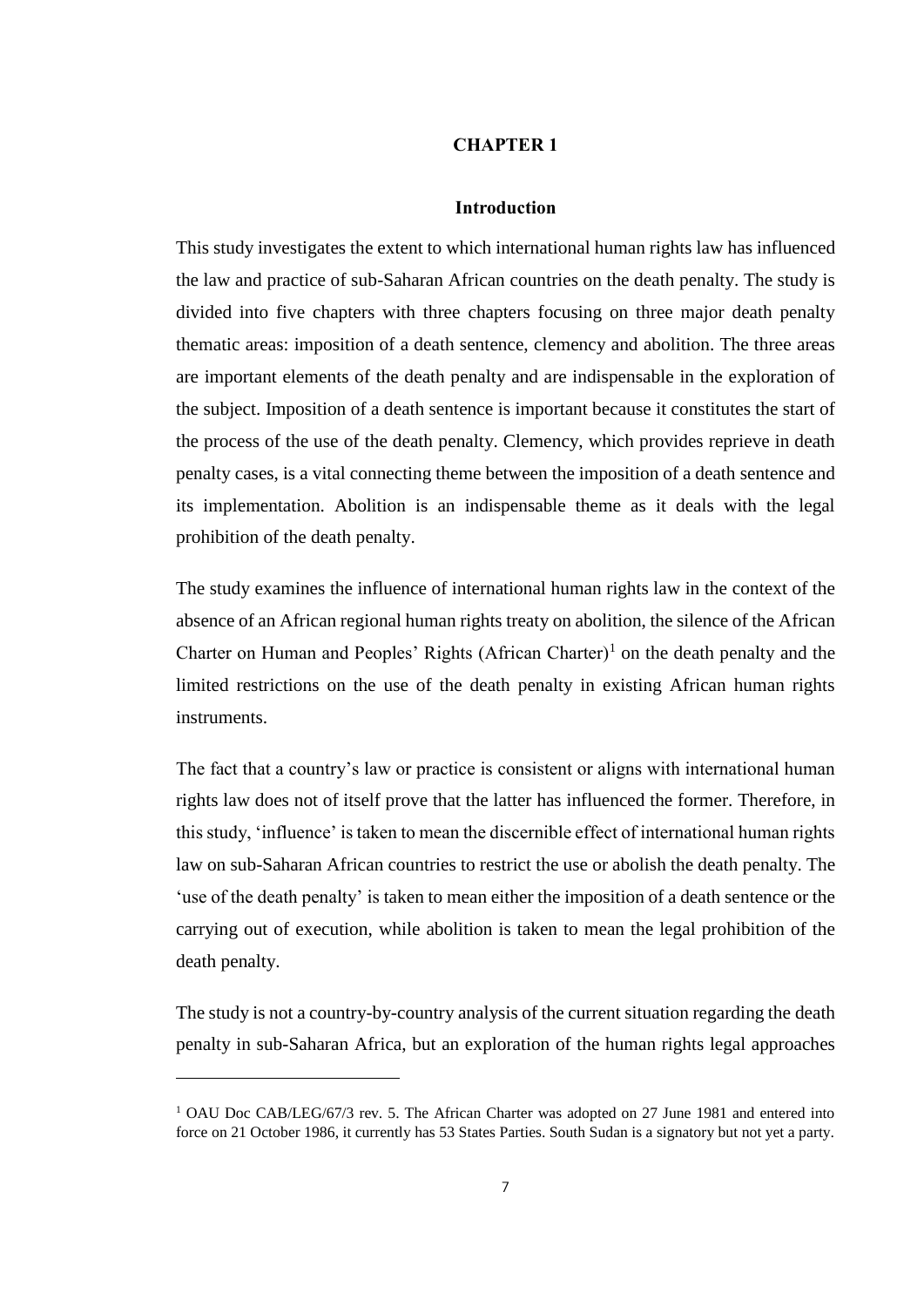taken by certain African countries to restrict the use or abolish the death penalty. The scope of the study is limited to countries in sub-Saharan Africa<sup>2</sup> because the region has the potential to completely abolish the death penalty.<sup>3</sup> It focuses on the following countries, with reference to the three themes explored in the study: Benin, Ghana, Kenya, Madagascar, Malawi, Nigeria, Rwanda, Sierra Leone, South Africa, Zambia. These countries have been selected because of their developed jurisprudence on human rights and the death penalty; and are representative of the different sub-regions of sub-Saharan Africa. The study critically evaluates executive and legislative decisions and court judgments on the death penalty in the selected countries. Although the study focuses on those countries, reference will be made to examples and practices in other sub-Saharan African countries to support various arguments made in the exploration of the three themes.

#### **1.1 Review of academic literature on the death penalty in Africa**

Academic literature on the death penalty in Africa is limited. This study therefore seeks to make a contribution to existing literature by analysing the influence of international human rights law on the use and abolition of the death penalty in sub-Saharan Africa.

There are two main books dealing with the global use of the death penalty: William Schabas, The Abolition of the Death Penalty in International Law (3rd edn, Cambridge University Press 2003) and Roger Hood and Carolyn Hoyle, The Death Penalty: A Worldwide Perspective (5th edn, Oxford University Press 2015). Both texts explore the global use of the death penalty but with limited focus on Africa. While Schabas's work requires updating, the recent edition of Hood and Hoyle's work is relatively up to date on global trends but still lacks an African perspective on the death penalty.

Four main books deal with the death penalty in Africa: Lilian Chenwi, Towards the Abolition of the Death Penalty in Africa: A Human Rights Perspective (Pretoria, Pretoria

<sup>&</sup>lt;sup>2</sup> According to the UN, there are 49 countries in sub-Saharan Africa; they exclude North Africa which is comprised of Algeria, Egypt, Libya, Morocco, Tunisia, Western Sahara. [<https://unstats.un.org/unsd/mi/africa.htm>](https://unstats.un.org/unsd/mi/africa.htm) assessed 20 June 2018.

<sup>&</sup>lt;sup>3</sup> Amnesty International (AI), Death Sentences and Executions 2017 (ACT 50/7955/2018).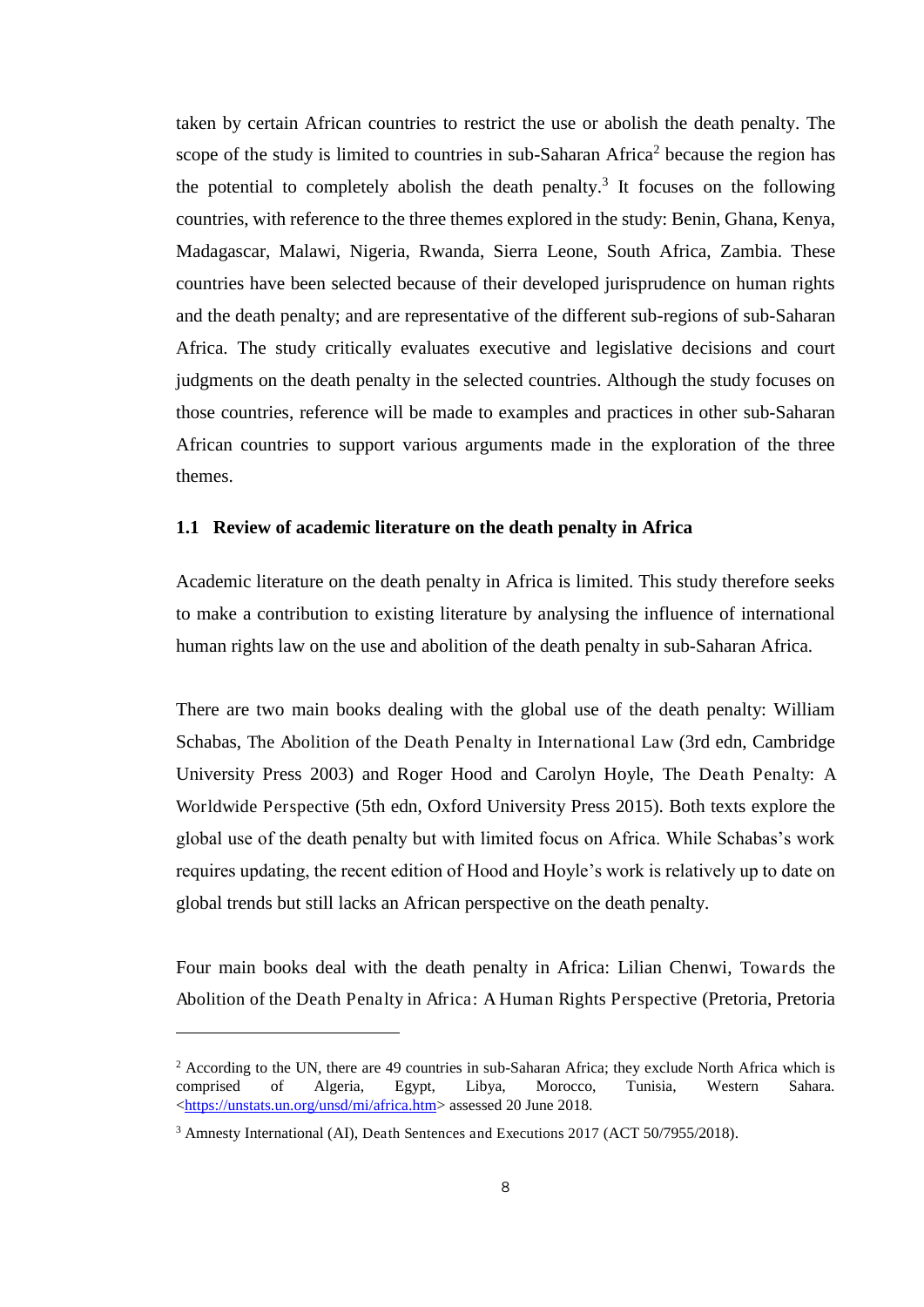University Law Press 2007); Andrew Novak, The Death Penalty in Africa: Foundations and Future Prospects (Palgrave Macmillan 2014); Aime Muyoboke Karimunda, The Death Penalty in Africa: The Path Towards Abolition (Routledge 2016); and Andrew Novak, The African Challenge to the Global Death Penalty Abolition; International Human Rights Norms in Local Perspective (Intersentia 2016). Nowak's latest work on the death penalty in Africa explores the African contribution to the global death penalty debates and lessons for the international death penalty abolition movement by using eight sub-Saharan African countries as case studies. Karimunda's work discusses the historical and cultural background of the death penalty in Africa. Nowak's earlier work examines the death penalty in Africa within a historical, cultural and political context, devoting only one chapter to the modern use of the death penalty in Africa and with very limited human rights perspective and analysis. Chenwi's work on the death penalty in Africa relies on United Nations (UN) and African regional human rights instruments, national laws and court judgments to analyse an emerging international trend towards the abolition of the death penalty in the African context, with specific focus on history; the right to life and fair trial; and the prohibition of cruel, inhuman or degrading treatment or punishment. However, Chenwi's work is about 11 years old and does not reflect the recent trends on the death penalty in Africa.

<span id="page-9-0"></span>In addition, there have been some journal articles written on the death penalty in Africa: Peter Norbert Bouckaert, 'Shutting Down the Death Factory: The Abolition of Capital Punishment in South Africa' (1996) 32 Stan. J. Int'l L. 287; Dirk van Zyl Smit, 'The Death Penalty in Africa' (2004) 4 AHRLJ 3; Lilian Chenwi, 'Breaking New Ground: The Need for a Protocol to the African Charter on the Abolition of the Death Penalty in Africa' (2005) 5 AHRLJ 89; Audrey Boctor, 'The Abolition of the Death Penalty in Rwanda' (2009) 10 Hum Rights Rev 99; Andrew Nowak, 'The Abolition of the Mandatory Death Penalty in Africa: A Comparative Constitutional Analysis' (2012) Ind. Intl & Comp. L. Rev. 267; Lilian Chenwi, 'Initiating Constructive Debate: Critical Reflection on the Death Penalty in Africa' (2012) 38 Comp. & Int'l L.J. S. Afr. 474 (2005); and Sigall Horovtiz, 'International Criminal Courts in Action: The ICTR's Effect on Death Penalty and Reconciliation in Rwanda' (2016) 48 The Geo. Wash. Int'l L. Rev. 505.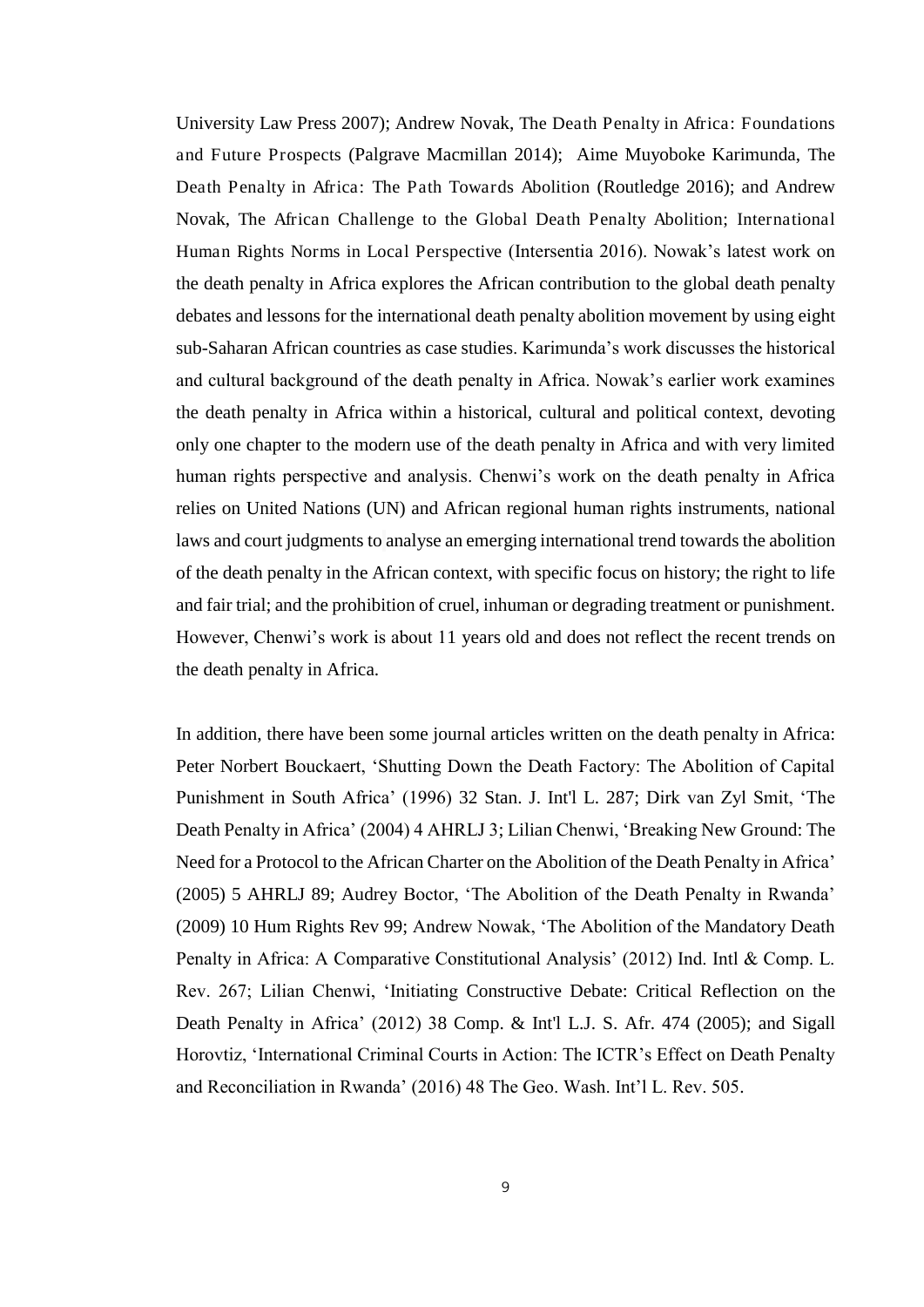Bouckaert in his article examines the history of the death penalty in South Africa and highlights the process of abolition through judicial review. Van Zyl Smit's article analyses the extent to which the death penalty is an issue to be concerned about in Africa, the restriction on the death penalty and how the restrictions can be strengthened. Chenwi's earlier article addresses the necessity of an African treaty on the abolition of the death penalty considering the international human rights developments and trends towards the abolition of the death penalty. Boctor's article appraises the process of abolishing the death penalty in Rwanda, emphasizing the political and legislative steps taken by the authorities in Rwanda in that regard, and the involvement of the International Criminal Tribunal for Rwanda (ICTR). Nowak's article presents a comparative constitutional analysis of the abolition of the mandatory death penalty by the Constitutional Court of Malawi and the Court of Appeal of Kenya; however, the article requires updating considering recent judicial development in Kenya. Chenwi's latest article considers the need for a constructive debate on the death penalty in Africa. Her article examines the African Commission's stance on the death penalty and evaluates the use of the death penalty in Africa by focusing mainly on the possibility of relying on constitutional provisions on the right to life and the prohibition of cruel, inhuman and degrading treatment to challenge the death penalty. Lastly, Horovtiz uses qualitative empirical research method in his article to indicate how the ICTR influenced the abolition of the death penalty in Rwanda and reflects on the impact of the abolition on national reconciliation.

#### <span id="page-10-0"></span>**1.2 Structure and research methodology**

Chapter one is the introduction which lays the foundation of the thesis. It provides a review of academic literature on the death penalty in Africa, states the general plan and methodology of the study, highlights the origin of the death penalty in Africa, explains why the study matters, explores why the African Charter is silent on the death penalty, provides an overview of international human rights law on the death penalty, and traces the progress on the death penalty in the African regional human rights system. Chapter two analyses the influence international human rights law has had on certain countries in sub-Saharan Africa. In Chapter three the study explores clemency, which is the only legal option available after a death sentence has been confirmed by an appellate court, appeal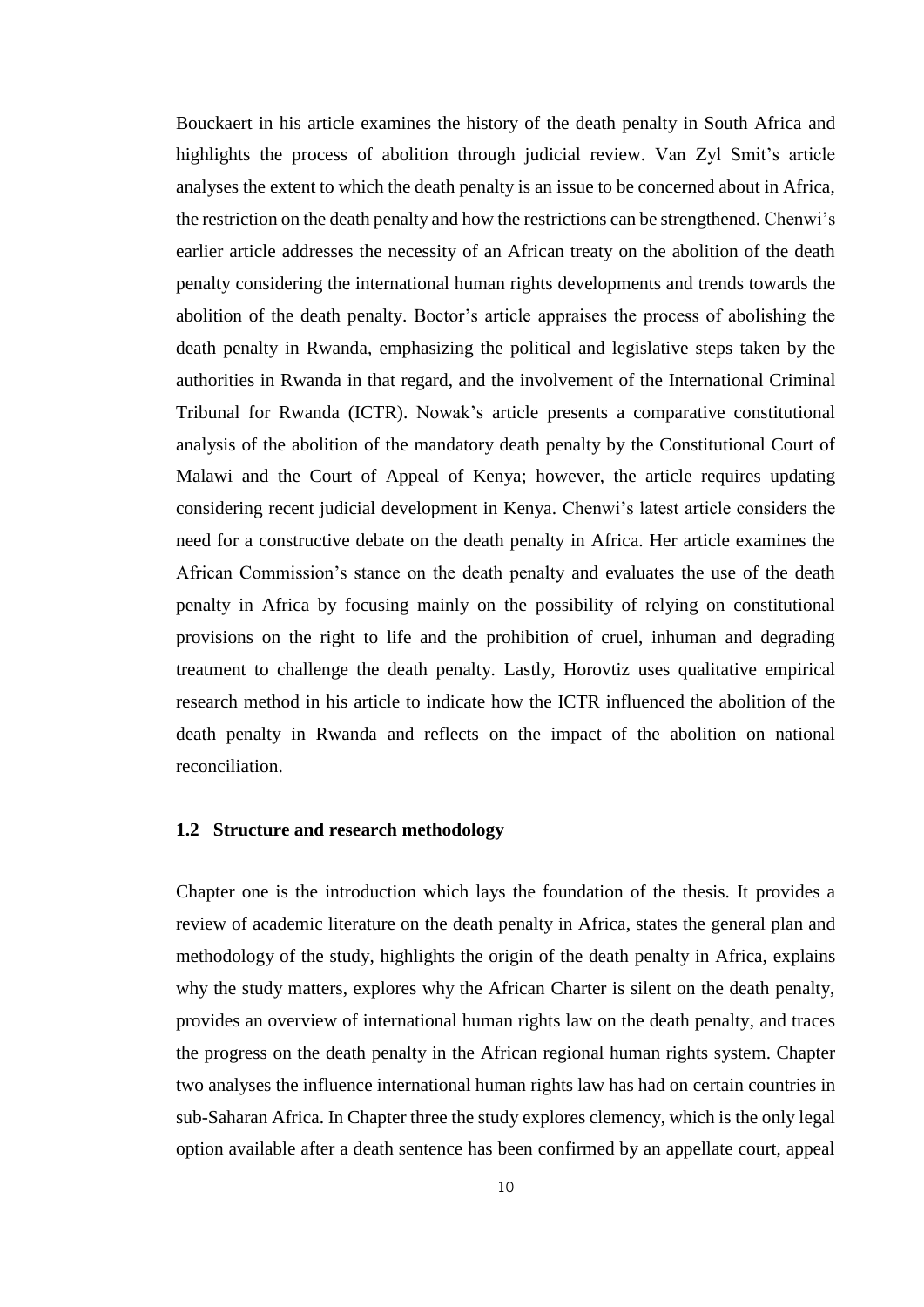rights have been exhausted or following a lack of appeal. The chapter determines the extent to which international human rights law has influenced the use of the death penalty through the granting of clemency in sub-Saharan Africa. Chapter four focuses on abolition, a theme which is key to the ultimate prohibition of the death penalty. The chapter demonstrates the extent to which international human rights law has influenced the abolition of the death penalty in sub-Saharan Africa. Chapter five, which is the concluding chapter, sums up the study by evaluating the extent to which international human rights law has influenced the use and abolition of the death penalty in sub-Saharan Africa.

The study adopts a doctrinal legal framework in its examination of the extent to which international human rights law has influenced the use and abolition of the death penalty in sub-Saharan Africa. The framework incorporates human rights arguments and a comparative approach in the context of sub-Saharan Africa. The study will analyse international human rights instruments, the decisions and statements of UN treaty bodies and African regional human rights instruments. The analysis for the thesis will be drawn from books, journal articles, reports of non-governmental organisations (NGOs) and inter-governmental organisations (IGOs), UN documents, relevant national laws and the decisions of national and international courts. The study is limited mostly to materials in English which have been published or are available online; some materials in French have been translated into English.

#### **1.3 Origins of the death penalty in Africa**

l

The use of death as a form of punishment in Africa dates back to pre-colonial times. Sorcery or witchcraft, wilful murder, treason and certain types of political offences were punished with the execution of the 'guilty' person.<sup>4</sup> Over the years, some African legal experts have opined that the use of death to punish crimes in pre-colonial Africa did not constitute the death penalty. They appear to suggest that the use of the death penalty began with the advent of colonialism in Africa. Chenwi has argued that it is problematic to consider the pre-colonial practice as the death penalty because there is no strong evidence

<sup>&</sup>lt;sup>4</sup> Taslim Elias, The nature of African customary law (Manchester University Press 1956) 260.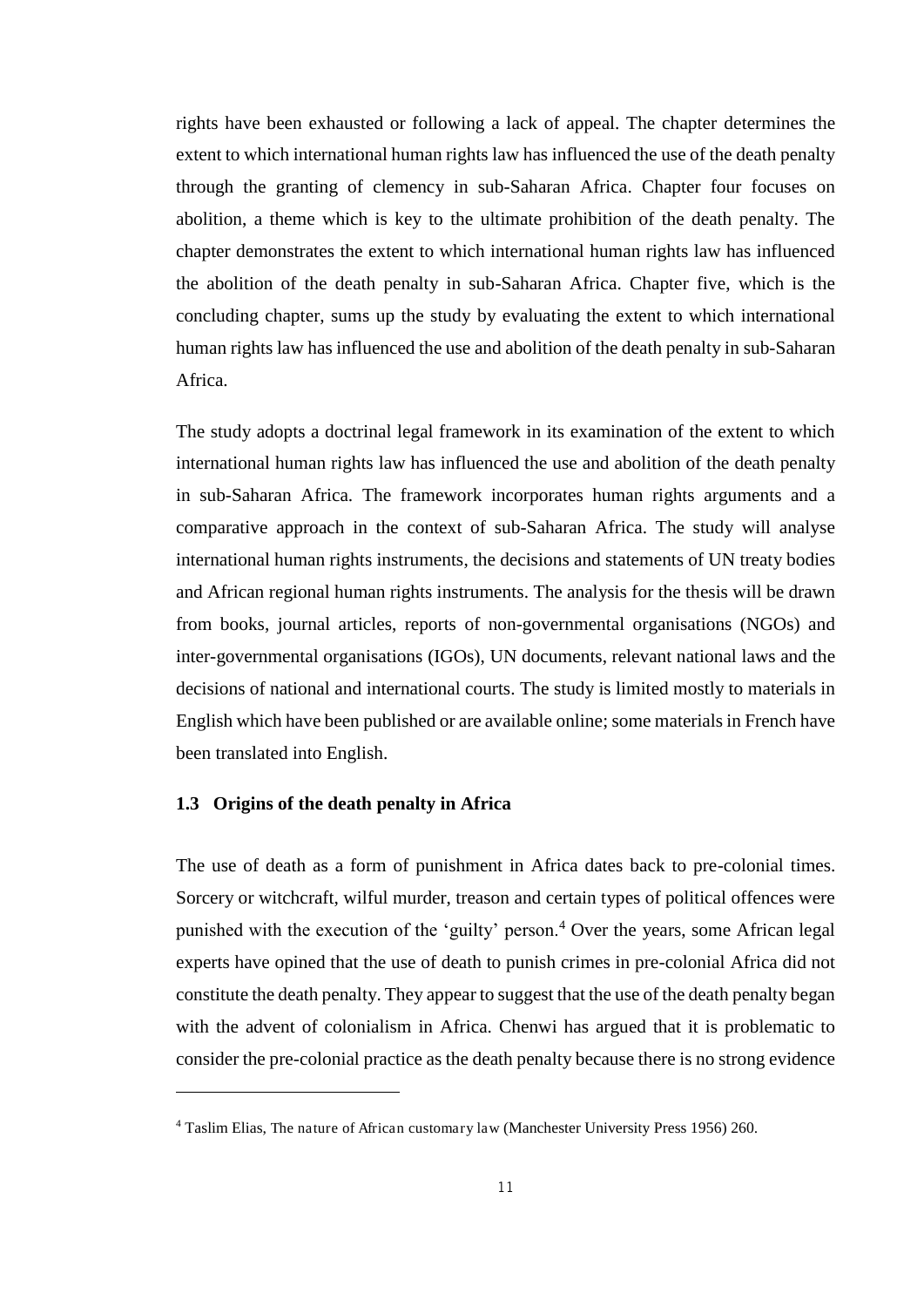to indicate that the death penalty was institutionalised in pre-colonial African society.<sup>5</sup> She contends that the death penalty system as it exists today was introduced by the colonial powers and is not what was practised in pre-colonial times.<sup>6</sup> In S v. Makwanyane and Another, Justice Sachs argued that the death penalty was not used, at least for murder, in pre-colonial African societies.<sup>7</sup> Kinemo in his work on Tanzania's penal policy has argued that hanging was not known to Africa and was introduced through colonialism.<sup>8</sup>

<span id="page-12-0"></span>These views portray the death penalty as an import of colonialism to Africa. In their assessment, those scholars appear not to consider the main element of the death penalty, which is the use of death by the authorities of a jurisdiction, as punishment for certain crimes. This element remains constant whether or not the authority is colonial. In fact, there is sufficient evidence to indicate that, even before the advent of colonialism, death was used as punishment for certain crimes in Africa.<sup>9</sup> In pre-colonial North Africa, the death penalty was used against slaves who tried to escape or were disruptive,  $10$  and in Ancient Egypt death sentences were imposed for murder, violation of tombs, treason and attempting to kill the Pharaoh.<sup>11</sup> In pre-colonial sub-Saharan Africa there are also examples of the use of the punishment. In Rwanda, death was used as punishment for incest and murder.<sup>12</sup> The Akan people of Ghana and Cote d'Ivoire, and the Ba-Mbala ethnic group of the Democratic Republic of Congo imposed death sentences for treason.<sup>13</sup> Among the Nandi people in East Africa, witchcraft was punished with death.<sup>14</sup> The Bira

<sup>&</sup>lt;sup>5</sup> Lilian Chenwi, Towards the Abolition of the Death Penalty in Africa: A Human Rights Perspective (Pretoria, Pretoria University Law Press 2007) 19.

<sup>6</sup> Ibid.

<sup>7</sup> S v. Makwanyane and Another 1995 (3) SA 391 (CC), paras 377-381.

<sup>8</sup> Ross E.J. Kinemo, 'Contemporary Tanzanian Penal Policy: A Critical Analysis' (Naivasha: British Institute in East Africa) 23-24.

<sup>&</sup>lt;sup>9</sup> Elias (n 4); Andrew Novak, The Death Penalty in Africa: Foundations and Future Prospects (Palgrave Macmillan 2014) 9-23, Aime Muyoboke Karimunda, The Death Penalty in Africa: The Path Towards Abolition (Routledge 2016).

<sup>&</sup>lt;sup>10</sup> Norman Bennett, 'Christian and Negro Slavery in Eighteenth Century North Africa' (1960) 1 The Journal of African History 66,68,80.

<sup>11</sup> Karimunda (n 9) 26-28.

 $12$  Novak (n 9) 16.

<sup>13</sup> Karimunda (n 9) 17.

<sup>14</sup> Geoffrey S Snell, Nandi Customary Law (Nairobi, East African Literature Bureau 1954) 77.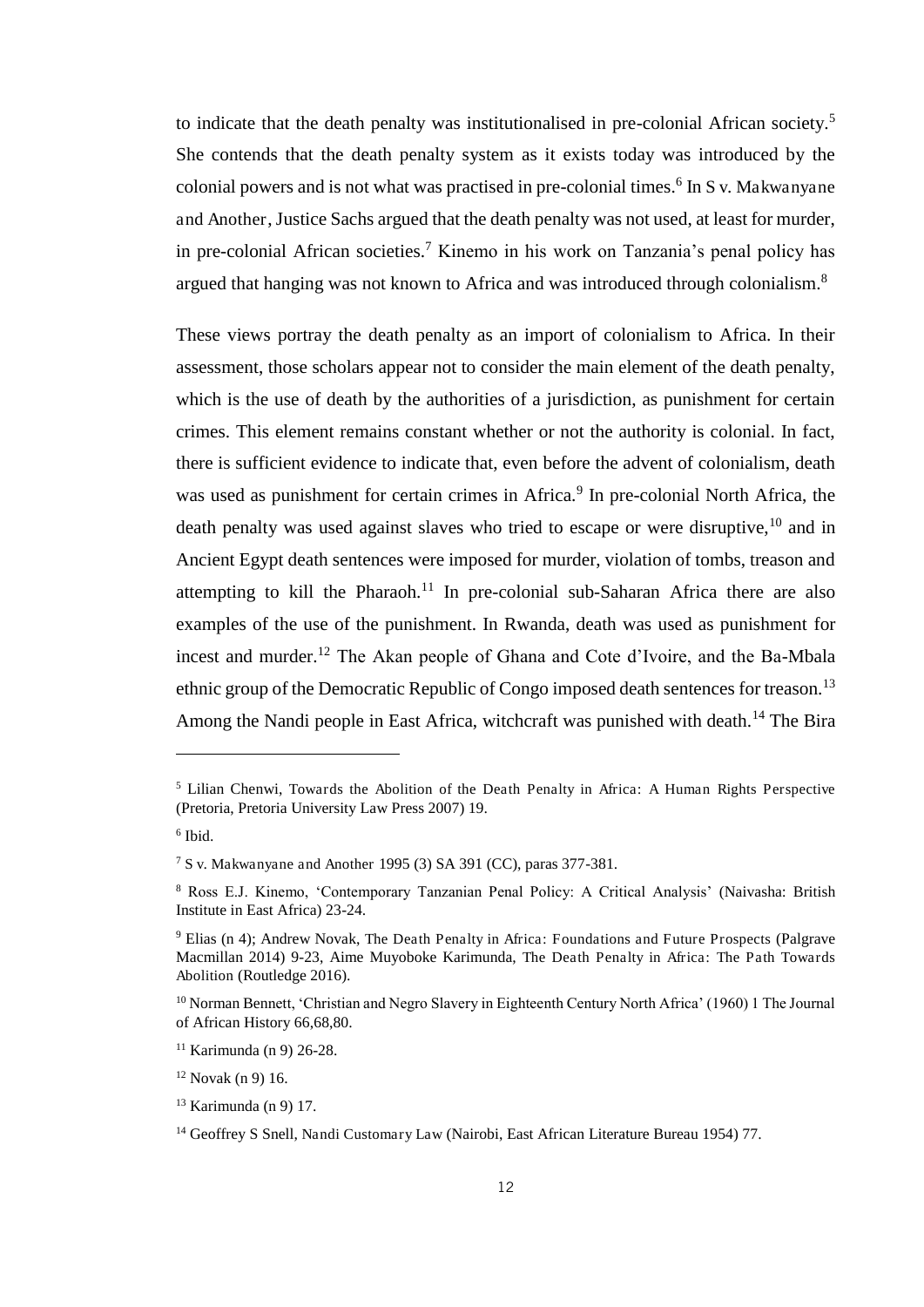and Mangbetu ethnic groups of the DRC and the Baganda in Uganda imposed death sentences for adultery.<sup>15</sup> The fact that the pre-colonial authorities in African societies used death as punishment in a manner and under a legal system different from the colonialists' should not preclude these pre-colonial practices from being regarded as constituting the death penalty. In effect, the practices in both eras involved the imposition of death sentences and the carrying out of executions for crimes for which a person was adjudged guilty by the authorities of the time.

#### **1.4 The importance of this research**

<span id="page-13-0"></span>While the origins of the death penalty in Africa may be subject to debate, its use in modern-day Africa cannot be denied. The death penalty remains entrenched in the laws of many sub-Saharan African countries. Of the 49 countries in sub-Saharan Africa 21 have abolished the death penalty for all crime.<sup>16</sup> The remaining 28 countries, a majority (57 per cent), have not abolished the death penalty at all. The fact that the majority of countries in sub-Saharan Africa retain the death penalty in their laws is an issue which one should be concerned about. There are at least three reasons for this and why this research matters. First, the majority of countries in the world have abolished the death penalty for all crimes,<sup>17</sup> yet the majority of countries in sub-Saharan Africa still retain the punishment in law contrary to international trends. Secondly, while people who commit serious crimes in 21 countries in sub-Saharan Africa are completely protected against the death penalty, those in the other 28 countries are not and could be deprived of their lives by law. This creates a kind of lottery with regard to respect for the right to life in sub-Saharan Africa. Thirdly, as Van Zyl Smit has argued, the death penalty may be capriciously applied to people in Africa by the state.<sup>18</sup> The resumption of executions by some countries in sub-Saharan Africa in recent times makes this argument no less valid

<sup>15</sup> Karimunda (n 9) 22-23

<sup>&</sup>lt;sup>16</sup> Amnesty International (AI), Abolitionist and Retentionist Countries as of March 2018 (ACT 50/6665/2017); Associated Press, 'Burkina Faso abolishes death penalty in new penal code' AP [\(Ouagadougou,](https://www.apnews.com/tag/Ouagadougou) 31 May 2018) [<https://www.apnews.com/15b6e4f6a4a54af29e74e4e3d45a7bb6>](https://www.apnews.com/15b6e4f6a4a54af29e74e4e3d45a7bb6) accessed 26 June 2018. Burkina Faso recently became the 21<sup>st</sup> country in sub-Saharan Africa to abolish the death penalty when Parliament adopted a new Penal Code on 31 May 2018 which excludes the use of the death penalty as a punishment for crimes.

 $17$  AI (n 3) 5.

<sup>&</sup>lt;sup>18</sup> Dirk van Zyl Smit, 'The death penalty in Africa' (2004) 4 African Human Rights Law Journal 3.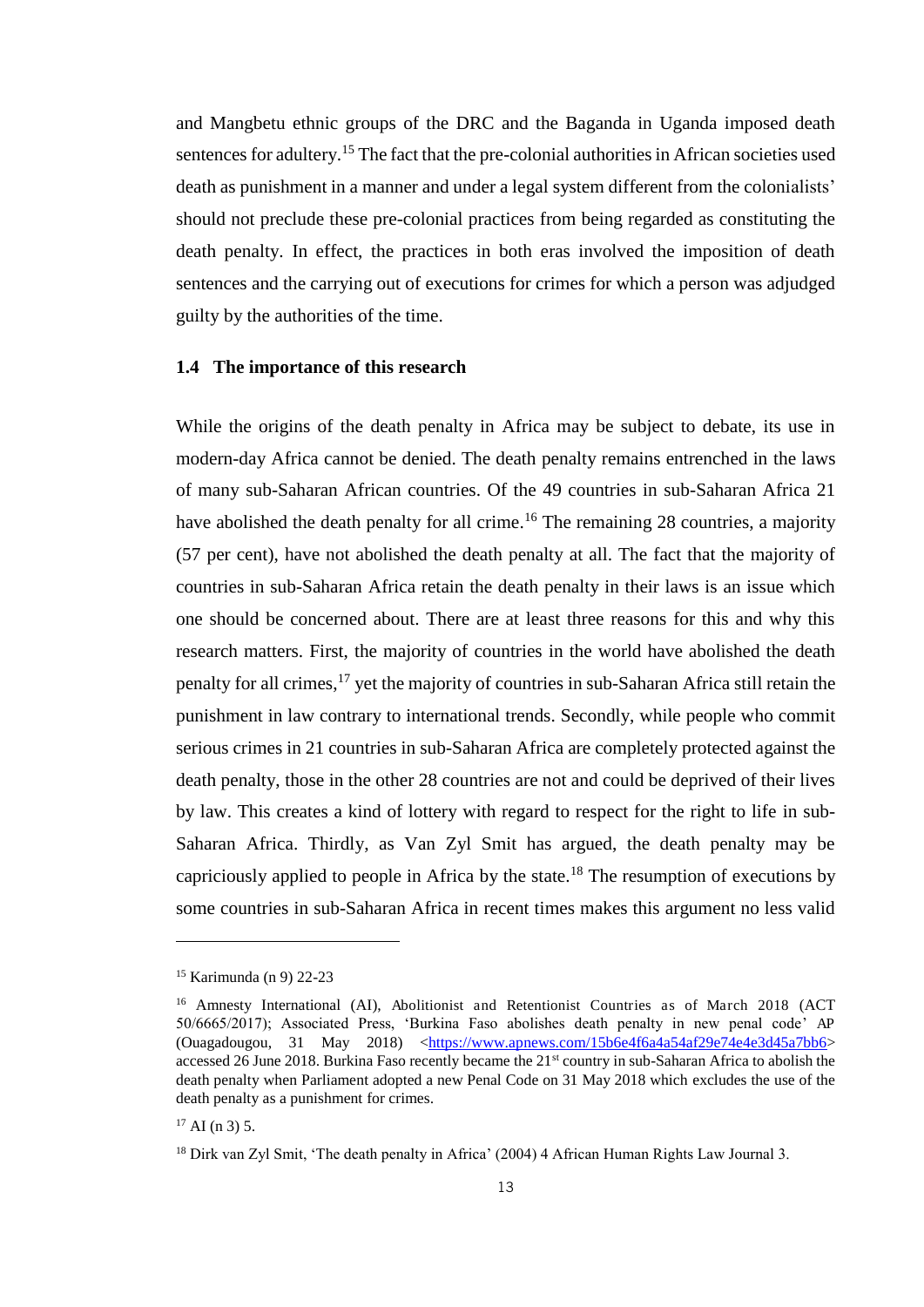and relevant today. In the last 7 years, countries like Botswana, Chad, Gambia and Nigeria have suddenly resumed executions of people sentenced to death after a period of not carrying out executions.<sup>19</sup>

The African Charter, Africa's main international human rights instrument, appears weak in addressing the highlighted concerns, despite expressly protecting the right to life. Article 4 provides: 'Human beings are inviolable. Every human being shall be entitled to respect for his life and the integrity of his person. No one may be arbitrarily deprived of this right.'<sup>20</sup> However, the African Charter is completely silent on the death penalty. The reasons for this will now be considered, with reference to the Charter's drafting history.

#### **1.4 The African charter and its silence on the death penalty**

The African Charter was born out of the desire of African States to establish a regional human rights instrument for Africa.<sup>21</sup> The momentum that led to the eventual creation of the African Charter began in 1961 when an African Conference on the Rule of Law, comprising legal experts from across Africa, was organised by the International Commission of Jurist in Lagos, Nigeria.<sup>22</sup> The Conference passed a resolution known as the Law of Lagos which declared the need to establish a mechanism for the protection of individuals.<sup>23</sup> The resolution also called on African governments to adopt an African convention on human rights with a court and a commission, but unfortunately African governments at the time did not support the idea.<sup>24</sup> In addition, in 1969, the UN in collaboration with the United Arab Emirates convened a seminar in Cairo, Egypt to study the feasibility of creating a regional human rights entity with an African mandate.<sup>25</sup> In the decade that followed the Seminar, many other fora were facilitated across Africa to

<sup>&</sup>lt;sup>19</sup> Amnesty International (AI), Death Sentences and Executions 2015 (ACT 50/3487/2016) 56-58; AI, Death Sentences and Executions 2016 (ACT 50/5740/2017) 36-38; AI, Death Sentences and Executions 2012 (ACT 50/001/2013) 41-42.

 $20$  Ibid.

<sup>21</sup> Richard Gittleman, 'The African Charter on Human and Peoples' Rights: A Legal Analysis' (1982) 22:4 Virginia Journal of International Law.

<sup>22</sup> Ibid, 668.

<sup>&</sup>lt;sup>23</sup> International Commission of Jurist, African Conference on the Rule of Law, Lagos, Nigeria, Jan. 3-7, 1961: A Report on the Proceedings of the Conference 11 (1961).

 $^{24}$  [<http://www.achpr.org/instruments/achpr/history/>](http://www.achpr.org/instruments/achpr/history/) accessed 27 December 2017.

<sup>25</sup> UN Doc ST/TAO/HR/39.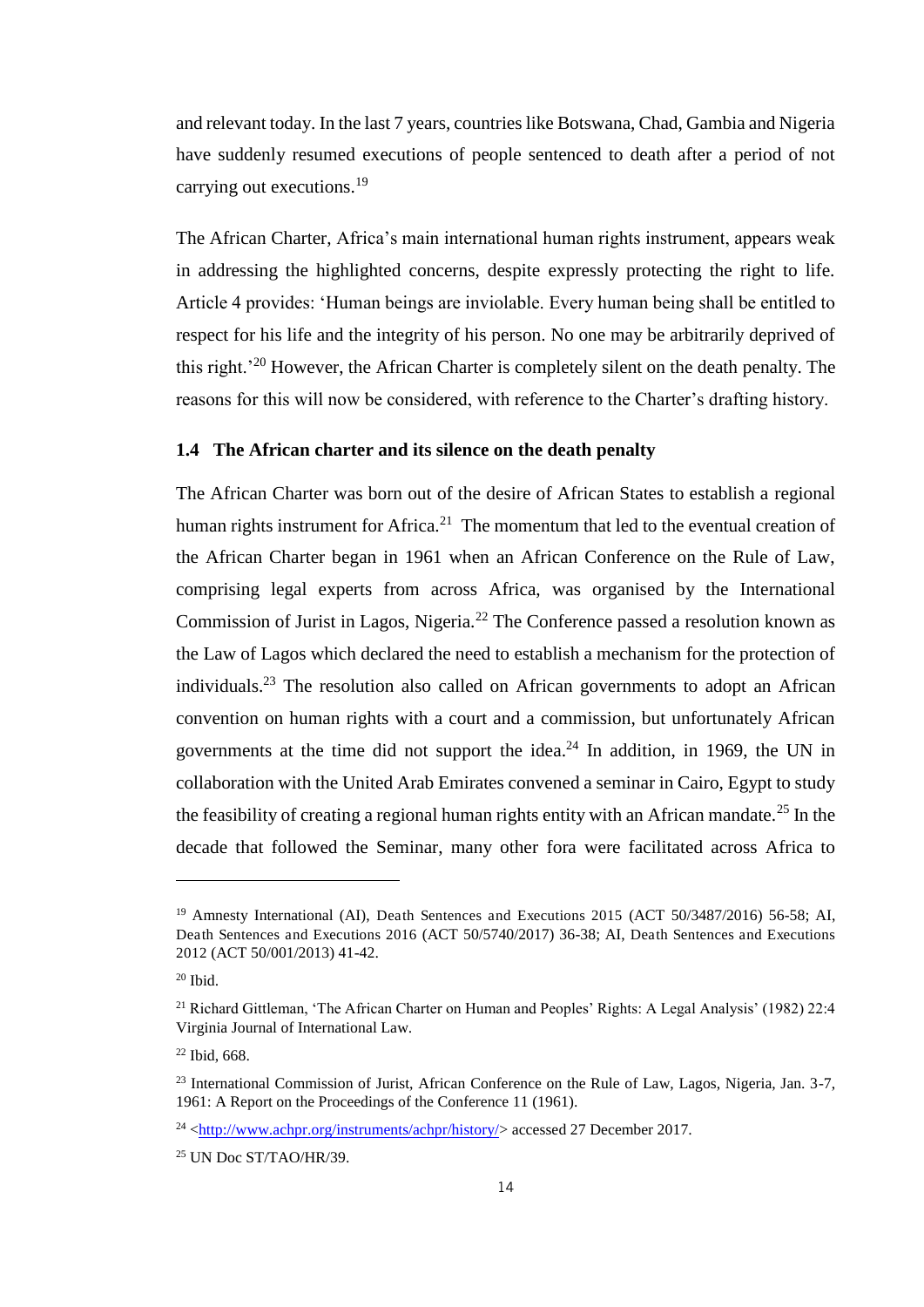discuss human rights protection mechanisms in Africa.<sup>26</sup>

By 1979, the desire of African States to establish an African regional human rights instrument had become fully entrenched. In July of that year, during an Organisation of African Unity (OAU) summit of African leaders in Monrovia, Liberia, $^{27}$  the Assembly of Heads of States and Government of the OAU, through a resolution, requested the Secretary-General of the OAU to convene a committee of experts to draft an Africa regional human rights instrument.<sup>28</sup> The resolution stated:

The Assembly reaffirms the need for better international cooperation, respect for fundamental human rights and peoples' rights and in particular the right to development ... The Assembly calls on the Secretary-General to:

(b) organise as soon as possible, in an African capital, a restricted meeting of highly qualified experts to prepare a preliminary draft of an "African Charter on Human and Peoples' Rights" providing inter alia for the establishment of bodies to promote and protect human and peoples' rights.<sup>29</sup>

In implementation of the resolution, the Secretary-General convened a conference of twenty appointed African legal experts in Dakar, Senegal from 28 November to 8 December 1979.The experts were headed by Honourable Judge Keba Mbaye, then President of the Supreme Court of Senegal.<sup>30</sup> The objective of the conference was to prepare a preliminary draft of the African human rights instrument based on an African legal philosophy which is responsive to African needs.<sup>31</sup> Prior to the conference beginning, Judge Mbaye had produced a first draft of the African Charter (the Mbaye

<sup>26</sup> Gittleman (n 21) 671-672.

<sup>&</sup>lt;sup>27</sup> The OAU was the political union of all African States which was established on 25 May 1963 in Addis Ababa, Ethiopia; it was replaced by the African Union on 26 May 2001.

<sup>&</sup>lt;sup>28</sup> [Fatsah Ouguergouz,](https://www.google.co.uk/search?tbo=p&tbm=bks&q=inauthor:%22Fatsah+Ouguergouz%22) The African Charter of Human and Peoples' Rights: A Comprehensive Agenda for Human Dignity and Sustainable Democracy In Africa (Martinus Nijhoff Publishers 2003) 38-39; [<http://www.achpr.org/instruments/achpr/history/>](http://www.achpr.org/instruments/achpr/history/) accessed 27 December 2017.

<sup>29</sup> Res. AHG/Dec.115 (XVI) Rev. 1 1979.

<sup>&</sup>lt;sup>30</sup> Germain Baricako, 'Introductory Preface: The African Charter and African Commission on Human and Peoples' Rights' in Malcolm Evans and Rachel Murray (eds), The African Charter on Human and Peoples' Rights: The System in Practice 1986*–*2006 (2nd edn, Cambridge University Press 2008).

 $31$  Gittleman (n 21) 668.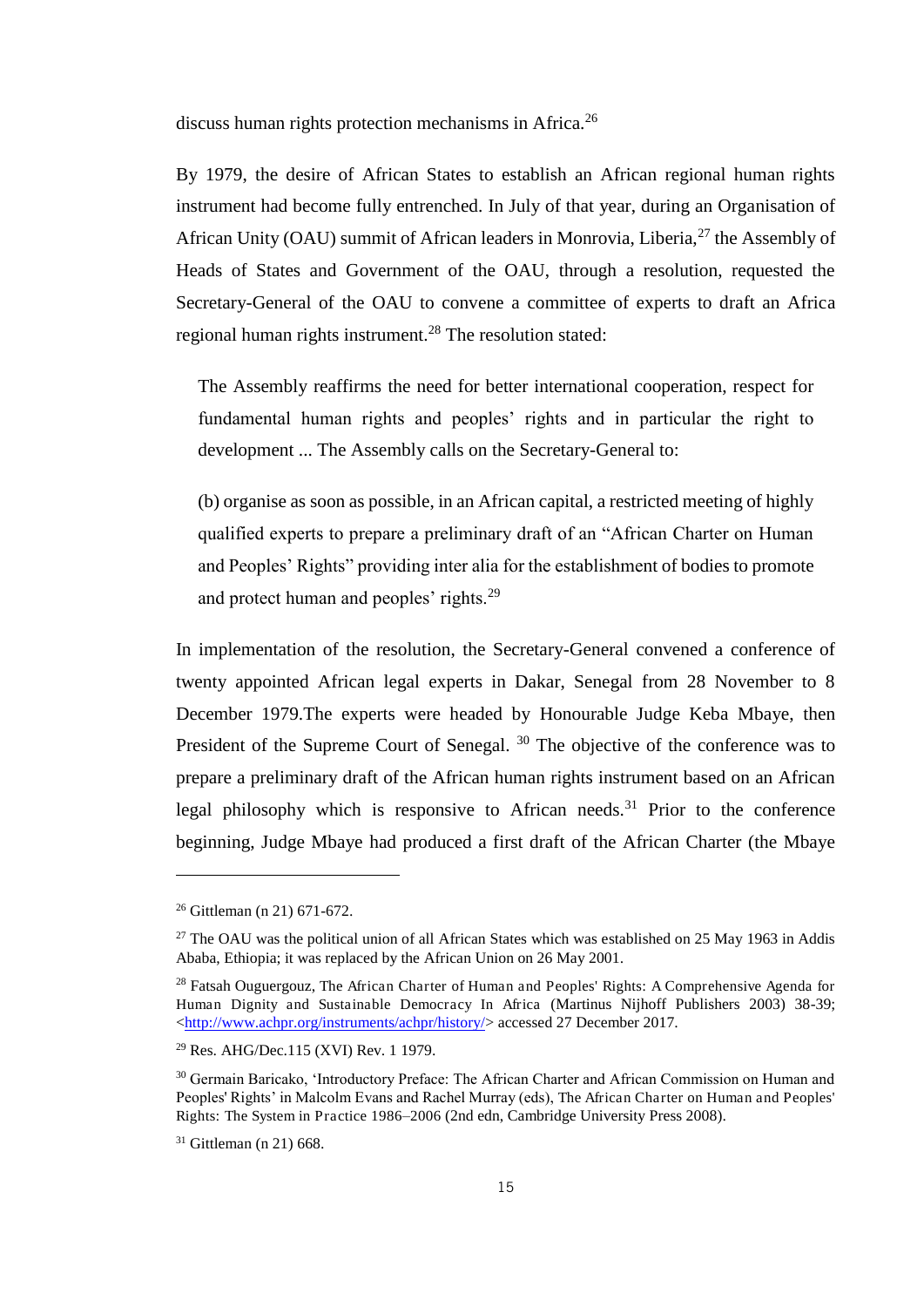Draft) which served as 'a working paper for the experts.<sup>32</sup> The Mbaye Draft was mainly drawn from the provisions of the International Covenant on Economic, Social and Cultural Rights (ICESCR)<sup>33</sup> and the American Convention on Human Rights (American Covention).<sup>34</sup> In the opinion of Judge Mbaye, those two instruments 'contain provisions which could in substantial parts be applied to the peoples of Africa.<sup>35</sup> After 10 days of work the experts fulfilled their mandate by producing a preliminary draft of the African Charter (the Dakar Draft), containing a Preamble and 65 Articles and guided by the principle that the instrument should reflect the African conception of human rights.<sup>36</sup> The Dakar Draft was reviewed by the OAU Ministerial Conference at two separate sessions,<sup>37</sup> before being adopted unanimously on 17 June 1981 at the 18<sup>th</sup> OAU Assembly of Heads of States and Government.<sup>38</sup>

A number of scholars have written about the African Charter, its drafting history and analyzed its Articles, but have not highlighted the absence of the death penalty in their works.<sup>39</sup> Three death penalty scholars have rightly identified that the African Charter is silent on the death penalty, but rather than trying to explain why, they have simply drawn

<sup>&</sup>lt;sup>32</sup> Draft African Charter on Human and Peoples' Rights, OAU Doc CAB/LEG/67/1; it contained a Preamble and 63 Articles.

<sup>33</sup> 993 UNTS 3. The ICESCR was adopted on 16 December 1966 and came into force on 3 January 1976 and currently as 168 States Parties.

<sup>&</sup>lt;sup>34</sup> OAU Doc CAB/LEG/67/1. American Convention, OAS Treaty Series No 36 was adopted on 22 November 1969 and entered into force on 18 July 1978. It currently has 23 States Parties, two countries – Trinidad and Tobago, and Venezuela – denounced the treaty on 26 May 1998 and 10 September 2012 respectively.

<sup>35</sup> Ibid.

<sup>36</sup> OAU Doc CAB/LEG/67/3/Rev. 1.

<sup>&</sup>lt;sup>37</sup> The first OAU Ministerial Conference, which comprised of African Ministers of Justice, met in Banjul, Gambia from 8 to 15 June 1980. The Ministerial conference was only able to review and approve 11 Articles of the Dakar Draft. The second OAU Ministerial Conference was held in Banjul, Gambia from 7 to 19 January 1980 where the review of the Dakar Draft was completed.

<sup>38</sup> Ouguergouz (n 28) 47-48.

<sup>39</sup> Gittleman (n 21); Ouguergouz (n 28); Baricako (n 32); Orji Umozurike, 'The African Charter on Human and Peoples' Rights' (1983) 77 The American Journal of International Law 902; H.B. Jallow, The Law of the African (Banjul) Charter on Human and Peoples' Rights (Victoria, 2007); E. Kodjo, 'The African Charter on Human and Peoples' Rights' (1990) 11 Human Rights Law Journal 271; Orji Umozurike, The African Charter on Human and Peoples' Rights (M. Nijhoff Publishers, 1997); E. Kannyo, 'The Banjul Charter on Human and Peoples' Rights: Genesis and Political Background' in C. E. Welch Jr and R. I. Meltzer (eds.), Human Rights and Development in Africa (Albany, State University of New York Press 1984).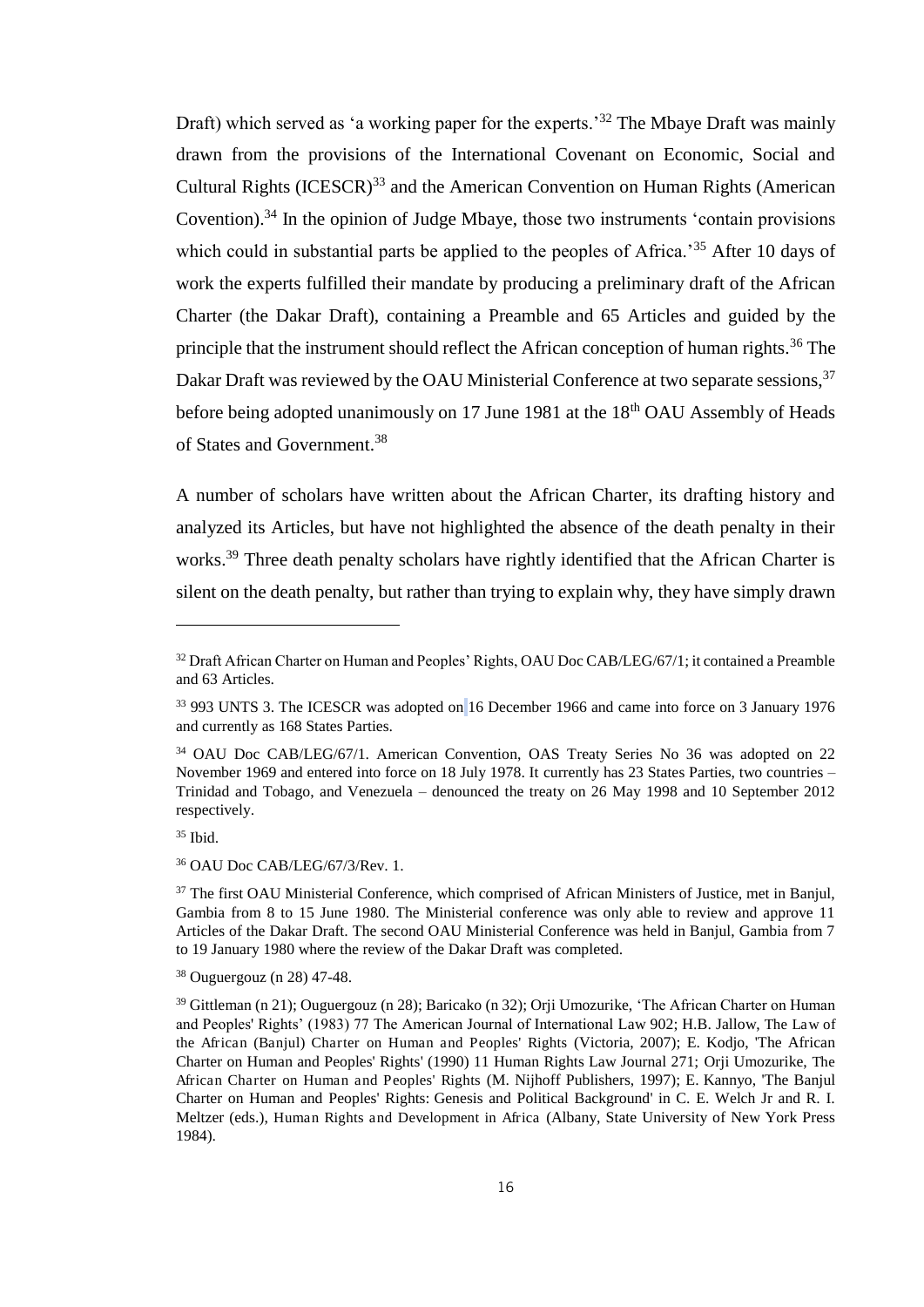various conclusions on how the Charter's position on the death penalty may be interpreted from Article 4.<sup>40</sup> In that regard, William Schabas and Lilian Chenwi have both argued that an objective analysis of Article 4 is required to determine the death penalty status of the African Charter, and that such an analysis reveals Article 4 as pointing towards abolition as the goal.<sup>41</sup> They have further argued that that analysis should be done in light of Article 60 of the Charter which allows for the drawing of inspiration from international human rights law.<sup>42</sup> In contrast, Etienne-Richard Mbaya has argued that Article 4 allows for the use of the death penalty as long as it is done in accordance with the law.<sup>43</sup> He based his argument on the fact that Article 4 prohibits the arbitrary deprivation of life in the same way as Article 6 of the International Covenant on Civil and Political Rights  $(ICCPR)$ ,<sup>44</sup> which allows for the use of the death penalty in limited circumstance.<sup>45</sup>

Schabas has stated that a thorough answer cannot be provided to the question of the African Charter's silence on the death penalty because of the paucity of available materials on its drafting history.<sup>46</sup> This perhaps explains why Schabas made no reference to the Charter's drafting history in his construction of Article 4. However, contrary to Schabas' claim, the available materials on the drafting history do shed light on the reason for the African Charter's silence on the death penalty.

The Mbaye Draft, which was the working draft used by the Committee of Experts, contained provisions on the right to life and the death penalty. Article 17 stated:

Every person has the right to have his life respected. This right shall be protected by law and, in general, from the moment of his birth. No one shall arbitrarily be

<sup>&</sup>lt;sup>40</sup> William A. Schabas, The Abolition of the Death Penalty in International Law  $(3^{rd}$  edn, Cambridge, Grotius 2002) 355-361; Chenwi (n 5) 65-68; Etienne-Richard Mbaya, 'A la recherché du noyau intangible dans la Charte africaine' in P Meyer-Bisch (ed), *Le noyau intangible des Droits de l'homme* (Fribourg Suisse1991) 207-226.

<sup>41</sup> Schabas (n 40) 355-361; Chenwi (n 5) 65-68.

 $42$  Ibid.

<sup>43</sup> Mbaya (n 40) 221.

<sup>44</sup> 999 UNTS 171. The ICCPR came into force in 1976 and currently as 177 States Parties.

<sup>45</sup> Mbaya (n 40) 221.

<sup>46</sup> Schabas (n 40) 355-361. Chenwi also alluded to Schabas' point by stating that there is 'little interpretative material to assist in construing article 4 of the African Charter.'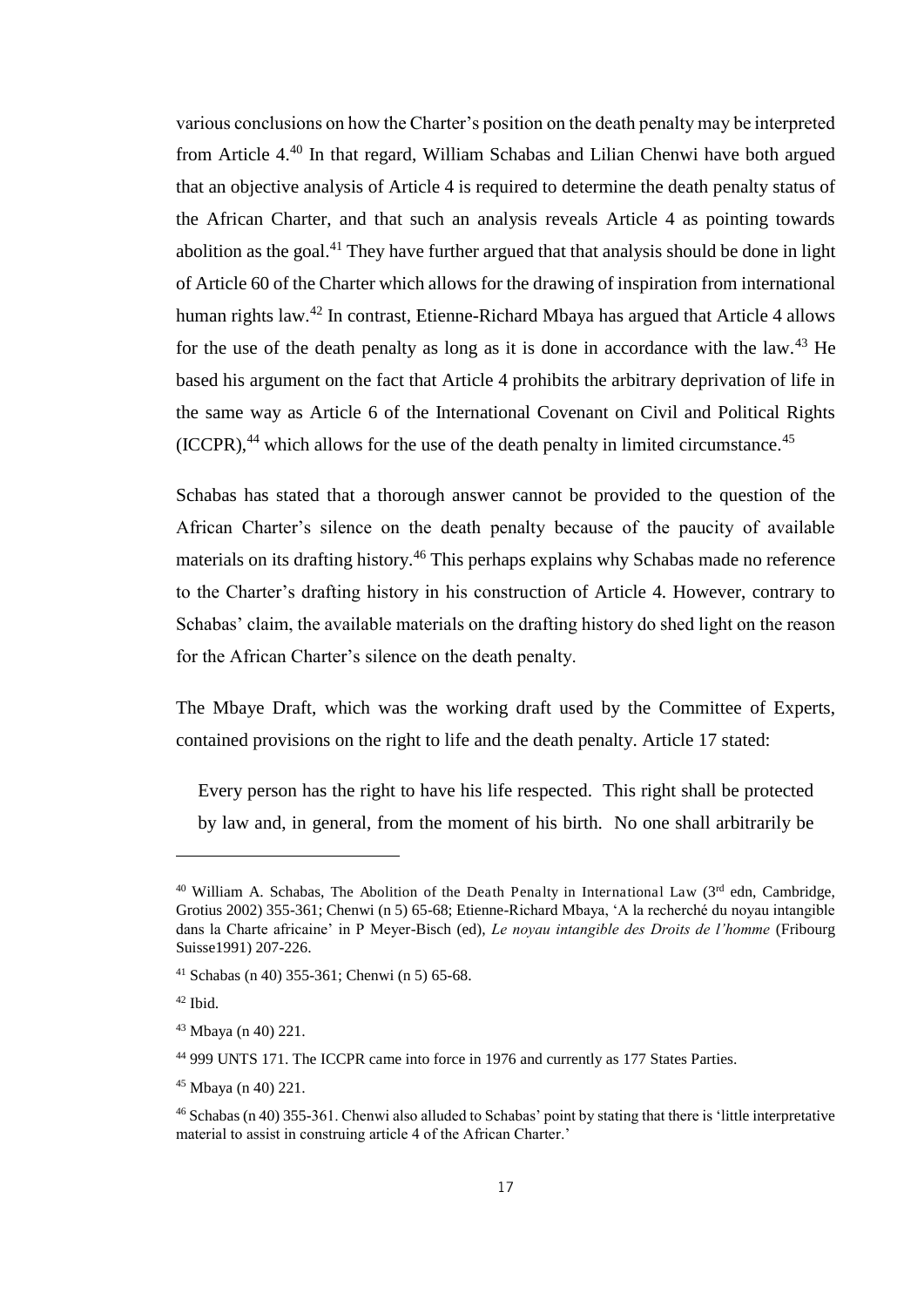deprived of his life. In no case shall capital punishment be inflicted for political offences or related common crimes. Every person condemned to death shall have the right to apply for amnesty, pardon, or commutation of sentence, which may be granted in all cases. Capital punishment shall not be imposed while such a petition is pending for decision by the competent authority. $47$ 

The above provision echoes Article 4 of the American Convention and is evidence of Keba Mbaye's claim that his draft was inspired by the provisions of the American Convention.<sup>48</sup> Subsequently, however, following the work of the Committee of Experts, the 'right to life' provision in the Dakar Draft was significantly different from that contained in the Mbaye Draft. The provision in the Dakar Draft stated: 'Human beings are sacred. Every human being shall be entitled to respect for his life and to the physical and moral integrity of his person. No one may be arbitrarily deprived of his right.<sup>'49</sup> All references to the death penalty had been removed by the Committee of Experts and the paragraph had been reduced to just three sentences. Since the records of the Committee's deliberations are not publicly available, the details of the removal of the death penalty provisions cannot be established. Nevertheless, it seems clear that the Committee of Experts intentionally omitted references to the death penalty from the African Charter. Two factors can be advanced to explain their action.

First, the Committee of Experts were determined that the African Charter should be original, and as such they refused simply to replicate or import death penalty provisions from other international instruments. Secondly, the death penalty was not a human rights priority in Africa at the time the Charter was drafted, so its inclusion was considered unnecessary.

Support for these factors can be found in the principle that governed the drafting of the African Charter, which is expressed in the introductory statement of the Committee of Experts to the Dakar Draft:

<sup>47</sup> OAU Doc CAB/LEG/67/1.

<sup>&</sup>lt;sup>48</sup> Article 17 of the Mbaye Draft is identical to Article 4 of the American Convention except for the replacement of 'from the moment of conception' with 'from the moment of his birth'.

<sup>49</sup> OAU Doc CAB/LEG/67/3/Rev. 1.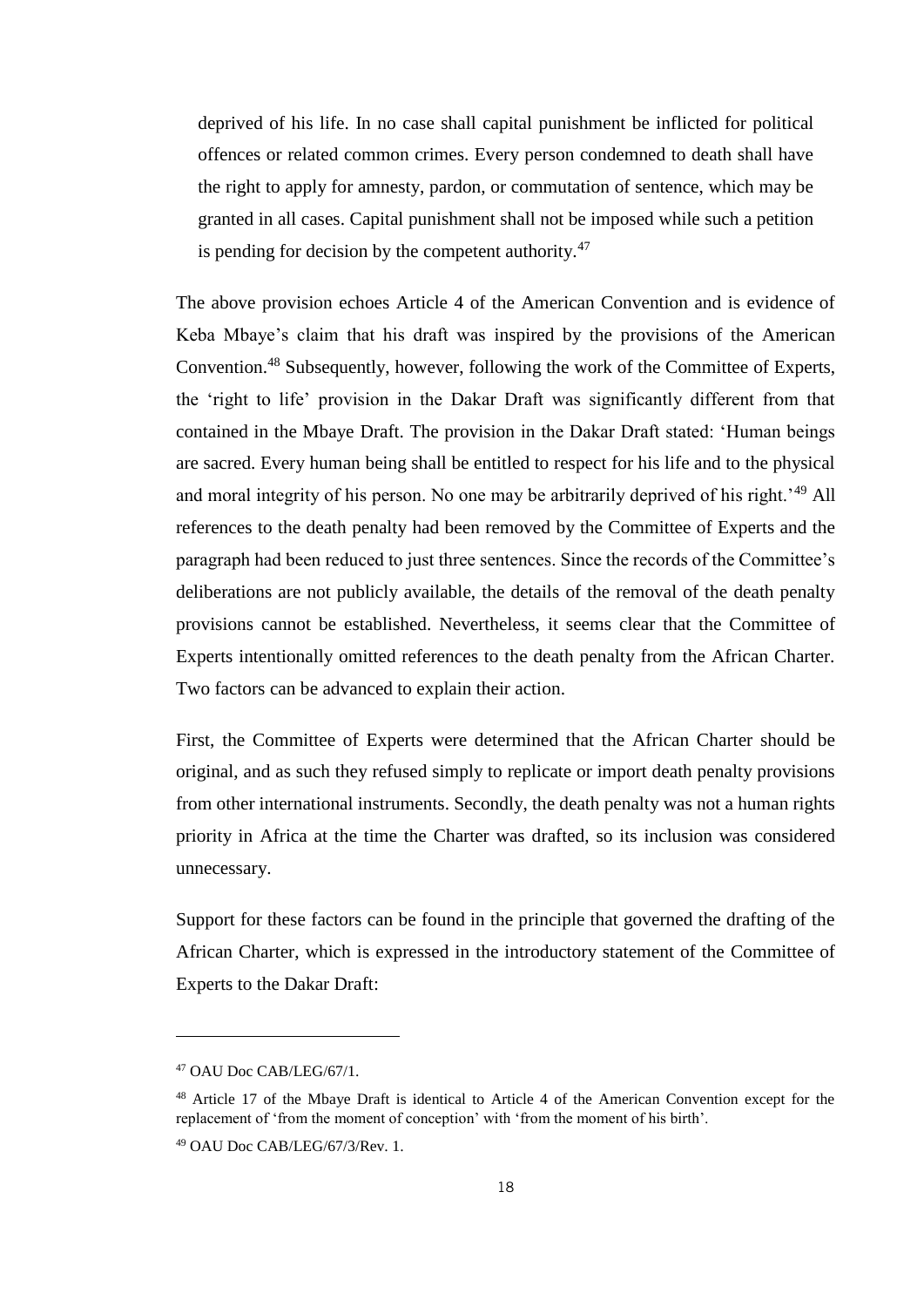It must be pointed out that the preliminary draft was guided by the principle that the African Charter of Human and Peoples' Rights should reflect the African conception of human rights. It was not therefore necessary to copy simply and purely what was done in other regions or at world level. The African Charter should take as a pattern the African philosophy of law and meet the needs of Africa. This idea led to some originality in the contents and presentation of the Charter.<sup>50</sup>

This statement provides an illuminating insight into what influenced the drafting of the African Charter. In the words of Mr Edem Kodjo, the OAU Secretary-General, to 'distinguish the African Charter on Human and Peoples' Rights from the conventions already adopted in other regions.<sup>51</sup> At this point, the opening address to the Committee of Experts by Leopold Sedar Senghor, the then President of Senegal, is worthy of mention as it laid down the philosophy and defined the governing principle which guided the work of the experts.<sup>52</sup> President Senghor, among other things, had urged the experts as follows:

As Africans, we shall neither copy, nor strive for originality, for the sake of originality. We must show imagination and effectiveness. We could get inspirations from our beautiful and positive traditions. Therefore, you must keep constantly in mind our values of civilization and the real needs of Africa.<sup>53</sup>

President Senghor had also emphasized that Economic, Social and Cultural Rights, peoples' rights, and the duties of the individual were essential to a unique African human rights instrument.<sup>54</sup> He stressed that if Africans were to develop for the future, they would need to assimilate without being assimilated, borrowing from the modern world only things that do not misrepresent African civilization and nature.<sup>55</sup> With regard to human

<sup>50</sup> Ibid.

<sup>51</sup> OAU Doc CM/1149.

 $52$  Ouguergouz (n 28) 41.

<sup>53</sup> OAU Doc CAB/LEG/67/5.

 $54$  Ibid.

<sup>55</sup> Ibid.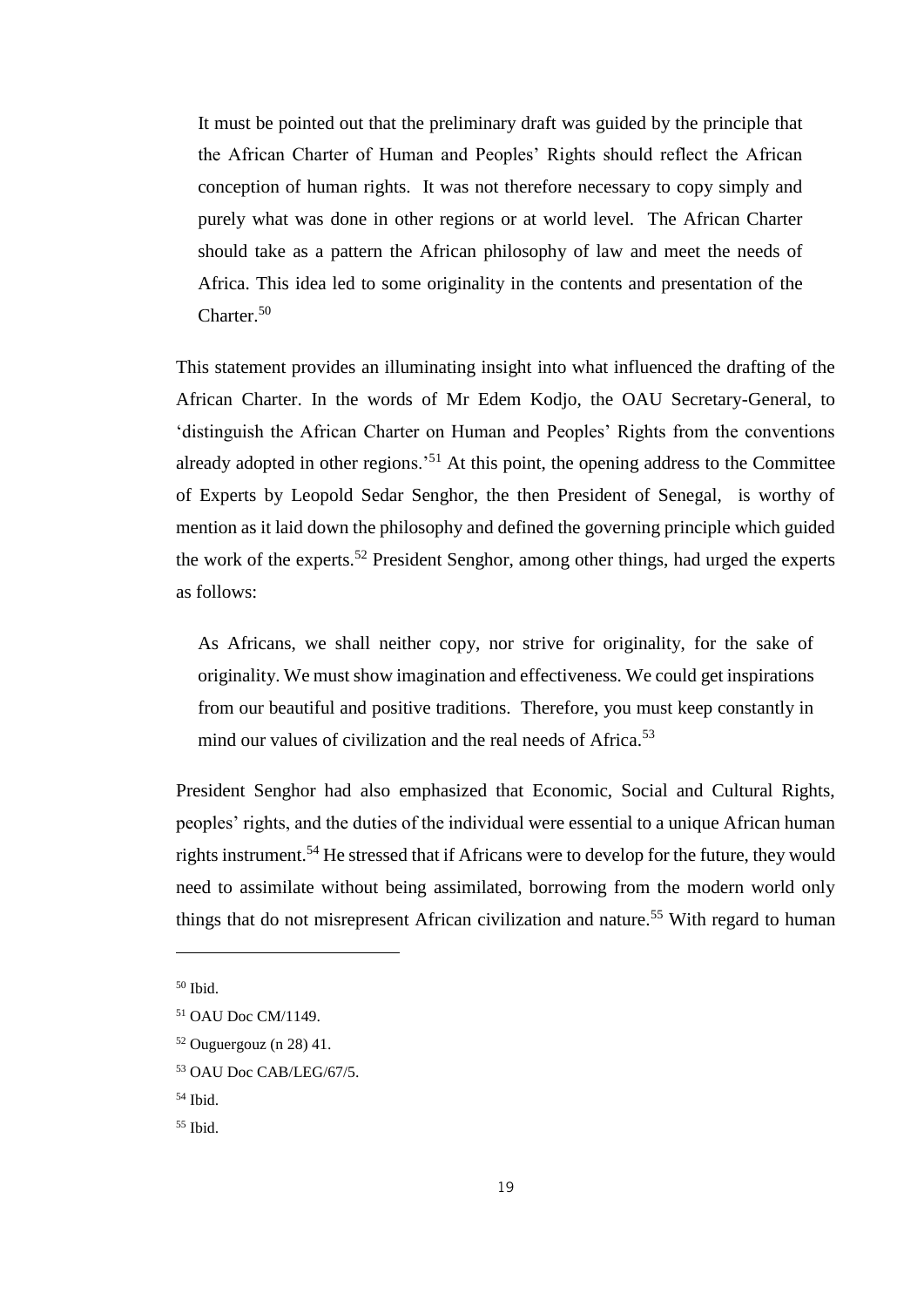rights, he urged the Experts to carefully avoid libertarian freedom, irresponsibility and immorality.<sup>56</sup> It is therefore not surprising that the content of the Dakar Draft reflected the calls of President Senghor.

<span id="page-20-0"></span>In elaborating the first factor mentioned above, it is vital to emphasize one part of the governing principle which guided the drafting of the Africa Charter: 'It was not therefore necessary to copy simply and purely what was done in other regions or at world level.<sup>57</sup> As the death penalty provisions in the Mbaya Draft replicated those of the American Convention verbatim, it seems reasonable to conclude that retaining those provisions in the Dakar Draft would have conflicted with the governing principle to which the Experts had subscribed, hence their removal.

On the second factor, in light of the governing principle, particularly the requirement that 'the African Charter should take as a pattern the African philosophy of law and meet the needs of Africa', it would be fair to argue that regulating the use of the death penalty was not considered a human rights priority in Africa at the time. This is evident from the death penalty status of African countries in 1979, when the Charter was being drafted. At that time, no country in Africa had abolished the death penalty for all crimes.<sup>58</sup> Having had the benefit of seeing the Mbaye Draft, the fact that the Committee of Experts had the opportunity of including provisions restricting the use of or even abolishing the death penalty in Article 4 yet did not do so gives credence to this argument.

In the same context, it is important to note that when the Dakar Draft was reviewed by the OAU Ministerial Conference, the only change made to the wording of Article 4 was the replacement of 'sacred' with 'inviolable'. No delegate raised concerns about the absence of a reference to the death penalty in an article providing for the right to life.<sup>59</sup> This indicates the unwillingness of African states to limit the use of the death penalty at a time very few countries in the world had completely abolished it<sup>60</sup> and the ICCPR, the

 $56$  Ibid.

<sup>57</sup> OAU Doc CAB/LEG/67/3/Rev. 1.

<sup>58</sup> AI, Abolitionist and Retentionist Countries as of March 2018 (ACT 50/6665/2017).

<sup>59</sup> OAU Doc CAB/LEG/67/Draft Rapt. Rpt (II) Rev. 4.

 $60$  AI (n 58).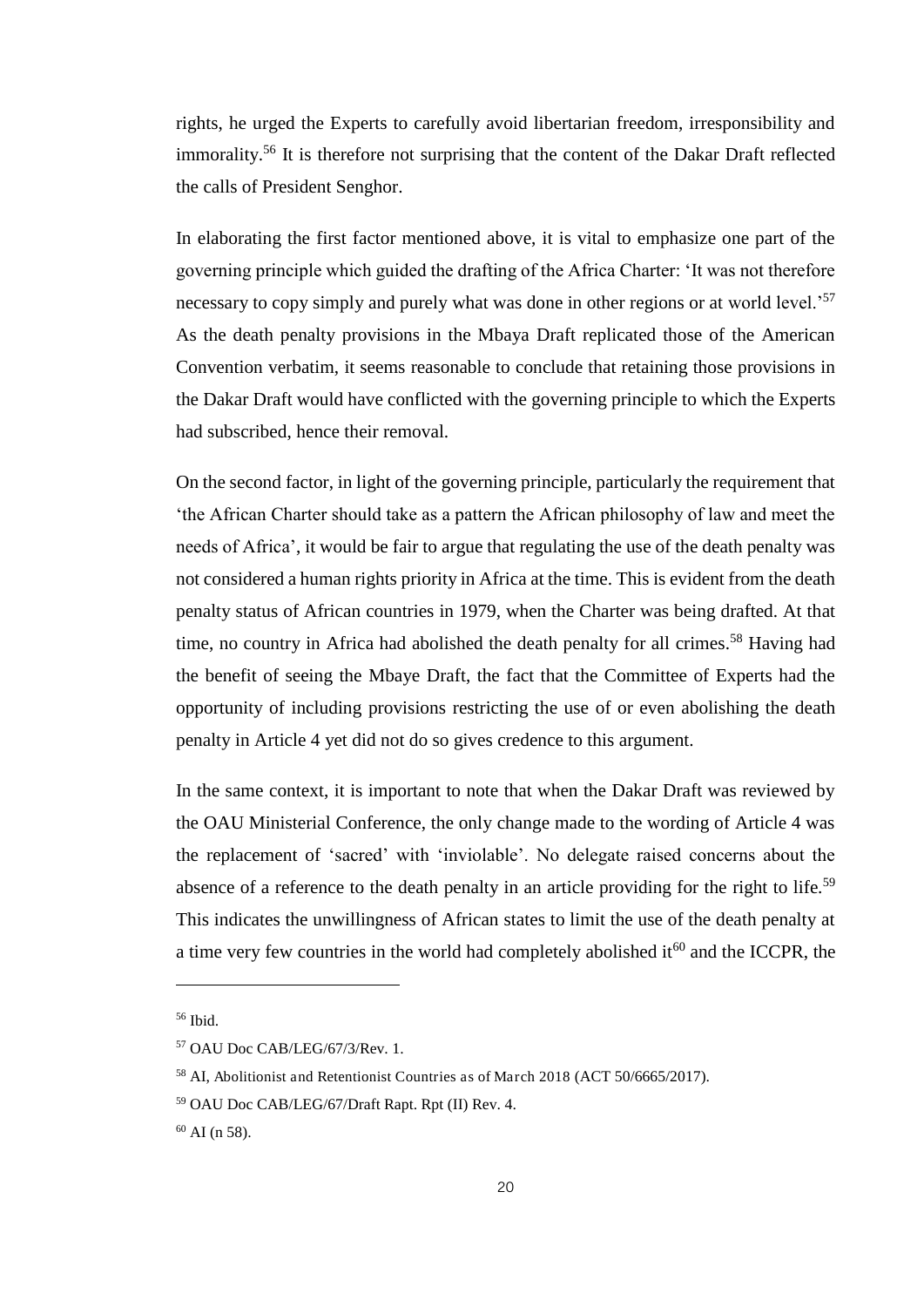binding UN instrument regulating the death penalty, had had relatively few States Parties.<sup>61</sup>

#### **1.5 An overview of international human rights law on the death penalty**

This section gives an overview of international human rights law on the death penalty. The overview is particularly important to establish a background to the key international human rights law instruments to which this study will refer.

The right to life is protected under international human rights law. The Universal Declaration of Human Rights (UDHR), adopted on 10 December 1948 by the United Nations General Assembly (UNGA), $62$  proclaims that 'Everyone has the right to life' and 'No one shall be subjected to torture or to cruel, inhuman or degrading treatment or punishment'.<sup>63</sup> The UDHR is not a treaty which states can sign or ratify. It is a milestone document which for the first time set out fundamental human rights to be universally protected.<sup>64</sup> In addition, it is generally accepted as evidence of customary international law.<sup>65</sup> The UDHR lays the foundation for the protection of the right to life under international human rights law but does not mention the death penalty.

The first ever reference to the death penalty in international human rights law was in the European Convention for the Protection of Human Rights and Fundamental Freedoms  $(ECHR)$ ,<sup>66</sup> which was the first international instrument to give effect to some of the rights stated in the UDHR and make them legally binding. The ECHR guarantees the right to life but makes the death penalty an exception to it. Article 2 of the ECHR states: 'Everyone's right to life shall be protected by law. No one shall be deprived of his life intentionally save in the execution of a sentence of a court following his conviction of a

<sup>61</sup> [<https://treaties.un.org/pages/showdetails.aspx?objid=0800000280004bf5>](https://treaties.un.org/pages/showdetails.aspx?objid=0800000280004bf5) accessed 27 February 2018.

<sup>62</sup> UNGA Res 217A (III).

 $63$  UDHR, arts 3 and 5.

<sup>&</sup>lt;sup>64</sup> <<u>www.un.org/en/universal-declaration-human-rights</u>/> accessed 25 June 2018.

<sup>65</sup> Hurst Hannum, 'The Status of the Universal Declaration of Human Rights in National and International Law' (1996) 25 Ga. J. Int'l & Comp. L. 287.

<sup>66</sup> ETS No 5. The ECHR has 47 States Parties; it was adopted by the Council of Europe in 1950 and came into force in 1953. Since then it has been supplemented or amended by sixteen Protocols.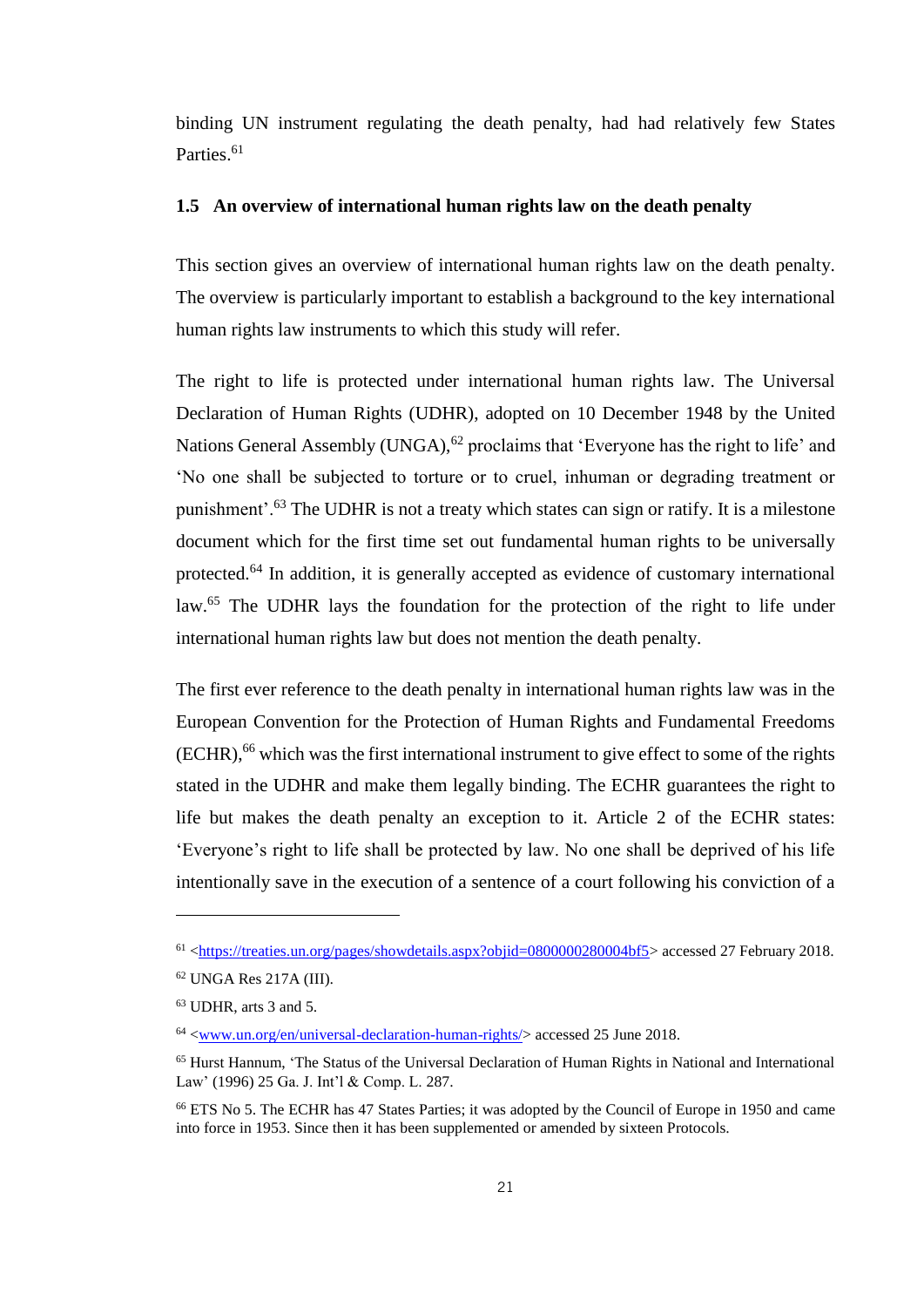crime for which this penalty is provided by law'.

In 1966, the ICCPR was adopted by the UNGA. $^{67}$  Article 6(1) ICCPR states: 'Every human being has the inherent right to life. This right shall be protected by law. No one shall be arbitrarily deprived of his life'. The ICCPR effectively gives recognition to the death penalty, but its use is restricted. Article 6(2) ICCPR states: 'In countries which have not abolished the death penalty, sentence of death may be imposed only for the most serious crimes in accordance with the law in force at the time of the commission of the crime…'.

In 1989 the UNGA adopted the Second Optional Protocol to the ICCPR aiming at the Abolition of the Death Penalty (ICCPR-OP2),<sup>68</sup> which provides that 'no one within the jurisdiction of a State Party shall be executed' and commits each State Party to 'take all necessary measures to abolish the death penalty within its jurisdiction'.<sup>69</sup> However, Article 2 allows States Parties to retain the death penalty in time of war if they make a reservation to that effect at the time of ratifying or acceding to the Protocol.<sup>70</sup>

<span id="page-22-0"></span>Three international treaties, with regional scope, provide for the abolition of the death penalty. Protocol No. 6 to the ECHR concerning the Abolition of the Death Penalty, adopted by the Council of Europe in 1982,  $^{71}$  provides for the abolition of the death penalty in peacetime. States Parties may retain the death penalty for crimes 'in time of war or of imminent threat of war'.<sup>72</sup> Any State Party to the ECHR can become a party to Protocol No. 6.<sup>73</sup> Also, the Protocol to the American Convention on Human Rights to Abolish the Death Penalty, adopted by the General Assembly of the Organization of American States

<sup>67</sup> See n 44.

<sup>68</sup> 1642 UNTS 414. ICCPR-OP2 entered into force on 11 July 1991 and currently has 85 States Parties and two signatories.

 $69$  ICCPR-OP2, art 1. Any state which is a party to the ICCPR can become a party to the ICCPR-OP2.

<sup>&</sup>lt;sup>70</sup> Ibid, art 2(1). According to Article 2(1)(d) of the Vienna Convention on the Law of Treaties 1969 a reservation is 'a unilateral statement, however phrased or named, made by a State, when signing, ratifying, accepting, approving or acceding to a treaty, whereby it purports to exclude or to modify the legal effect of certain provisions of the treaty in their application to that State'.

<sup>71</sup> ETS No 114. Protocol No 6 came into force on 1 March 1985.

<sup>72</sup> Protocol No. 6 to the ECHR, arts 1 and 2.

<sup>73</sup> Article 7. Protocol 6 to the ECHR has 46 States Parties. Russia has signed but not ratified it.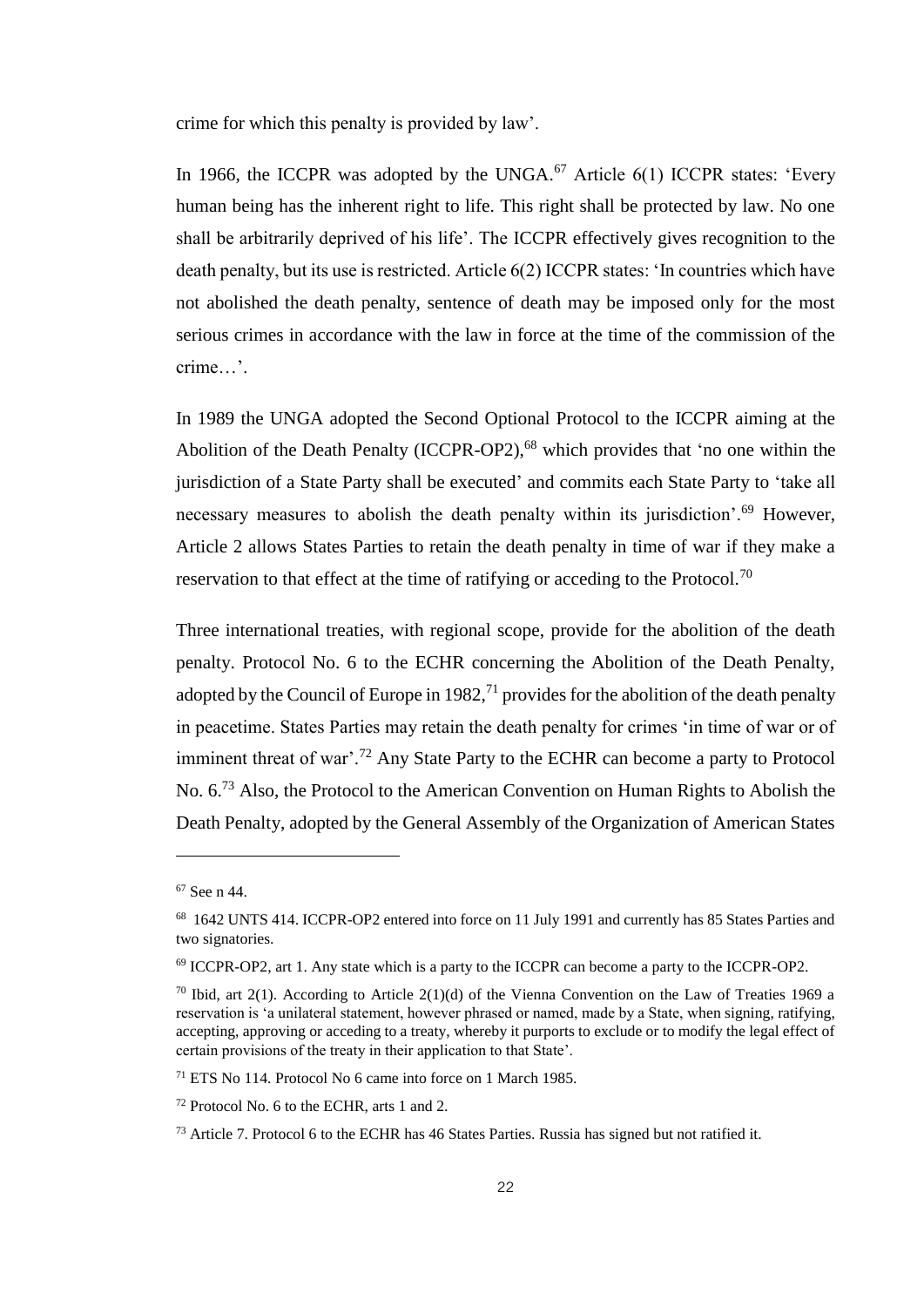in 1990, provides for the total abolition of the death penalty but allows States Parties to retain the death penalty in wartime if they make a reservation to that effect at the time of ratifying or acceding to the Protocol.<sup>74</sup> Any State Party to the American Convention can become a party to the Protocol.<sup>75</sup> The particular weakness of Protocol No. 6 to the ECHR became evident in the years after its adoption. The fact that Protocol No. 6 did not abolish the death penalty for all crimes in time of war or of imminent threat of war made it problematic.<sup>76</sup> Accordingly, 'convinced that everyone's right to life is a basic value in a democratic society' and 'wishing to strengthen the protection of the right to life', the Member States of the Council of Europe 'resolved to take the final step in order to abolish the death penalty in all circumstances'.<sup>77</sup> Protocol No. 13 to the ECHR, concerning the abolition of the death penalty in all circumstances, was adopted by the Council of Europe in 2002.<sup>78</sup> Protocol No. 13 provides for the abolition of the death penalty in all circumstances, including in time of war or of imminent threat of war.<sup>79</sup> Any State Party to the ECHR can become a party to it. $80$ 

#### **1.6 Progress on the death penalty in the African regional human rights system**

Despite the silence of the African Charter on the death penalty, notable progress on the restriction of the punishment and towards its abolition has been made under the African regional human rights system. It is essential to highlight that progress in order to put the study of the death penalty in sub-Saharan Africa into context. Since the African Charter

 $74$  The Protocol to the American Convention, arts 1 and 2. While a reservation like this appears to be incompatible with the Protocol's object and purpose and therefore not permitted in international law, the fact that the Protocol expressly allows the reservation makes it permissible. See art 19 Vienna Convention on the Law of Treaties 1969.

<sup>75</sup> Article 3(1). There are 16 States Parties to the Protocol. Azerbaijan and Russia have signed but not ratified it.

<sup>76</sup> Jon Yorke, 'The Evolving Human Rights Discourse of the Council of Europe: Renouncing Sovereign Right of the Death Penalty' in Jon Yorke (eds) Against the Death Penalty: International Initiatives and Implications (Farnham Surrey, Ashgate, 2008) 55.

<sup>77</sup> Protocol No. 13 to the ECHR, preamble.

<sup>78</sup> ETS No 187. The treaty came into force on 1 July 2003.

 $79$  Protocol No. 13 ECHR, art 2. It provides that no derogation shall be made from the Protocol under art 15 ECHR.

<sup>80</sup> Protocol No. 13 ECHR, art 6. The Protocol has 44 States Parties. Armenia has signed but not ratified it and Azerbaijan and Russia have not signed it.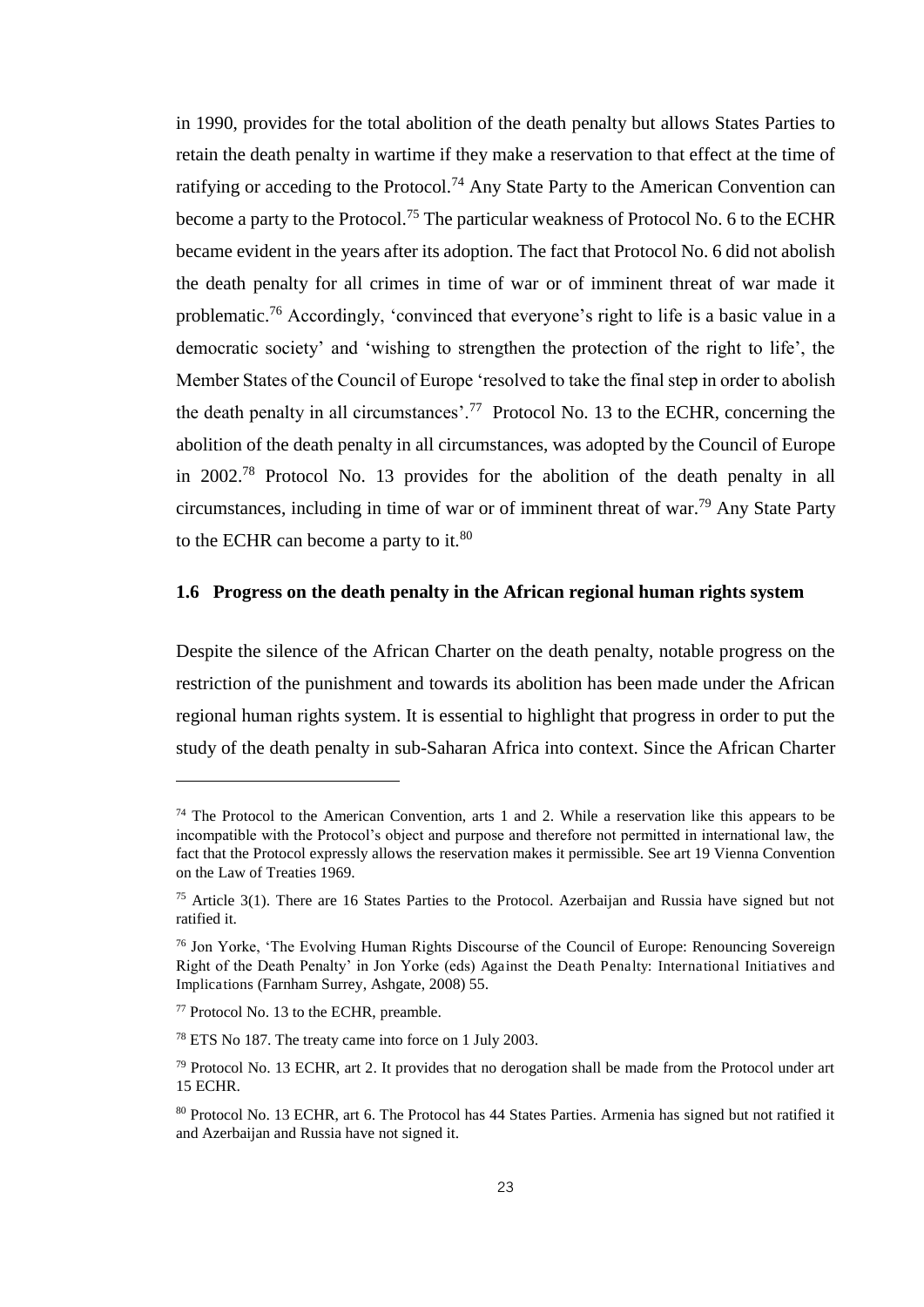came into force in 1986, two African human rights treaties have been adopted which limit the use of the death penalty. However, those instruments do not provide for abolition of the death penalty as such. The first, African Charter on the Rights and Welfare of the Child, prohibits the imposition of death sentences on children, expectant mothers, and mothers of infants and young children.<sup>81</sup> The second, Protocol to the African Charter on Human and Peoples' Rights on the Rights of Women in Africa, prohibits the execution of pregnant or nursing women.<sup>82</sup>

The African Commission on Human and Peoples' Rights (African Commission), the treaty body of the African Charter which was established in 1989,<sup>83</sup> has been instrumental in the progress made on the death penalty under the African regional human rights system. The African Commission has the mandate to promote and protect human and peoples' rights and to interpret the provisions of the Charter.<sup>84</sup> This role is particularly crucial on the subject of the death penalty in light of the African Charter's silence on it. However, the African Commission was rather slow in engaging on the death penalty. The Commission's exercise of its mandate in respect of the death penalty began twenty years after its creation, when it adopted its first resolution on the death penalty in Kigali, Rwanda on 15 November 1999.<sup>85</sup> The resolution urged States Parties to the African Charter that still maintained the death penalty to: 'fully comply with their obligations under the treaty'; 'ensure that persons accused of crimes for which the death penalty is a competent sentence are afforded all the guarantees in the African Charter'; 'limit the imposition of the death penalty only to the most serious crimes'; 'consider establishing a moratorium on executions of the death penalty'; and 'reflect on the possibility of abolishing the death penalty'.<sup>86</sup> This represented a significant first step by the African Commission in providing authoritative guidance on the death penalty to State Parties to

<sup>81</sup> OAU Doc CAB/LEG/24.9/49, arts 5(3) and 30(1). The instrument was adopted in 1990 and entered into force on 29 November 1999, it currently has 41 State Parties.

<sup>&</sup>lt;sup>82</sup> art  $4(2)(g)$ . The instrument was adopted on 11 July 2003 and entered into force on 25 November 2005, it currently has 36 State Parties.

<sup>83</sup> [<http://www.achpr.org/about/>](http://www.achpr.org/about/) accessed 27 January 2018.

<sup>84</sup> African Charter, arts 30 and 45.

<sup>85</sup> ACHPR /Res.42(XXVI)99.

 $86$  Ibid, paras 1 and  $2(a)(b)(c)$ .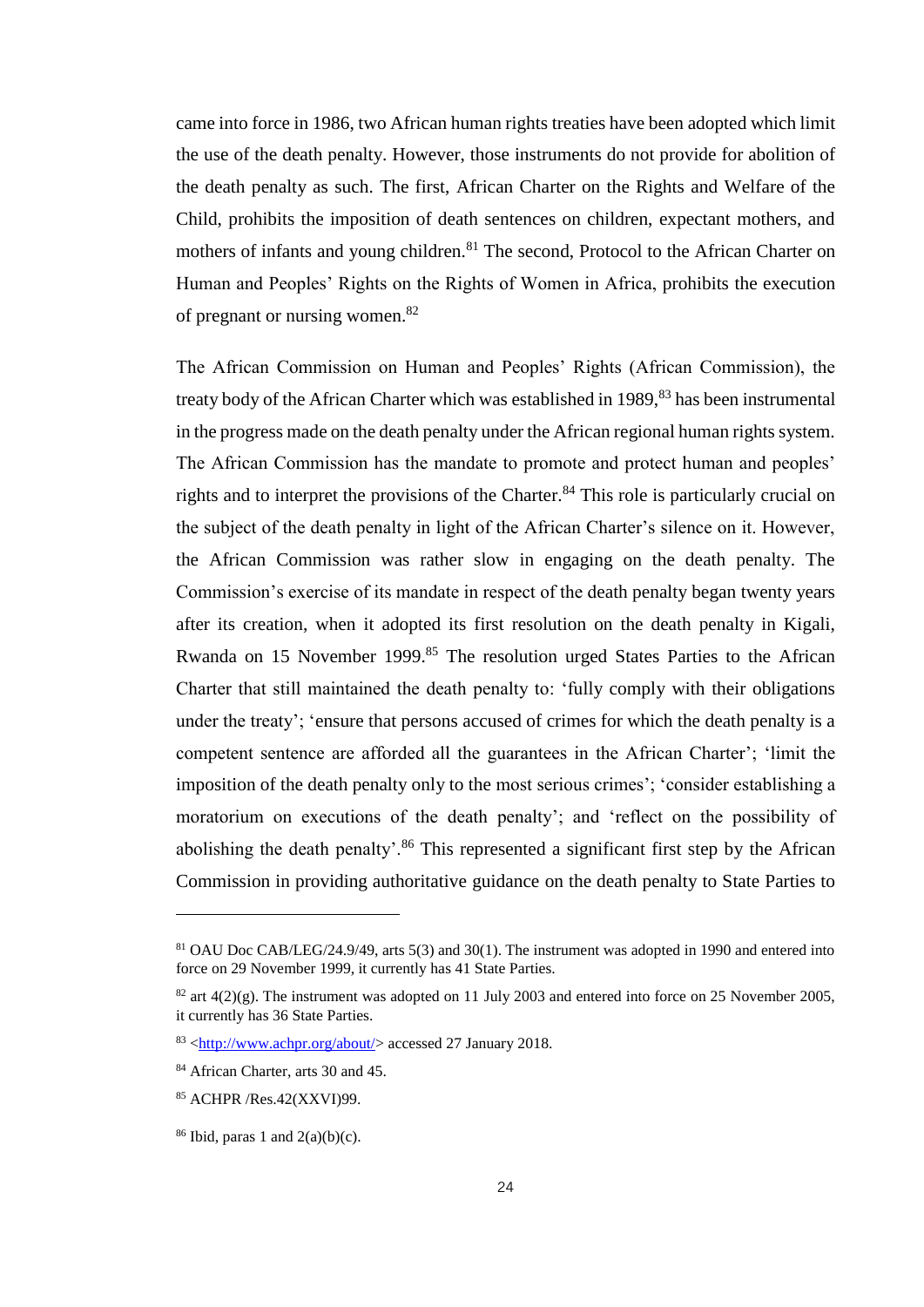the African Charter. A second resolution on the death penalty was adopted by the African Commission in 2008 in Abuja, Nigeria, calling on State Parties to the African Charter to observe a moratorium on the death penalty and to ratify ICCPR-OP2.<sup>87</sup>

In 2005, the African Commission established a Working Group on Death Penalty and Extra-Judicial, Summary or Arbitrary killings in Africa. The Working Group was mandated, among other things, to monitor the use of the death penalty in Africa, to develop plans for abolition and to carry out a study on the death penalty in the region.<sup>88</sup> On 19 April 2012, the Working Group published its Study on the Question of the Death Penalty in Africa.<sup>89</sup> The study analyzed views in favour of and against the use of the punishment. It concluded that the abolitionist case was more compelling than the case for retaining the death penalty, and called on State Parties to the African Charter to: ratify the ICCPR-OP2, establish a moratorium on executions and commute all death sentences to terms of imprisonment.<sup>90</sup> The study appears to have had an impact on the African Commission which, in the last four years, has moved from a position of urging the restriction of the use of the death penalty to one of urging abolition. The African Commission has entrenched its position on abolition of the death penalty on three fronts.

First, following the conclusion of the Continental Conference on the Abolition of the Death Penalty in Africa in Benin in 2014, the African Commission issued the Cotonou Declaration calling on all African Union Member States which retain the death penalty to abolish it and on those which have already abolished it not to reintroduce it.<sup>91</sup>

Secondly, the African Commission initiated and drafted a Protocol to the African Charter

<sup>87</sup> ACHPR/Res.136 (XXXXIIII). Fourteen sub-Saharan African countries are State Parties to ICCPR-OP: Benin, Cape Verde, Djibouti, Gabon, Guinea-Bissau, Liberia, Madagascar, Mozambique, Namibia, Rwanda, Sao Tome and Principe, Seychelles, South Africa and Togo. Two sub-Saharan African countries are signatories: Angola and Gambia.

<sup>88</sup> [< http://www.achpr.org/mechanisms/death-penalty/](http://www.achpr.org/mechanisms/death-penalty/) > accessed 9 March 2017.

<sup>&</sup>lt;sup>89</sup> African Commission, 'Study on the question of the death penalty in Africa', 10 April 2012, adopted by the African Commission at its 50th Ordinary Session (24 October - 07 November 2011).

<sup>90</sup> Ibid, 52-54.

<sup>&</sup>lt;sup>91</sup> Declaration of the Continental Conference on the Abolition of the Death Penalty in Africa (the Cotonou Declaration), 4 July 2014.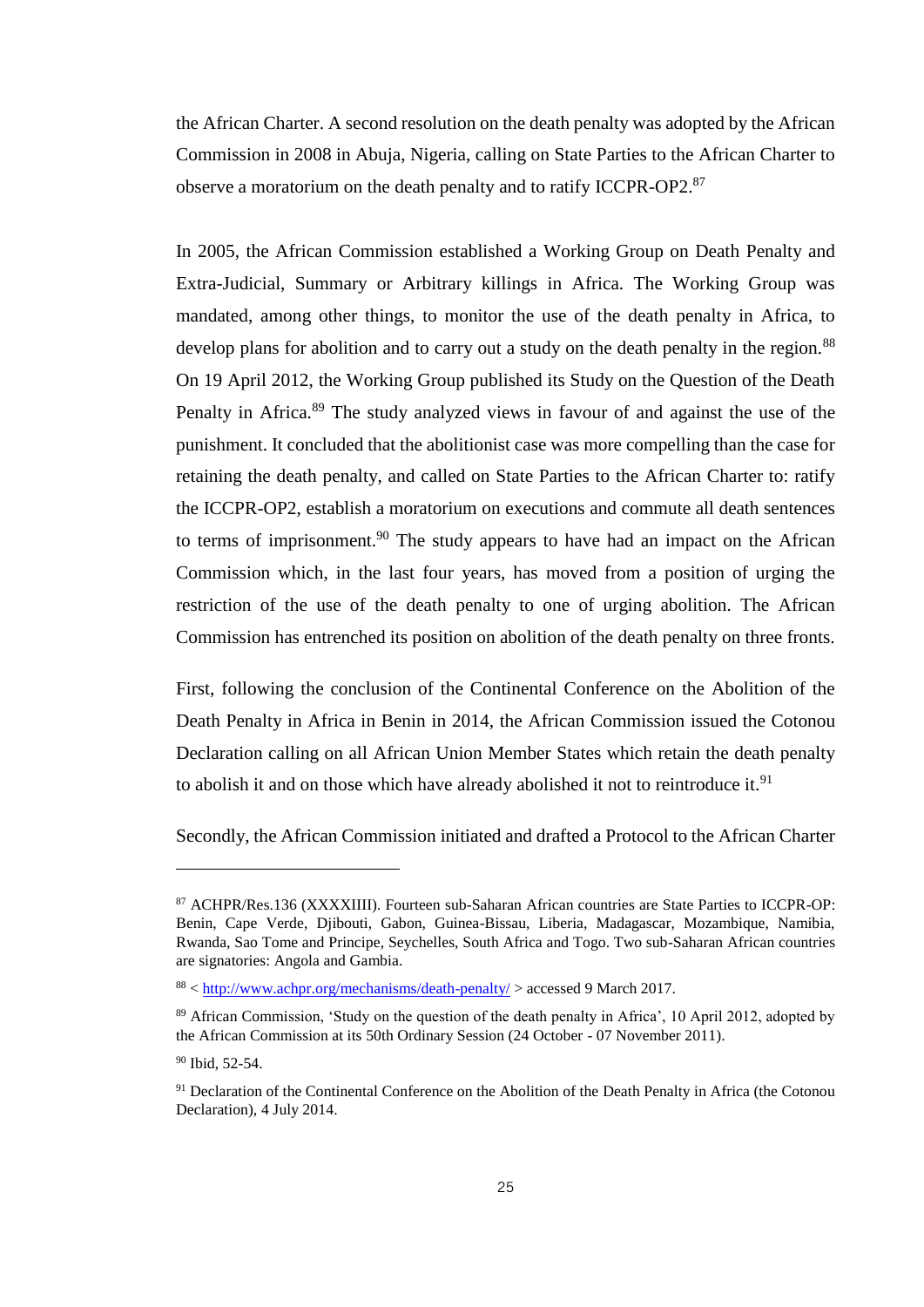on the Abolition of the Death Penalty in Africa (Draft Abolition Protocol).<sup>92</sup> The first article of the Draft Abolition Protocol, provides that: 'States Parties shall commit themselves to the abolition of the death penalty by taking appropriate legislative, institutional and other measures.<sup>'93</sup> In addition, Draft Article 3 requires that: 'States Parties shall observe a moratorium on the imposition of death sentence and its execution prior to completion of the national legislative process for its legal abolition.<sup>94</sup> In 2015, the African Commission presented the Draft Abolition Protocol to the African Union<sup>95</sup> for adoption, but it is yet to be adopted because the AU Specialized Technical Committee on Legal Affairs (AU-STC) has declined to consider it, citing the lack of a legal basis for doing so.<sup>96</sup> This justification is weak because the AU-STC does appear to have a legal mandate to consider the draft Protocol. Article 15 of African Union Constitutive Act provides the AU-STC with the legal power to supervise and evaluate the implementation of decisions taken by AU organs, which include the African Commission. Therefore, the AU-STC should at least have considered the Draft Abolition Protocol under Article 15. Unfortunately, the action of the AU-STC has effectively stalled progress on the adoption of the draft Protocol in the AU and it remains to be seen how the impasse will be resolved.

Thirdly, in 2015, the African Commission adopted General Comment No. 3 on the African Charter on the right to life (Article 4).<sup>97</sup> The General Comment emphasized that: 'international law requires those States that have not yet abolished the death penalty to take steps towards its abolition in order to secure the rights to life and to dignity, in addition to other rights such as the right to be free from torture, and cruel, inhuman or degrading treatment'.<sup>98</sup> In addition, in an unprecedented move, the African Commission

 $92$  Final Communiqué of the 56th Ordinary Session of the African Commission, 7 May 2015.

<sup>93</sup> Draft Abolition Protocol, art 1(2).

<sup>94</sup> Ibid, art 3.

 $95$  The African Union (AU) is the union of countries on the African continent whose objective includes the achievement of greater unity and solidarity between the African countries and the peoples of Africa. The AU replaced the Organisation of African Unity (OAU) on 26 May 2001.

<sup>96</sup> Amnesty International (AI), Death Sentences and Executions 2015 (ACT 50/3487/2016) 57.

<sup>&</sup>lt;sup>97</sup> Adopted during the 57th Ordinary Session of the African Commission held from 4 to 18 November 2015 in Banjul, The Gambia.

<sup>98</sup> General Comment No. 3 on the African Charter on Human and Peoples' Rights: The Right to Life (Article 4), para 22.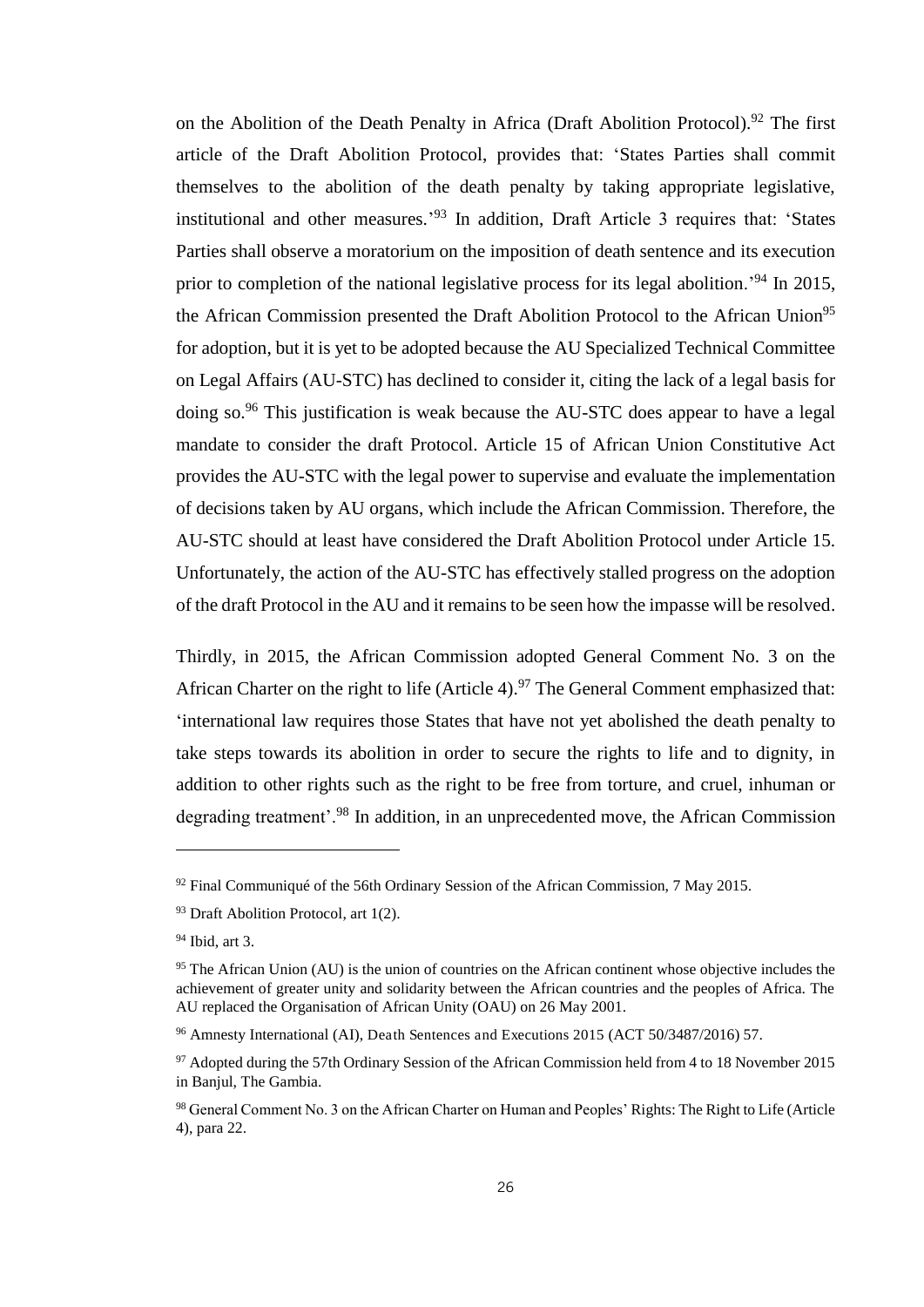<span id="page-27-0"></span>declared that the African Charter does not include any provision recognising the death penalty, even in limited circumstances, and emphasized its resolutions calling on abolition of the death penalty in Africa.<sup>99</sup>

Nevertheless, the non-binding nature of African Commission resolutions and the limited African regional human rights instruments regulating the death penalty makes the African human rights system weak in regulating the imposition of death sentences. This makes recourse to international human rights law vital. Consequently, the influence international human rights law has had on the imposition of death sentences in sub-Saharan Africa will be examined in the next chapter.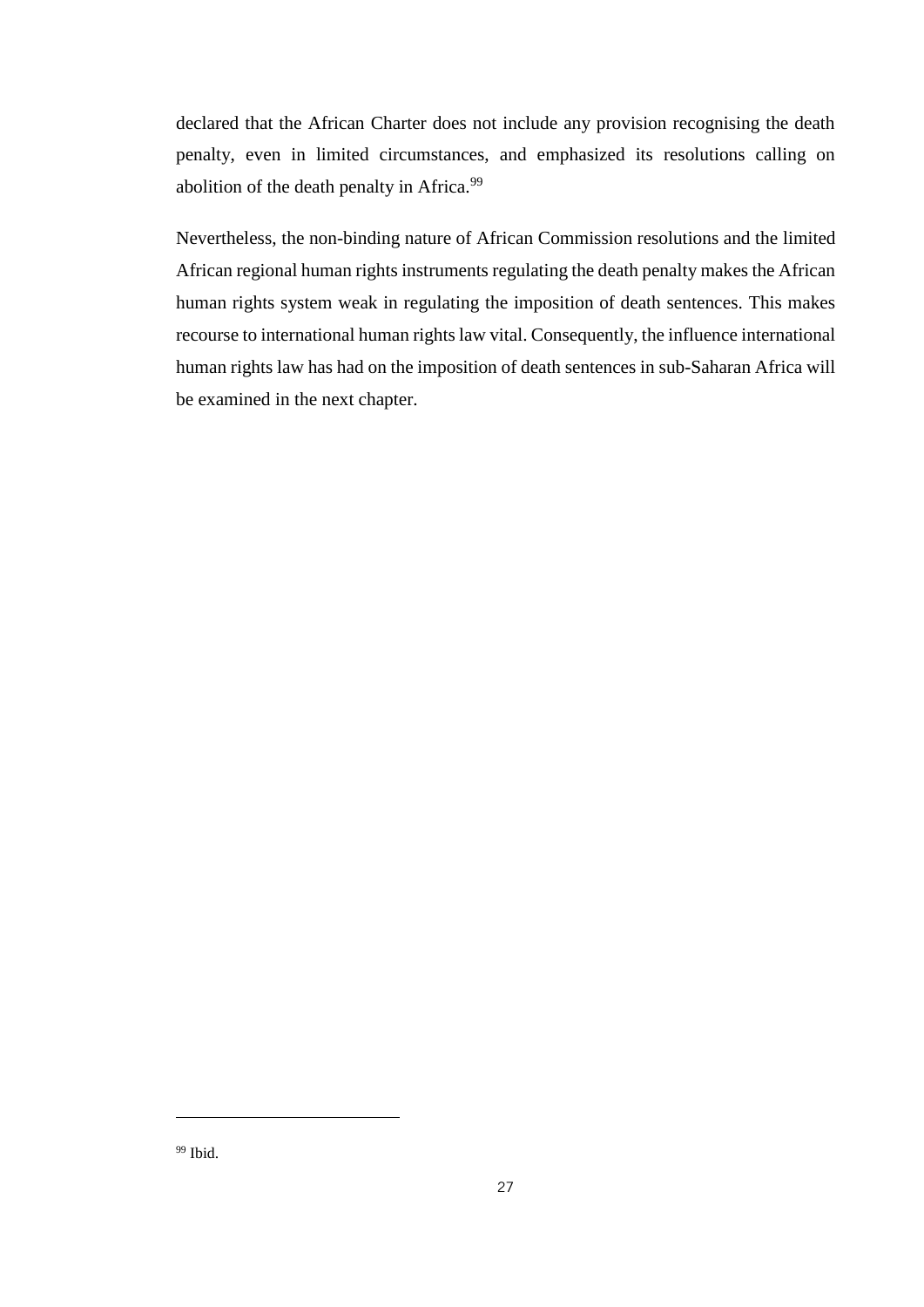#### **CHAPTER 2**

### **The Influence of International Human Rights Law on the Imposition of Death Sentences in sub-Saharan Africa**

<span id="page-28-0"></span>In the last chapter, the notable progress on the death penalty in the African regional human rights system was discussed. Considering the silence of the African Charter on Human and Peoples' Right (African Charter) on the death penalty, this progress indicates positive momentum towards abolition of the death penalty in Africa. However, the remarkably high number of death sentences imposed in sub-Saharan Africa remains a concern. Between 2008 and 2017, a staggering 5,331 death sentences were recorded in sub-Saharan Africa.<sup>100</sup> In 2017 alone, 15 sub-Saharan African countries imposed 878 death sentences.<sup>101</sup> The number of death sentences in the region has more than doubled compared to ten years before when 362 death sentences were recorded.<sup>102</sup>

This chapter seeks to establish the influence international human rights law has had on the imposition of death sentences in sub-Saharan African countries. This is important because the imposition of death sentences constitutes the start of the process of the use of the death penalty; accordingly, it is the first crucial step in investigating the extent to which international human rights law has influenced the law and practice of sub-Saharan African countries on the death penalty.

The chapter begins with the examination of the mandatory imposition of death sentences and how two countries – Malawi and Kenya – in sub-Saharan Africa have prohibited it. Then it discusses the Second Optional Protocol to the International Covenant on Civil

<sup>&</sup>lt;sup>100</sup> Amnesty International (AI), Death Sentences and Executions in 2008 (ACT 50/003/2009); AI, Death Sentences and Executions 2009 (ACT 50/001/2010); AI, Death Sentences and Executions 2010 (ACT 50/001/2011); AI, Death Sentences and Executions 2011 (ACT 50/001/2012); AI, Death Sentences and Executions 2012 (ACT 50/001/2013); AI, Death Sentences and Executions 2013 (ACT 50/001/2014); AI, Death Sentences and Executions 2014 (ACT 50/001/2015); AI, Death Sentences and Executions 2015 (ACT 50/3487/2016); AI, Death Sentences and Executions 2016 (ACT 50/5740/2017); AI, Death Sentences and Executions 2017 (ACT 50/7955/2018).

<sup>101</sup> AI (n 3) 34. The countries and the number of death sentences imposed are: Botswana (4), Democratic Republic of Congo (22), Equatorial Guinea (2), Gambia (3), Ghana (7), Kenya (21), Mali (10), Nigeria (621), Sierra Leone (21), Somalia (24), South Sudan (16), Sudan (17), Tanzania (5), Zambia (94) and Zimbabwe (11).

<sup>102</sup> AI, Death Sentences and Executions in 2008 (ACT 50/003/2009) 19.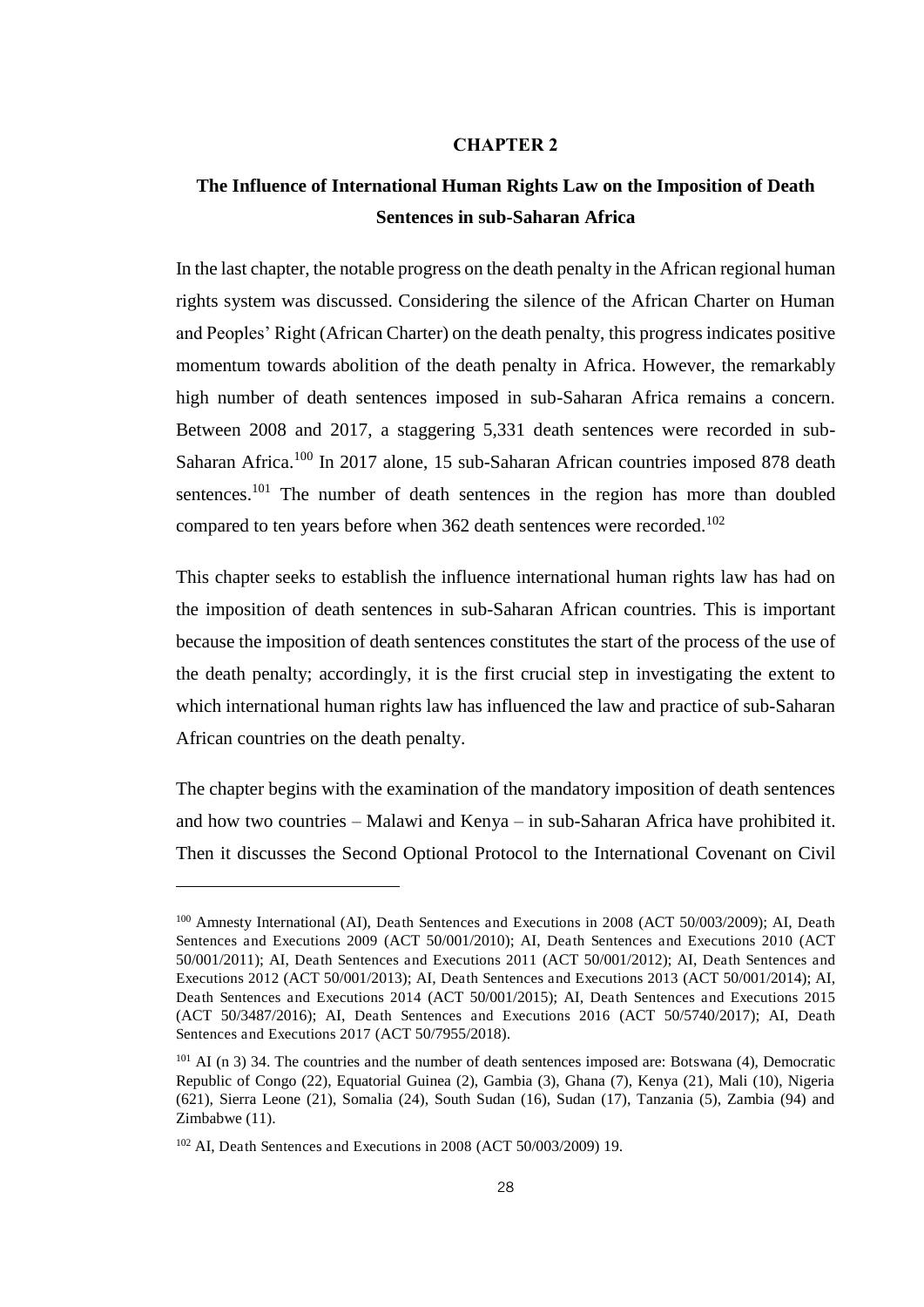and Political Rights, aiming at the abolition of the death penalty (ICCPR-OP2) and the restriction of the imposition of death sentences in Benin. This is followed by an analysis of the role of international criminal tribunals in limiting the use of death sentences in Rwanda and Sierra Leone.

#### **2.1 Prohibition of mandatory death sentences**

International human rights law prohibits the mandatory imposition of death sentences even for the most serious crimes.<sup>103</sup> Mandatory death sentences take away the power of the courts to consider significant evidence and potentially mitigating circumstances when an individual is sentenced after conviction.<sup>104</sup> It also makes it impossible for the sentence to reflect the different levels of moral reprehensibility of a capital offence.<sup>105</sup> UN experts and human rights treaty monitoring bodies and the Inter-American Court of Human Rights<sup>106</sup> have observed that mandatory death sentences make it certain that the punishment will be imposed on some people despite it not being commensurate considering the circumstances of the crime, as a result individual sentencing is necessary to avoid the arbitrary deprivation of life.<sup>107</sup> Some countries in sub-Saharan Africa, for example Ghana and Nigeria, regularly impose mandatory death sentences.<sup>108</sup> However, developments in Malawi and Kenya indicate that this trend is changing.

In Malawi, treason, rape, murder, armed robbery and burglary are all punishable by death

<sup>103</sup> UN Doc A/HRC/14/24, para 51(d); UN Doc A/HRC/4/20, paras 55-66; UN Doc CCPR/C/BWA/CO/1, para 13; UN Doc A/67/279 para 59.

<sup>104</sup> Amnesty International, Fair Trial Manual (POL 30/002/2014, Second Edition, Amnesty International Publication 2014) 208.

<sup>105</sup> UN Doc E/CN.4/2005/7, 63.

<sup>&</sup>lt;sup>106</sup> Th[e Inter-American Court of Human Rights](http://www.corteidh.or.cr/index.php/en) is one of two bodies established by the Organization of [American States t](http://crin.org/en/node/38439)o monitor human rights in the Americas. The other body is the [Inter-American](http://crin.org/en/node/38440)  [Commission on Human Rights.](http://crin.org/en/node/38440)

<sup>&</sup>lt;sup>107</sup> Special Rapporteur on Extrajudicial Executions: UN Doc E/CN.4/2005/7, paras 63-64; UN Doc A/HRC/4/20, para 55-66; UN Doc CCPR/C/70/D/806/1998, para 8.2. Human Rights Committee: UN Doc CCPR/C/74/D/845/1998, para 7.3; UN Doc CCPR/C/77/D/1077/2002, para 8.3; UN Doc CCPR/C/87/D/1421/2005, para 7.2; UN Doc CCPR/C/98/D/1520/2006, para 6.3. Inter-American Court: Hilaire, Constantine, Benjamin et al v Trinidad and Tobago, paras 84-109; Boyce et al v Barbados, paras47-63; Raxcacó-Reyes v Guatemala, paras 73-82.

 $108$  AI (n 3) 8.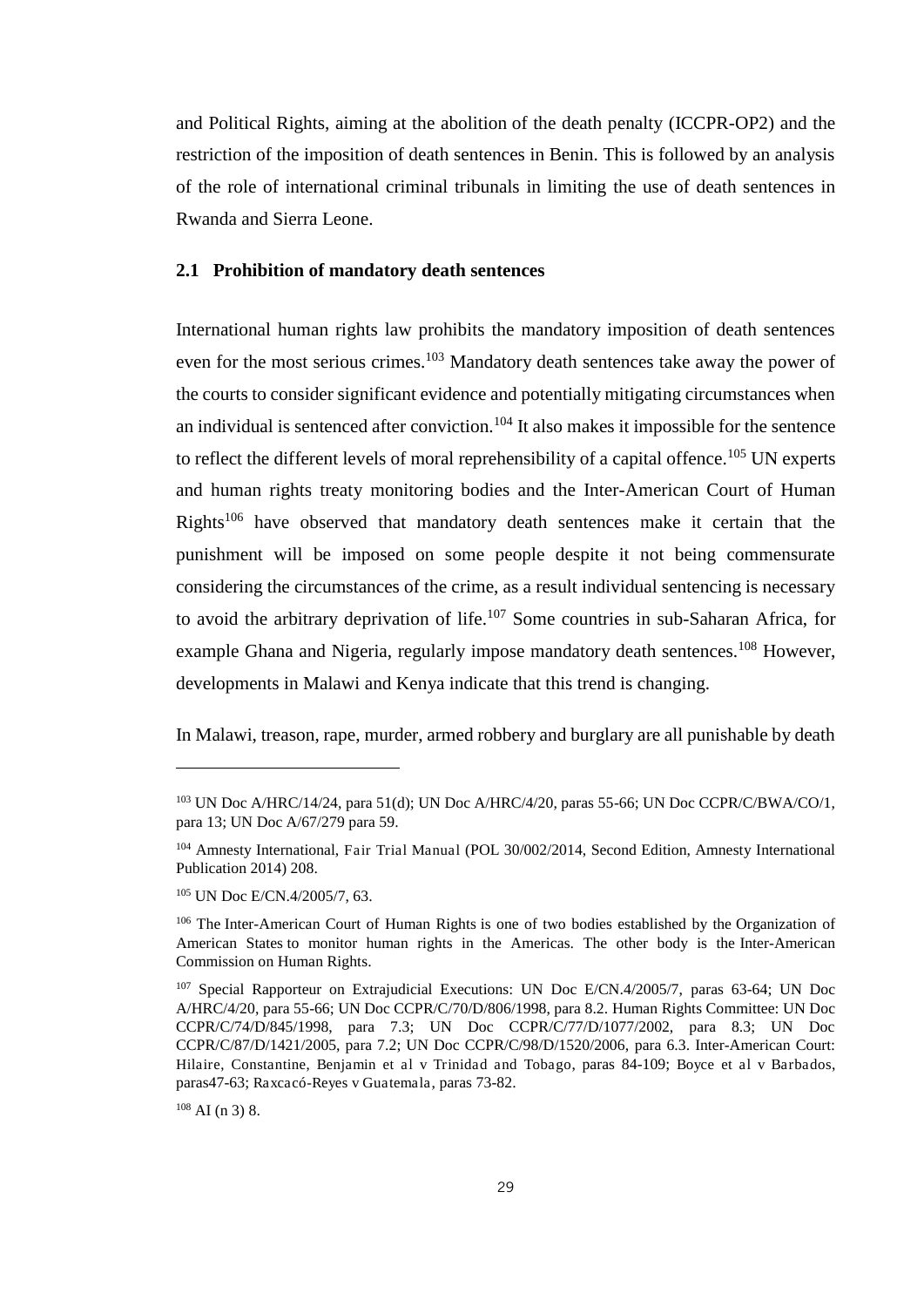following conviction by the court.<sup>109</sup> However, until 2007 only murder was punishable with a mandatory sentence of death.<sup>110</sup> This changed when the High Court of Malawi, sitting in its Constitutional Court capacity, prohibited the mandatory imposition of death sentences for murder in Kafantayeni and Others v. Attorney General.<sup>111</sup> This judgment was a landmark one because it ended a long statute-based tradition of imposing death sentences in Malawi.<sup>112</sup> Francis Kafantayeni, the plaintiff, was tried for murder of his two-year-old stepson. He admitted the crime but raised the defence of temporary insanity induced by smoking Indian hemp. He was convicted and sentenced to death pursuant to Sections 209 and 210 of the Penal Code. The plaintiff subsequently petitioned the Constitutional Court seeking a declaration that the mandatory death sentence imposed on him was unconstitutional.<sup>113</sup> He was later joined in the suit by five other prisoners who had also been convicted of murder and had the mandatory death sentence imposed on them.

The Court held that the mandatory imposition of death sentences violated three individual human rights.<sup>114</sup> First, the right to be free from cruel, inhuman punishment,<sup>115</sup> because of the lack of discretionary sentencing which could lead to people being sentenced to death for a crime that did not deserve the death penalty. Secondly, the right to a fair trial,  $^{116}$ because a defendant in a capital case is not able to present mitigating evidence during judicial proceedings which could prevent the imposition of a death sentence. Thirdly, the

<sup>109</sup> Malawi Law Commission, Discussion Paper No. 1, Human Rights under the Constitution of the Republic of Malawi 2 (2006), [<http://www.lawcom.mw/docs/discussion\\_paperl-human%20rights.pdf>](http://www.lawcom.mw/docs/discussion_paperl-human%20rights.pdf) accessed 20 June 2018.

<sup>110</sup> Mwiza Jo Nkhata, 'Bidding Farewell to Mandatory Capital Punishment: Francis Kafantayeni and Others v Attorney General' (2007) MALAWI L.J. 103, 110.

<sup>111</sup> Kafantayeni v. Attorney-General, International Legal Materials, Vol. 46, No. 3 (May 2007), 566-571.

<sup>112</sup> Nkhata (n 110) 110.

<sup>113</sup> Katantayeni argued that the mandatory death sentence was unconstitutional on the following grounds: (a) it amounts to arbitrary deprivation of the person's life in violation of section 16 of the Constitution on the right to life in that the mandatory imposition is without regard to the circumstances of the crime and is thus arbitrary; (b) it is inhuman and degrading in violation of section 19(3) of the Constitution which prohibits torture of any kind or cruel, inhuman and degrading treatment or punishment; (c) it violates section  $42(2)$ (f) of the Constitution on the right to a fair trial in denying judicial discretion on sentencing; (d) it violates the principle of separation of powers of State enshrined in the Constitution.

<sup>114</sup> Kafantayeni (n 111) 567-571.

<sup>115</sup> Constitution of the Republic of Malawi 1994 s 19 (1-3).

 $116$  Ibid, s 42 (2)(f).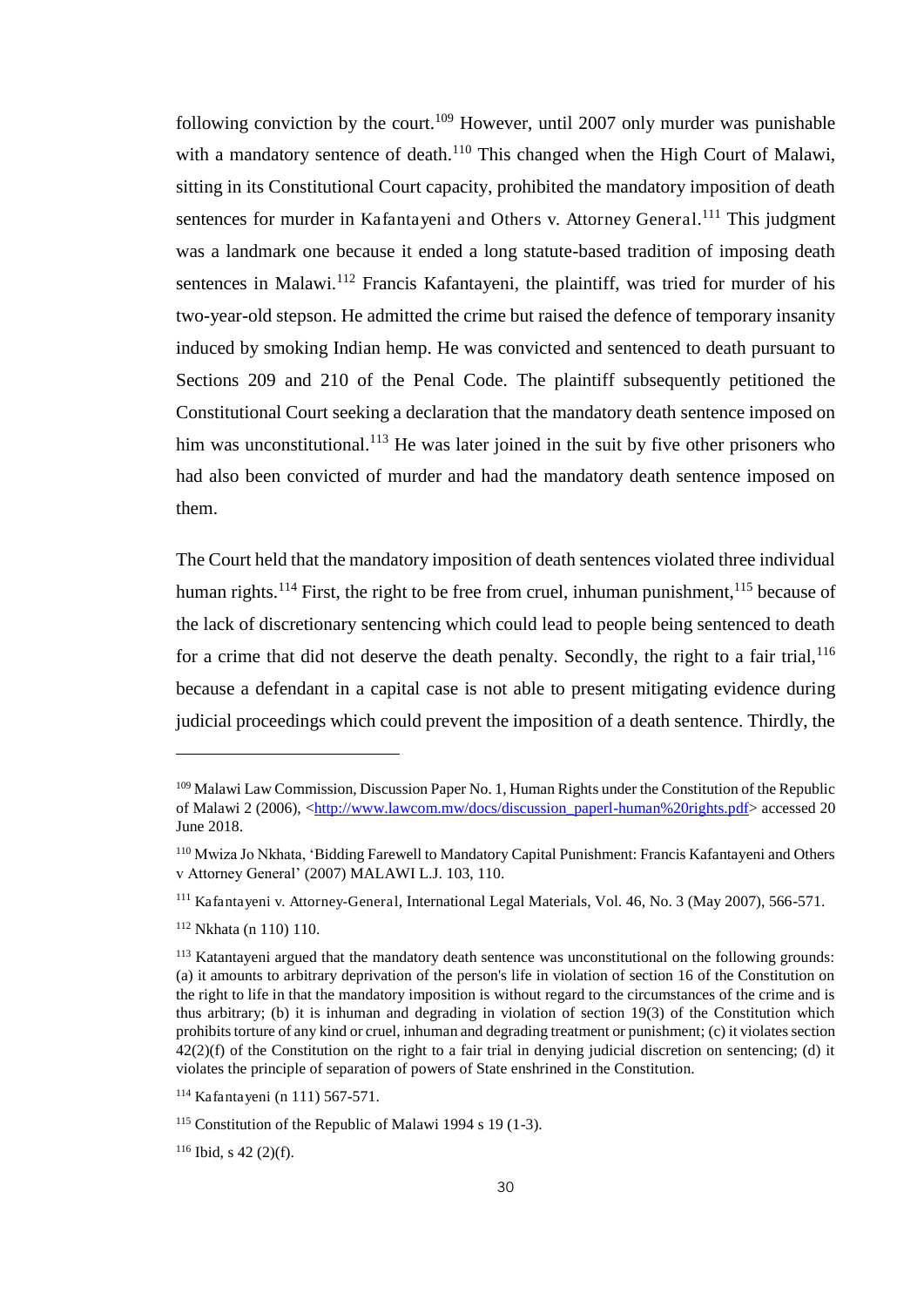right of access to the court,  $117$  because the system did not enable appeal against guilt and sentencing separately. The three rights in question are provided for in the International Covenant on Civil and Political Rights (ICCPR) to which Malawi is a party.<sup>118</sup> However, it is the second violation that is particularly relevant to this chapter, as the court was clearly influenced by international human rights law in establishing it.

The plaintiffs' counsel argued that the mandatory imposition of death sentences as provided by section 210 of the Penal Code contravenes Section 42(2)(f) of the Constitution which guarantees the right of every accused person to a fair trial.<sup>119</sup> He contended that section 210 of the Penal Code effectively prevented the courts from determining the sentence for anyone convicted of murder and for having regard to the individual circumstances of either the offence or the offender.<sup>120</sup> In support of his arguments, counsel cited Article 14(5) ICCPR which provides: 'Everyone convicted of a crime shall have the right to his conviction and sentence being reviewed by a higher tribunal according to law.'<sup>121</sup> He also cited the case of Edwards v The Bahamas where the Inter-American Commission on Human Rights held that because the mandatory death sentence is compulsory and automatic it could not be effectively reviewed on appeal.<sup>122</sup>

The Constitutional Court noted that when an accused person is on trial, the principle of fair trial must be respected at all stages of the trial, including sentencing.<sup>123</sup> The Court ruled that the ICCPR forms part of the body of current norms of public international law to which it must have regard in interpreting the provisions of the Constitution and as such it was obliged to apply Article  $14(5)$  ICCPR.<sup>124</sup> The Court held:

We agree with counsel that the effect of the mandatory death sentence under section

<sup>117</sup> Ibid, s 41.

<sup>118</sup> ICCPR, arts 7,14. Malawi acceded to ICCPR on 22 December 1993.

<sup>119</sup> Kafantayeni (n 111) 570.

<sup>120</sup> Ibid.

 $121$  Ibid

<sup>122</sup> Edwards v The Bahamas, Report No. 48/01,4 April 2001.

<sup>123</sup> Kafantayeni (n 111) 570.

 $124$  Ibid. S 11(2) of the Malawi Constitution provides that in the interpretation of the provision of the Constitution a court of law shall 'where applicable, have regard to current norms of public international law and comparable foreign case law.'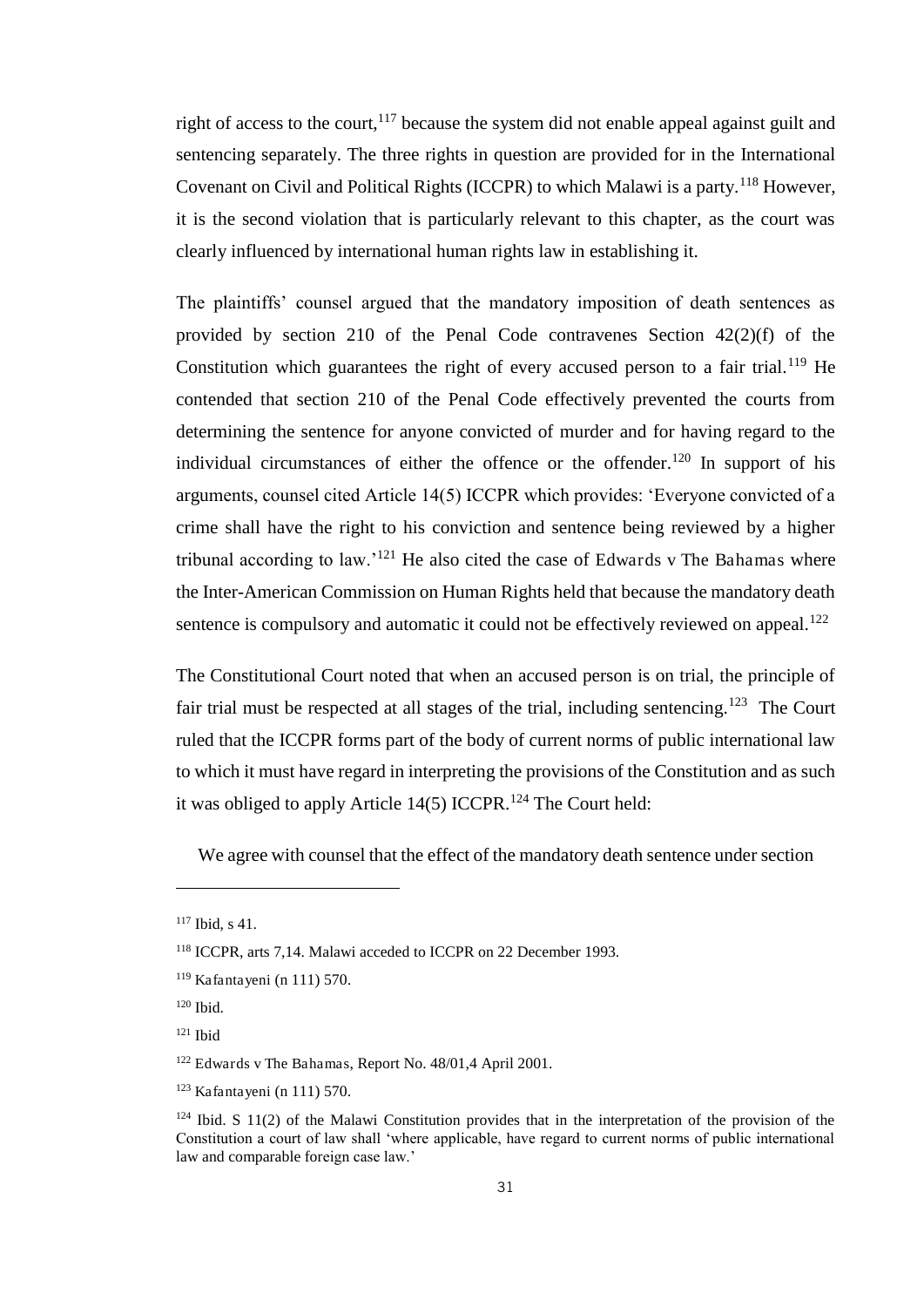210 of the Malawi Penal for the crime of murder is to deny the accused as a convicted person the right to have his or her sentence reviewed by a higher court than the court that imposed the sentence; and we hold that this is a violation of the right to a fair trial which in our judgment extends to sentencing.<sup>125</sup>

The Constitutional Court declared Section 210 of the Penal Code invalid insofar as it made the death penalty mandatory for murder, quashed the death sentence imposed on each of the plaintiffs, and ordered that individual resentencing be held for the plaintiffs.<sup>126</sup>

The decision in Kafantayeni demonstrates the importance of international human rights law for the interpretation of the Malawian Constitution.<sup>127</sup> Also, it is significant for prohibiting mandatory death sentences in Malawi. As emphasized by the Court, the effect of the judgment was not to outlaw the death penalty for murder but to give judicial discretion to judges when sentencing for the offence.<sup>128</sup> Although a person may still be sentenced to death for murder if the court deems it appropriate, the removal of the mandatory sentence effectively restricts the imposition of death sentences in Malawi. As a result of the decision, the 192 prisoners on death row at the time became entitled to resentencing.<sup>129</sup> However, one major drawback since the Kafantayeni decision is the slow progress in resentencing the prisoners on death row, a problem which one scholar has attributed to the acute shortage of lawyers and the overwhelmed legal aid scheme in Malawi.<sup>130</sup> As at April 2015, following resentencing hearings, only 29 prisoners had been given new sentences ranging from immediate release to 24 years imprisonment.<sup>131</sup> The delays experienced by these death row prisoners undermines the success achieved in Kafantayeni and arguably constitutes a violation of the right to fair trial which the

<sup>125</sup> Kafantayeni (n 111) 570.

<sup>&</sup>lt;sup>126</sup> Ibid, 571. Following the decision of the Constitutional Court, the Supreme Court acknowledged the Kafantayeni decision in Jacob v. Republic (unreported) where it declared that the mandatory imposition of a death sentence breached art 14(5) ICCPR and as such had been abolished in Malawi.

<sup>127</sup> Nkhata (n 110) 111.

<sup>128</sup> Ibid.

<sup>129</sup> [<http://www.deathpenaltyproject.org/where-we-operate/africa/malawi/>](http://www.deathpenaltyproject.org/where-we-operate/africa/malawi/) accessed 20 June 2018.

<sup>130</sup> Andrew Novak, 'The Abolition of the Mandatory Death Penalty in Africa' (2007) 22:2 IND. INT'L & COMP. L. REV 267, 281.

<sup>131</sup> [<http://www.deathpenaltyproject.org/where-we-operate/africa/malawi/>](http://www.deathpenaltyproject.org/where-we-operate/africa/malawi/) accessed 20 June 2018.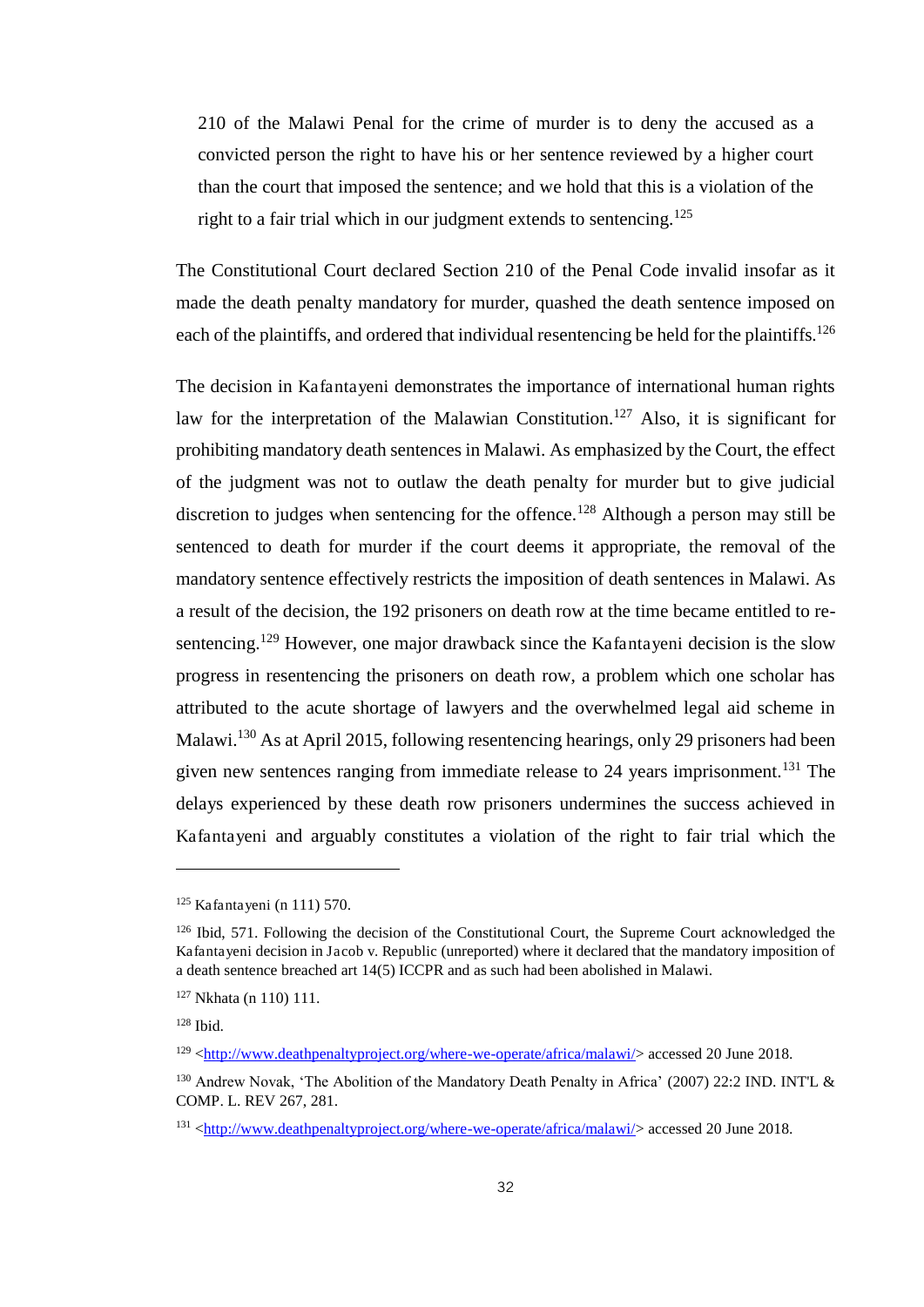Constitutional Court emphasized in the case.

Similarly, in December 2017, the Supreme Court of Kenya considered the validity of the mandatory death sentences for murder in Muruatetu  $\&$  another v Republic.  $^{132}$  The major issue for the Court to determine was whether the mandatory imposition of the death sentence for murder provided under Section 204 of the Penal Code was a violation of the right to a fair trial guaranteed under Article 50(2) of the Kenya Constitution.<sup>133</sup> The High Court had convicted the petitioners of murder and sentenced them to death as provided by Section 204 of the Penal Code. The petitioner's appeal to the Court of Appeal against both conviction and sentence was dismissed. They subsequently filed two separate appeals at the Supreme Court which were consolidated.

The Supreme Court used Article 14 ICCPR, which also provides for the right to a fair trial, to interpret Article 50(2) of the Constitution and established that, in order for Section 204 to stand, it must accord with the following principles: the rights and fundamental freedoms in the Constitution belong to each individual; the bill of rights in the constitution applies to all law and binds all persons; all persons have inherent dignity which must be respected and protected; the State must ensure access to justice to all; every person is entitled to a fair hearing; and the right to a fair trial is non-derogable.<sup>134</sup> Article 50(2) of the Constitution and Article 14 ICCPR both provide for the right to a fair trial similarly, it is therefore remarkable that the court used the latter to interpret the former. A probable explanation for this is that the Court used the instrument to justify the Constitutional provisions as it sought to invalidate Section 204. Support for this is evident in the Court's emphasis on the fact that Kenya has been a party to ICCPR since May  $1972$ ,  $^{135}$  and its declaration that 'a generous and purposive interpretation is to be given to the constitutional provisions that protect human rights' <sup>136</sup> and the 'court must give life and

<sup>132</sup> Francis Karioko Muruatetu & another v Republic [2017] eKLR.

<sup>&</sup>lt;sup>133</sup> The Constitution of Kenya 2010.

<sup>134</sup> Ibid, 46.

<sup>135</sup> Muruatetu (n 132) para 38.

<sup>136</sup> Ibid, para 65.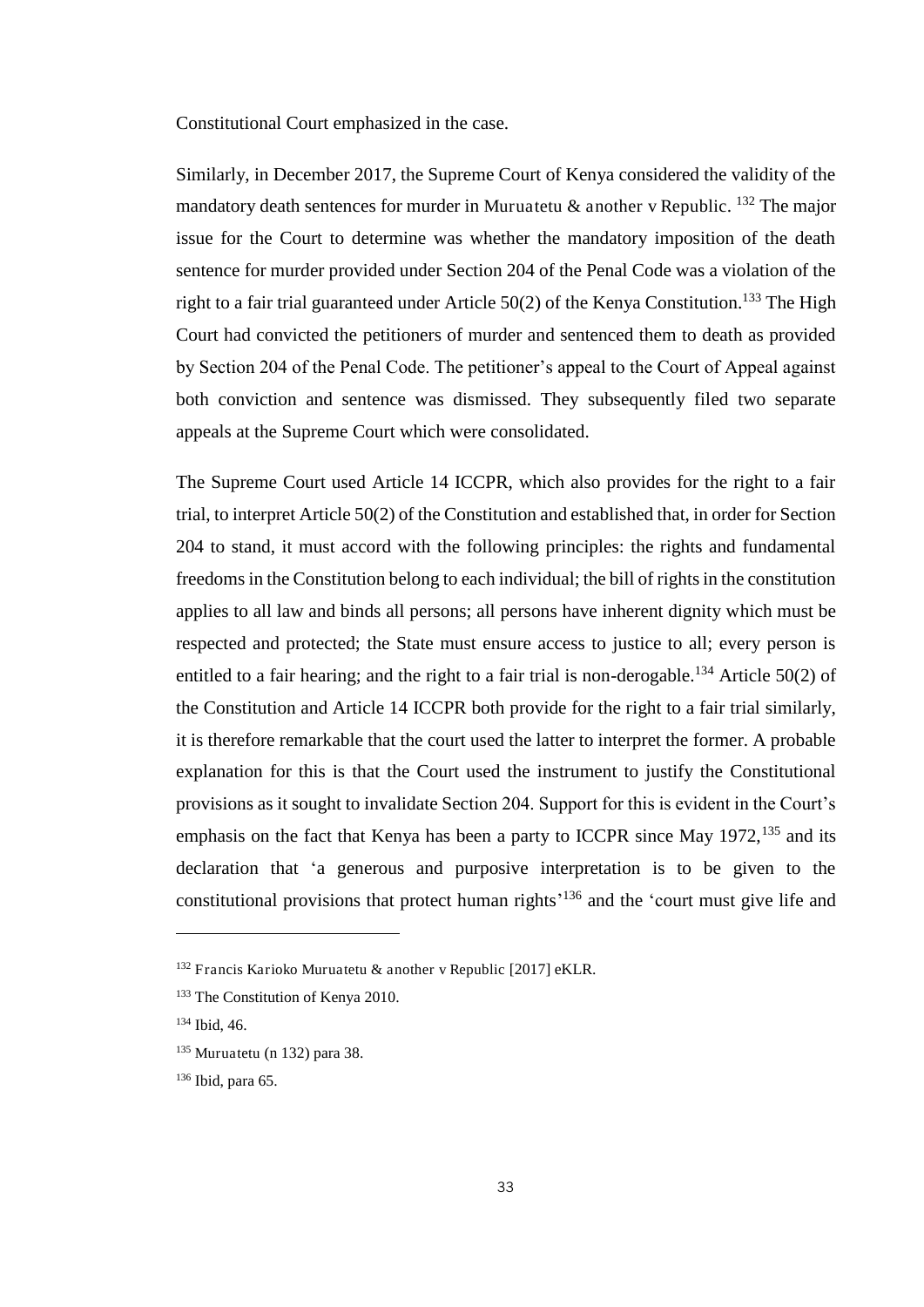meaning to the Bill of Rights enshrined in the Constitution.'<sup>137</sup>

In addition, the Court declared that the right to a fair trial 'is one of the inalienable rights enshrined in Article 10 of the Universal Declaration of Human Rights (UDHR)<sup>'138</sup> and used that to rationalize why Article 25(c) of the Constitution makes the right one 'which cannot be limited or taken away from a litigant.'<sup>139</sup> Thus, it decided that because Section 204 deprives the Court of judicial discretion in sentencing, it failed to meet the fair trial principles that accrue to accused persons under Article 25 of the Constitution.<sup>140</sup> Indeed the preamble of UDHR confirms that all the rights contained in it are inalienable. Nevertheless, the Court's recourse to UDHR to justify the inalienable nature of the right to a fair trial, even when Article 25 of the Constitution makes it clear that the right cannot be limited, is further evidence of the influence of international human rights law on the Court's interpretation of the human rights provisions of the Constitution. Although UDHR is not a treaty, the Supreme Court was empowered to apply it because the Constitution makes general rules of international law directly applicable to Kenya.<sup>141</sup>

Furthermore, the Court relied on Article 26 ICCPR which provides for the right of freedom from discrimination and Article 27 of the Constitution, which equally provides for that right, to declare Section 204 discriminatory, because it 'gives differential treatment to a convict under that Section, distinct from the kind of treatment accorded to a convict under a Section that does not impose a mandatory sentence.<sup>'142</sup> In that regard, the Court concluded that not allowing convicts facing death sentence the opportunity to be heard in mitigation when those facing lesser sentences are allowed to be heard in mitigation was indefensibly discrimination and unfair.<sup>143</sup> Accordingly, it held that Section 204 violated Article 27 of the Constitution. Again the Court used a provision of ICCPR as an interpretative tool for the Constitution, but it could have done more by also declaring

 $137$  Ibid.

 $138$  Muruatetu (n 132) para 47.

 $139$  Ibid. Art 25(c) of the Kenya Constitution provides that the right to fair trial shall not be limited.

<sup>140</sup> Ibid, para 48.

<sup>&</sup>lt;sup>141</sup> The Constitution of Kenya 2010, art  $2(5)$ .

 $142$  Muruatetu (n 132) 61.

<sup>143</sup> Ibid, para 63.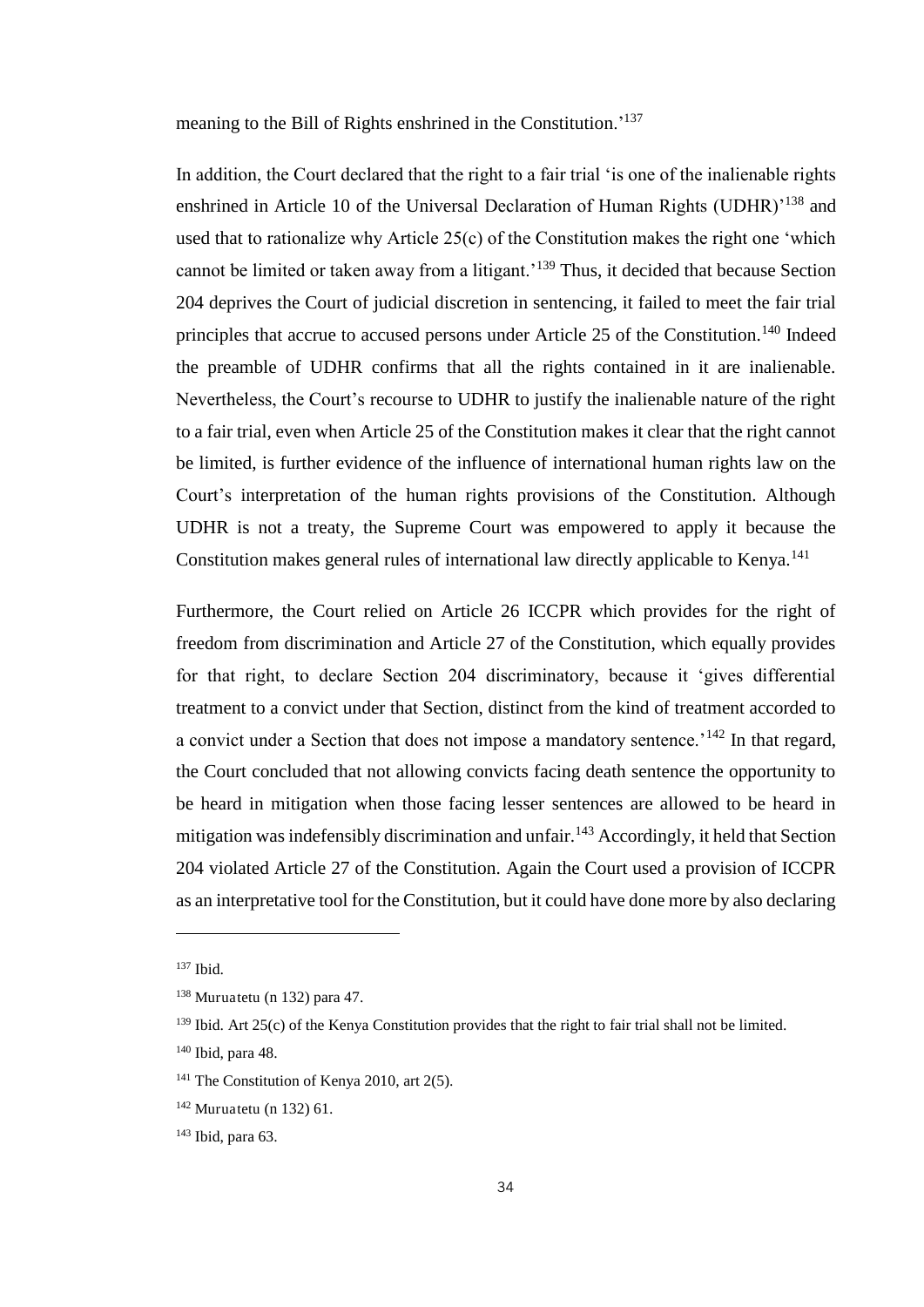that Section 204 violated Article 26 ICCPR since ICCPR forms part of the laws of Kenya.<sup>144</sup>

Lastly, in its consideration of Constitutional provisions in relation to Section 204, the Court referred to the 2005 UN Commission on Human Right's resolution on the death penalty.<sup>145</sup> The resolution calls on states that still maintain the death penalty not to use the punishment as a mandatory sentence even for the most serious crimes.<sup>146</sup> The Court referred to the resolution to comprehend the position of international human rights law on mandatory death sentences and was persuaded by it in declaring Section 204 invalid.<sup>147</sup> However, the Court did not explain why it was persuaded by it. Such an explanation is particularly important because resolutions of the UN Commission, which was replaced in 2006 by the UN Human Rights Council (HRC), are persuasive and not legally binding on states.<sup>148</sup> Moreover, the UN Commission's resolution did not clarify why state's should not impose mandatory death sentences. Therefore, courts in jurisdictions that still use mandatory death sentences may not be so persuaded by the resolution. The authority of the judgment on that point would have been strengthened if the Supreme Court had provided a rationale for relying on the resolution.

<span id="page-35-0"></span>Consequently, the Supreme Court declared the mandatory imposition of death sentences as provide under Section 204 of the Penal Code unconstitutional and invalid; however it emphasized that this did not invalidate the use of death sentences as a punishment.<sup>149</sup> In addition, it ordered the remittance of the matter to the High Court for re-hearing on sentencing only; that the appropriate authorities set up within 12 months of the judgement a sentence re-hearing framework for all cases similar to that of the petitioners; and necessary changes are made to legislation to give effect to the judgment.

<sup>&</sup>lt;sup>144</sup> Constitution of Kenya 2010, art 2(6). It provides that 'any treaty or convention ratified by Kenya shall form part of the law of Kenya under this Constitution.'

<sup>145</sup> Muruatetu (n 132) para 39.

<sup>&</sup>lt;sup>146</sup> UN Doc E/CN.4/RES/2005/59, para 7(f). It urge states that still maintain the death penalty 'to ensure ... the death penalty is not imposed…as a mandatory sentence.'

 $147$  Muruatetu (n 132) paras 39 and 69.

<sup>&</sup>lt;sup>148</sup> Rosa Freedman, The United Nations Human Rights Council: A Critique and Early Assessment (Hoboken, Taylor and Francis 2013).

<sup>149</sup> Muruatetu (n 132) 112.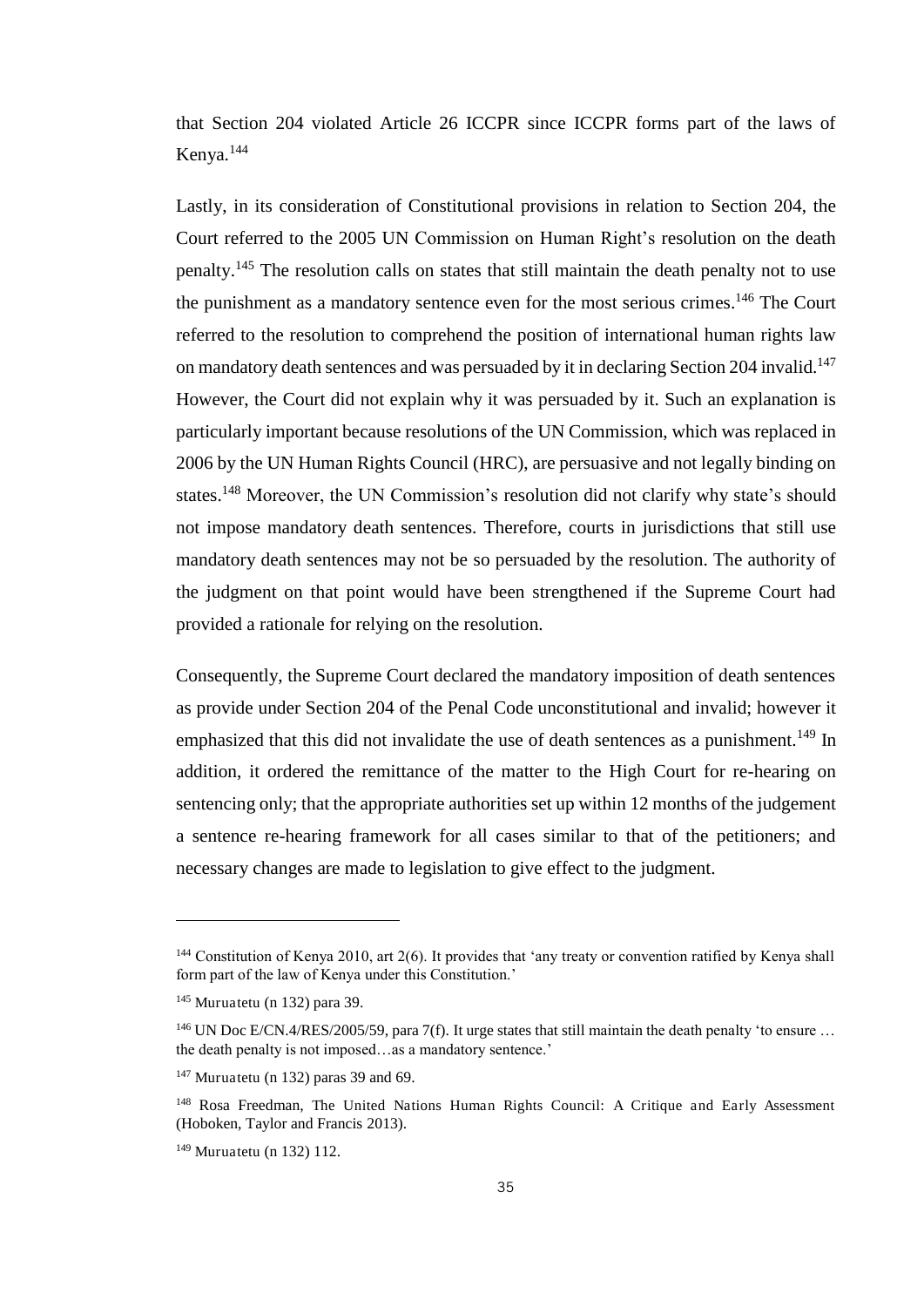Just like in Kafantayeni the Supreme Court's decision was clearly influenced by international human rights law. Although the outcomes of Kafantayeni and Muruatetu are similar, the Court in the latter engaged in more analysis of the Constitution in relation to international human rights law than the former. Muruatetu has altered the way death sentences are imposed for murder in Kenya. Judges now have discretion whether to impose death sentences for murder. This will likely result in judges imposing fewer death sentences for murder since they don't have to automatically sentence people to death but must consider mitigating circumstances. The Office of the Attorney-General and Department of Justice has set up a committee to implement the Supreme Court judgment;<sup>150</sup>resentencing hearings are expected to commence after the committee finalises the framework for resentencing. Just like the resentencing hearings that followed Kafantayeni resulted in the substitution of death sentences with less severe punishments, it is envisaged that resentencing hearings in Kenya will have the same effect.

### **2.2 The influence of an abolitionist international human rights instrument**

For close to six decades, the law in Benin prescribed death sentences for several offences including aggravated murder, sorcery and magic that led to death, kidnapping that resulted in death, acts of terrorism, espionage and treason.<sup>151</sup> However, in the last six years, two landmark judgments by the Constitutional Court of Benin have brought an end to the imposition of death sentences in that country despite the punishment remaining on the statute books. Following the adoption of a new Code of Criminal Procedure by the National Assembly on 30 March 2012,<sup>152</sup> the Constitutional Court was asked by the government to determine the constitutionality of the new law.<sup>153</sup> The Constitutional Court, among other issues, held that Articles 685(2) and 793 of the new Code, which allowed for the imposition of death sentences for criminal offences, should be deleted by the National Assembly because it conflicted with Article 147 of the Constitution which

<sup>150</sup> [<http://www.statelaw.go.ke/task-force-on-death-penalty-commences-assignment/>](http://www.statelaw.go.ke/task-force-on-death-penalty-commences-assignment/) assessed 25 June 2018.

<sup>151</sup> Penal Code 1954, arts 301, 304 and 313.

<sup>152</sup> Benin Constitutional Court Decision DCC 12-153 of 4 August 2012.

<sup>153</sup> Ibid.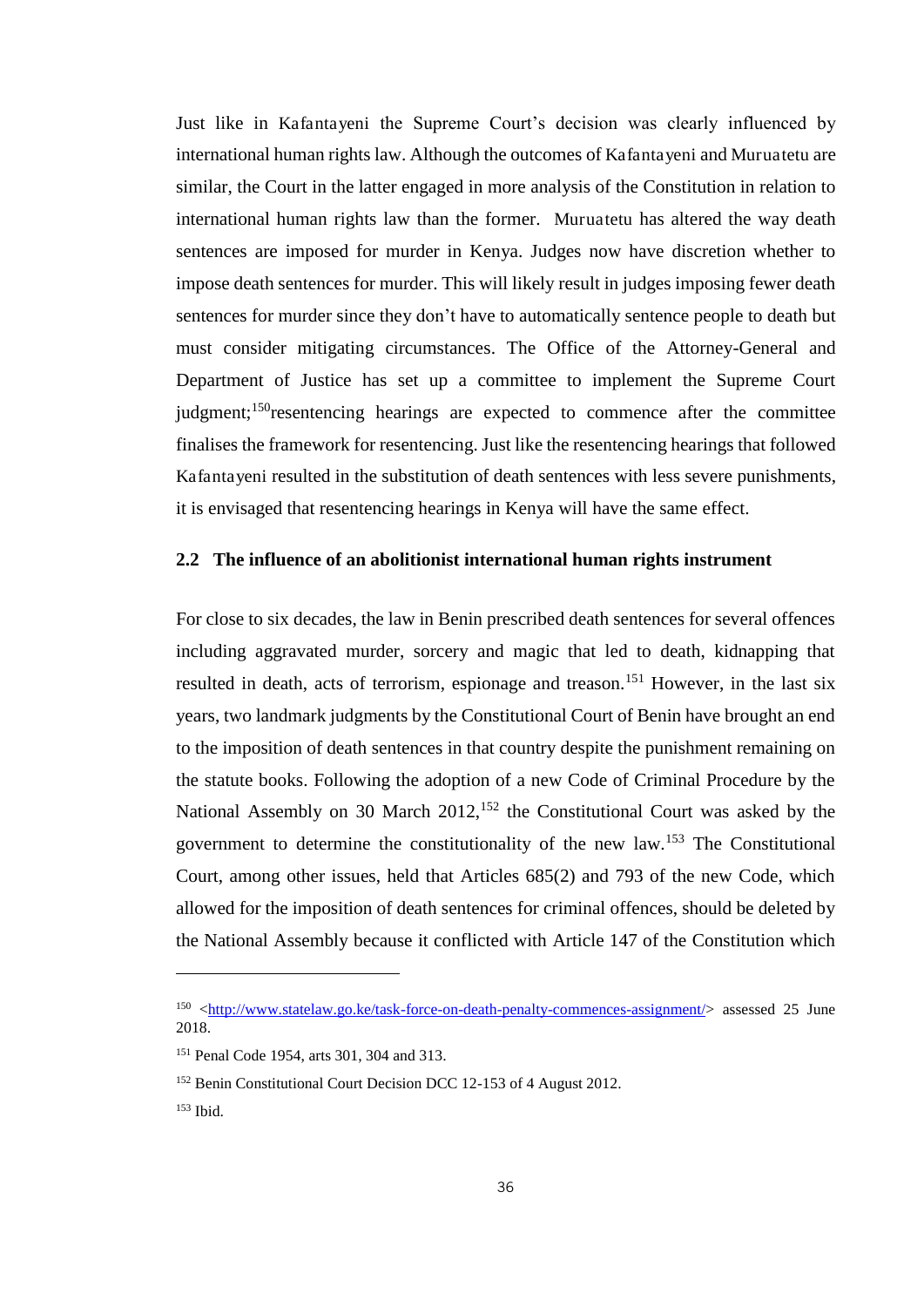gave international treaties precedence over domestic laws.<sup>154</sup> The Court explained that Benin had acceded to ICCPR-OP2,<sup>155</sup> and that the accession had been authorized by the National Assembly through Law No. 2011-11 of 25 August 2011.<sup>156</sup> It emphasized that ICCPR-OP2 was aimed at abolishing the death penalty and that since Benin had become a party to the legal instrument it was obliged to abide by it and as such 'no legal provision can now mention the death penalty' in Benin.<sup>157</sup> The National Assembly subsequently complied with the judgment by removing the two provisions from the Criminal Procedure Code.<sup>158</sup>

However, although the judgment was significant in its interpretation and use of ICCPR-OP2 to render invalid the new law's provision for the death penalty, it has two shortcomings. In the first place, the judgment was limited only to the new Code of Criminal Procedure which was swiftly amended by the legislature to implement the judgment. The effect of this was that other laws in Benin which prescribed the death sentence for certain offences remained valid after the judgment. Secondly, the Constitutional Court's declaration on ICCPR-OP2 was brief and failed to explain how accession to ICCPR-OP2 prevents a State Party like Benin from imposing death sentences in a new law.<sup>159</sup> This is important because, as explained below, ICCPR-OP2 does not expressly prohibit State Parties from imposing death sentences.

In 2016, in a second significant decision, Benin's Constitutional Court again ruled on the imposition of death sentences.<sup>160</sup> The Court was asked to determine whether Article  $302$ of the Criminal Code, which prescribes the death sentence for the crime of assassination,

<sup>154</sup> Benin Constitution 1990, art 147 provides: 'Regularly ratified treaties or agreements have, from the moment of their publication, greater authority than laws.'

<sup>155</sup> 1642 UNTS 414. Benin acceded to ICCPR-OP2 on 5 July 2012.

<sup>156</sup> Benin Constitutional Court Decision DCC 12-153 of 4 August 2012.

<sup>157</sup> Ibid.

<sup>158</sup> AI, Death Sentences and Executions 2013 (ACT 50/001/2014) 42.

<sup>&</sup>lt;sup>159</sup> The Constitutional Court stated: 'Indeed, through Law No. 2011-11 of 25 August 2011 authorizing ratification of the Second Optional Protocol to the International Covenant on Civil and Political Rights adopted in New York on 15 December 1989, Benin undertakes to abide by this legal instrument aiming at abolishing the death penalty. Instruments of ratification were deposited with the United Nations on 5 July 2012. As a result, no legal provision can now mention the death penalty.'

<sup>160</sup> Benin Constitutional Court Decision DCC 16-020 of 21 January 2016.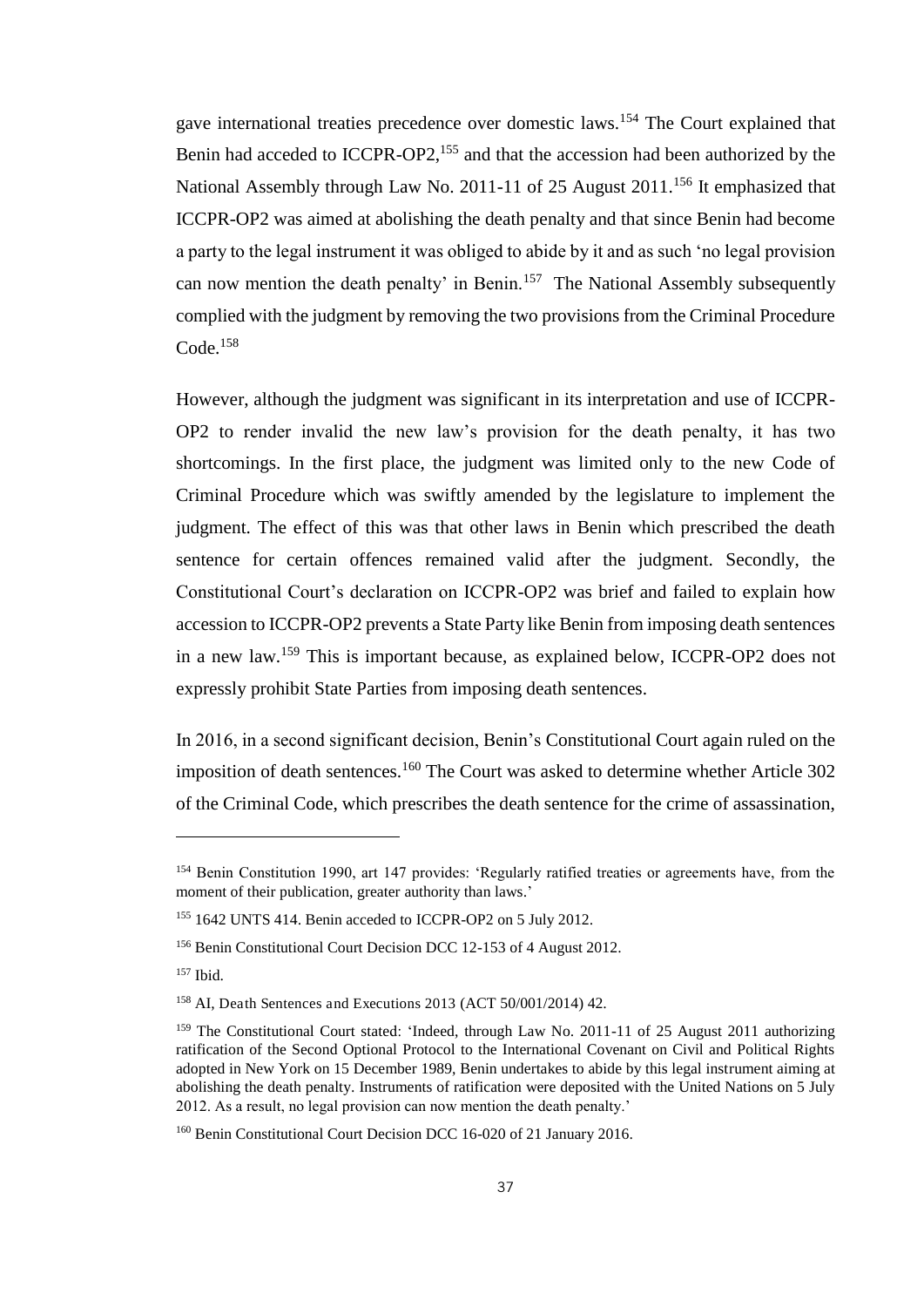parricide or poisoning, or murder for the purpose of cannibalism, was contrary to the Benin Constitution and the African Charter which both guarantee the right to life.<sup>161</sup> The Constitutional Court affirmed its 2012 decision and went further, declaring:

Whereas it follows that no legal provision contained in the internal legal order can any longer mention the death penalty; that, likewise, no criminal prosecution undertaken by any jurisdiction can have as its legal basis a provision stipulating the death penalty as the punishment for the offence committed, such that no one can now be sentenced to death in Benin.<sup>162</sup>

The second judgment went further than the first by unequivocally prohibiting the imposition of death sentences in Benin in all existing laws, thereby addressing a part of the shortcomings mentioned above. Like the first judgment, however, it still failed to justify its conclusion that accession to ICCPR-OP2 prevents a State Party from imposing death sentences. In addition, the Constitutional Court did not address the question whether Article 302 of the Criminal Code was contrary to the African Charter. A consideration of the question is particularly important in the context of Benin's ratification of the African Charter and in light of the Constitution conferring greater authority (i.e. supremacy) on international instruments Benin has ratified.<sup>163</sup> It is unclear from the judgment why the court did not address that question; it was a missed opportunity for the Constitutional Court to pronounce on the incompatibility of the imposition of a death sentence with Article 4 of the African Charter. Instead, the Court chose to strike down the imposition of death sentences simply on the grounds of Benin being a State Party to ICCPR-OP2.

The two Constitutional Court judgments are certainly progressive and set new standards for the interpretation and application of ICCPR-OP2. They signaled the first time that a national court of a State Party had used ICCPR-OP2 as grounds for prohibiting the imposition of death sentences in its jurisdiction. However, the fact that the Constitutional Court did not explain how it had arrived at its decisions is not helpful and opens them to

<sup>161</sup> Benin Constitution 1990, art 8; African Charter, art 4.

<sup>162</sup> Benin Constitutional Court Decision DCC 16-020 of 21 January 2016.

<sup>163</sup> Benin ratified the African Charter on 20 January 1986.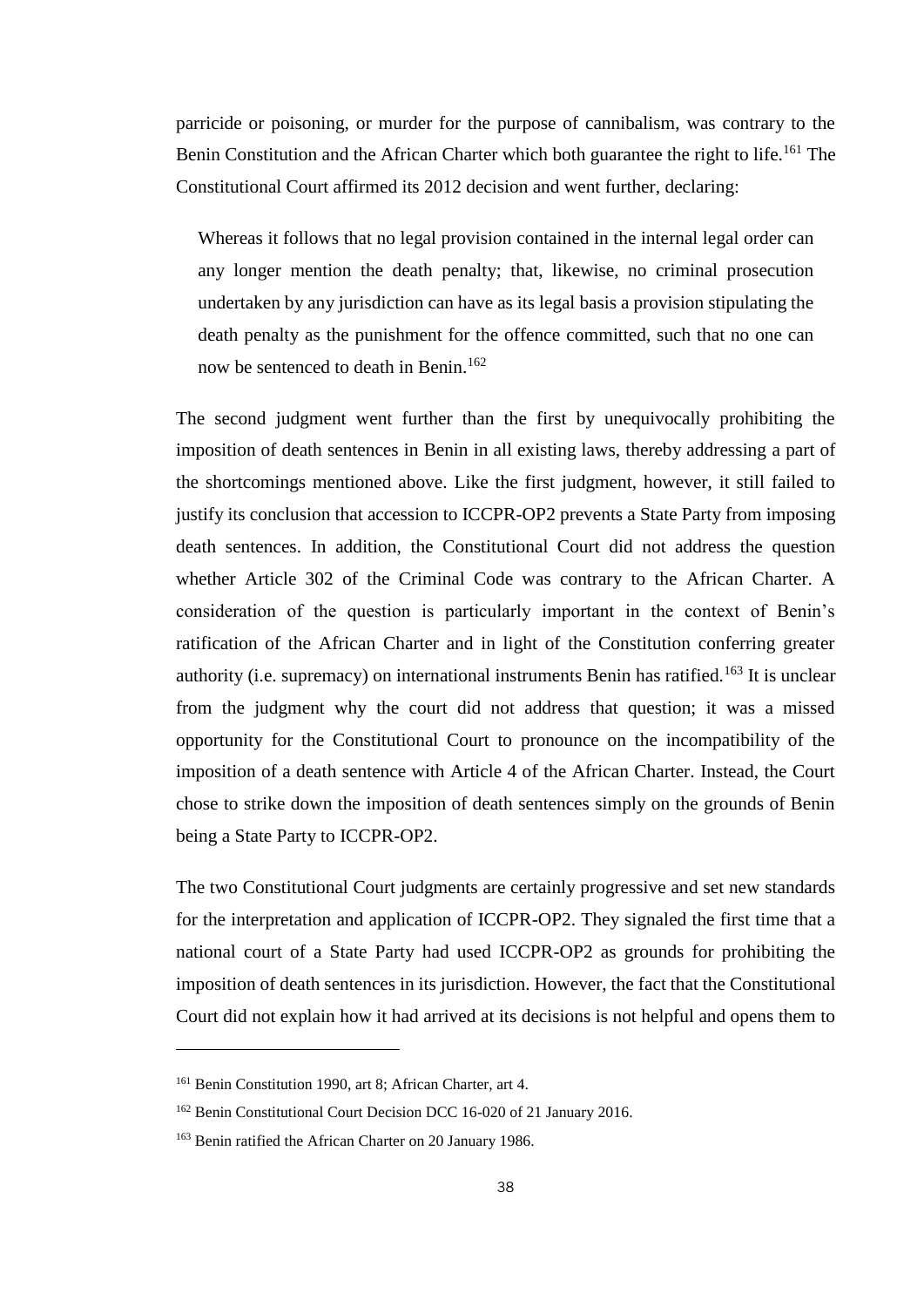criticism. Since ICCPR-OP2 does not expressly prohibit States Parties from imposing death sentences, it is arguable that they are not precluded from imposing such sentences. ICCPR-OP2 imposes two obligations on State Parties. First, it provides that 'no one within the jurisdiction of a State Party shall be executed'; and secondly, it provides that each State Party 'shall take all necessary measures to abolish the death penalty within its jurisdiction.<sup>'164</sup> The wording of these two obligations appears to acknowledge that while the imposition of death sentences is still possible, no executions must be carried out in the jurisdiction of the State Party. Therefore, on the express reading of Article 1 of ICCPR-OP2, it could be argued that Benin's Constitutional Court went too far in its interpretation. However, this position can be countered with two arguments which vindicates the Constitutional Court.

First, the introduction of new laws which impose death sentences by a State Party to ICCPR-OP2 constitutes a violation of the treaty.<sup>165</sup> Liberia's introduction of a new law prescribing death sentences for a range of offences, despite being a State Party to ICCPR-OP2, and the reaction of the international human rights community to it illustrates this point. On 22 July 2008, the then Liberian President, Ellen Johnson-Sirleaf, signed into law a Bill which amended the 1976 Penal Code by providing that death sentences shall be imposed on an offender who, during the commission of the crimes of terrorism or hijacking or armed robbery, causes the death of his victim.<sup>166</sup> Amnesty International criticized the law and 'called on President Johnson-Sirleaf to repeal the law' because it 'directly' violated Liberia's obligations under ICCPR-OP2.<sup>167</sup> William Schabas argued that what the Liberian President had done was a violation of Liberia's obligations under Article 6(1) of the ICCPR and ICCPR-OP2.<sup>168</sup> The UN Human Rights Committee, the treaty enforcement body of ICCPR-OP2, also condemned the action of Liberia and

<sup>164</sup> ICCPR-OP2, art 1.

<sup>&</sup>lt;sup>165</sup> Jamil Ddamulira Mujuzi, 'High Crime Rate Forces Liberia to Reintroduce the Death Penalty and put International Treaty Obligations Aside: What the Critics Missed' (2009) 17 Afr. J. Int'l & Comp. L. 342. <sup>166</sup> Ibid, 342.

<sup>167</sup> Amnesty International, 'Liberia: Amnesty International Calls for Repeal of Death Penalty Law Signed by Liberian President' (AFR 34/009/2008, 25 July 2008).

<sup>168</sup> William Schabas, 'Liberian Parliament Attempts to Reinstate Capital Punishment' (8 August 2008) [<http://humanrightsdoctorate.blogspot.co.uk/2008/08/liberian-parliament-attempts-to.html>](http://humanrightsdoctorate.blogspot.co.uk/2008/08/liberian-parliament-attempts-to.html) accessed 20 June 2018.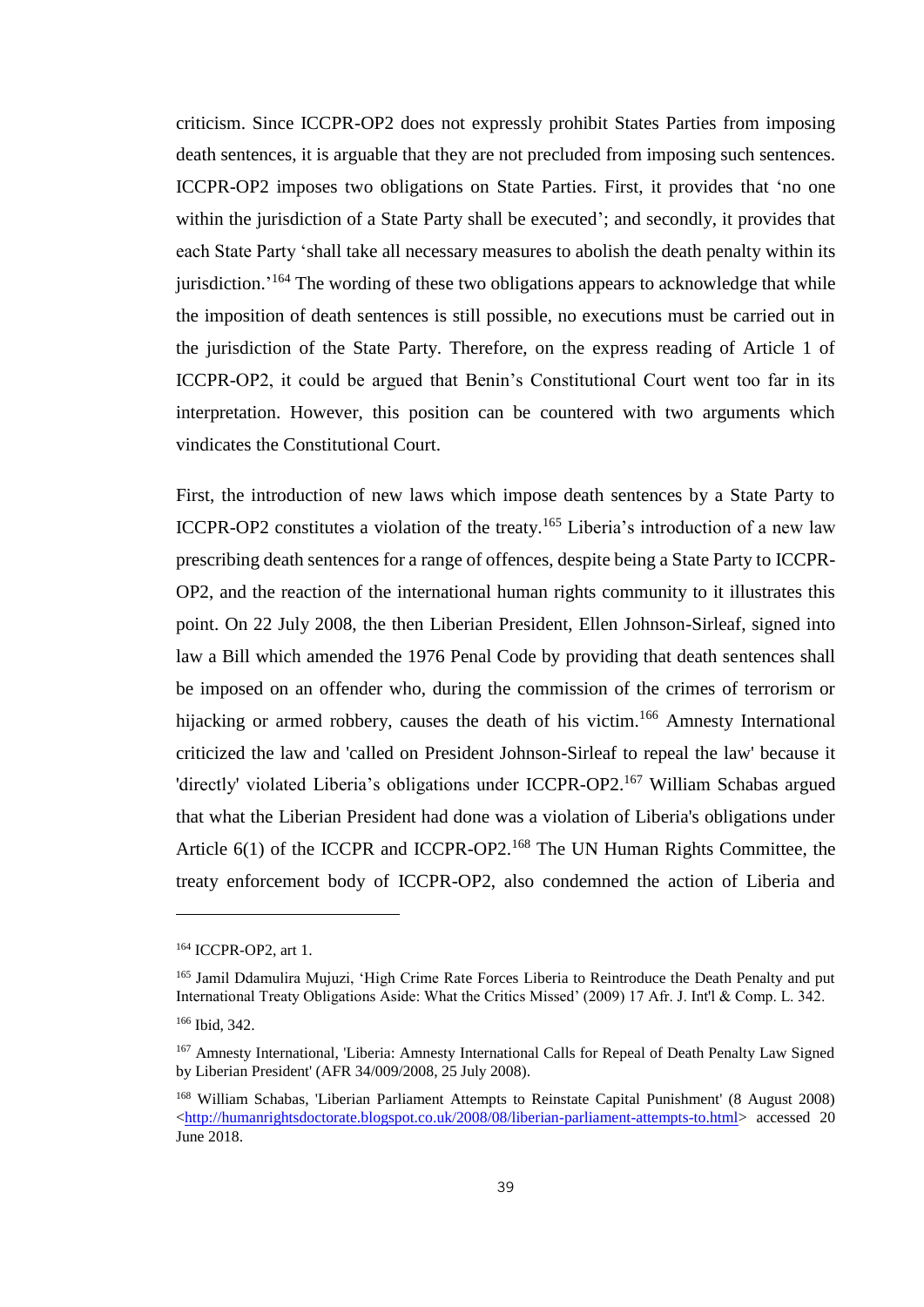emphasized that the new law constitutes a clear breach by Liberia of its international legal obligations under ICCPR-OP2.<sup>169</sup>

Secondly, the Constitutional Court, as an organ of the state,<sup>170</sup> was fulfilling the second obligation required by ICCPR-OP2. The Vienna Convention on the Law of Treaties 1969<sup>171</sup> supports and strengthens this point. Article  $31(1)$  of the Convention provides that 'a treaty shall be interpreted in good faith in accordance with the ordinary meaning to be given to the terms of the treaty in their context and in the light of its object and purpose'. Therefore, it can be argued that the Constitutional Court interpreted Article 1(b) of ICCPR-OP2 in good faith, by prohibiting the imposition of death sentences, in order to fulfil the Protocol's aim of abolishing the death penalty in Benin. The preamble of ICCPR-OP2 notes 'that Article 6 of the ICCPR refers to abolition of the death penalty in terms that strongly suggest that abolition is desirable'.<sup>172</sup> In addition, not only does the title of the Protocol indicate that abolition of the death penalty was its 'object and purpose', the preamble strongly affirms this fact. The preamble makes it clear that States Parties to the Protocol were 'convinced that all measures of abolition of the death penalty should be considered as progress in the enjoyment of the right to life' and were 'desirous to undertake hereby an international commitment to abolish the death penalty'.<sup>173</sup>

The two Constitutional Court judgments illustrate the influence of international human rights law on Benin in restricting the imposition of death sentences despite the punishment remaining in the country's laws. ICCPR-OP2 was vital in that regard. Without it and Benin's accession to the instrument, the Constitutional Court could not have restricted the imposition of death sentences in the way it did. In fact, as result of the

<sup>&</sup>lt;sup>169</sup> 'Rights Panel Concerned by Clear Breach of Law in New Liberia Death Penalty Legislation' (26 August 2008) [<http://www.unhchr.ch/huricane/huricane.nsf/NewsRoom? OpenFrameSet>](http://www.unhchr.ch/huricane/huricane.nsf/NewsRoom?%20OpenFrameSet) accessed 20 June 2018.

<sup>&</sup>lt;sup>170</sup> Yearbook of the International Law Commission 2001, Vol. II (Part Two), 26. Art 4(1) provides: 'The conduct of any State organ shall be considered an act of that State under international law, whether the organ exercises legislative, executive, judicial or any other functions, whatever position it holds in the organization of the State, and whatever its character as an organ of the central Government or of a territorial unit of the State.

<sup>&</sup>lt;sup>171</sup> 115 UNTS 332. The Convention was adopted on 22 May 1969 and entered into force on 27 January 1980.

<sup>172</sup> 1642 UNTS 414, preamble, para. 4.

<sup>173</sup> Ibid, preamble, paras 5 and 6.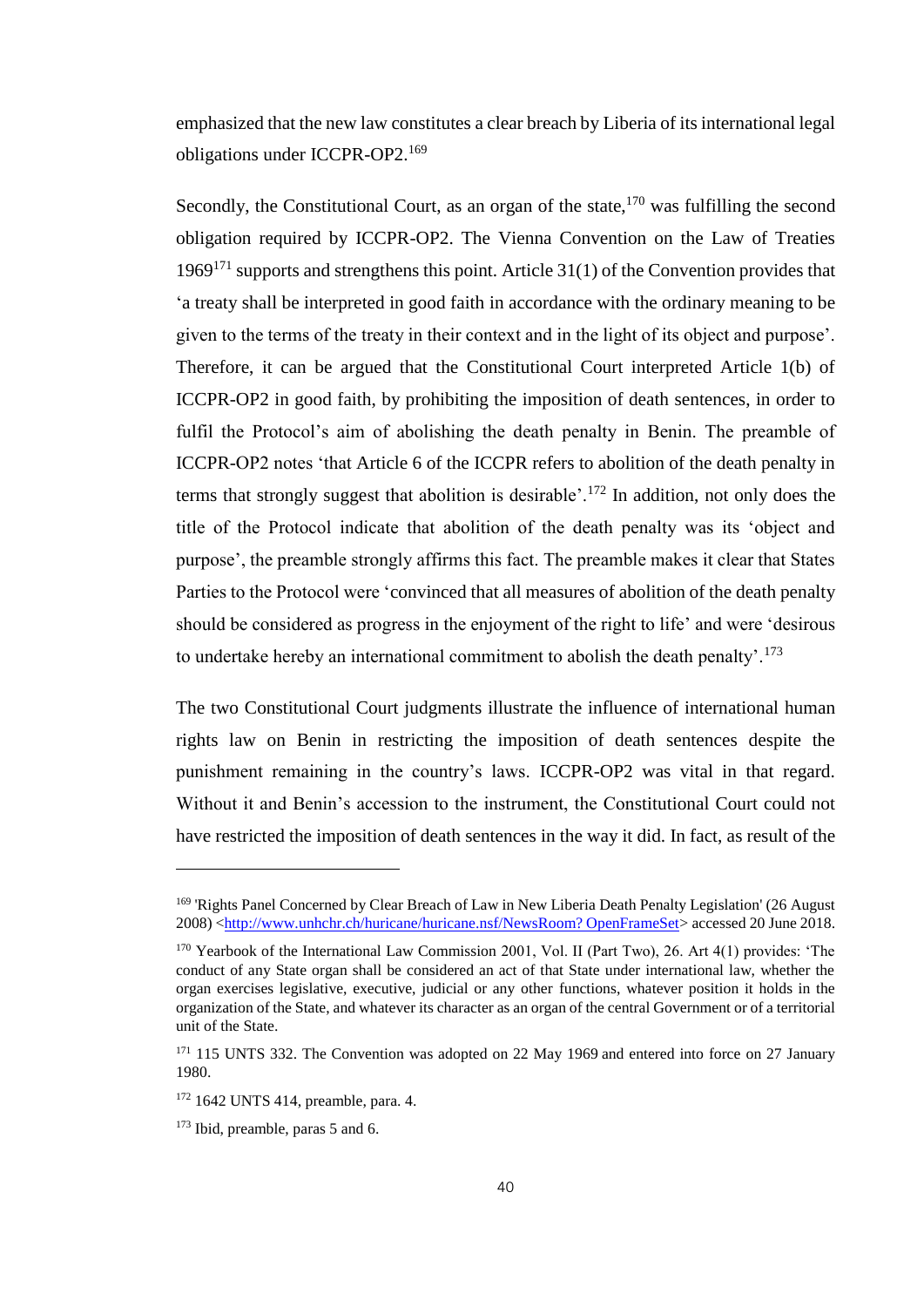judgments, ICCPR-OP2's influence on the death penalty in Benin has gone beyond the Constitutional Court. As discussed above, the National Assembly was compelled by the 2012 judgment to delete two provisions, entrenching imposition of death sentences, from the Criminal Procedure Code Bill; this would not have happened without the influence of ICCPR-OP2. Moreover, the government has recently informed the HRC of the 2016 judgment and used it as evidence of Benin's fulfilment of the commitment arising from its accession to ICCPR-OP2.<sup>174</sup> In addition, the government stated that, because of its obligations under ICCPR-OP2, it had started the process of reviewing the Criminal Code in order to abolish the death penalty completely in law.<sup>175</sup>

#### **2.3 The role of international tribunals**

The facts of the Rwandan genocide of 1994 have been well documented and will not be repeated here.<sup>176</sup> Of importance though is the role that the International Criminal Tribunal for Rwanda (ICTR) played in influencing the imposition of death sentences in the country. The ICTR was established by UN Security Council Resolution 955 of 8 November 1994 which was adopted under Chapter VII of the UN Charter.<sup>177</sup> Its purpose was to prosecute persons accused of serious violations of international humanitarian law committed in Rwanda and Rwandan citizens responsible for such violations committed in neighbouring states between 1 January and 31 December 1994.<sup>178</sup> It has been argued that the ICTR was born out of the efforts of the international community to respond to the Rwandan genocide.<sup>179</sup> Although this may be true, the role played by Rwandan authorities in pressing the international community to establish the ICTR must not be underestimated. Security Council Resolution 955 (1994), specifically referred to the

<sup>174</sup> UN Doc A/HRC/WG.6/28/BEN/1, paras 17,18.

<sup>175</sup> Ibid.

<sup>176</sup> See Alain Destexhe, Rwanda and Genocide in the Twentieth Century (London, Pluto, 1995); Arthur J. Klinghoffer, The International Dimension of Genocide in Rwanda (New York, New York University Press, 1998); and David Scheffer, 'Lessons from the Rwanda Genocide' (2004) 5 Geo. J. Int'l Aff. 125.

<sup>&</sup>lt;sup>177</sup> By virtue of art 25 of the UN Charter, which provides that Member States of the United Nations agree to accept and carry out the decisions of the Security Council, SCR 955 (1994) was binding on Rwanda.

<sup>&</sup>lt;sup>178</sup> Statute of ICTR, art 1.

<sup>&</sup>lt;sup>179</sup> G Erasmus & N Fourie, 'The International Criminal Tribunal for Rwanda: Are all issues addressed? How does it compare to South Africa's Truth and Reconciliation Commission?' (1997) 321 International Review of the Red Cross 705.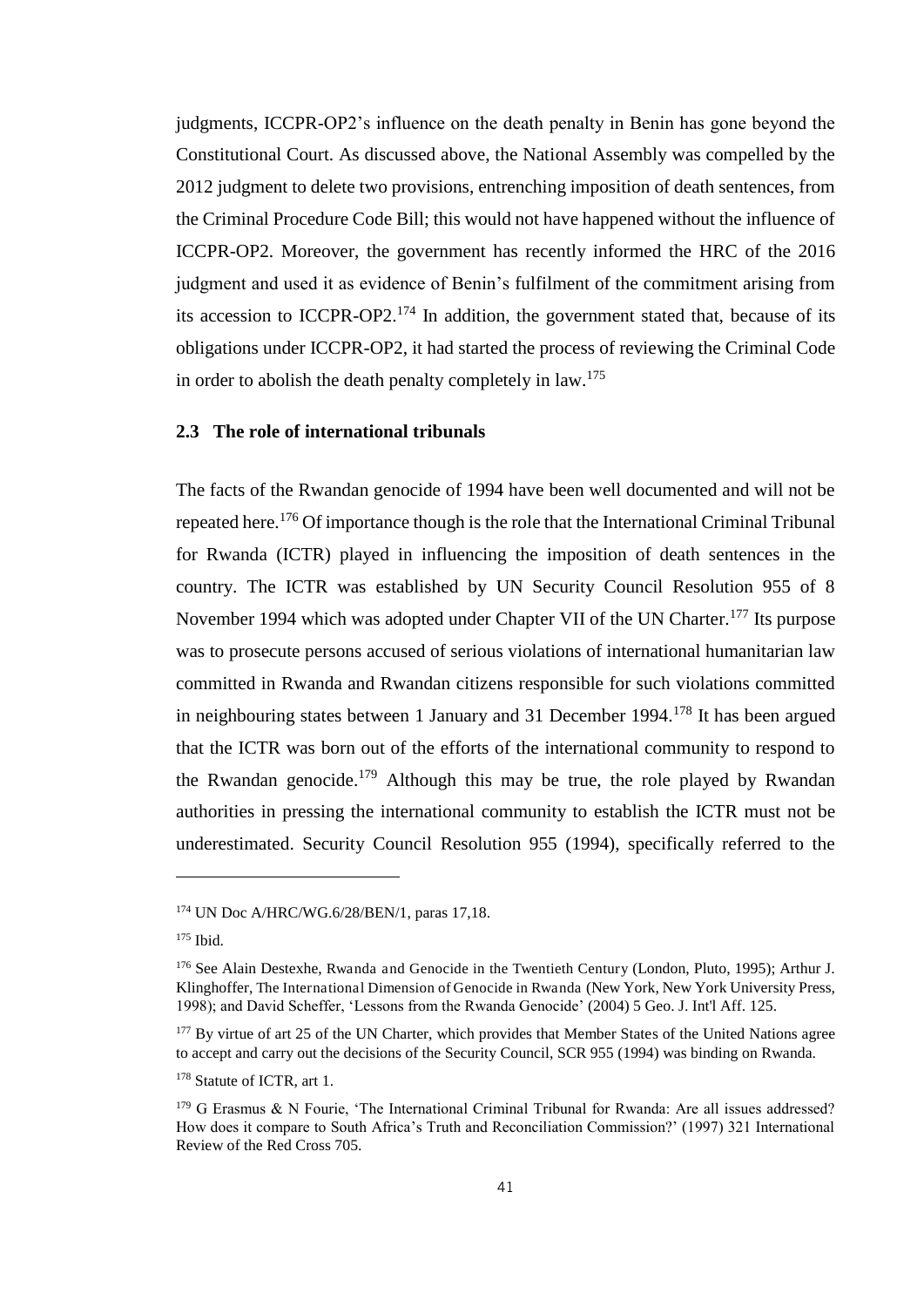request of the Government of Rwanda, making it clear that the co-operation and consent of Rwanda was received.<sup>180</sup>

It is interesting to note that despite having requested the setting up of the ICTR, Rwanda voted against Resolution 955. After the vote, the Rwandan government explained why it had voted against the resolution. First, Rwanda objected to the short jurisdiction of the ICTR, which was restricted from January 1, 1994 to December 31, 1994, arguing that this time period would not cover the planning stages of the genocide.<sup>181</sup> Secondly, it felt the staffing plans were inadequate.<sup>182</sup> Thirdly, Rwanda objected to the UN's plan to locate the ICTR outside Rwanda.<sup>183</sup> Finally, the death sentence was excluded from the punishment that the ICTR could impose.<sup>184</sup> The last reason created a situation in which convicted persons would not have the death sentence imposed on them like their counterparts convicted of similar offences by the national courts in Rwanda. This situation was aptly explained by the Rwandan representative on the Security Council:

Since it is foreseeable that the Tribunal will be dealing with suspects who devised, planned and organized the genocide, these may escape capital punishment whereas those who simply carried out their plans would be subjected to the harshness of this sentence. That situation is not conducive to national reconciliation in Rwanda.<sup>185</sup>

Some scholars have commented on the exclusion of the death sentence from the punishments that the ICTR could impose. Jose Alvarez has argued that the exclusion created an anomaly in which the international community conferred mercy on high-level perpetrators of the genocide which it did not accord to the victims of the genocide and that the ICTR could not deliver the 'highest form of justice' if it did not allow the

<sup>&</sup>lt;sup>180</sup> Kithure Kindiki, 'Prosecuting the Perpetrators of the 1994 Genocide in Rwanda: Its Basis in International Law and the Implications for the Protection of Human Rights in Africa' (2001) 4 African Human Rights Law Journal 64.

<sup>181</sup> UN Doc S/PV.3453, paras 13-16.

<sup>182</sup> Ibid.

<sup>183</sup> Ibid.

<sup>184</sup> Ibid.

<sup>185</sup> Ibid.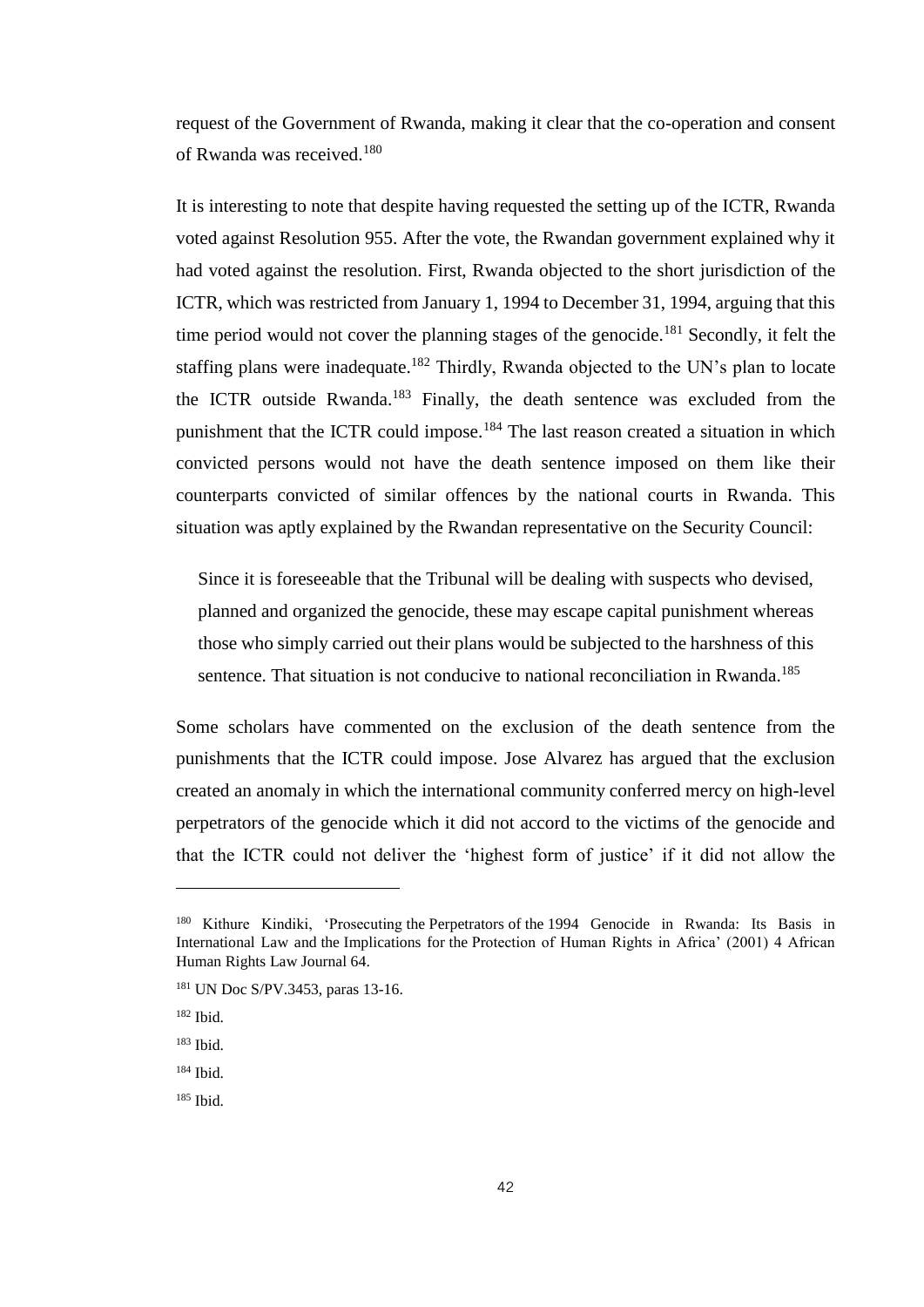execution of perpetrators of genocide.<sup>186</sup>

Gerard Prunier strongly advocated for the imposition of death sentences on the highest level organizers of the genocide as 'the only ritual through which the killers can be cleansed of their guilt and the survivors brought back to the community of the living.'<sup>187</sup> He argued that the international community was hypocritical in permitting the death penalty at the Nuremberg Tribunal but not for the ICTR.<sup>188</sup>

However, Schraga and Zacklin were sympathetic of the position of the Security Council:

Members of the Security Council, and in particular signatories of the Second Optional Protocol to the International Convention on Civil and Political Rights, who have undertaken to abolish the death penalty within their national jurisdiction, quite obviously could not have supported its introduction in an international jurisdiction.<sup>189</sup>

Schraga and Zacklin's explanation provides a useful insight into why the Security Council could not have supported the introduction of the death penalty for an international tribunal. Indeed, there is evidence which supports this view. At the Security Council meeting on the establishment of the ICTR, the representative of New Zealand expressed disappointment at Rwanda's position, and explained why the Tribunal could not be allowed to use the death penalty as punishment:

We recall that the Government of Rwanda requested the Tribunal. That is a fact. We are disappointed that it has not supported this resolution. We understand that this is principally because of its desire that those convicted of genocide should be executed. As a State party to the Optional Protocol to the International Covenant on Civil and Political Rights, New Zealand could never support an international tribunal that could impose the death penalty. For over three decades the United

<sup>186</sup> Jose E. Alvarez, 'Crimes of States/Crimes of Hate: Lessons from Rwanda' (1999) 24 Yale J. Int'l L. 365.

<sup>&</sup>lt;sup>187</sup> Gerard Prunier, The Rwanda Crisis: History of a Genocide (C. Hurst & Co. Publishers, 1995).

<sup>188</sup> Ibid.

<sup>&</sup>lt;sup>189</sup> Daphna Shraga and Ralph Zacklin, 'The International Criminal Tribunal for Rwanda' (1996) 7 Eur. J. Int'l L. 501.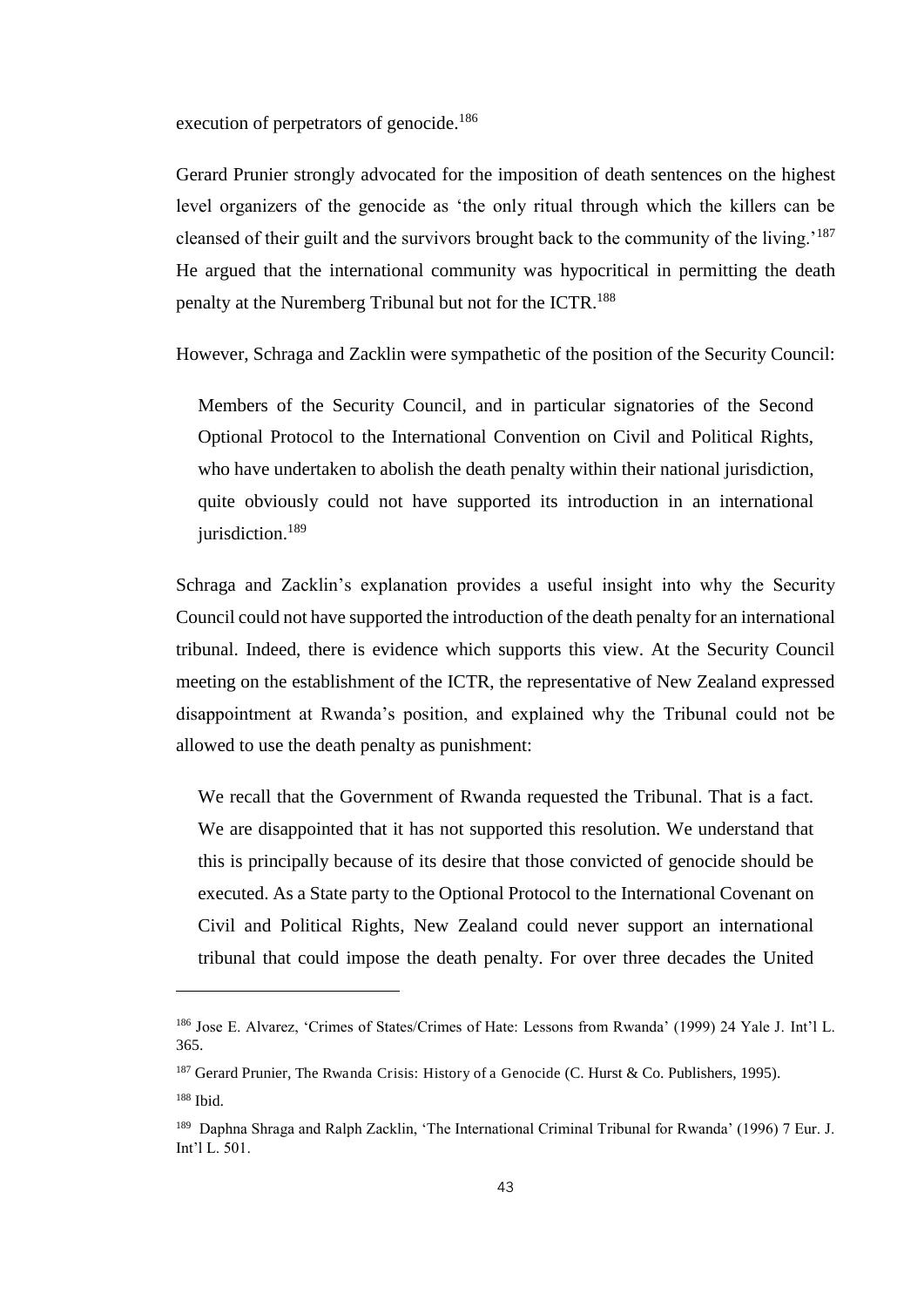Nations has been trying progressively to eliminate the death penalty. It would be entirely unacceptable – and a dreadful step backwards – to introduce it here. Indeed, it would also go against the spirit of the Arusha Agreement, which the Government of Rwanda has said it will honour and which commit all parties in Rwanda to accept international human rights standards.<sup>190</sup>

Although international human rights law permits the imposition of death sentences for the most serious crimes, support for the use of death penalty for international crimes has now dwindled. At the time the ICTR was established, international human rights laws restricting the imposition of death sentences had developed and the legal context relating to sentences for international crimes had changed significantly from the Second World War era when the death penalty was applied to serious international crimes.<sup>191</sup> This is reflected in the fact that International Criminal Tribunal for the former Yugoslavia (ICTY), which was established by the UN Security Council in 1993, a year before the ICTR, cannot impose death sentences.<sup>192</sup> Since then, a number of other international/internationalised criminal tribunals have also been set up to prosecute the perpetrators of international crimes, $193$  none of which allow for the imposition of death sentences.<sup>194</sup> Despite the opposition of Rwanda, the Security Council persisted and the highest penalty that the ICTR can impose remains imprisonment.<sup>195</sup> This was to have a profound effect on the way in which Rwanda would later use the death penalty.

In 1996 the Rwandan authorities decided to supplement the work of the ICTR by prosecuting those implicated in the 1994 genocide in the domestic courts of Rwanda.<sup>196</sup> The Organic Law on the Organization of Prosecutions for Offenses Constituting the Crime of Genocide or Crimes Against Humanity Committed Since October 1, 1990 (1996

<sup>190</sup> UN Doc S/PV.3453, para 5.

<sup>&</sup>lt;sup>191</sup> Steven Freeland, 'No longer acceptable: the exclusion of the death penalty under international criminal law' (2010) 15(2) Australian Journal of Human Rights 1.

<sup>192</sup>Statute of ICTR, art 24.

<sup>&</sup>lt;sup>193</sup> These include the Special Court for Sierra Leone, the Extraordinary Chambers for Cambodia, the Serious Crimes Panels for Timor-Leste and, the Special Tribunal for Lebanon.

<sup>194</sup> Freeland (n 194).

 $195$  Statute of ICTR, 23(1).

<sup>196</sup> Kindiki (n 180) 66.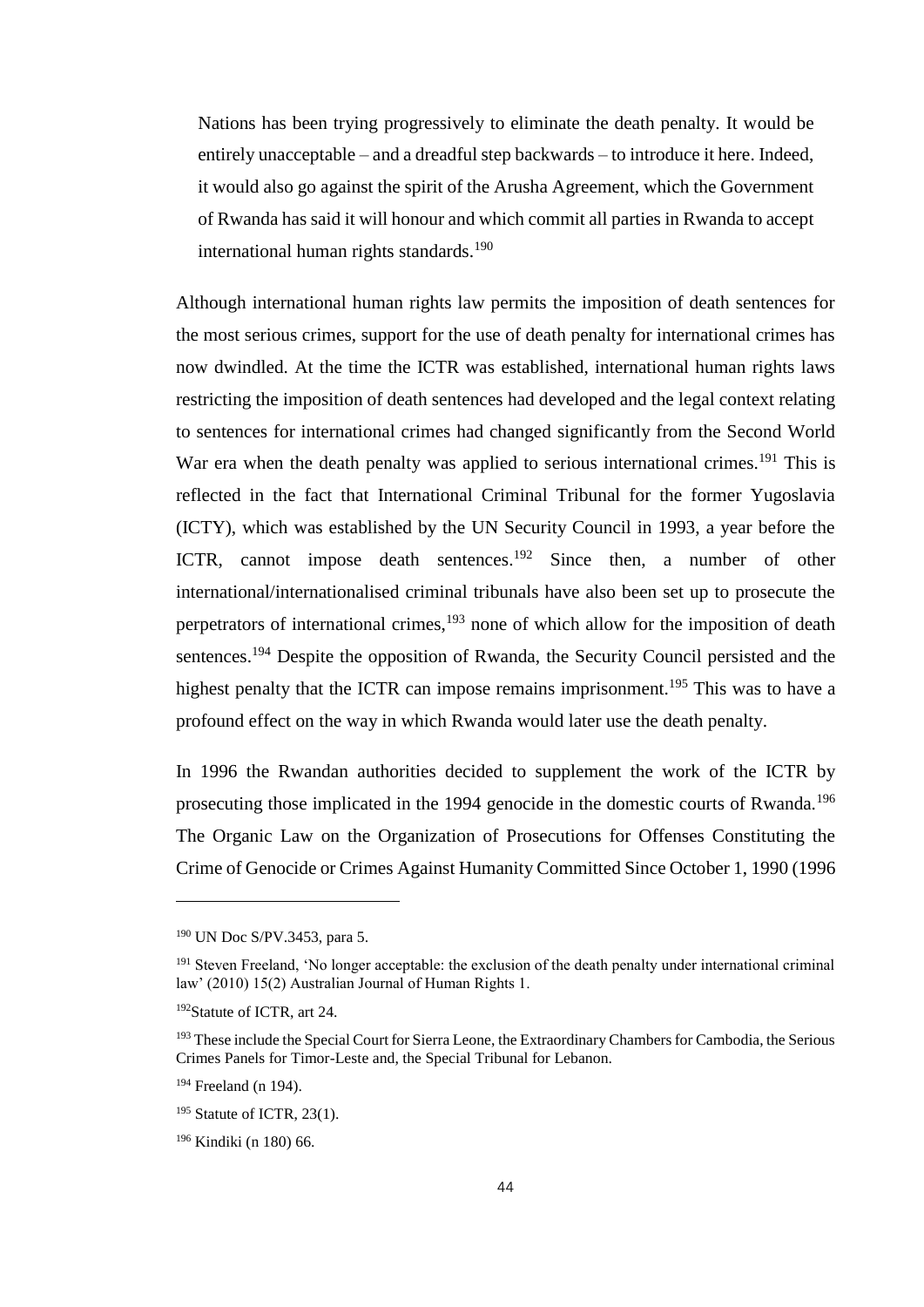Organic Law) was enacted.<sup>197</sup> The Law classified accused persons into four categories according to the gravity of the offence and level of the crime.<sup>198</sup>

An interesting element of the 1996 Organic Law was that only individuals in Category One were subject to the death sentence.<sup>199</sup> Category Two offenders – perpetrators, conspirators, or accomplices of intentional homicide or of serious assault causing death – were liable to a maximum of life imprisonment. Yet, under the Rwanda Penal Code, persons convicted of murder, which did not fall within the context of the 1994 genocide, still faced the death penalty.<sup>200</sup> The restriction of death sentences in the 1996 Organic Law to the ringleaders of the genocide marked a shift in attitude by the Rwanda authorities. It is unclear to what extent the ICTR's stance on the death penalty influenced the Rwandan authorities to restrict death sentences in the 1996 Organic Law. However, as Van Zyl Smit contends, it is at least plausible to argue that it had a restraining influence.<sup>201</sup> This influence is evident in the fact that the 1996 Organic Law, which was specifically enacted to supplement the work of the ICTR on genocidal crimes, restricted death sentences but the Penal Code was not amended to incorporate the same restriction.

Stronger evidence of the influence of the ICTR emerged years later when UN Security Council Resolutions 1503 of August  $2003^{202}$  and 1534 of March  $2004^{203}$  requested that the ICTR finish its work in 2010 and transfer cases back to Rwanda. In other to comply with these resolutions, on 10 June 2004 the ICTR amended Rule 11 bis of its Rules of Procedure and Evidence to allow the referral of cases to national jurisdictions, stating that 'the accused will receive a fair trial in the courts of the State concerned and that the death

<sup>&</sup>lt;sup>197</sup> Organic Law No. 8/96 of 30 August 1996, Official Gazette No. 17 of 1 September 1996.

<sup>198</sup> Ibid, art. 2. Category one were the 'planners, organizers, instigators, supervisors and leaders' of genocide or of a crime against humanity, the 'notorious murderers' and those who committed 'acts of sexual torture'; category two were 'perpetrators, conspirators or accomplices' of intentional homicide or of serious assault causing death; Category three were persons who committed 'other serious assaults against the person'; and Category four were persons who committed offences against property.

<sup>199</sup> Ibid, art 14.

<sup>200</sup> Rwandan Penal Code 1978, art. 312.

 $201$  Van Zyl Smit (n 18).

<sup>202</sup> UN Doc S/RES/1503 (2003), paras 6-8.

<sup>203</sup> UN Doc S/RES/1534 (2004), paras 4-7.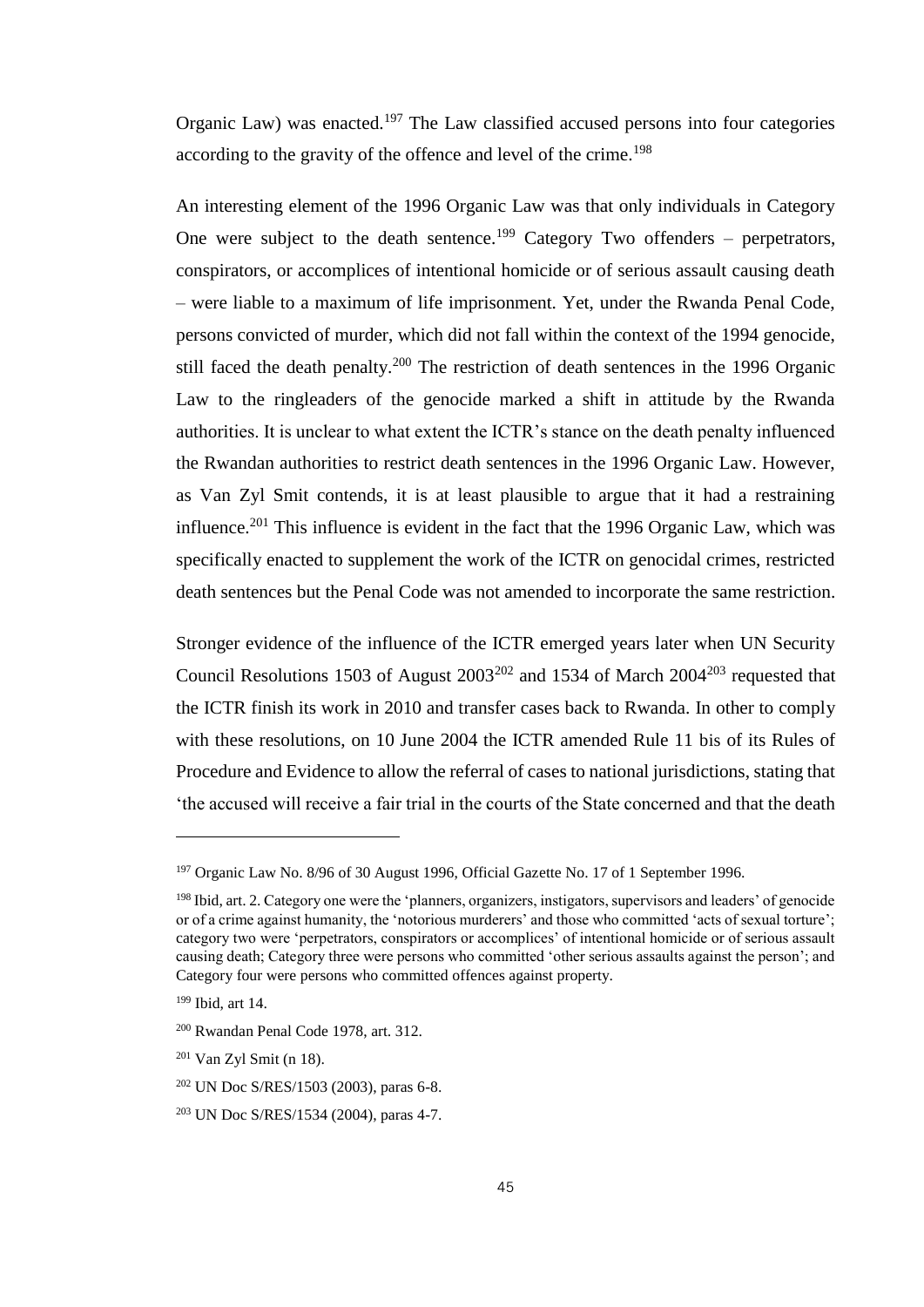penalty will not be imposed or carried out.<sup>204</sup> The Rwandan government, which had long been interested in receiving cases from the ICTR due to its policy of maximum accountability for genocide-related crimes, had to legally guarantee that it would not impose the death sentence on any accused persons transferred to it.<sup>205</sup> In order to fulfil the ICTR referral requirements, on 16 March 2007 the Rwandan government adopted the Organic Law Concerning Transfer of Cases to the Republic of Rwanda from the ICTR and from Other States.<sup>206</sup> Article 21 stipulates: 'Life imprisonment shall be the heaviest penalty imposed on a convicted person in a case transferred to Rwanda from the ICTR.<sup>'207</sup> This law effectively prevented Rwandan courts from imposing death sentences in cases transferred from the ICTR.

The paradox created by excluding the death sentence at the ICTR while Rwandan law allowed it is not unique to Rwanda.<sup>208</sup> The Special Court for Sierra Leone (Special Court) created a similar paradox. The Special Court was established in January 2002, in the aftermath of the Sierra Leone civil war, by an agreement between the UN and the Government of Sierra Leone.<sup>209</sup> The agreement was pursuant to Security Council Resolution 1315 (2000) of 14 August 2000.<sup>210</sup> Unlike ICTR, the Special Court is a hybrid institution, in the sense that it was created to try both offences under international criminal law and domestic offences.<sup>211</sup> Also, unlike the ICTR which was established by a Security Council resolution, the Special Court was established by a treaty.<sup>212</sup> Nonetheless, the

 $204$  ICTR Rules of Procedure and Evidence, 11 bis (C).

<sup>&</sup>lt;sup>205</sup> Sigall Horovtiz, 'International Criminal Courts in Action: The ICTR's Effect on Death Penalty and Reconciliation in Rwanda' (2016) 48 The Geo. Wash. Int'l L. Rev. 505.

<sup>206</sup> Organic Law No. 11/2007 of 16/03/2007 Concerning the Transfer of Cases to the Republic of Rwanda from the International Criminal Tribunal for Rwanda and from Other States, Official Gazette Special No. 11 of March 19, 2007.

<sup>&</sup>lt;sup>207</sup> Ibid, art 24 provides: 'The law applies mutatis mutandis where there is a transfer from other states or where Rwanda seeks transfer or extradition from other states.'

<sup>&</sup>lt;sup>208</sup> Audrey Boctor, 'The Abolition of the Death Penalty in Rwanda' (2009) 10 Hum Rights Rev 99, 114.

<sup>209</sup> Robert Cryer, "A 'Special Court' for Sierra Leone?" (2001) 50 International and Comparative Law Quarterly 435; Tom Perriello and Marieke Wierda, The Special Court for Sierra Leone Under Scrutiny (International Center for Transitional Justice, 2016); Statute of the Special Court, preamble.

<sup>210</sup> UN Doc S/Res/1315.

<sup>211</sup> Van Zyl Smit (n 18) 8.

<sup>&</sup>lt;sup>212</sup> Prosecutor v Charles Taylor: Decision on Immunity from Jurisdiction, In the Appeals Chamber of the Special Court for Sierra Leone, paras 37-42, < [https://www.eccc.gov.kh/sites/default/files/Taylor.pdf>](https://www.eccc.gov.kh/sites/default/files/Taylor.pdf)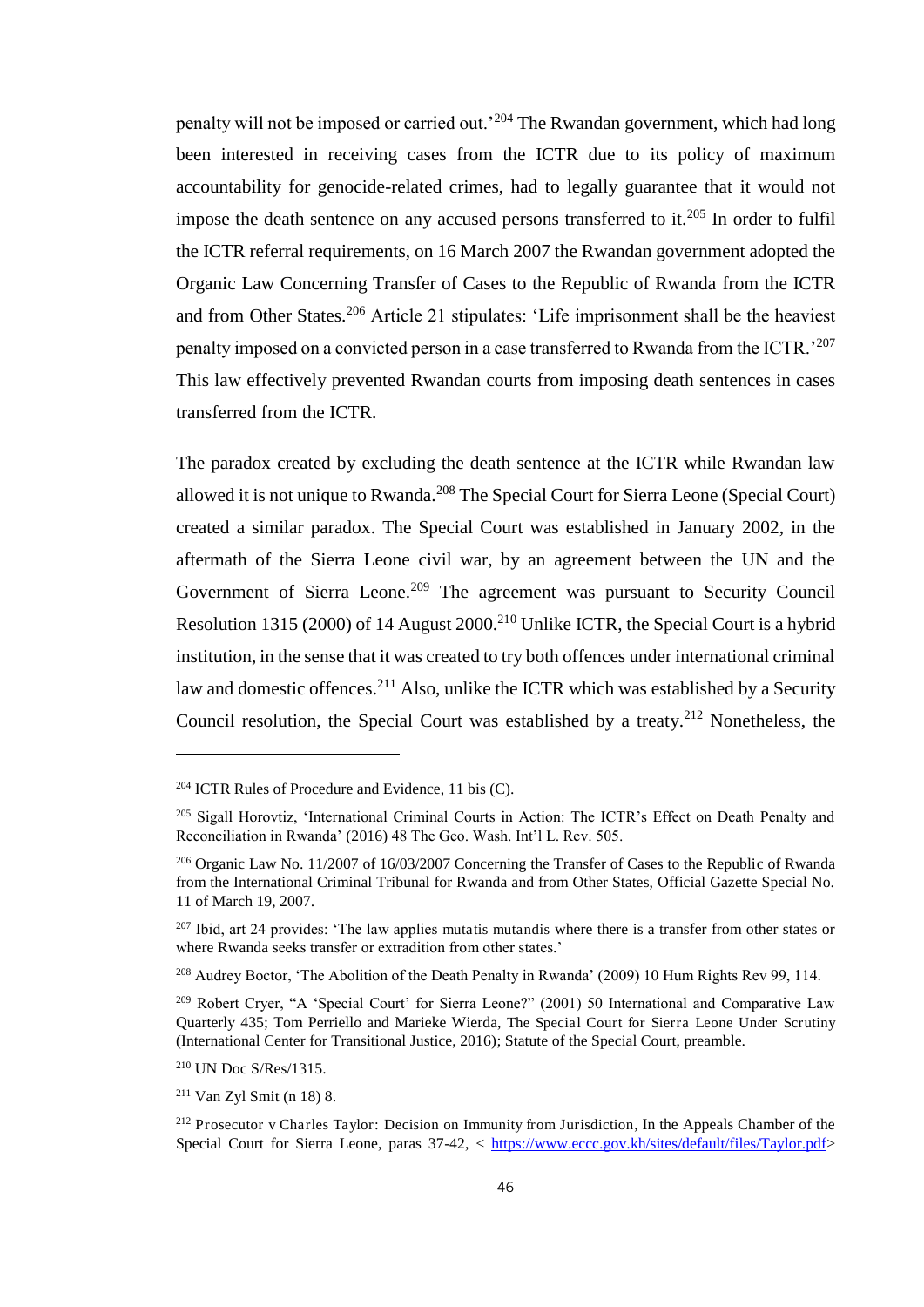Special Court, like the ICTR, is an international criminal court, not a national court.<sup>213</sup> The Special Court cannot impose death sentences, but limited to imposing imprisonment and ordering property forfeiture, $2^{14}$  yet under Sierra Leonean law the death sentence is applicable to murder, treason, armed robbery, and robbery with aggravation.<sup>215</sup> The same international human rights law considerations, discussed above, which precluded the ICTR from imposing death sentences apply to the Special Court, to the extent that the penalties permitted by the Statute establishing the Special Court mirror that of the ICTR. $^{216}$ 

Van Zyl Smit has argued that since the Special Court, which has equivalent status to the highest domestic court of Sierra Leone, is unable to impose death sentences, the punishment will stop being imposed by the domestic courts for ordinary murder.<sup>217</sup> Van Zyl Smit argued on the ground that the Special Court is more fully integrated into the legal system of Sierra Leone than the equivalent ICTR was in Rwanda.<sup>218</sup> Indeed, this ground is valid as the Special Court has the power to prosecute persons who bear the greatest responsibility, not only for serious violations of international humanitarian law, but for crimes committed under Sierra Leonean law and territory since 30 November 1996.<sup>219</sup> Also, the Special Court has concurrent jurisdiction with the national courts of Sierra Leone, but with primacy over them on matters contained in the Special Court's Statute and the Rules of Procedure and Evidence.<sup>220</sup> However, contrary to Van Zyl Smit's argument, Sierra Leone's national courts have not ceased the imposition of death sentences for murder or other ordinary capital crimes. For example, in November 2017, two men were sentenced to death for murder by the High Court of Freetown; $^{221}$  and

accessed 25 June 2018.

<sup>213</sup> Ibid.

<sup>214</sup> Statute of the Special Court for Sierra Leone, art 23.

<sup>215</sup> Thompson Bankole, The Criminal Law of Sierra Leone (University Press of America, 1999) 35.

 $216$  Ibid; Statute of the ICTR, art 19(1).

<sup>217</sup> Van Zyl Smit (n 18) 8.

<sup>218</sup> Ibid.

<sup>&</sup>lt;sup>219</sup> Statute of the Special Court, arts  $1(1)$  and 5.

 $220$  Ibid, art 8.

<sup>221</sup> Mohamed J. Bah, 'Sierra Leone News: Death Sentence for Murderers' Awoko (1 December 2017)  $\langle \frac{\text{https://awoko.org/2017/12/08/sierra-leone-news-death-sentence-for-murderers/}}{$  assessed on 20 June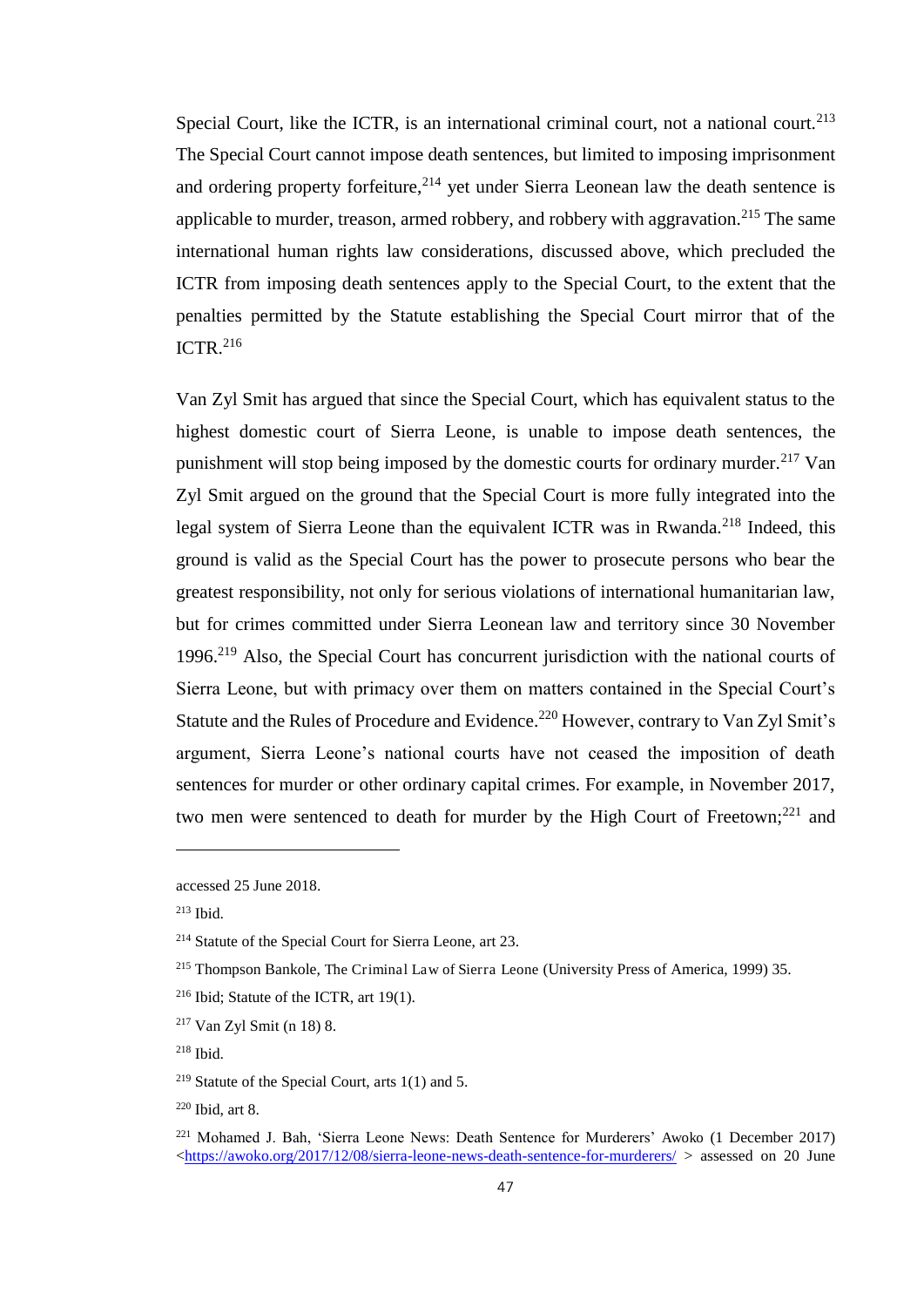throughout 2017 Sierra Leone imposed 21 death sentences and by the end of that year 39 prisoners were on death row, an indication that 18 prisoners had been sentenced to death in previous years.<sup>222</sup>

Nevertheless, since the Special Court is not able to impose death sentences, even for crimes that attract the death sentence under Sierra Leonean law,  $^{223}$  it is plausible to argue that the Special Court has indeed restricted the imposition of death sentences in Sierra Leone.

## **2.4 Conclusion**

This chapter has demonstrated the influence of international human rights law on the imposition of death sentences in sub-Saharan African countries. The courts in Malawi and Kenya have used the ICCPR and UDHR as tools of interpreting their national Constitutions to prohibit the mandatory imposition of death sentences for murder. Judges in the two countries now have discretionary powers to decide not to impose death sentences for murder after considering the mitigating circumstances of convicts. Consequently, in Malawi, resentencing hearings have resulted in the replacement of some death sentences with less severe punishments. Also, because of Benin's accession to ICCPR-OP2, the Constitutional Court has prohibited the imposition of death sentences by the courts and introduction of death sentences in new laws by the legislature. Furthermore, due to international human rights law, international tribunals established by the UN for Rwanda and Sierra Leone cannot impose death sentences on convicts despite the availability of the punishment under domestic laws. Thus, Rwanda amended its law to exclude the imposition of death sentences in cases transferred from the ICTR to Rwandan courts, and in practice death sentences cannot be imposed by the Special Court even in cases that require them under Sierra Leonean law. International human rights law has effectively restricted the imposition of death sentences in the countries considered. However, restrictions do not necessarily eliminate the use of death sentences. If death

<sup>2018.</sup>

 $222$  AI (n 3) 34-39. The last execution in Sierra Leone was carried out in 1998.

<sup>&</sup>lt;sup>223</sup> For the archive of cases prosecuted at the Special Court see [<http://www.scsldocs.org/>](http://www.scsldocs.org/) assessed on 26 June 2018.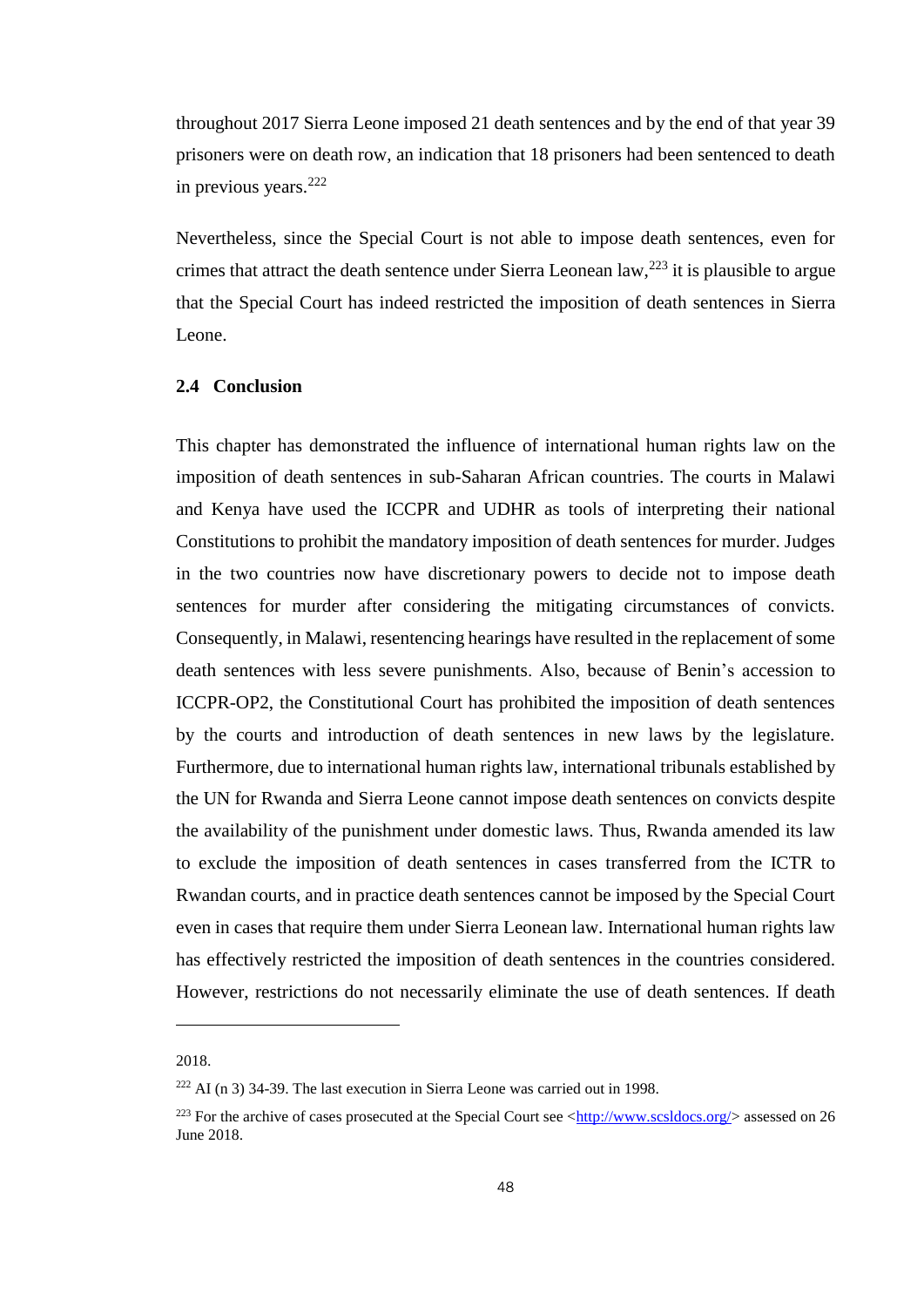sentences remain lawful the courts may impose them. When death sentences are imposed, clemency becomes an essential factor in preventing executions. Therefore, the right to seek clemency under international human rights law and the extent to which that body of law has influenced the granting of clemency in death penalty cases in sub-Saharan Africa will be explored in the next chapter.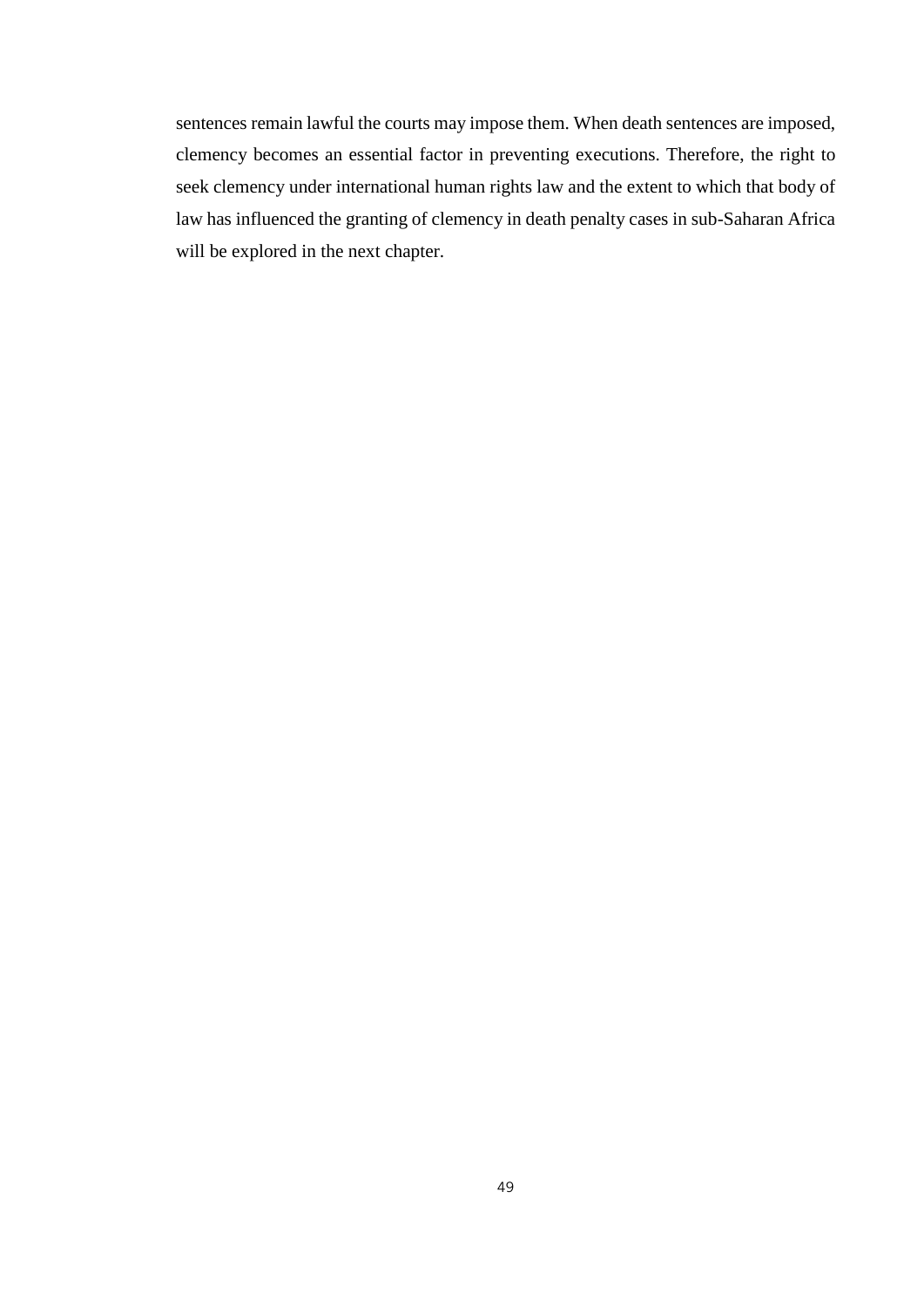### **CHAPTER 3**

#### **Death Penalty Clemency**

As demonstrated in the last chapter, international human rights law has influenced some sub-Saharan African countries to restrict the imposition of death sentences. However, when a death sentence is imposed and a right of appeal has been exhausted or an appeal against conviction and the death sentence has not been pursued, the only remedy available is seeking clemency.

Clemency is an important theme which exists between the imposition of death sentences and their implementation, that is, the carrying out of executions. Without exploration of clemency, there would be a void in the study of the death penalty because the imposition of death sentences does not always result in executions. Therefore, this chapter aims to determine whether, and if so to what extent, international human rights law has influenced the use of the death penalty through the granting of clemency in sub-Saharan Africa.

The chapter is divided into two main parts. First, the status of death penalty clemency in international human rights law is examined. Secondly, there is an analysis of the influence of international human rights law on the grant of death penalty clemency in five significant countries in sub-Saharan Africa.

### **3.1 Death penalty clemency in international human rights law**

Clemency can be described as an act of mercy by the authorities of a state, usually but not exclusively by the Executive, which reduces or completely removes a judicial punishment.<sup>224</sup> Clemency is a term generally used to describe commutation or pardon, or both.<sup>225</sup> It has been described as 'the last hope for a prisoner under sentence of death',<sup>226</sup> and 'the last chance to correct errors'.<sup>227</sup> Clemency effectively prevents the

<sup>224</sup> Amnesty International (AI), Locked Up and Forgotten**:** The Need to Abolish The Death Penalty in Ghana (ACT 50/6268/2017) 4.

<sup>&</sup>lt;sup>225</sup> Daniel Pascoe, 'Explaining Death Penalty Clemency in the Socialist Republic of Vietnam from 1986 to 2015' (2016) 10 Vienna J. on Int'l Const. L. 168.

<sup>226</sup> Chenwi (n 5) 184.

<sup>&</sup>lt;sup>227</sup> Roger Hood and Carolyn Hoyle, The Death Penalty: A Worldwide Perspective (5th edn, Oxford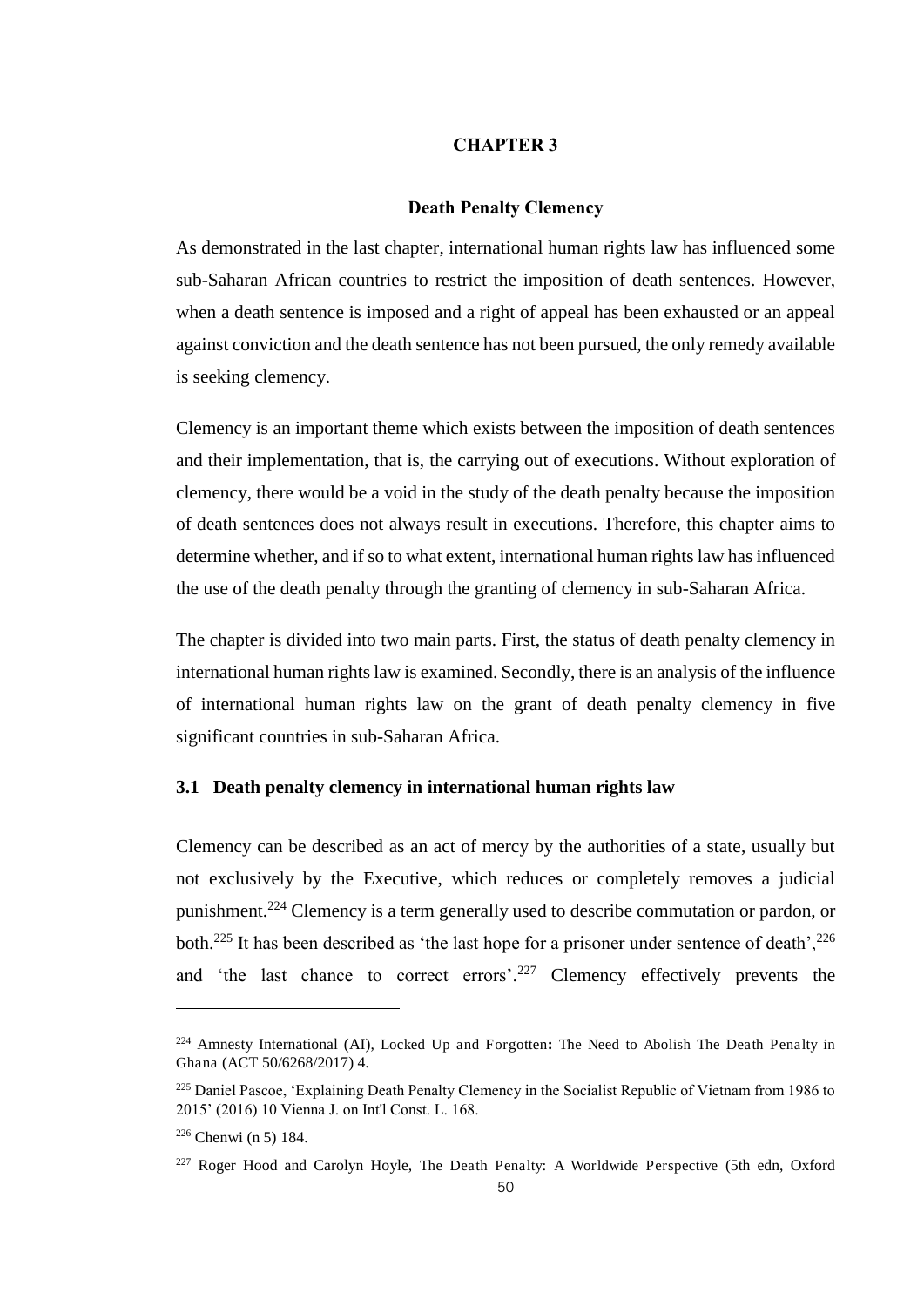implementation of a death sentence by the state authorities.<sup>228</sup> As Sarat puts it: 'Executive clemency in capital cases is distinctive in that it is the only power that can prevent death once it has been prescribed and, through appellate review, approved as a legally appropriate punishment.<sup>229</sup> In most countries clemency is usually granted by the Executive, but in some countries the Legislature and the Judiciary have the power to grant it. The reasons for granting clemency vary and can include doubts about the applicant's guilt and trial; the convict's remorse and rehabilitation; government policy changes; public interest in the case; prison decongestion; or even to celebrate a national holiday.<sup>230</sup> However, research has identified two main purposes of clemency. The first is that 'clemency is the final fail safe to remedy mistakes made by the courts, and, among other possibilities, can be used to commute the sentences of innocent inmates.<sup>231</sup> Secondly, 'clemency is granted as a showing of mercy due to unique facts or circumstances arising outside of the judicial system.'<sup>232</sup>

The right to seek death penalty clemency is guaranteed under international human rights law. Article 6(4) of the International Covenant on Civil and Political Rights (ICCPR) provides: 'Anyone sentenced to death shall have the right to seek pardon or commutation of the sentence. Amnesty, pardon or commutation of the sentence of death may be granted in all cases.'<sup>233</sup> Pardon, commutation and amnesty have different meanings in death penalty cases. Commutation is the replacement of a death sentence with a less severe punishment, such as a term of imprisonment, either by the Judiciary on appeal or by the

University Press 2015) 319.

<sup>&</sup>lt;sup>228</sup> However, it should be noted that the availability of the right to seek clemency would not preclude a court from ordering temporary remedies or measures in death penalty cases. In its recent order in Jadhav Case (India v Pakistan) (2017), the ICJ stated that with respect to the criteria of irreparable prejudice and urgency, the fact that a person under sentence of death could eventually petition the authorities for clemency, or that the date of his execution had not yet been fixed, were not per se circumstances that should preclude the Court from indicating provisional measures.

<sup>&</sup>lt;sup>229</sup> Austin Sarat, 'Toward a New Perspective on Clemency in the Killing State', in Charles S. Lanier et al. (eds), *The Future of America's Death Pen*alty (Carolina Academic Press 2009).

<sup>230</sup> Penal Reform International, Death Penalty Information Pack (2017) 39.

<sup>&</sup>lt;sup>231</sup> Melanie L. Crawford, 'Losing Battle with the 'Machinery of Death': The Flaws of Virginia's Death Penalty Laws and Clemency Process Highlighted by the Fate of Teresa Lewis' (2012) Volume 18 Widener Law Review 71, 80.

<sup>232</sup> Ibid.

<sup>233</sup> 999 UNTS 171.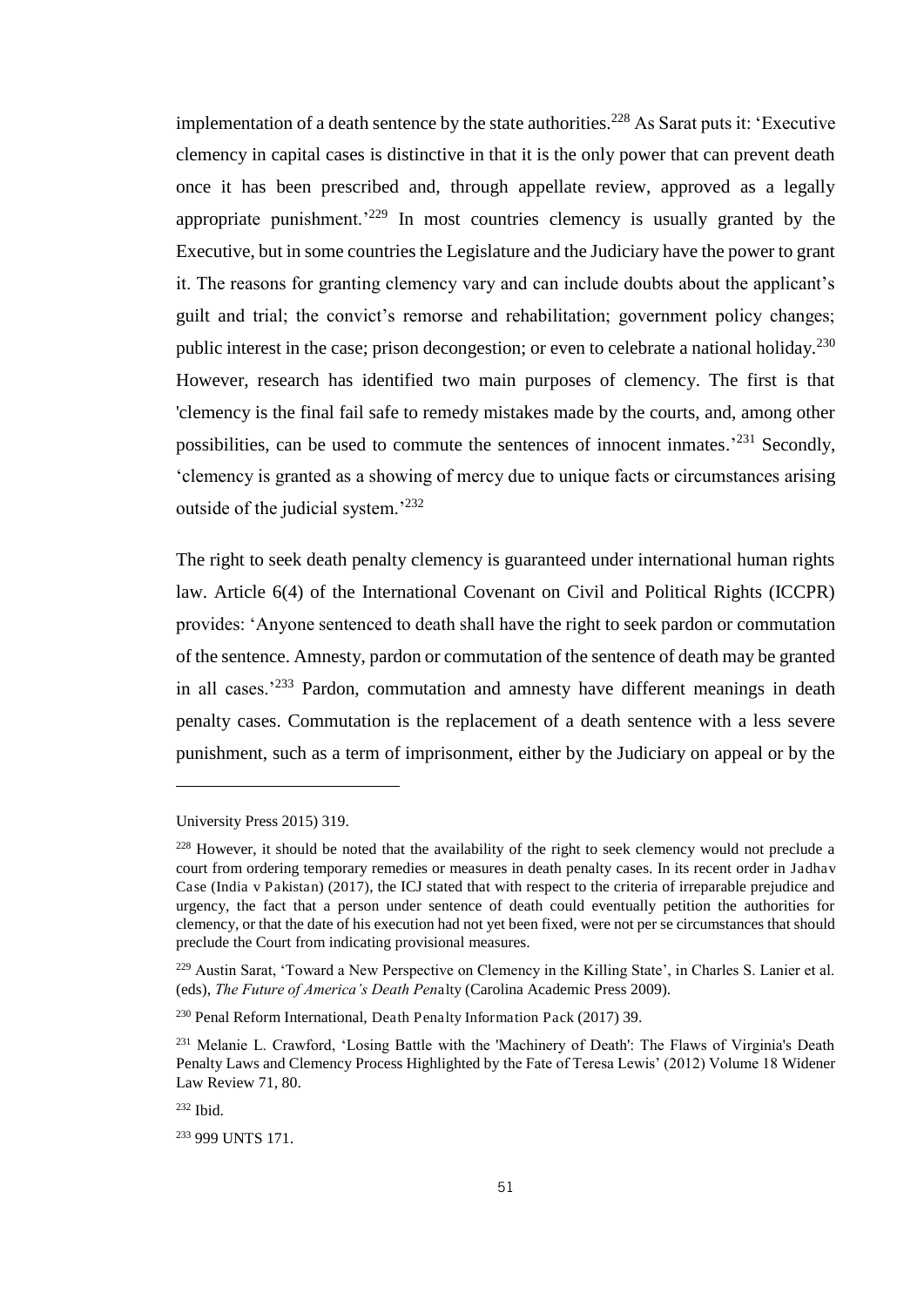Executive.<sup>234</sup> Pardon is the complete exemption of a person under sentence of death from further punishment.<sup>235</sup> Amnesty, on the other hand, constitutes the immediate end to prosecution and punishment for specific crimes.<sup>236</sup>

Safeguard 7 of the UN Safeguards Guaranteeing Protection of the Rights of Those Facing the Death Penalty<sup>237</sup> states: 'Anyone sentenced to death shall have the right to seek pardon, or commutation of sentence; pardon or commutation of sentence may be granted in all cases of capital punishment'. It is worth noting that unlike Article 6(4) of the ICCPR, Safeguard 7 does not mention 'amnesty'. This is because 'amnesty' is granted by the state of its own initiative and not applied for by the individual. William Schabas has argued that this is what makes it inappropriate to call 'amnesty' a right.<sup>238</sup> There is some credibility in Schabas's argument. A close inspection of Article 6(4) reveals that the Covenant does not list 'amnesty' as a right, alongside 'pardon' and 'commutation', which a person may seek after being sentenced to death. The first sentence of the paragraph states: 'Anyone sentenced to death shall have the right to seek pardon or commutation of the sentence.' Whereas the second paragraph states: 'Amnesty, pardon or commutation of the sentence of death may be granted in all cases'. The second paragraph indicates that 'amnesty' is provided for only as an option, together with 'pardon' and 'commutation', which may be granted in all death penalty cases.

The UN Human Rights Committee (CCPR), the body of independent experts that monitors the implementation of the ICCPR by States Parties and provides authoritative interpretation of the Covenant's provisions, has over the years interpreted Article 6(4). However, the interpretations have not provided clarity on the scope of the right to seek

<sup>&</sup>lt;sup>234</sup> Laura Schaefer, 'Have Mercy: New Opportunities for Commutations in Death Penalty Cases' (2016) 42 Human Rights Journal 18.

<sup>235</sup> Ibid.

<sup>236</sup> Mark Freeman and Max Pensky, 'The Amnesty Controversy in International Law' in Francesca Lessa and Leigh A. Payne (eds), Amnesty in the Age of Human Rights Accountability: Comparative and International Perspective (Cambridge 2012).

<sup>&</sup>lt;sup>237</sup> UN Economic and Social Council Resolution 1984/50. The safeguards were adopted on 25 May 1984. They constitute 'soft law' which are quasi-legal instruments that do not have any legally binding force on states but sets standards for conduct.

<sup>238</sup> Schabas (n 40) 133.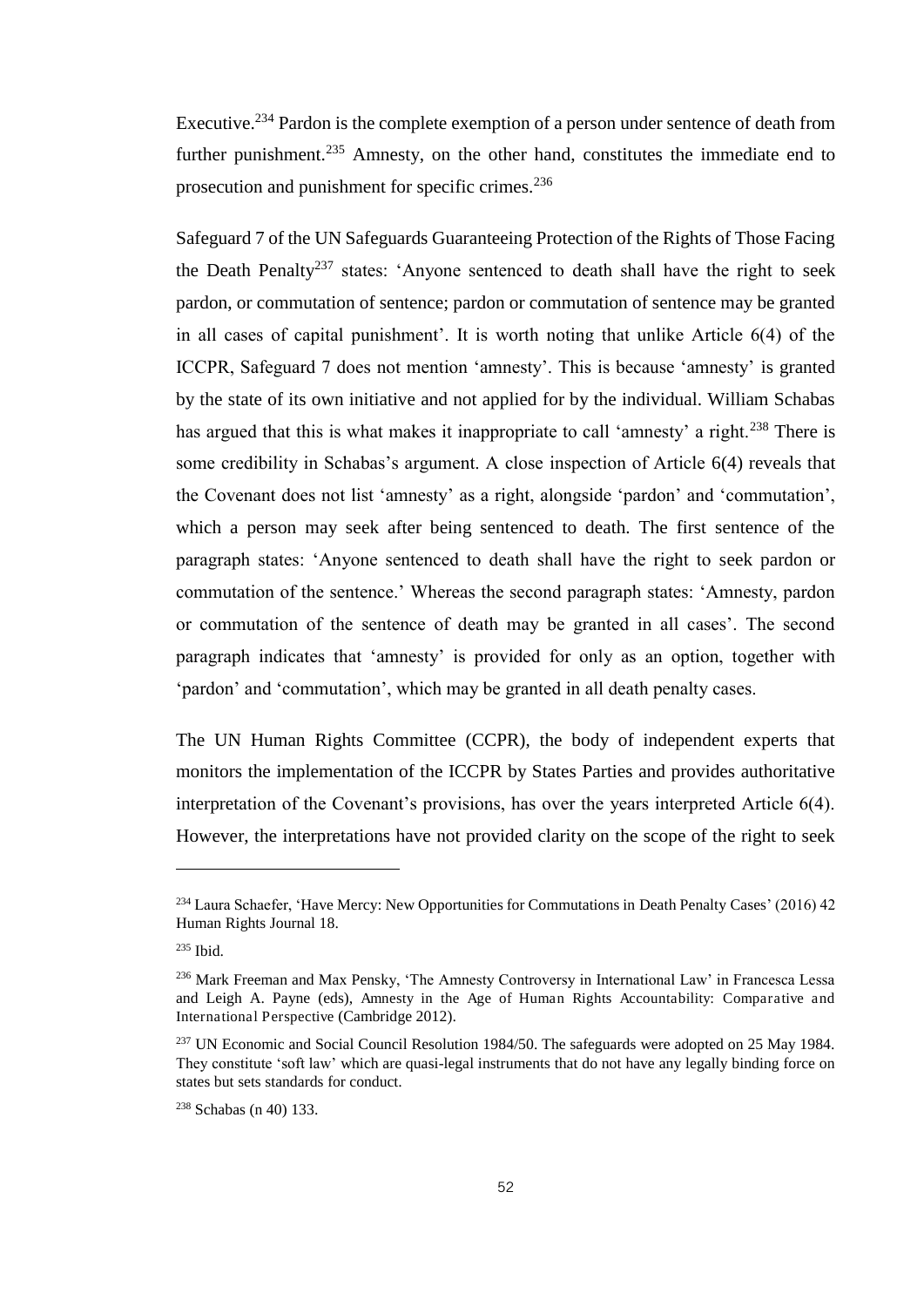death penalty clemency.<sup>239</sup> Nonetheless, two years ago the CCPR began drafting its latest authoritative interpretation of Article 6, General comment No. 36, which provides detailed interpretation and clarity on the scope of the right.<sup>240</sup> The CCPR in July 2017 finalised its first reading of the draft General Comment and has invited all interested stakeholders to comment on the draft.<sup>241</sup> The final document is yet to be issued and it remains to be seen how the General Comment will impact the jurisprudence on death penalty clemency.

Nevertheless, UN bodies and one Special Procedure Mandate have emphasized the importance of the right to seek death penalty clemency. The UN Economic and Social Council has urged UN Member States that still use the death penalty to implement and strengthen Safeguard 7 by 'providing for mandatory appeals or review with provisions for clemency or pardon in all cases of capital offence.<sup> $242$ </sup> Likewise, the UN Commission on Human Rights has urged all states that maintain the death penalty 'to ensure…the right to seek pardon or commutation of sentence.<sup>243</sup> Also, the UN Human Rights Council (HRC) has established that the imposition of a death sentence by the state without the opportunity to seek pardon or commutation is a contravention of the ICCPR.<sup>244</sup> In addition, the UN Special Rapporteur on extrajudicial, summary or arbitrary executions has stressed that 'there can be no exception to the defendant's right to seek pardon, clemency or commutation of the sentence<sup> $245$ </sup> and that 'appeals for clemency should

<sup>&</sup>lt;sup>239</sup> The CCPR adopted its first General Comment on Article 6, General Comment No. 6: Article 6 (Right to Life), on 30 April 1982 and its second, General Comment No. 14: Article 6 (Right to Life) Nuclear Weapons and the Right to Life, on 9 November 1984. Neither provided an explanation on the meaning or scope of the right to seek clemency.

<sup>&</sup>lt;sup>240</sup> [<http://www.ohchr.org/EN/HRBodies/CCPR/Pages/GC36-Article6Righttolife.aspx>](http://www.ohchr.org/EN/HRBodies/CCPR/Pages/GC36-Article6Righttolife.aspx) accessed 20 June 2018. Detailed interpretation of the right to seek clemency in article 4(6) is contained in paragraphs 41, 51 and 54 of the draft General Comment No. 36 on the right to life,

[<sup>&</sup>lt;http://www.ohchr.org/Documents/HRBodies/CCPR/GCArticle6/GCArticle6\\_EN.pdf>](http://www.ohchr.org/Documents/HRBodies/CCPR/GCArticle6/GCArticle6_EN.pdf) accessed 20 June 2018.

<sup>241</sup> Ibid.

<sup>242</sup> UN Safeguards (n 237).

<sup>&</sup>lt;sup>243</sup> The Question of the Death Penalty, UN Commission on Human Rights Resolution 2005/59 adopted on 20 April 2005.

<sup>244</sup> UN Doc CCPR/CO/80/UGA, para 13.

<sup>245</sup> UN Doc E/CN.4/2001/9, para 88.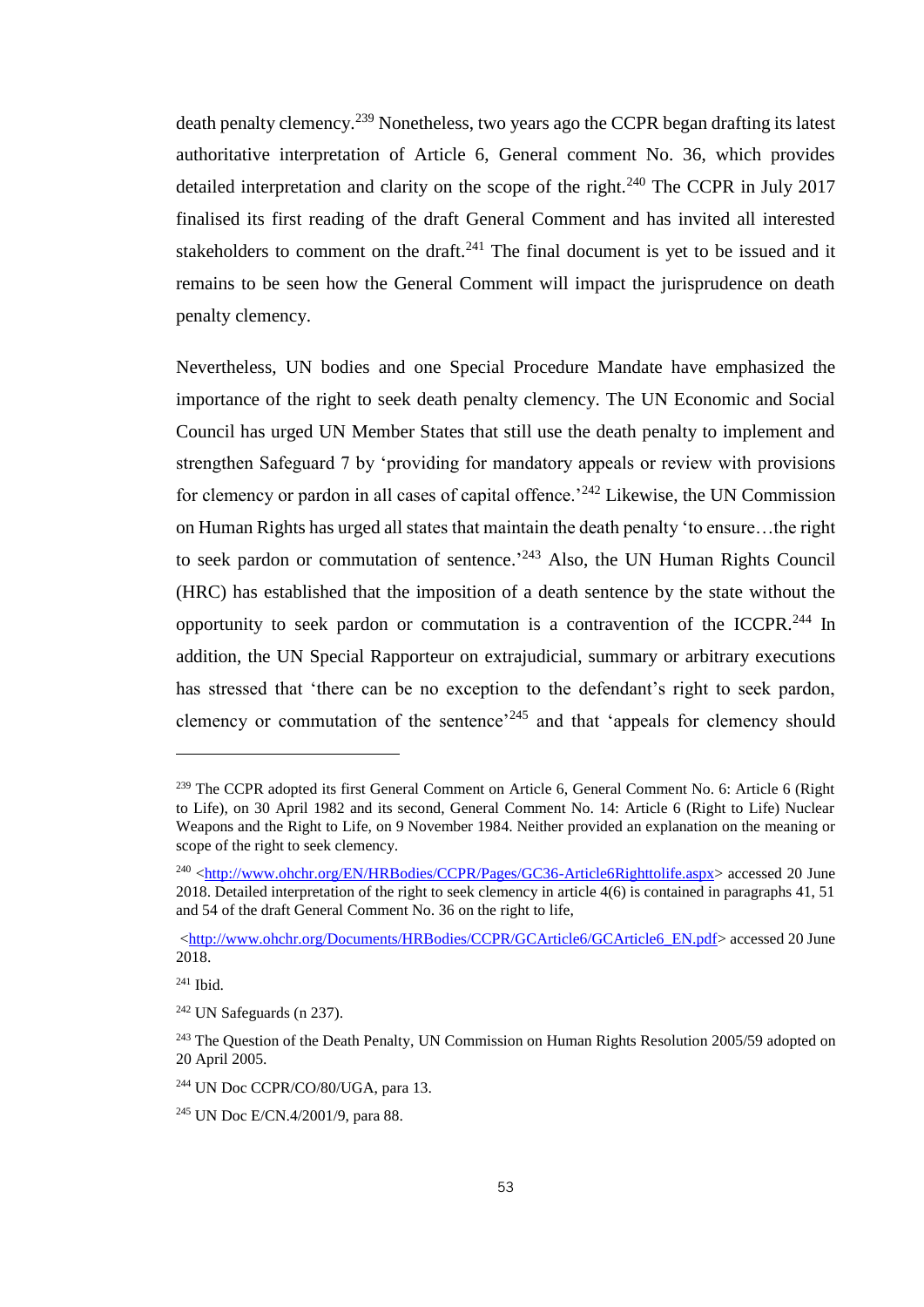provide effective opportunities to safeguard lives.'<sup>246</sup>

In addition to the international human rights instruments highlighted, regional human rights treaties also guarantee the right to seek death penalty clemency. Article 4(6) of the American Convention on Human Rights (American Convention)<sup>247</sup> states: 'Every person condemned to death shall have the right to apply for amnesty, pardon, or commutation of sentence, which may be granted in all cases'. Similarly, Article 10 of the Arab Charter on Human Rights<sup>248</sup> provides that 'anyone sentenced to death shall have the right to seek pardon or commutation of the sentence'.

The right to seek death penalty clemency is not provided for under the African Charter on Human and Peoples' Rights (African Charter) or any other African regional human rights treaty. The absence of such a provision in the African Charter is understandable. Since the Charter itself is silent on the death penalty, it is inconceivable that it would provide for a right to seek death penalty clemency.

Although the right to seek death penalty clemency is settled in international human rights law, it is important to emphasize that death penalty clemency on its own is not a right. What constitutes the right is the seeking of clemency when a death sentence has been imposed which suggests that a process is required. Article 6(4) does not provide a specific procedure for the exercise of the right to seek pardon or commutation following the imposition of a death sentence. States Parties have the discretion to determine the required procedure.<sup>249</sup> Nevertheless, in its recent draft General Comment, the CCPR has emphasized that clemency procedures must be specified in the domestic law and must not give the crime victim's family 'a preponderant role' in the decision-making process.<sup>250</sup> The CCPR has further emphasized that clemency procedures must offer safeguards that include: 'certainty about the processes followed and the substantive criteria applied; a

<sup>246</sup> UN Doc E/CN.4/1998/68, para118.

<sup>&</sup>lt;sup>247</sup> OAS, Treaty Series, No 36.

<sup>&</sup>lt;sup>248</sup> The Arab Charter on Human Rights, reprinted in 12 Int'l Hum. Rts. Rep. 893 (2005), was adopted on 22 May 2004 and entered into force on 15 March 2008; it currently has 13 States Parties.

<sup>249</sup> UN Doc CCPR/C/74/D/845/1998, para 7.4

<sup>&</sup>lt;sup>250</sup> Human Rights Committee (CCPR), Draft General Comment No. 36 on article 6 of ICCPR, on the right to life (Advance Unedited Version), para 51.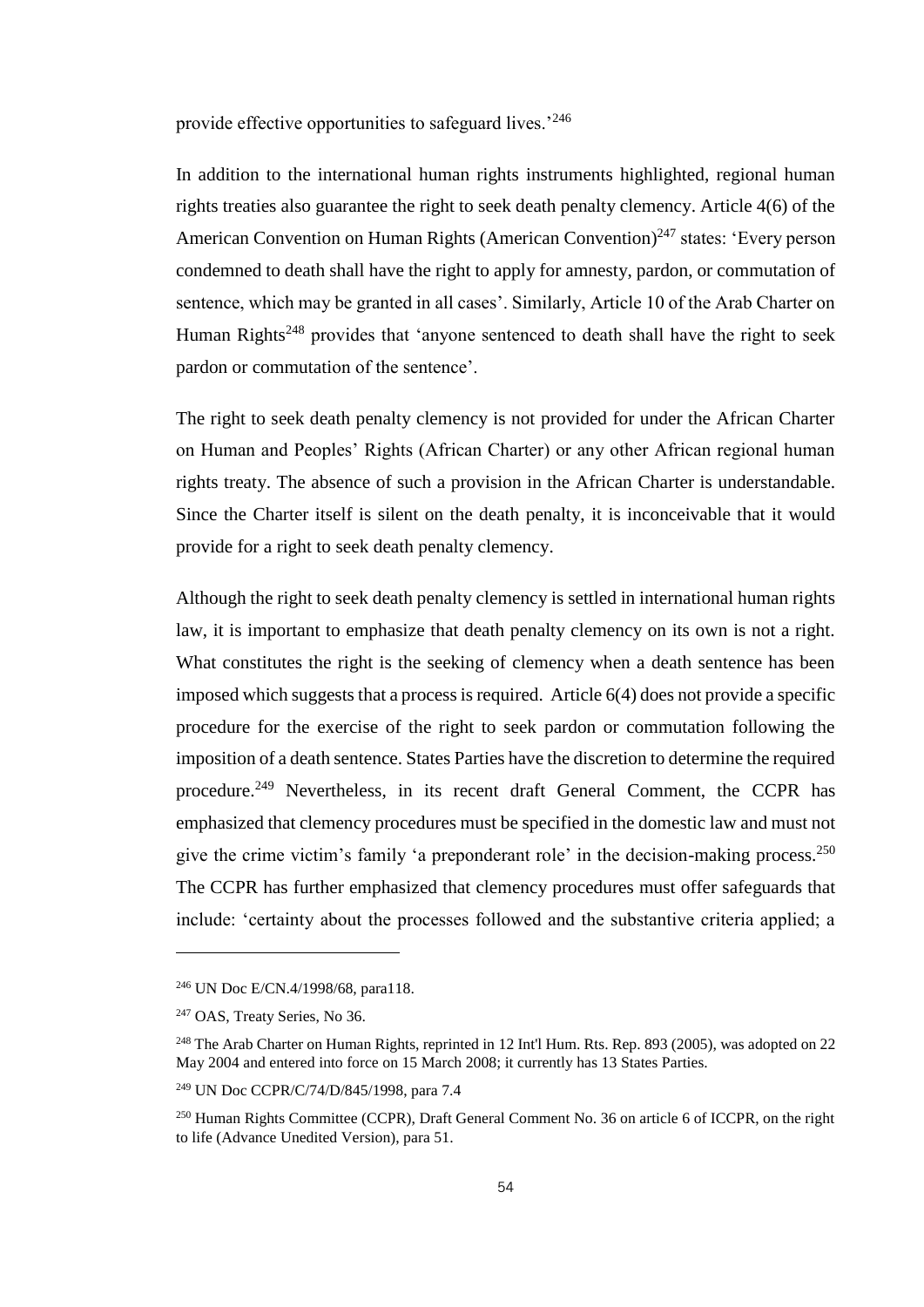right for individuals sentenced to death to initiate pardon or commutation procedures and to make representations about their personal or other relevant circumstances; a right to be informed in advanced when the request will be considered; and a right to be informed promptly about the outcome of the procedure.<sup>'251</sup>

## **3.2 The influence of international human rights law on death penalty clemency in sub-Saharan Africa**

In sub-Saharan Africa, the process of seeking death penalty clemency varies from country to country. In some countries in the region, people under sentence of death who seek clemency are required to make an application either themselves or through their representative to the relevant authorities of the state.<sup>252</sup> However, there are instances where state authorities, of their own accord, grant clemency. For example, in Mali death sentences are systematically commuted to life imprisonment by the government even when an individual application has not been made.<sup>253</sup> In Tanzania, the clemency process is transparent and prisoners and other people, such as representatives and family members, are allowed to contribute to the process, whereas in neighbouring Kenya the opinions of prisoners are not considered.<sup>254</sup> On the other hand, in Botswana the clemency process is plagued by secrecy and no reasons are published for clemency decisions.<sup>255</sup>

Most sub-Saharan African constitutions establish a procedure for seeking death penalty clemency. In some countries, like Ghana and Botswana, the decision is for the President or Head of State alone.<sup>256</sup> Sometimes within the country, the Governor of a state, in the case of Nigeria, or the head of a semi-autonomous region, in the case of Zanzibar in Tanzania, can grant clemency within their jurisdiction.<sup>257</sup> Some constitutions create

<sup>251</sup> Ibid.

<sup>252</sup> Gambia, Ghana, Kenya, Liberia, Malawi, Nigeria, Sierra Leone, Tanzania, Uganda, Zambia and Zimbabwe are sub-Saharan African countries where people under the sentence of death who seek clemency are required to make an application. However, this does not preclude the Executive from granting clemency even where no application is made.

<sup>253</sup> Ibid, 45.

<sup>254</sup> Hood and Hoyle (n 227) 316.

<sup>255</sup> UN Doc A/HRC/23/7.

<sup>256</sup> Novak (n 9) 82.

<sup>&</sup>lt;sup>257</sup> Nigerian Constitution 1999, s 212, Andrew Novak, Comparative Executive Clemency: The Constitutional Pardon Power and the Prerogative of Mercy in Global Perspective (Routledge 2016) 15.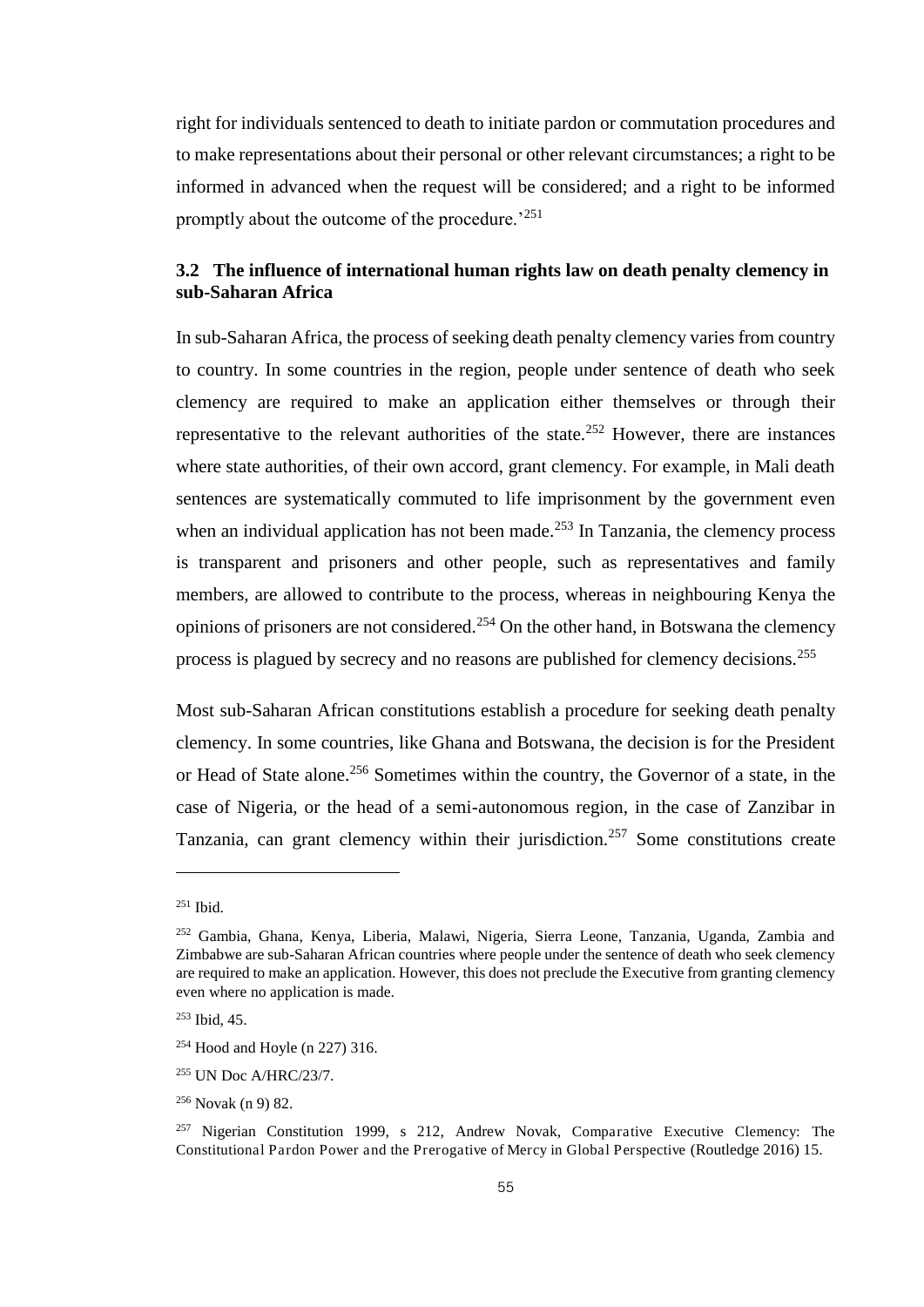committees on clemency to review applications, make recommendations and advise the final decision maker in the clemency process. For instance, the Constitution of Botswana creates an Advisory Committee on Prerogative of Mercy whose role is to advise the President on the grant of clemency in death penalty cases.<sup>258</sup>

Between 2008 and  $2017<sup>259</sup>$  21 countries granted clemency to individuals under sentence of death in sub-Saharan Africa.<sup>260</sup> This number represents 75 per cent of the 28 countries that have not abolished the death penalty in the region. An analysis of the influence of international human rights law on the grant of death penalty clemency in each of the 21 countries is beyond the scope of this study. Instead, the analysis that follows will focus on countries in sub-Saharan Africa that are significant because in the last five years they have consistently granted death penalty clemency, or have granted it to many or all people on death row. Of the 21 countries, Benin, Ghana, Kenya, Nigeria and Zambia are particularly significant. An analysis of the influence of international human rights law on the grant of death penalty clemency in each of the five countries now follows.

### **3.2.1** Benin

l

As discussed in the previous chapter, the Constitutional Court in two landmark judgments rendered all laws imposing death sentences in Benin void. Despite this, 14 prisoners who had been under death sentences for between 18 and 19 years at the time of the second judgment remained on death row.<sup>261</sup> The Court's decisions neither referred to the prisoners nor provided for their clemency. There are two possible reasons for this. First, since clemency was not an issue put before the Court in the two cases, it could not make a declaration on it. Secondly, since only the President has the power to grant clemency,  $^{262}$ 

<sup>258</sup> Constitution of Botswana 1966, art 54.

<sup>&</sup>lt;sup>259</sup> This is the only period in which comprehensive data on the grant of clemency in sub-Sahara African countries is available. While some human rights and media organisations have reported on the grant of death penalty clemency in some sub-Saharan African countries only Amnesty International has published comprehensive, year-on-year data since 2008.

<sup>&</sup>lt;sup>260</sup> AI (n 100). The 21 countries are: Botswana, Cameroon, Democratic Republic of Congo (DRC), Ethiopia, Gambia, Ghana, Kenya, Liberia, Malawi, Mali, Mauritania, Niger, Nigeria, Sierra Leone, Somalia, South Sudan, Sudan, Swaziland, Uganda, Zambia, Zimbabwe.

<sup>261</sup> Amnesty International (AI), Living in Limbo: *Benin's Last Death Row Prisoners* (ACT 50/4980/2017).

<sup>&</sup>lt;sup>262</sup> Constitution of Benin 1990, art 60.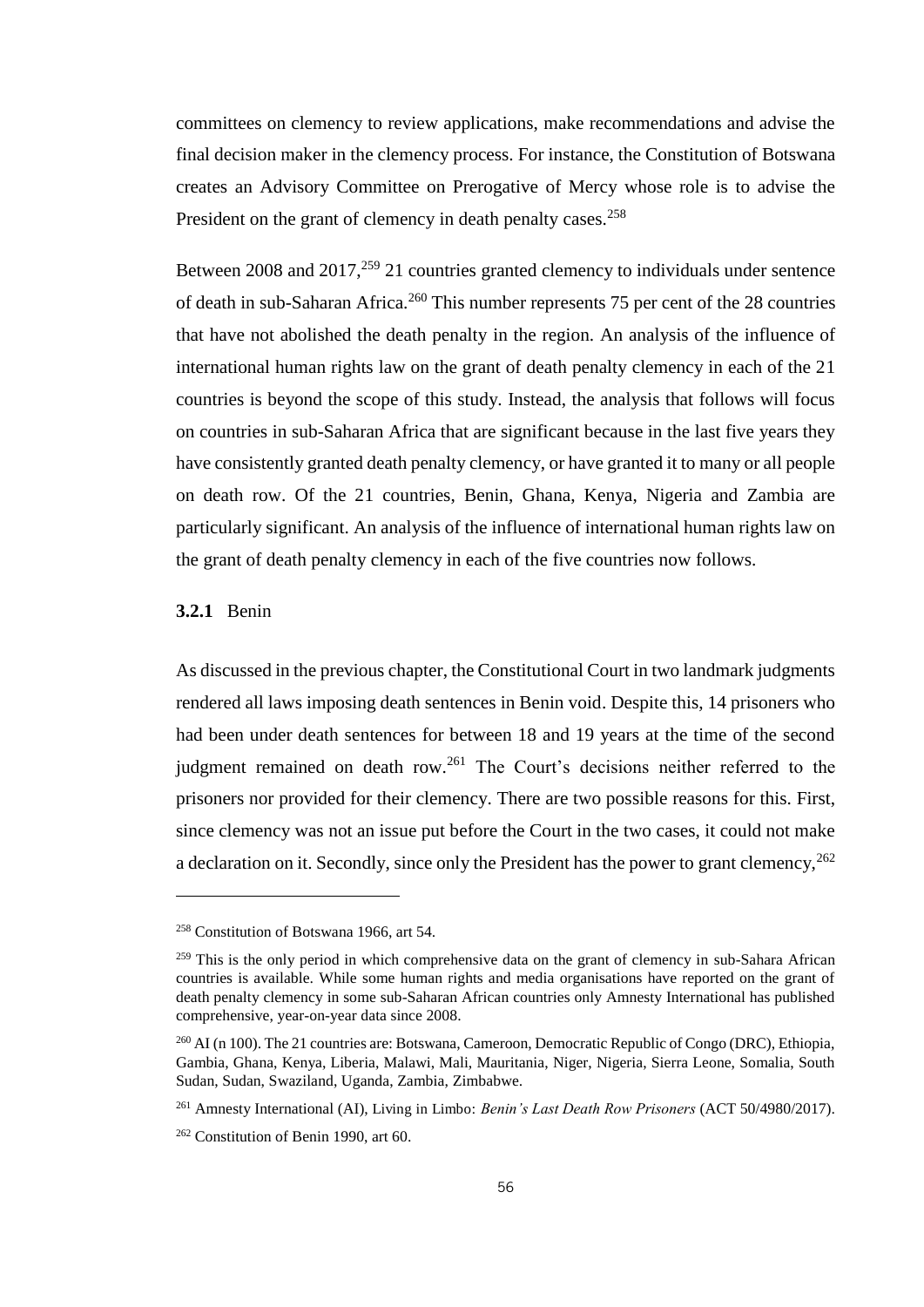the Court was precluded from granting such relief. Although Benin's accession to the Second Optional Protocol to the ICCPR (ICCPR-OP2)<sup>263</sup> in 2012 effectively protected the prisoners from execution,<sup>264</sup> they remained on death row for years after the accession. Nevertheless, the government announced, in February 2018, that the President had commuted the death sentences of all death row prisoners to life imprisonment.<sup>265</sup> It emphasized that the decision was a consequence of Benin's position in favour of abolishing the death penalty, the ratification of ICCPR-OP2, fulfilment of Benin's international commitment and promotion of human rights.<sup>266</sup>

The government's unequivocal confirmation that Benin's accession to ICCPR-OP2 was crucial in its decision to commute the death sentences is incontrovertible evidence of the influence the protocol has had on the country's use of the death penalty following the Constitutional Court judgments. Although ICCPR-OP2 does not expressly oblige a State Party to grant death penalty clemency, Benin's reliance on the protocol to justify the need to commute the death sentences confirms its firm commitment to its international human rights law obligations and the influence of that body of law on its use of the death penalty. Indeed, the case can be made that such grant of clemency, as exemplified by Benin, is an obligation that arises from being a party to ICCPR-OP2 and that keeping prisoners under sentence of death is incompatible with ICCPR-OP2.<sup>267</sup>

# **3.2.2** Ghana

In Ghana, only the President has the power to grant clemency, this power being entrenched in the Constitution.<sup>268</sup> The clemency power is exercisable by the President 'acting in consultation with the Council of State'.<sup>269</sup> For any offence, the President 'may' grant a pardon free or with conditions; grant commutation; suspend implementation of

<sup>263</sup> 1642 UNTS 414.

<sup>&</sup>lt;sup>264</sup> Art 1 ICCPR-OP2 provides that "No one within the jurisdiction of a State Party to the present Protocol shall be executed."

<sup>265</sup> Compte Rendu du Conseil de Minstres, No. 08/2018/PR/SGG/CM/OJ/ORD, 21 Fevrier 2018.

<sup>266</sup> Ibid.

<sup>267</sup> ICCPR-OP2, art. 1.

<sup>268</sup> Ghana Constitution 1992, art 72.

<sup>269</sup> Ibid.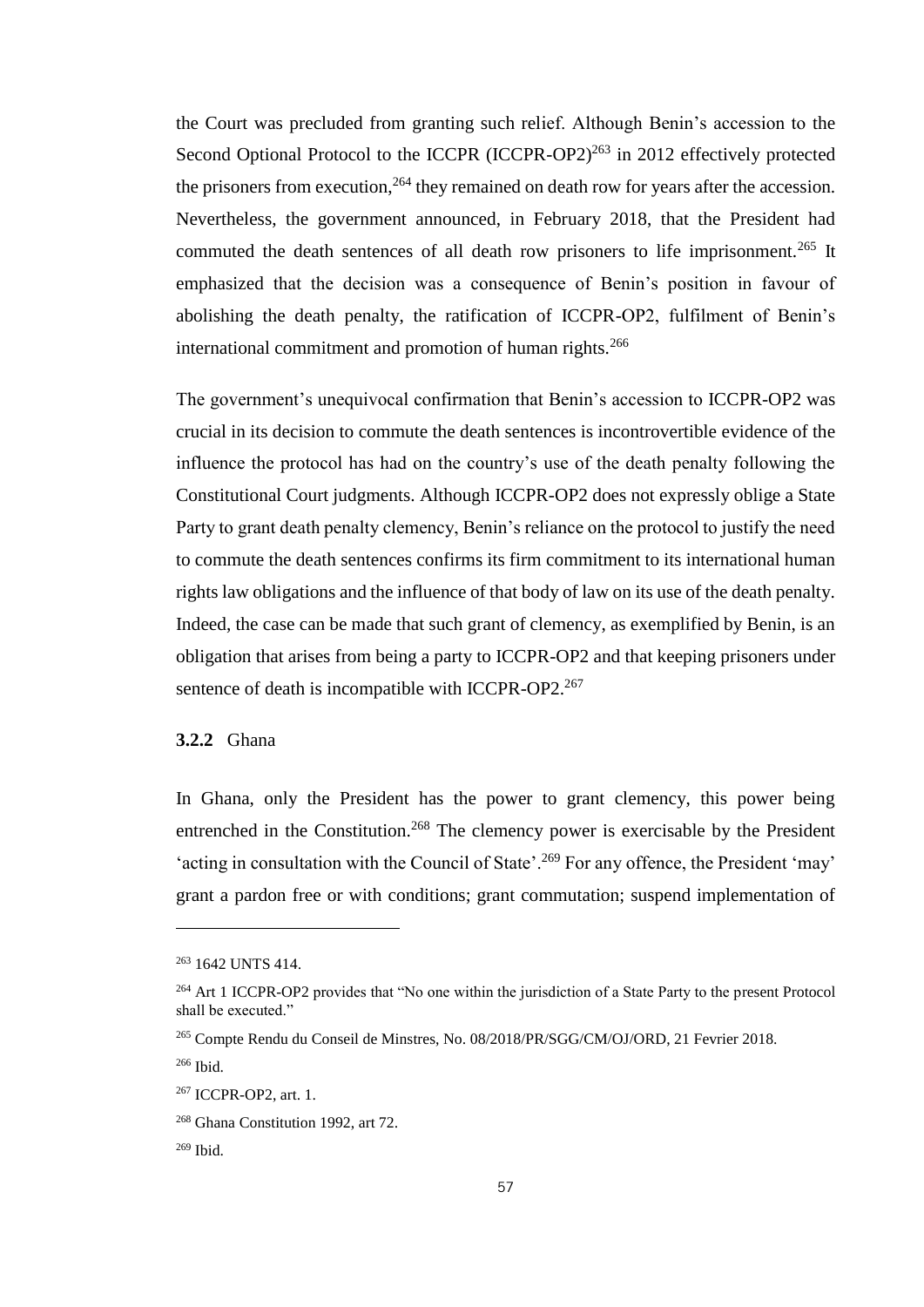punishment; or reduce the whole or part of a punishment.<sup>270</sup> The use of the word 'may' is vital as it reinforces the discretionary nature of the President's power, making it clear that he is not under a legal obligation to grant clemency. The powers of the President also extend to granting clemency for convictions and punishments imposed by a court martial or other military tribunals.<sup>271</sup>

Ghana's Constitution sets out a procedure which must be followed in all cases where a person is sentenced to death. A written report containing all relevant information from a case where a person is sentenced to death must be submitted by the trial judge or other judges to the President.<sup>272</sup> However, this is where the procedure ends. The Constitution is not clear on why the written report needs to be submitted or what an individual needs to do to seek clemency from the President. However, it can be inferred from Article 72 of the Constitution that the purpose of the requirement to submit a written report is to enable the President to consider whether to grant clemency. This requirement acts as an additional level of safeguard to the court appeal process in death penalty cases. In addition, the Constitution does not preclude an individual from making an application to the President for clemency, which implies that such an application is possible. While some jurisdictions require that the court appeals process must have been exhausted before the Executive can consider a grant of death penalty clemency, this is not the case in Ghana. There is no requirement in the Constitution that a right of appeal must have been exhausted before the report of a death sentence is sent to the President or before he can exercise his clemency powers on it. This is quite remarkable as it means that the right to seek death penalty clemency in Ghana is not curtailed by the need to exhaust court appeal processes.<sup>273</sup>

Over the years, Ghanaian Presidents have exercised their constitutional clemency powers in death penalty cases. As part of the celebration of the 50th anniversary of Ghana's independence in March 2007, then President Kufuor commuted the death sentence of 36

 $270$  Ibid, art 72 (1).

 $271$  Ibid, art 72 (3).

 $272$  Ibid, art 72 (2).

 $273$  In many retentionist countries in sub-Saharan Africa an individual has to exhaust court appeal process before being eligible to seek clemency in death penalty cases.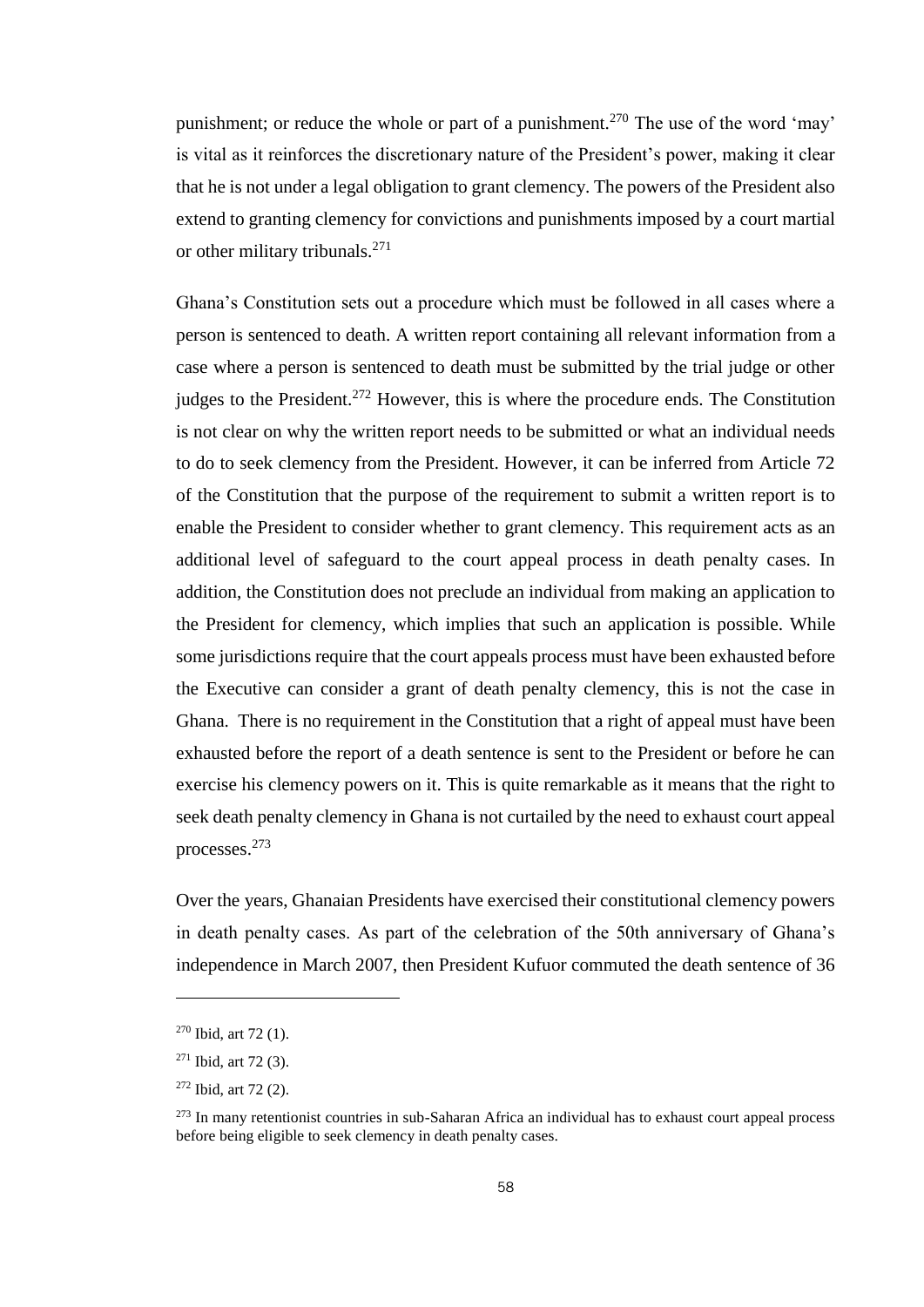death row prisoners. Later that year he further commuted seven death sentences to life imprisonment during the 47th anniversary of Ghana's republican status in June  $2007.<sup>274</sup>$ Between 2012 and 2016 a total of 72 death sentences were commuted in Ghana.<sup>275</sup> In commemoration of Ghana's Republic Day in 2013, 2014, 2015 and 2016, President John Mahama commuted 33, 21, 14 and 4 death sentences to life imprisonment respectively, it is unclear why the number of commutations decreased.<sup>276</sup> These commutations were all granted to commemorate one national holiday or another and appear to have become a tradition for the Executive. Two pertinent points arise from the commutations. First, the grant of the commutations made no reference to international human rights law, indicating that they were apparently not influenced by that body of law. Secondly, there is no evidence that the commutations were granted following clemency applications by the prisoners, an indication that the grants were mainly an exercise of prerogative of mercy powers by the Executive with no recognition of the death row prisoner's right to seek clemency.

Ghana is a party to the ICCPR<sup>277</sup> and as such is under an obligation to respect and implement Article  $6(4)$  which includes the right to seek clemency.<sup>278</sup> Despite a history of granting death penalty clemency, Ghana's disposition towards the right to seek death penalty clemency at the UN is in direct contrast to its practice. In 2012, during the HRC's Universal Periodic Review (UPR), Ghana did not accept the recommendations made to it to commute existing death sentences<sup>279</sup> and to continue to grant death penalty clemency.<sup>280</sup> No explanation was given for rejecting those recommendations, but ever

<sup>&</sup>lt;sup>274</sup> Amnesty International, Amnesty International submission to the UN Universal Periodic Review (AFR 28/001/2008).

<sup>275</sup> No death penalty clemency was granted in 2017.

<sup>276</sup> Amnesty International (AI), Death Sentences and Executions 2016 (ACT 50/5740/2017), AI, Death Sentences and Executions 2015 (ACT 50/3487/2016), AI, Death Sentences and Executions 2014 (ACT 50/001/2015), AI, Death Sentences and Executions 2013 (ACT 50/001/2014).

<sup>277</sup> Ghana acceded to the ICCPR on 7 September 2000.

<sup>278</sup> ICCPR, art. 2(1).

<sup>&</sup>lt;sup>279</sup> UN Doc A/HRC/22/6, para 126.3. Slovakia recommended that Ghana commute 'the existing [death] sentences to life imprisonment terms'.

<sup>280</sup> UN Doc A/HRC/22/6, para 126.11 Germany recommended that Ghana 'continue the current practice of granting clemency and commuting death sentences'.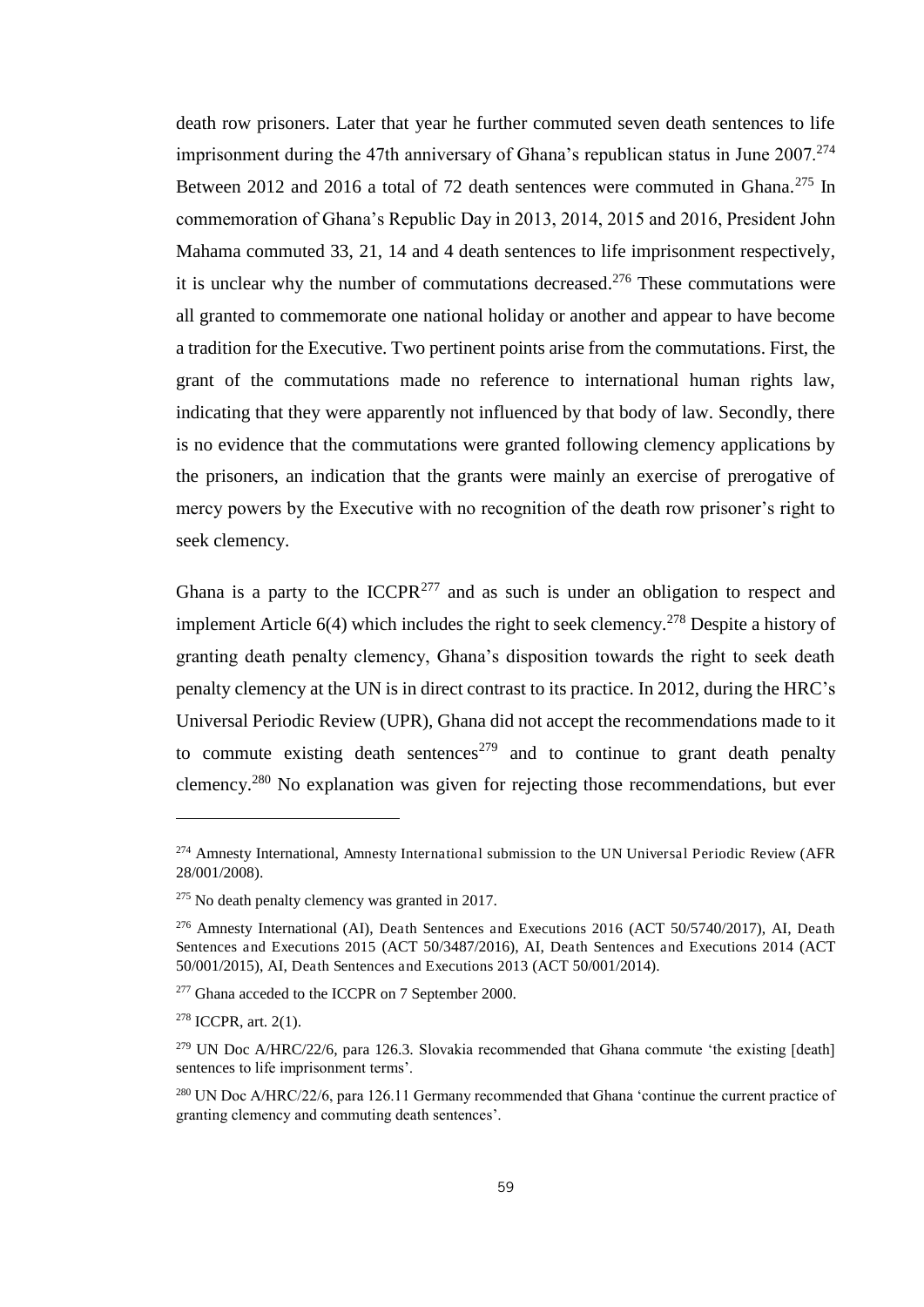since then Ghana has continued to grant clemency regularly in death penalty cases.

Two arguments can be provided to explain this situation. First, Ghana's rejection of the UPR recommendations was a political stance to indicate to the international community that it was not ready to abolish the death penalty. This argument finds support in the fact that during the UPR, Ghana did not accept any death penalty recommendations made to it, most of which related to abolition of the death penalty.<sup>281</sup> The second argument is that Ghana considers the granting of clemency in death penalty cases as the fulfilment of a domestic Constitutional requirement or as a Presidential goodwill gesture to commemorate a national day rather than as a fulfilment of its ICCPR obligations. The latter argument is more plausible. This is because in its Article 40 report to the CCPR in  $2014<sup>282</sup>$  Ghana reported on its use of the death penalty but not on its well-established practice of granting death penalty clemency, even though the granting of such clemency constitutes a measure giving effect to the rights recognised in Article  $6(4)$ .<sup>283</sup>

### **3.2.3** Kenya

Similar to Ghana, the President in Kenya is empowered by the Constitution to grant clemency for any offence or punishment.<sup>284</sup> The clemency power is discretionary and exercised in accordance with the advice of an Advisory Committee, which comprises the Attorney-General, the Cabinet Secretary responsible for correctional service and at least five other members as prescribed by law.<sup>285</sup> However, unlike in Ghana, Kenya's Constitution expressly provides for how an individual can seek clemency. A petition for clemency can be made by 'any person' to the President.<sup>286</sup> The 'any person' provision is unique because a person other than the prisoner or his representative can petition for clemency. This is an important intervention tool, which could be employed by interested parties to ensure that the right to seek clemency is enjoyed in Kenya. However, one

<sup>281</sup> UN Doc A/HRC/22/6, para 126.

<sup>&</sup>lt;sup>282</sup> Every State Party to the ICCPR is required by art 40 'to submit reports of the measures they have adopted which give effect to the rights recognized herein and on the progress made in the enjoyment of those rights'.

<sup>283</sup> UN Doc CCPR/C/GHA/1.

 $284$  The Constitution of Kenya 2010, s 133(1).

 $285$  Ibid, s133(2).

 $286$  Ibid, s 133(1).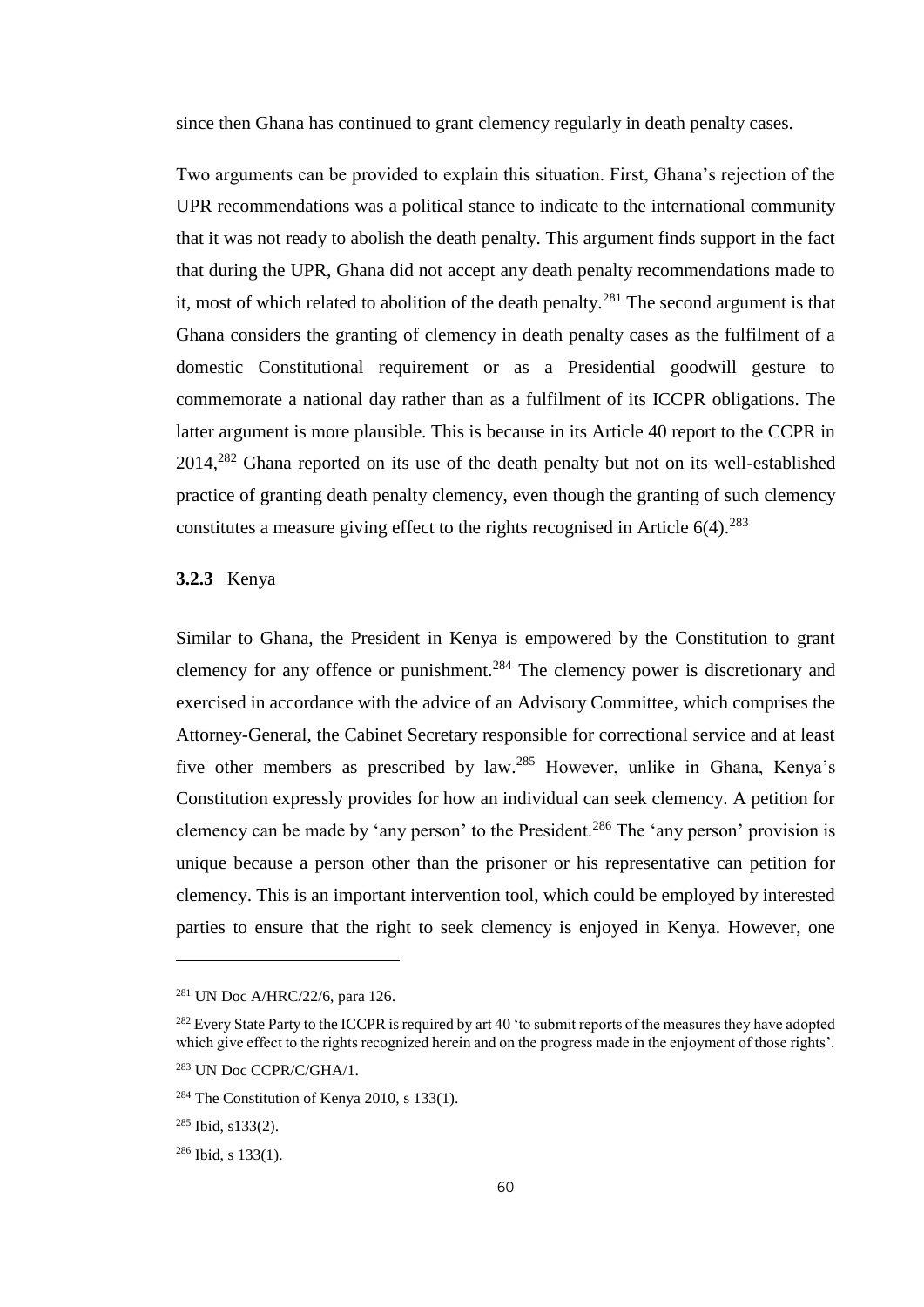shortcoming of the Kenyan clemency constitutional provisions is that the Advisory Committee is permitted to consider the views of the victims of the offence in respect of which it is considering making recommendations to the President.<sup>287</sup> This could potentially lead to clemency requests being influenced, to the detriment of the applicant, by victims of the offence who are still aggrieved, rather than the request being considered wholly on its merits.

Scholars have written extensively on the role of victims in the criminal justice process.<sup>288</sup> For instance, Edwards has identified two types of victim participation in the criminal justice process: dispositive and non-dispositive.<sup>289</sup> While dispositive participation involves the victim as the decision-maker, non-dispositive participation acknowledges the victim's input in the process but without powers to override the decision.<sup>290</sup> Nevertheless, Manikis has argued for the expansion of Edwards' model of victim participation by involving the victim as an agent of accountability.<sup>291</sup> While the models put forward by Edwards and Manikis may be ideal during a criminal trial, including the conviction and sentencing process, it is not ideal during the clemency process in death penalty cases as it may defeat the essence of the process, which is to prevent the execution of the prisoner.

The CCPR has gone some way towards addressing this issue in its recent draft General Comment on the right to life, where it emphasized that clemency procedures 'should not afford the families of crime victims a preponderant role in determining whether the death sentence should be carried out.<sup>292</sup> However, what constitutes 'a preponderant role' may vary from country to country where culture and religion may constitute a factor. It is

<sup>287</sup> Ibid, s 133(4).

<sup>288</sup> Debra Patterson and Brenda Tringali, 'Understanding How Advocates Can Affect Sexual Assault Victim Engagement in the Criminal Justice Process' (2015) 30 Journal of Interpersonal Violence 1987; Luke Moffet, 'Meaningful and Effective? Considering Victims' Interests Through Participation at the International Criminal Court' (2015) 26 Criminal Law Forum 255; Jo-Anne Wemmers, 'Where Do They Belong? Giving Victims a Place in the Criminal Justice Process' (2009) 20 Criminal Law Forum 395.

<sup>&</sup>lt;sup>289</sup> Ian Edwards, 'An Ambiguous Participant: the Crime Victim and Criminal Justice Decision-Making' (2004) 44 Brit. J. Criminol 967.

<sup>290</sup> Ibid.

<sup>&</sup>lt;sup>291</sup> Marie Manikis, 'Expanding participation: Victims as agents of accountability in the criminal justice process' (2017) 1 Public Law 63.

<sup>292</sup> CCPR (n 250), para 51.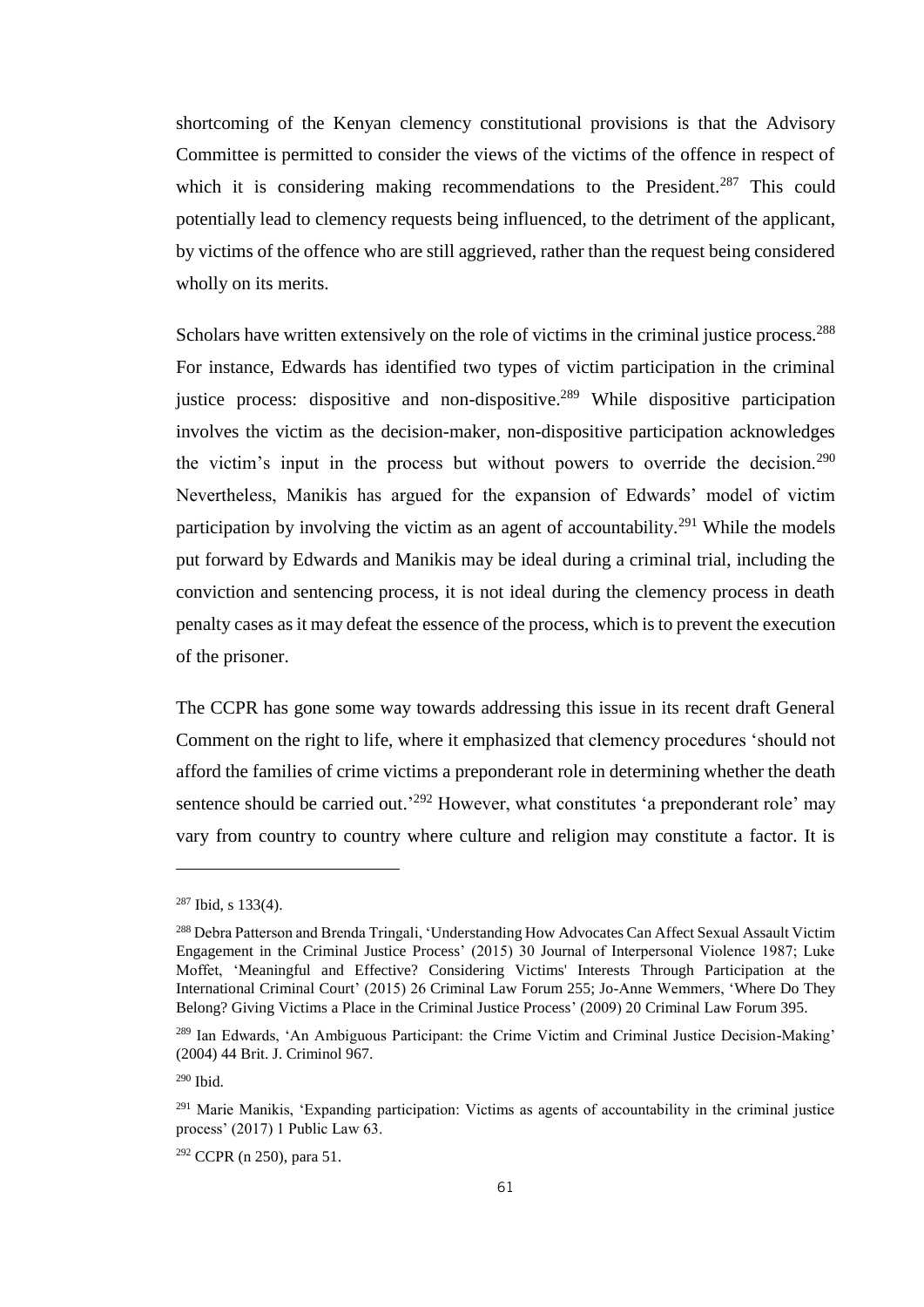therefore important for the CCPR to specify more precisely in its General Comment what role, if any, crime victims or their families should play in the determination of clemency. While the views of victims or their families may be valuable in clemency procedures, the decision to grant clemency should be based solely on the merits of the application.<sup>293</sup>

Kenya being a party to the ICCPR has the obligation to give effect to Article  $6(4)$ .<sup>294</sup> In the last decade it has done so by establishing itself as a leading death penalty clemency country in sub-Saharan Africa through the grant, on two occasions, of mass commutations to everyone on death row. In August 2009, the then President, Mwai Kibaki, granted the largest mass commutations in modern history when he commuted the death sentence of over 4,000 people to life imprisonment; this represented one fifth of the world's death row population at that time.<sup>295</sup> The President's reason for the commutations was that the long period of time of waiting on death row to be executed caused 'undue mental anguish and suffering, psychological trauma and anxiety.<sup>296</sup> The last execution in Kenya was carried out in  $1987$ ,  $297$  since then there had been a significant increase in the death row population with many prisoners spending several years awaiting execution.

At the time of the mass commutations, the London-based Death Penalty Project queried the President's reason for the commutations. The organisation argued that the major underlying factor for the decision to commute the death sentences were the various legal challenges to the constitutionality of the mandatory death penalty in Kenya, which were before the domestic courts at the time.<sup>298</sup> The Death Penalty Project, which had supported

L

 $^{293}$  This is the approach taken by the International Criminal Court. Art 68(3) of the Rome Statute of the International Criminal Court provides: 'Where the personal interests of the victims are affected, the Court shall permit their views and concerns to be presented and considered … in a manner which is not prejudicial to or inconsistent with the rights of the accused to a fair and impartial trial…'.

<sup>&</sup>lt;sup>294</sup> Kenya acceded to the ICCPR on 1 May 1972. It was the second country in sub-Saharan Africa to become a party to the treaty.

<sup>&</sup>lt;sup>295</sup> Novak (n 9) 2; Andrew Novak, The African Challenge to Global Death Penalty Abolition; International Human Rights Norms in Local Perspective (Intersentia 2016) 159.

<sup>296</sup> Hood and Hoyle (n 227) 94; Matt Clarke, '4,000 Kenyan Death Sentences Commuted to Life' (Prison Legal News, December 2009) [<https://www.prisonlegalnews.org/news/2009/dec/15/4000-kenyan-death](https://www.prisonlegalnews.org/news/2009/dec/15/4000-kenyan-death-sentences-commuted-to-life/)[sentences-commuted-to-life/](https://www.prisonlegalnews.org/news/2009/dec/15/4000-kenyan-death-sentences-commuted-to-life/) >;

World Coalition Against the Death Penalty, '4,000 death sentences commuted in Kenya' (6 August 2009) [<http://www.worldcoalition.org/4000-death-sentences-commuted-in-Kenya.html>](http://www.worldcoalition.org/4000-death-sentences-commuted-in-Kenya.html) accessed 11 September 2017**.**

<sup>297</sup> AI (n 58); Clarke (n 296).

<sup>&</sup>lt;sup>298</sup> The Death Penalty Project, 'Kenya commutes the death sentences of more than 4,000 prisoners' (5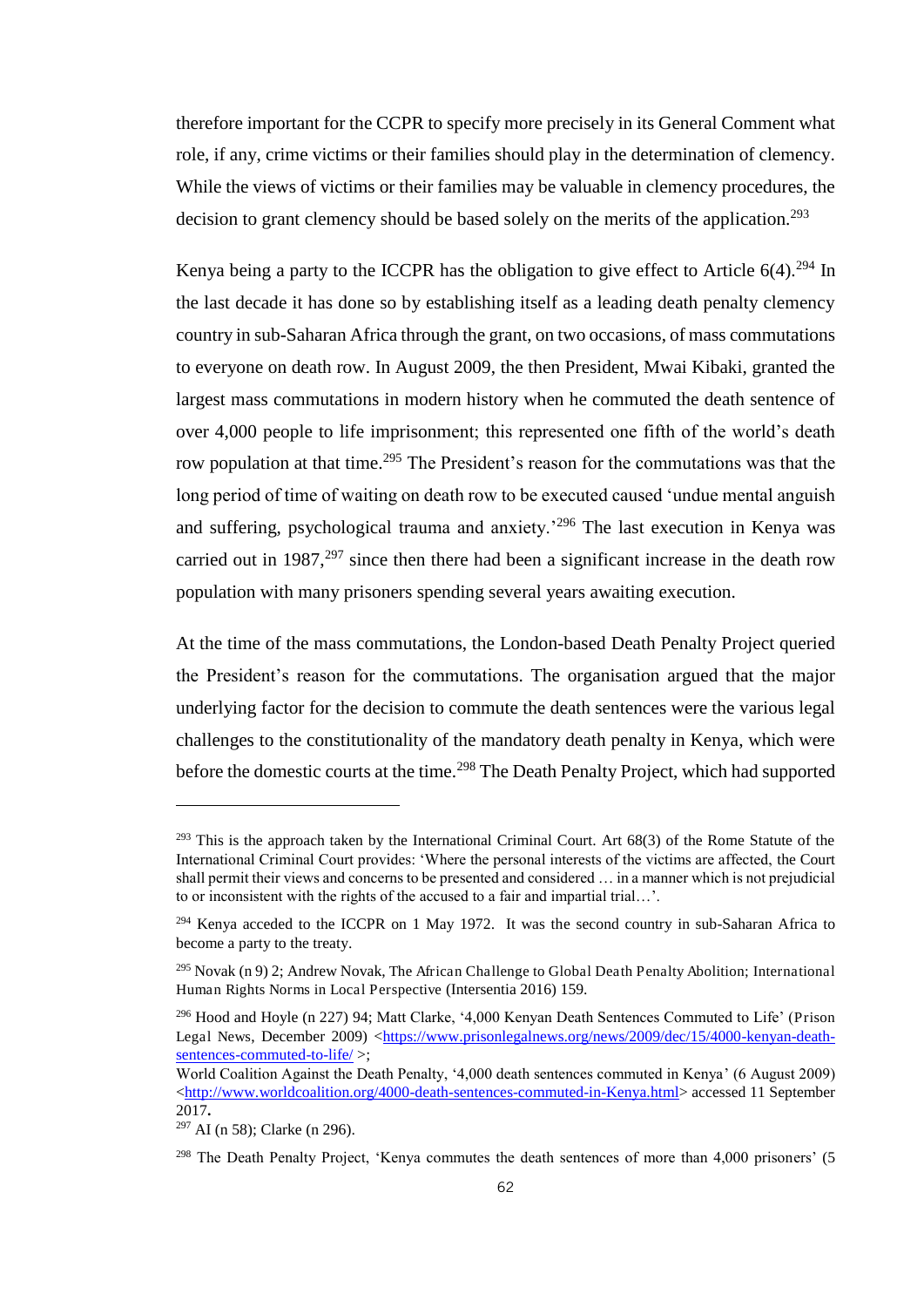and assisted in the filing of those cases, expressed the view that if the legal challenges had been successful, the Kenyan government would have had to hold resentencing hearings for each of the over 4,000 prisoners under sentence of death.<sup>299</sup> This argument is speculative as there is no evidence to indicate that the mass commutations were granted because of those legal challenges. Moreover, the death row population in Kenya at that time was one of the largest in the world. This was so much a concern to the CCPR that it had called on Kenya to commute death sentences.<sup>300</sup> The facts that Kenya had not executed anyone since  $1987$ <sup>301</sup>, the death row population was growing and Kenya did not wish to resume executions are plausible underlying factors for the mass commutations.

President Kibaki's rationale for granting the mass commutations is worth exploring because it is plausible to argue that it is rooted in the 'death row phenomenon' which has now become a doctrine of international human rights law in death penalty cases.<sup>302</sup> The doctrine has its origins in the landmark case of Soering v UK which was decided by the European Court of Human Rights in  $1989$ <sup>303</sup> The Court decided that the extradition by the United Kingdom of a prisoner to face the death sentence in Virginia, USA, would breach Article 3 of the European Convention on Human Rights because his inevitable long wait on death row would amount to inhuman and degrading treatment and punishment. Before this case was decided, there had been no international case which expressly recognised the death row phenomenon as cruel or inhuman punishment.<sup>304</sup> The judgment set a benchmark and a precedent for future cases, proof of its strong and continued relevance in international law.<sup>305</sup>

Hudson has defined the death row phenomenon as 'prolonged delay under the harsh

August 2009) [<http://www.deathpenaltyproject.org/news/1089/kenya-commutes-the-death-sentences-of](http://www.deathpenaltyproject.org/news/1089/kenya-commutes-the-death-sentences-of-more-than-4000-prisoners/)[more-than-4000-prisoners/>](http://www.deathpenaltyproject.org/news/1089/kenya-commutes-the-death-sentences-of-more-than-4000-prisoners/) accessed 11 September 2017**.**

<sup>299</sup> Ibid.

<sup>300</sup> UN Doc CCPR/CO/83/KEN, para 13.

<sup>301</sup> UN Doc CCPR/C/KEN/CO/3, para 10.

<sup>&</sup>lt;sup>302</sup> The 'death row phenomenon' is also referred to as 'death row syndrome'.

<sup>303</sup> Soering v. United Kingdom (1989) 11 EHRR 439.

<sup>304</sup> Patrick Hudson, 'Does the Death Row Phenomenon Violate a Prisoner's Human Rights under International Law?' (2000) 11 EJIL (2000) 833, 838.

<sup>305</sup> Ibid.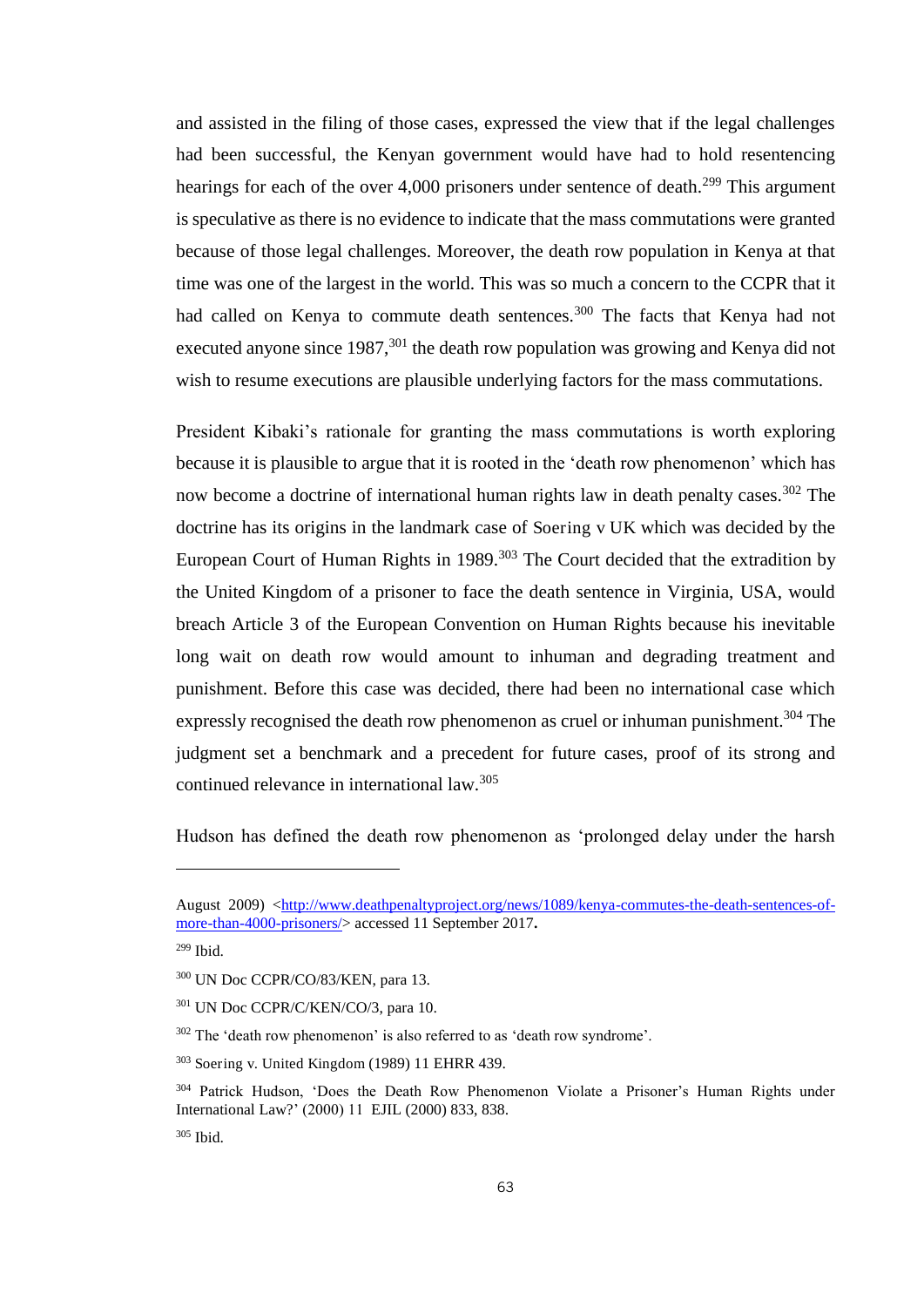conditions of death row', while emphasizing that neither prolonged delays or harsh conditions on their own are sufficient to constitute the phenomenon and that a combination of both is required.<sup>306</sup> He opined that harsh conditions alone are not sufficient because they may be justified for security reasons and that prolonged delays may not necessarily have an adverse effect on the prisoner.<sup>307</sup> However, by limiting the death row phenomenon to a combination of just two factors, Hudson's definition runs the risk of overlooking the single impact of only one of the factors or other relevant factors which may well be important in establishing the phenomenon. Other relevant factors which should be considered include: uncertainty of the exact date of the impending execution; alternating hope and despair; and the feeling of isolation which may subject a prisoner to the death row phenomenon.<sup>308</sup>

Since Soering, the death row phenomenon has been recognized as a violation of human rights by international and domestic tribunals. In 1993, the Judicial Committee of the Pricy Council in Pratt and Morgan v. Jamaica<sup>309</sup> applied the doctrine and went further by establishing the length of time on death row which will violate international human rights law. The Privy Council held that to execute a prisoner after a five-year wait would amount to inhuman and degrading punishment. This decision, especially the five-year rule, has also been applied in Belize in Mejia v Attorney General<sup>310</sup> where the Supreme Court held that death sentences must be commuted to life imprisonment after the prisoner had been on death row for five years. In Uganda, with the same common law tradition as Kenya, the doctrine was recognised and applied in 2005 by the Constitutional Court in Kigula and 416 Others v. The Attorney General.<sup>311</sup> The Court held that a 'delay beyond 3 years after the highest appellate court has confirmed the sentence' constitutes cruel, inhuman or degrading treatment which is prohibited by the Ugandan Constitution.<sup>312</sup>

<sup>306</sup> Ibid, 836.

<sup>307</sup> Ibid.

<sup>&</sup>lt;sup>308</sup> Kealeboga N Bojosi, 'The death row phenomenon and the prohibition against torture and cruel, inhuman or degrading treatment' (2004) 4 AHRLJA 303.

<sup>&</sup>lt;sup>309</sup> Pratt v. Attorney General for Jamaica [1993] 4 All ER 769.

<sup>310</sup> Mejia v Attorney General, Action No 296 of 2000, Supreme Court of Belize, 11 June 2001.

<sup>&</sup>lt;sup>311</sup> Kigula and Others v The Attorney-General (2005) 197 AHRLR.

<sup>312</sup> Ibid, paras 120,125.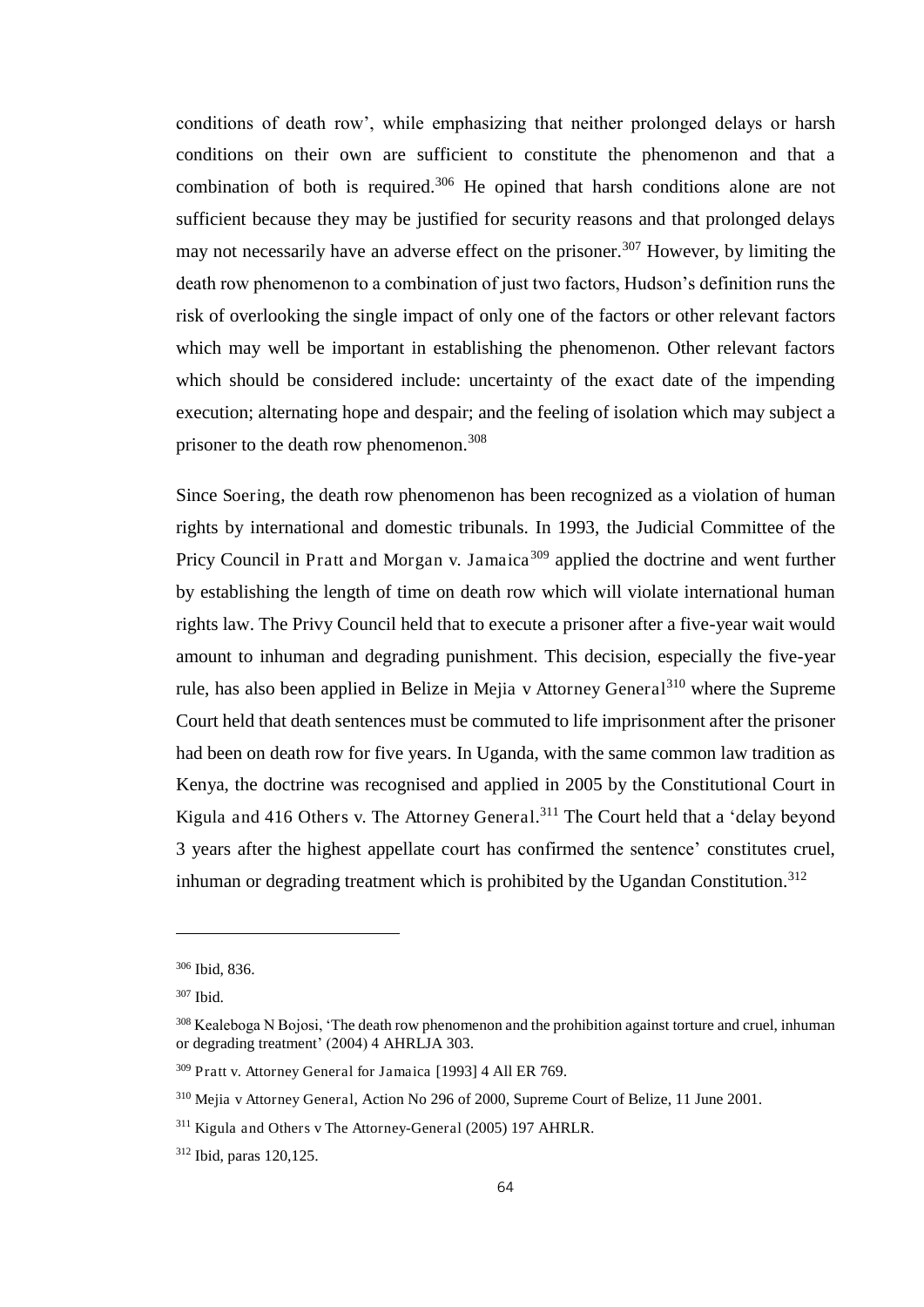Seven years after the first mass commutations, a second one was granted by the current President, Uhuru Kenyatta. On 24 October 2016, he commuted the death sentence of all death row prisoners, a total of 2,747 at the time, to life imprisonment.<sup>313</sup> Unlike the Kibaki mass commutations, no official reason was given for the Kenyatta mass commutations. Some analysts have argued that they may have been granted to make the President appear more compassionate ahead of the forthcoming Presidential election.<sup>314</sup> The fact that no official reason was given for the commutations and that 102 other prisoners serving terms of imprisonment were pardoned at the same time gives this argument some credibility.

However, a more compelling reason is that Kenya was again addressing the death row phenomenon by using mass commutations, which had been used previously to solve the same problem. Kenya was faced with the same issues as in 2009 when President Kibaki granted the first mass commutations – the death row population was growing, executions had not resumed, and hundreds of prisoners had already started spending long years on death row. In fact, in 2012, just five years after the first mass commutations, the death row population in Kenya had gone up from zero to  $1,582$ <sup>315</sup> For the second time, the growing death row population gave the CCPR cause for concern and it reiterated its recommendation to Kenya to commute death sentences.<sup>316</sup> The rapid rise in the death row population in Kenya over the years can be attributed to two factors. The first is that until December 2017, the death penalty was mandatory for murder,  $317$  that meant judges had no discretion and were bound to impose death sentences when a person was found guilty of offences carrying the death penalty. Secondly, there is a high rate of 'aggravated robbery' and 'attempted robbery with violence' which are capital crimes.<sup>318</sup>

<sup>313</sup> Amnesty International, Death Sentences and Executions 2016 (ACT 50/5740/2017)38.

<sup>&</sup>lt;sup>314</sup> Jeffrey Gettleman, 'Kenya Spares the Lives of Everyone on Its Death Row' The New York Times (24 October 2016) [<https://www.nytimes.com/2016/10/25/world/africa/kenya-kenyatta-death-penalty](https://www.nytimes.com/2016/10/25/world/africa/kenya-kenyatta-death-penalty-reprieve.html)[reprieve.html](https://www.nytimes.com/2016/10/25/world/africa/kenya-kenyatta-death-penalty-reprieve.html) >.

<sup>315</sup> UN Doc CCPR/C/KEN/CO/3, para 10.

<sup>316</sup> Ibid.

<sup>317</sup> See Chapter 2.1.

<sup>&</sup>lt;sup>318</sup> Position Paper No. 2 on the Abolition of the Death Penalty, Kenya National Commission on Human Rights, 2007, para 14.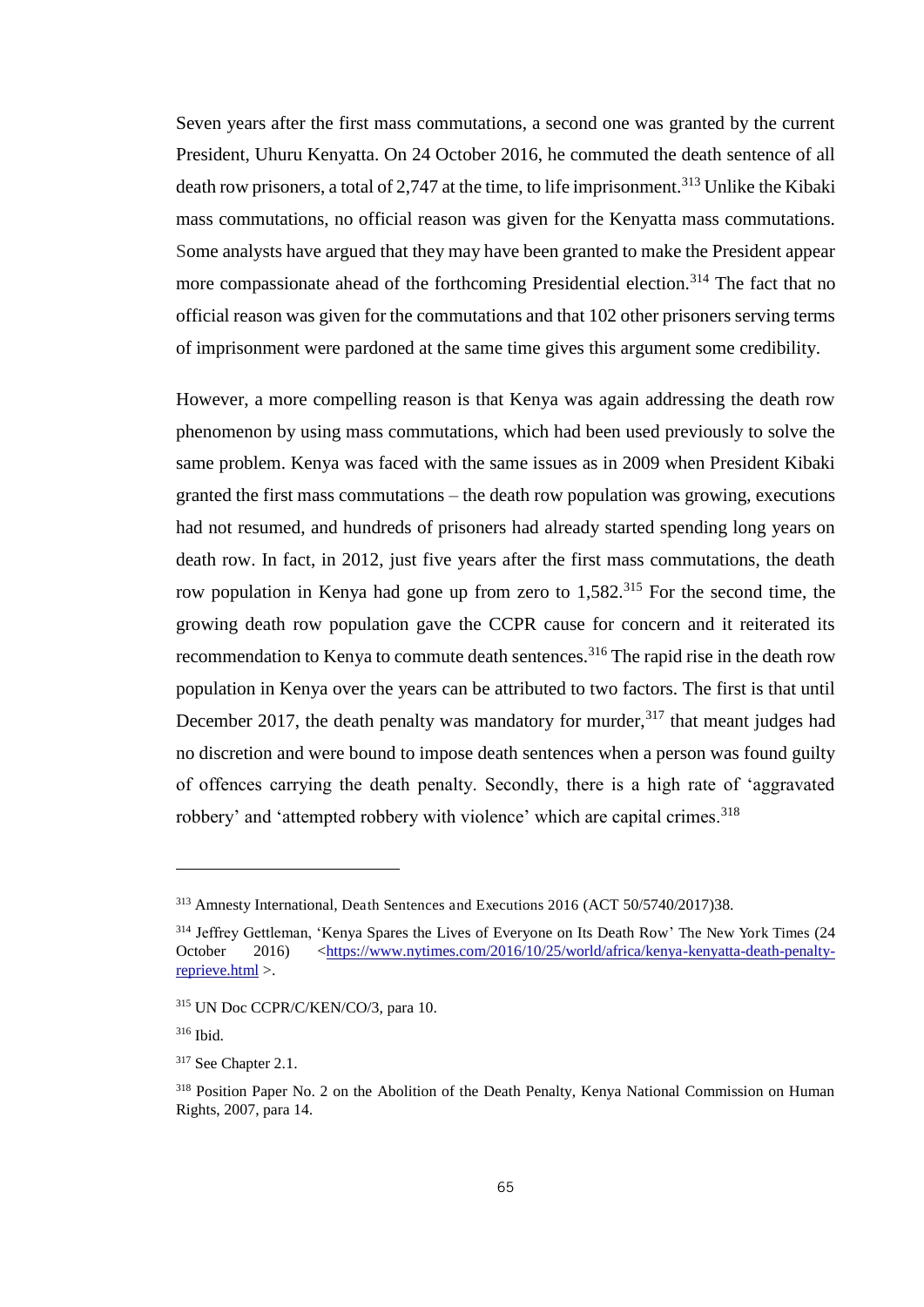### **3.2.4** Nigeria

Nigeria has consistently granted clemency to death row prisoners every year for the last 10 years. The powers to grant clemency in Nigeria are vested in the President and the Governors of the 36 states that make up the Nigerian federation. The power and the procedure for granting clemency are provided in the Constitution.<sup>319</sup> The President and the Governors are empowered to: grant a pardon, either free or subject to lawful conditions of any offence under the law; grant any person a temporary or permanent respite from the execution of a punishment and substitute a punishment with a less severe one and cancel the whole or part of punishment imposed on any person.<sup>320</sup>

The grant of clemency to death row prisoners has been a common practice in Nigeria since the country returned to democratic rule in May 1999. In 2000, then President Olusegun Obasanjo pardoned all prisoners who had been on death row for 20 years and commuted to life imprisonment the sentences of prisoners who had been on death row for between 10 and 20 years.<sup>321</sup> The clemencies were granted pursuant to Section 175 of the 1999 Constitution which had been promulgated a few months earlier, $322$  but no official reason was given for the grant and the number of beneficiaries was not provided by the government. One commentator had suggested that the clemencies were granted by the government in the spirit of the new millennium.<sup>323</sup> This may be the case as the clemencies were granted in January 2000. Nevertheless, they appeared to be an act of mercy to death row prisoners by a new President who himself had been convicted and sentenced to death in 1995 for a 'coup d'état' against the then military government.<sup>324</sup>

Although these clemencies are laudable for saving some death row prisoners from

<sup>&</sup>lt;sup>319</sup> Constitution of the Federal Republic of Nigeria 1999, ss 175 and 212.

<sup>320</sup> Ibid.

 $321$  Amnesty International, Nigeria: Time for justice and accountability (ACT 50/5740/2017) 13.

<sup>322</sup> The 1999 Constitution came into force on 28 May 1999.

<sup>323</sup> [Toye Olori](http://www.ipsnews.net/author/toye-olori/), 'Rights-Nigeria: Death Row Convicts Pardoned' Inter Press Service (7 January 2000) [<http://www.ipsnews.net/2000/01/rights-nigeria-death-row-convicts-pardoned/>](http://www.ipsnews.net/2000/01/rights-nigeria-death-row-convicts-pardoned/).

<sup>324</sup> [Dimeji Kayode-Adedeji](https://www.premiumtimesng.com/author/oladimeji-kayode), 'Obasanjo reveals 'saddest day' of his life' Premium Times (7 January 2000) [<https://www.premiumtimesng.com/news/more-news/223539-obasanjo-reveals-saddest-day-life.html>](https://www.premiumtimesng.com/news/more-news/223539-obasanjo-reveals-saddest-day-life.html).

The death sentence imposed against Olusegun Obasanjo by a Military Tribunal was later commuted to 15 years imprisonment. Following the advent of a new military regime in Nigeria 1998, Mr Obasanjo was granted pardon and he contested and won the Presidential election in 1999.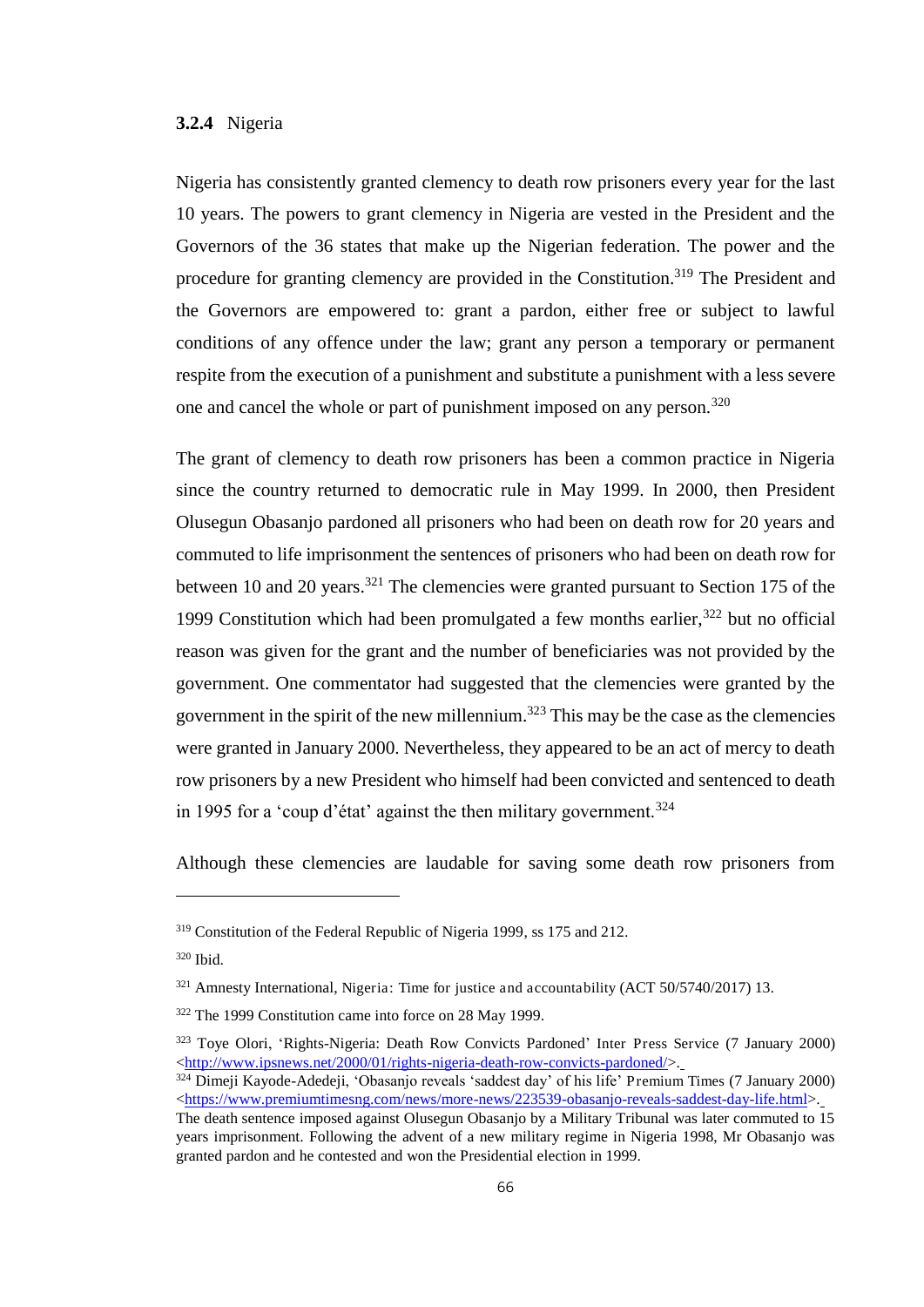execution, their limitation to two categories of prisoners constitutes a breach of international human rights law. This is because Article 6(4) confers the right to seek clemency on 'anyone sentenced to death' and stipulates that clemency 'may be granted in all cases'.<sup>325</sup> In other words, the right and benefit of clemency should be applied to all without limitation or exception. In this case the clemency effectively excluded prisoners who had been on death row for less than 10 years. It also created unfairness, releasing completely from prison people who had spent more than 20 years on death row, while confining those who had spent between 10 and 20 years to a lifetime in prison and putting those who had spent less than 10 years on death row at risk of execution. The CCPR has declared that situations like this constitute deprivation of an effective remedy with respect to the right to seek clemency as protected by Articles 2 and  $6(4)$  ICCPR.<sup>326</sup> In an attempt to address this issue, the CCPR has stressed in its draft General Comment No. 36 that in respect of pardon and commutation for people sentenced to death, 'no category of sentenced persons can be a priori excluded from such measures of relief, nor should the conditions for attainment of relief be ineffective, unnecessarily burdensome, discriminatory in nature or applied in an arbitrary manner.<sup>327</sup> It is therefore submitted that in cases where States Parties wish to grant death penalty clemency of their own initiative, rather than in response to request by a death row prisoner, the grant should be made to everyone on death row. Such an action, as exemplified in Kenya with the mass commutations, ensures that Article 6(4) is respected and fairness is upheld.

Between 2008 and 2017, at least 365 death sentences were commuted and 148 pardons were granted to death row prisoners in Nigeria.<sup>328</sup> The clemencies have been granted regularly every year across different states, mainly to commemorate two significant national holidays – Independence Day and Democracy Day.<sup>329</sup> The consistent grant of clemencies is an indication that Nigeria's clemency laws are being implemented, but this

 $325$  In addition, it is worthy of note that art. 2 imposes an obligation on a State Party to ensure that all the rights contained in ICCPR, including the right to seek clemency, are accorded to all individuals within its territory.

<sup>326</sup> UN Doc CCPR/C/85/D/1132/2002, para. 7.5.

<sup>327</sup> CCPR (n 250), para 51.

 $328$  AI (n 100).

<sup>&</sup>lt;sup>329</sup> Ibid. Independence Day is commemorated on 1 October and Democracy Day on 29 May.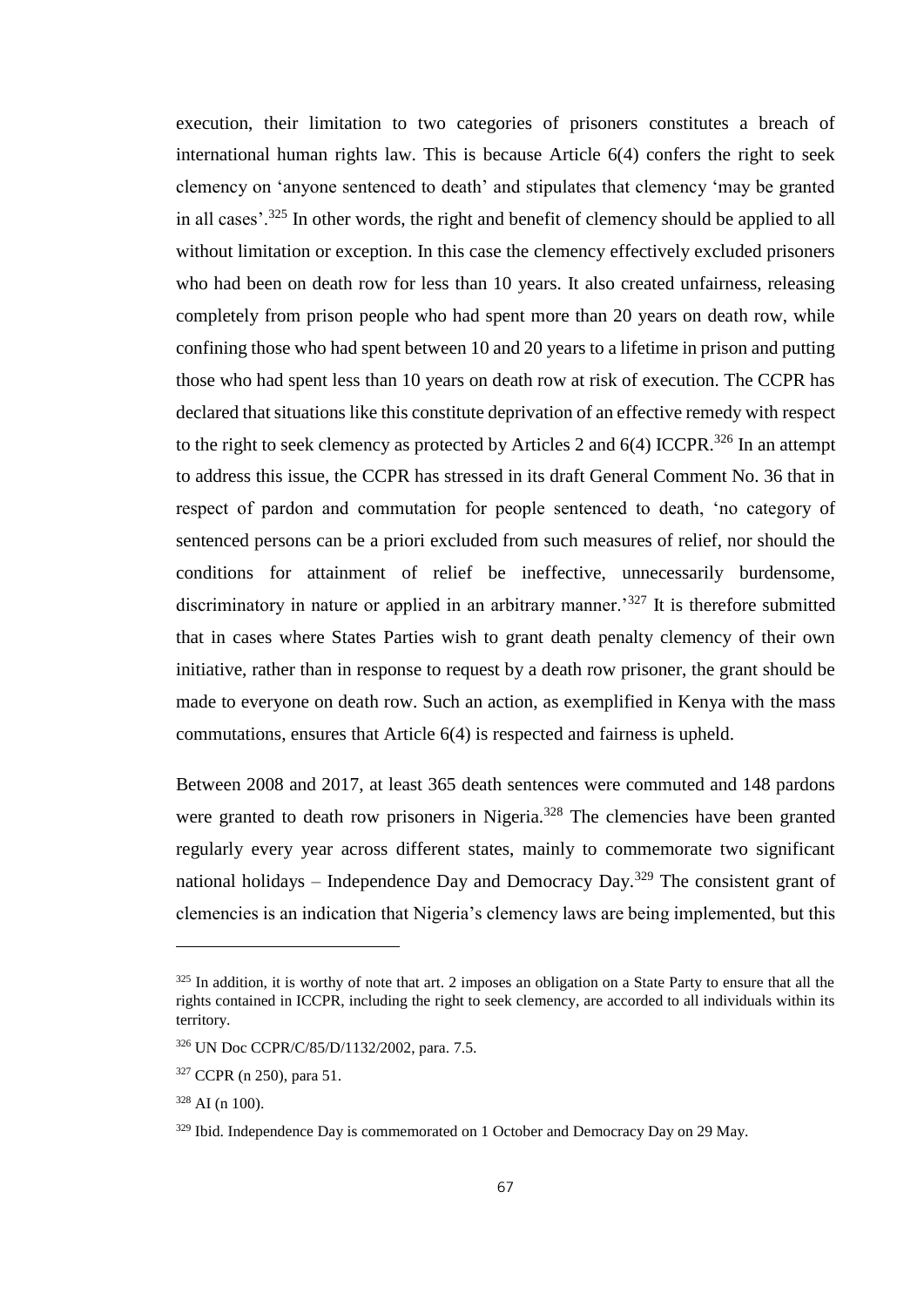does not necessarily mean that the implementation has been influenced by international human rights law. Nigeria's clemency laws existed before the ICCPR was adopted in 1966 and long before Nigeria acceded to the Covenant in 1993.<sup>330</sup> The laws date back to the 1963 Constitution of Nigeria, the country's first post-independence constitution. Section 101 of that Constitution provided for the clemency powers of the President with the same wording used in the 1999 Constitution. The original clemency provisions were also repeated in the 1979 Constitution, Nigeria's second post-independence constitution.<sup>331</sup> As the examples given above show, death penalty clemency in Nigeria is routinely granted pursuant to the country's clemency laws, as an act of mercy by the Executive and in keeping with the tradition of granting them to mark national holidays and events.

Nevertheless, there have been two instances where international human rights law has influenced the grant of death penalty clemency in Nigeria. In ThankGod Ebhos v Federal Republic of Nigeria, the plaintiff had been convicted of armed robbery and sentenced to death in Kaduna State in 1995 by a tribunal established during military rule in Nigeria.<sup>332</sup> He was not allowed to appeal against his sentence or conviction. In 2013, the Nigeria Prisons Service, based on the 1995 conviction and death sentence, scheduled the execution of the plaintiff, alongside four other death row prisoners. While the prison authorities executed the other four prisoners on the appointed day, they could not hang the plaintiff because they discovered that his execution warrant had specified death by firing squad as the mode of execution. Subsequently, he filed a motion for an extension of time to submit an appeal to the Court of Appeal and followed that with an application for interim relief to the Court of Justice of the Economic Community of West African States (ECOWAS). The plaintiff in his ECOWAS suit argued that the denial of his right to appeal in 1995 and the attempt to execute him without allowing him to exhaust his right of appeal constituted a breach of Nigeria's international obligations on the right to a fair trial and the prohibition of arbitrary deprivation of life under Articles 4 and 7 of the African Charter respectively. On 31 January 2014 the Court declared: 'Where an

<sup>330</sup> Nigeria acceded to the ICCPR on 29 July 1993.

<sup>&</sup>lt;sup>331</sup> Nigeria Constitution 1979, ss 161 and 192 were repeated in ss 175 and 212 Nigeria Constitution 1999.

<sup>332</sup> ThankGod Ebhos v Federal Republic of Nigeria (ECOWAS) (Unreported). Nigeria was under military rule from 1966 to 1979 and from 1983 to 1999.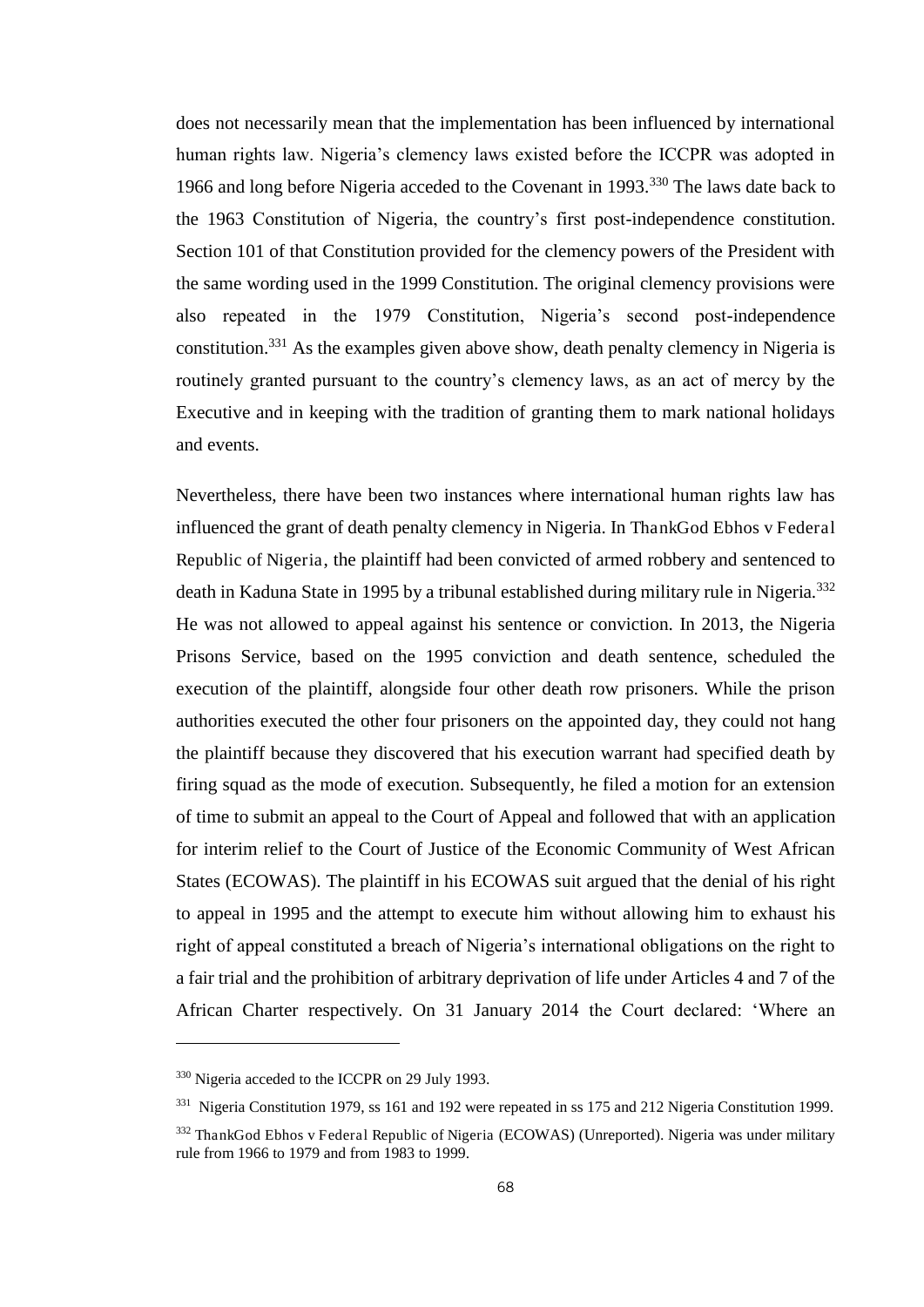applicant is deprived of the process of an appeal after conviction and sentence of death, it may be an action of arbitrary deprivation of the right to life as envisaged by Article 4 of the said Charter.'<sup>333</sup> The Court also held that the plaintiff's right of appeal guaranteed by Article 7 of the African Charter had been violated since he was denied a right to appeal against his conviction and death sentence.<sup>334</sup> The Court ordered Nigeria to suspend the plaintiff's death sentence and remove him from death row, pending the determination of the substantive court case.<sup>335</sup>

In its address to the HRC on 20 March 2014, during the UPR, the Nigerian Government rejected all recommendations made to it concerning the death penalty, but in reference to the ThankGod Ebhos case stated that it would respect the ECOWAS Court order. <sup>336</sup> Some months after the statement, ThankGod Ebhos was released from prison pursuant to the clemency powers under section 212 of the Nigerian Constitution.<sup>337</sup>

The statement of the Nigerian authorities during the UPR was significant. First, it was an acceptance of both the judgment and the international human rights law grounds on which the Court order was premised. Secondly, it represented an international commitment to implement the Court order. Although the Court judgment did not expressly order the grant of clemency, it is submitted that the grant of clemency to the plaintiff was an implementation of the judgment. This is because the only way, under Nigerian law, in which the Nigerian authorities could have removed the plaintiff from death row, without a court quashing the death sentence, was through the grant of clemency. Therefore, it seems clear that the ECOWAS Court's findings of a violation of the African Charter influenced the Nigerian authorities to grant clemency to ThankGod Ebhos.

In another case Moses Akatugba, at the age of 16, was arrested for stealing mobile phones in an armed robbery in 2005. After an eight-year trial, he was convicted and sentenced to

<sup>333</sup> Ebhos (n 332) para 51.

<sup>334</sup> Ibid, para 52.

<sup>335</sup> Ibid, para 53.

<sup>336</sup> UN Doc A/HRC/25/2, 468.

<sup>337</sup> Mohammed Shosanya, 'Freedom for Thankgod Ebhos after 19 years on death row' Daily Trust (Lagos, 21 October 2014) [<http://thenationonlineng.net/pdps-call-for-national-conference-insincere-says-fayemi/>](http://thenationonlineng.net/pdps-call-for-national-conference-insincere-says-fayemi/) accessed 11 September 2017**.**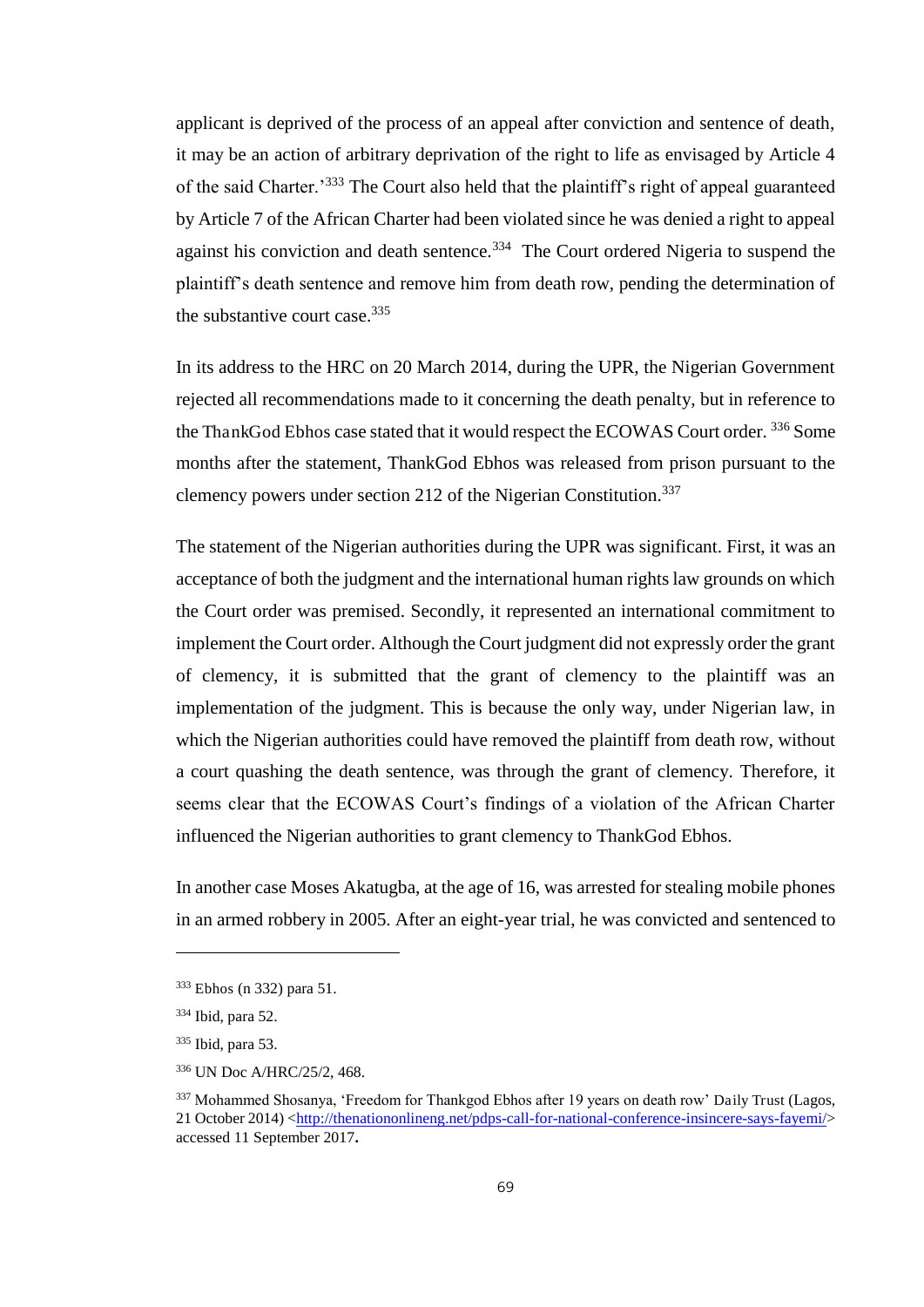death by the High Court of Delta State, Nigeria.<sup>338</sup> He maintained his innocence and alleged that he had been tortured by the police to make him sign two confessional statements.<sup>339</sup> The case attracted the interest of Amnesty International, which launched a global petition for him.<sup>340</sup> Over 36,000 Amnesty International members and activists petitioned the Governor of Delta State arguing, inter alia, that Moses Akatugba should not have been sentenced to death as he was a child at the time of his arrest and calling on the Governor to grant him clemency.<sup>341</sup> Amnesty International argued that the death sentence imposed on Moses Akatugba was a breach of Nigeria's obligations under Article  $6(5)$  of the ICCPR<sup>342</sup> and Article 37(a) of the Convention on the Rights of the Child  $(CRC)$ <sup>343</sup> Nigeria is a party to both treaties and those provisions strictly prohibit the use of the death penalty against persons below the age of 18 at the time of the offence.<sup>344</sup> On 1 October 2014, some nine months after Amnesty International's global petition was launched, the then Governor of Delta State, Emmanuel Uduaghan, publicly acknowledged the petitions at a state event and accepted that Moses Akatugba was a child at the time of the offence and that he was considering the case.<sup>345</sup> On 28 May 2015, a day before leaving office and on the eve of the Democracy Day commemoration, the Governor granted Moses Akatugba a full pardon.<sup>346</sup>

The Governor's public response to the case suggests the impact of the thousands of petitions he had received. The Governor's public acknowledgement that Moses Akatugba was 16 years old at the time of the crime was particularly vital to the case because it made it impossible for the government to deny a breach of Article 6(5) ICCPR and Article 37(a)

<sup>338</sup> The State v Moses Akatugba, Nigeria (Unreported).

<sup>339</sup> Amnesty International, Death Sentences and Executions 2015 (ACT 50/3487/2016) 62.

<sup>340</sup>[<https://www.thepetitionsite.com/takeaction/447/217/902/?src=referrer&campaign=http%3A%2F%2F](https://www.thepetitionsite.com/takeaction/447/217/902/?src=referrer&campaign=http%3A%2F%2Fafricanorbit.com%2Fnews%2F304%2Fsign-the-petition-moses-akatugba-24-year-old-student-to-die-by-hanging-for-stealing-mobile-phone-and-recharge-cards.html) [africanorbit.com%2Fnews%2F304%2Fsign-the-petition-moses-akatugba-24-year-old-student-to-die-by](https://www.thepetitionsite.com/takeaction/447/217/902/?src=referrer&campaign=http%3A%2F%2Fafricanorbit.com%2Fnews%2F304%2Fsign-the-petition-moses-akatugba-24-year-old-student-to-die-by-hanging-for-stealing-mobile-phone-and-recharge-cards.html)[hanging-for-stealing-mobile-phone-and-recharge-cards.html>](https://www.thepetitionsite.com/takeaction/447/217/902/?src=referrer&campaign=http%3A%2F%2Fafricanorbit.com%2Fnews%2F304%2Fsign-the-petition-moses-akatugba-24-year-old-student-to-die-by-hanging-for-stealing-mobile-phone-and-recharge-cards.html) accessed 16 November 2017.

<sup>341</sup> < [https://www.amnesty.org.uk/nigeria-moses-akatugba>](https://www.amnesty.org.uk/nigeria-moses-akatugba) accessed 7 September 2017.

<sup>342</sup> 999 UNTS 171.

<sup>343</sup> 1577 UNTS 3.

<sup>344</sup> Nigeria acceded to the ICCPR on 29 July 1993 and the CRC on 19 April 1991.

 $345$  < [https://www.youtube.com/watch?v=z0BtxvkUpcM>](https://www.youtube.com/watch?v=z0BtxvkUpcM) accessed 20 June 2018.

<sup>&</sup>lt;sup>346</sup> AI (n 96) 62; Michelle Faul, 'Nigeria torture victim to be free after decade on death row' AP (Lagos, 1) June 2015) [<https://www.apnews.com/ca4298f61d9e48acbce77c8ecd97e83c>](https://www.apnews.com/ca4298f61d9e48acbce77c8ecd97e83c) accessed 11 September 2017**.**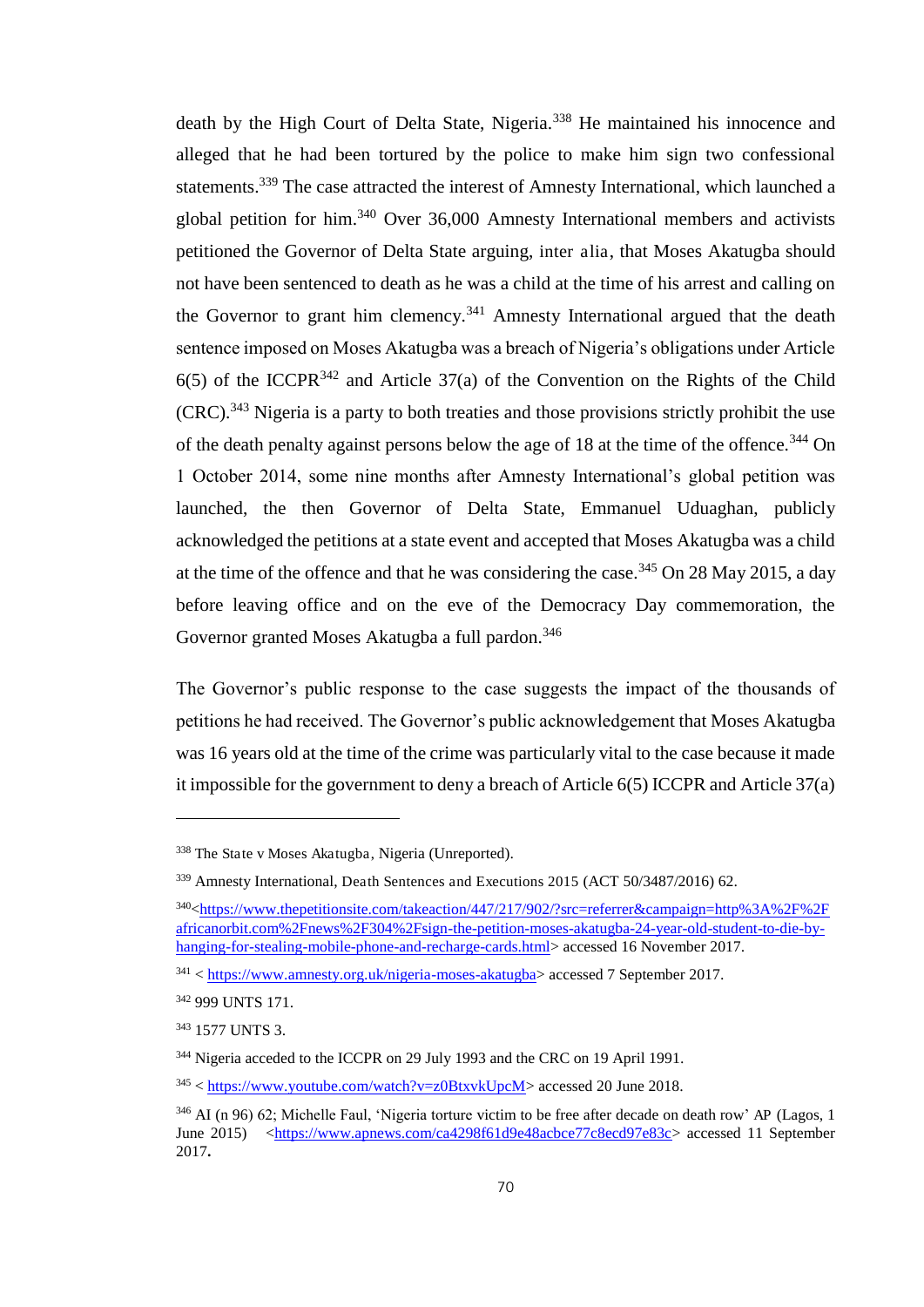CRC, while at the same time strengthening the case for clemency. It is submitted that this fact would have crossed the mind of the Governor and, considering the petitions he had received, influenced his decision to grant clemency. This case highlights the important role human right organisations play in holding states accountable to their international human rights obligations. It also shows how specific provisions of international human rights law have influenced the decision to grant clemency. Without the ICCPR and the CRC's prohibition on the use of the death penalty against people who were below 18 years old at the time of the crime, the case for granting clemency to Moses Akatugba would certainly have been weaker and more difficult to justify.

#### **3.2.5** Zambia

As the UN body that monitors the implementation of the ICCPR by States Parties, the role of the CCPR is significant because each State Party to the ICCPR is under the obligation to regularly submit reports to the CCPR on how it has implemented the rights contained in the Covenant, including the right to seek clemency under Article  $6(4)$ .<sup>347</sup> The CCPR reviews each report, expresses its concerns and makes recommendations to States Parties in the form of a 'concluding observation'.<sup>348</sup> Since Zambia's accession to the ICCPR,<sup>349</sup> it has submitted three periodic reports to the CCPR on the measures it has taken to implement its obligations.<sup>350</sup> Although Zambia has a tradition of commuting death sentences, which has been enabled by the clemency provisions of its constitution<sup>351</sup> and 'noted with appreciation' by the CCPR,<sup>352</sup> the examination of Zambia's last report by the CCPR has had a remarkable influence on the frequency and number of death

<sup>347</sup> ICCPR, art. 40.

<sup>&</sup>lt;sup>348</sup> Civil and Political Rights: The Human Rights Committee, Facts Sheet No 15 (Rev. 1). Concluding observations are consensus comments on positive and negative aspects of a State party's implementation of the ICCPR.

<sup>349</sup> Zambia acceded to the ICCPR on 10 April 1984.

<sup>350</sup> UN Doc CCPR/C/ZMB/CO/3, para 1.

<sup>&</sup>lt;sup>351</sup> Constitution of Zambia 1991 (Amended 2016), s 97. This provision empowers the President to grant clemency to people sentenced to death. He is required to seek the advice of the Advisory Committee on Prerogative of Mercy in the exercise of those powers. A person who is sentenced to death is also entitled to request a pardon

<sup>352</sup> UN Doc CCPR/C/ZMB/CO/3, para 17.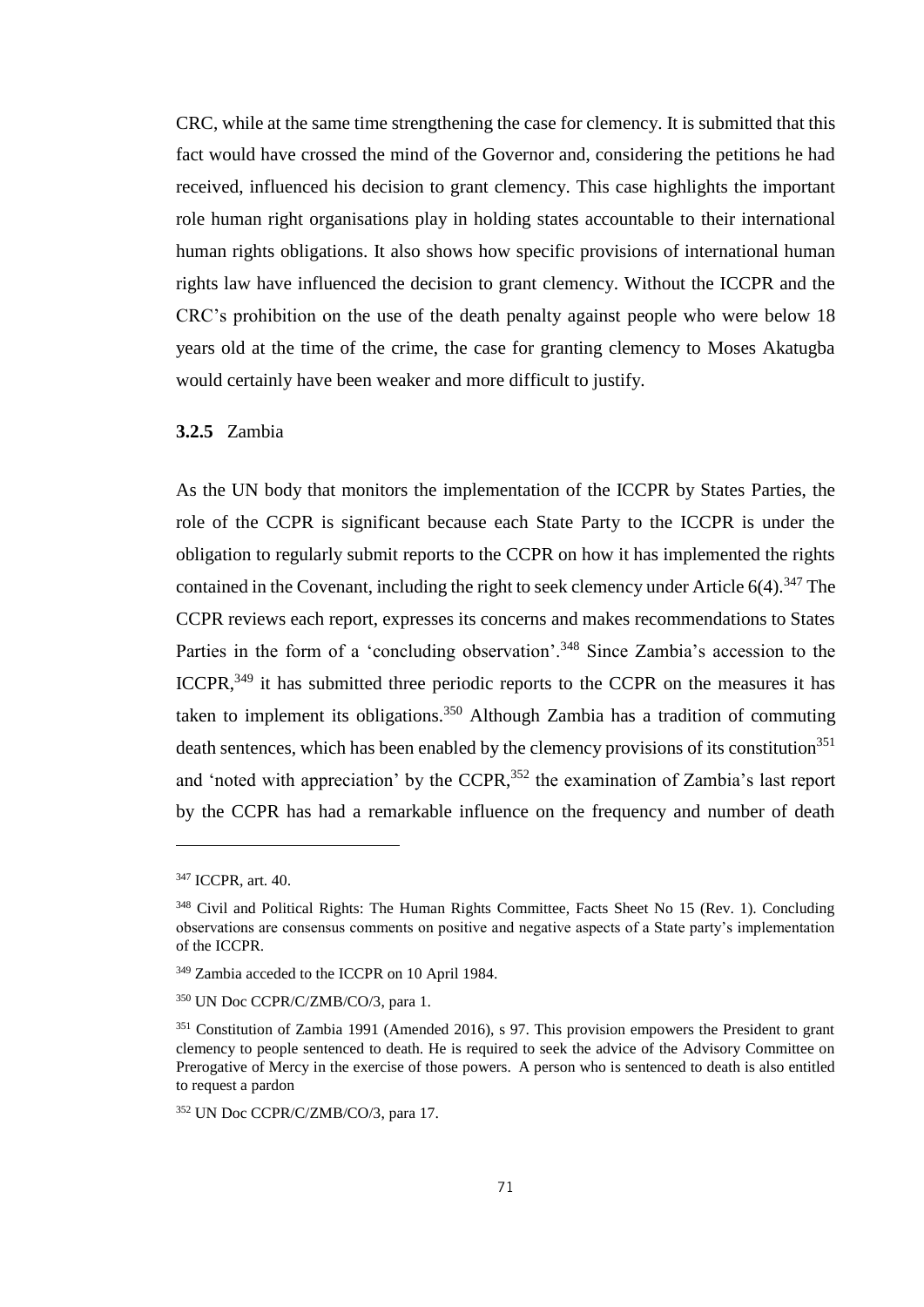penalty clemencies granted.

During the examination, the CCPR expressed concerns about the high number of people on death row in 2007. As a result, it recommended that Zambia 'consider the commutation of the death sentences of all those currently on death row'.<sup>353</sup> Since that recommendation in 2007, successive Zambian Presidents have granted clemency to an unprecedented high number of people on death row, and on one occasion to everyone on death row. President Levy Mwanawasa granted 124 clemencies,<sup>354</sup> while President Rupiah Bwezani Banda granted 80.<sup>355</sup> In May 2013, President Michael Sata commuted the death sentences of 113 people to life imprisonment, and 10 more death sentences were commuted to life imprisonment, and one pardon granted, the following December.<sup>356</sup> In July 2015, President Edgar Lungu commuted the death sentences of 332 people, the entire death row population at the time, to life imprisonment.<sup>357</sup> From the time the recommendation was made until President Lungu's mass commutation, 660 death penalty clemencies were granted in Zambia, compared to just 46 in the 10 year period before the recommendation was made.<sup>358</sup>

Although Zambia is yet to submit its fourth periodic report indicating how it has implemented the CCPR recommendation, the increase in the grant of death penalty clemencies can be attributed to the latter's influence. There are four indicators that support this conclusion. First, Zambia has an obligation as a State Party to the ICCPR to implement CCPR recommendations.<sup>359</sup> The implementation of ICCPR rights constitutes the measures a State Party has adopted to give effect to provisions which it has agreed to

<sup>353</sup> Ibid.

<sup>354</sup> UN Doc A/HRC/WG.6/28/ZMB/1, para 32. President Levy granted 97 commutations and 7 pardons in July and November 2007 respectively. He granted 20 more commutations in 2008.

<sup>355</sup> UN Doc A/HRC/WG.6/28/ZMB/1, para 32; Amnesty International, 'Fifty-three death sentences commuted in Zambia' (16 January 2009) <[https://www.amnesty.org/en/latest/news/2009/01/fifty-three](https://www.amnesty.org/en/latest/news/2009/01/fifty-three-death-sentences-commuted-zambia-20090116/)[death-sentences-commuted-zambia-20090116/](https://www.amnesty.org/en/latest/news/2009/01/fifty-three-death-sentences-commuted-zambia-20090116/) > accessed 22 April 2018**.** President Banda granted 53 commutations in January 2009; and one pardon and 26 commutations in May and June 2011 respectively.

<sup>356</sup> UN Doc A/HRC/WG.6/28/ZMB/1, para 32.

<sup>357</sup> Ibid.

<sup>358</sup> UN Doc A/HRC/WG.6/28/ZMB/1, para 32; UN Doc CCPR/C/ZMB/3, para 150. Only 46 death penalty clemencies were granted between 1997 and July 2007 when the recommendation was made; 24 pardons and 22 commutations were granted in 2002 and 2004 respectively.

<sup>359</sup> ICCPR, art. 40.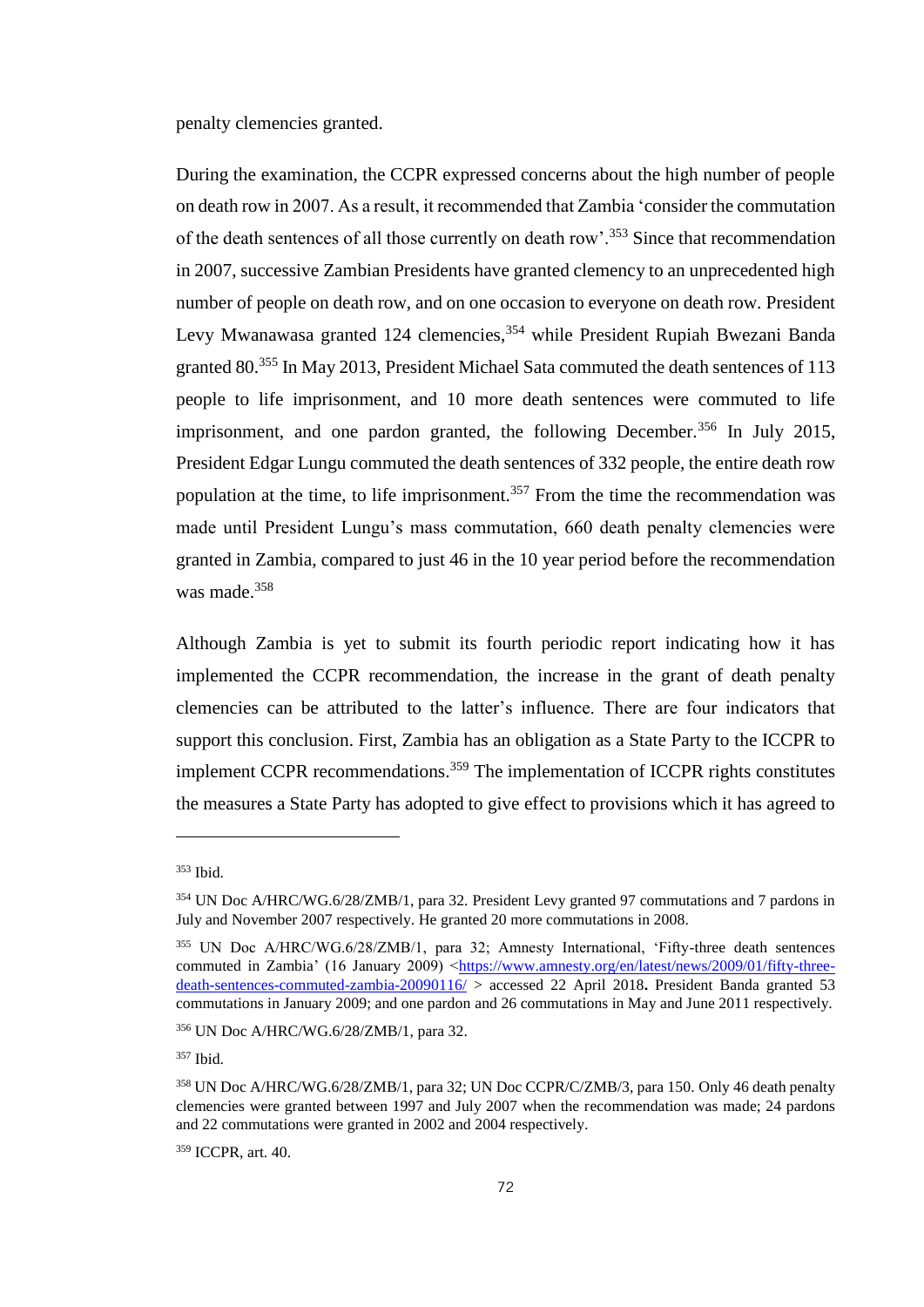respect and fulfil, and shows the progress made in the enjoyment of those rights which is then reported to the CCPR pursuant to Article 40. In addition, the CCPR has emphasized that a State Party is required to take remedial action on its recommendations contained in concluding observations and that such recommendations constitute an authoritative guide for future laws, decisions and policies by that State Party.<sup>360</sup>

Secondly, Zambia has a good record of implementing CCPR recommendations. A study by Heyns and Viljoen which investigated the impact that UN human rights treaties, including the ICCPR, have had on the realisation of human rights in States Parties found many examples of the recommendations of the CCPR 'leading, directly or indirectly, to positive changes to law, policy and practice.<sup>361</sup> In the case of Zambia, the study reveals that in the only three communications where the CCPR found violations of the ICCPR against the country, the recommendations of the treaty body were implemented by Zambia and that the violations against affected individuals were redressed.<sup>362</sup>

Thirdly, Zambia has strengthened the right to seek clemency in its domestic law. In its last report to the CCPR in 2006, Zambia explained that the clemency provision in its Constitution was the legislative measure it had adopted to give effect to the right to seek clemency under Article 6 ICCPR.<sup>363</sup> Indeed, the Constitution which was adopted in 1991 has been amended three times and the clemency provision has survived each amendment.<sup>364</sup> The last amendment even witnessed a strengthening of the clemency provision. Prior to that amendment, the right to seek clemency was not expressly provided for but could only be inferred from the powers of the President to grant clemency.<sup>365</sup> However, following the 2016 amendment, the right to seek clemency from the President

<sup>360</sup> Fact Sheet No 15 (n 348).

<sup>&</sup>lt;sup>361</sup> Christof Heyns and Frans Viljoen, 'The Impact of the United Nations Human Rights Treaties on the Domestic Level' (2001) 23 Human Rights Quarterly 483; Fact Sheet No 15 (n 348).

<sup>&</sup>lt;sup>362</sup> Ibid 516-517. A communication is an official complaint filed with the CCPR alleging violations of the rights set forth in the ICCPR by States parties to the [First Optional Protocol to the International Covenant](http://www.ohchr.org/EN/ProfessionalInterest/Pages/OPCCPR1.aspx)  [on Civil and Political Rights.](http://www.ohchr.org/EN/ProfessionalInterest/Pages/OPCCPR1.aspx) Under the ICCPR an individual or a State Party can submit a communication.

<sup>363</sup> UN Doc CCPR/C/ZMB/3, 37.

<sup>&</sup>lt;sup>364</sup> Since the current Zambian Constitution was adopted on 24 August 1991 it has been amended three times through the Amendment Act No. 18 of 1996, Constitution of Zambia (Amendment) Act 2009 and the Constitution of Zambia (Amendment) Act 2016.

<sup>365</sup> Constitution of Zambia 1991, s 59.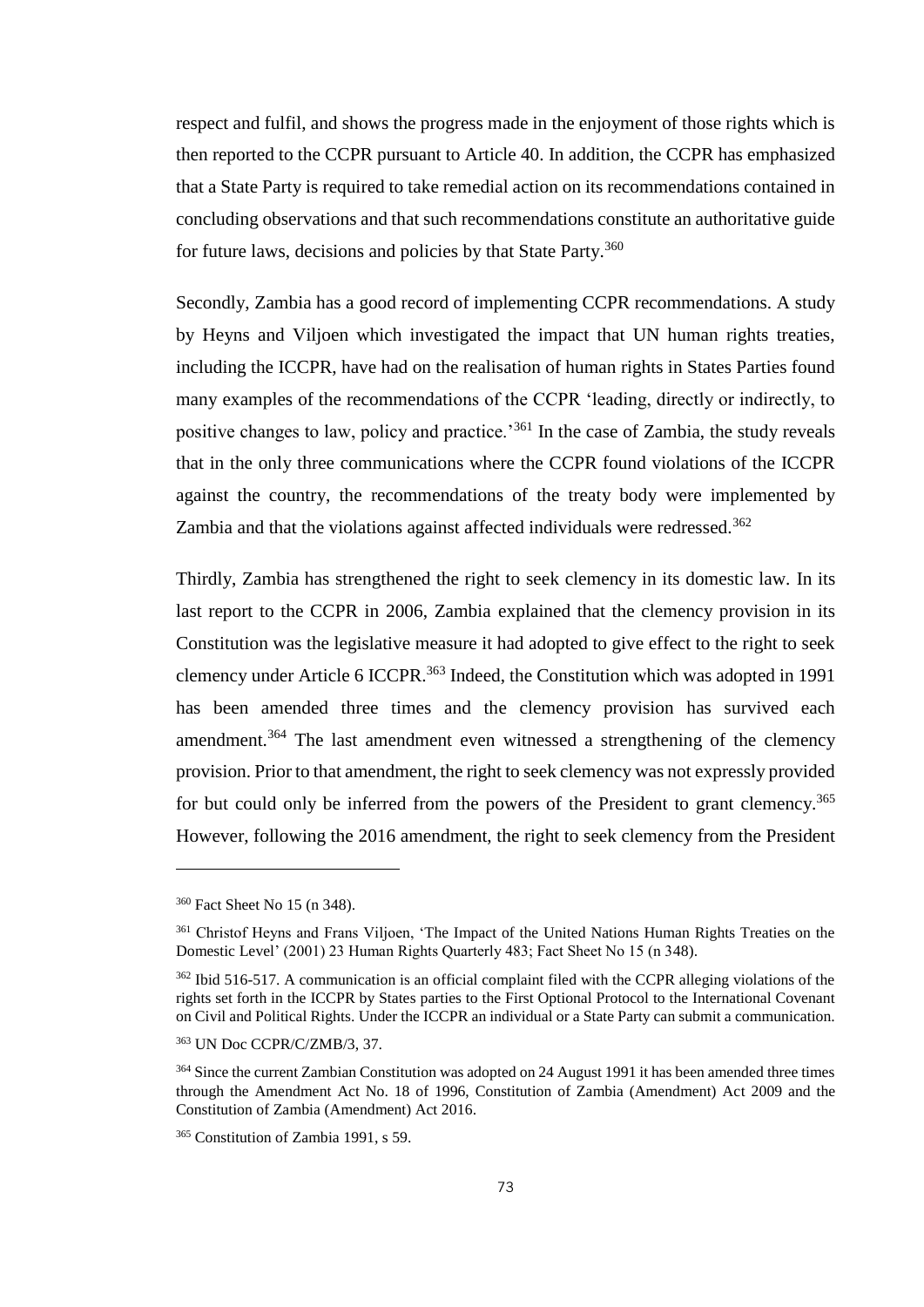was expressly included in the Constitution.<sup>366</sup> In addition, Zambia recently reported to the HRC that its 'commitment to uphold the protection and promotion of [international] human rights' had motivated the 2016 amendment of the Constitution.<sup>367</sup>

Lastly, ahead of its 2017 UPR, Zambia declared in its national report to the HRC that the mass commutations granted by President Sata and President Lungu were some of the progressive steps it had taken on the death penalty.<sup>368</sup> This declaration was made in light of Zambia's previous UPR in 2012 in which a recommendation on death penalty clemency was addressed to Zambia by the United Kingdom.<sup>369</sup> By making the declaration, Zambia was demonstrating to the HRC and the international community that it had implemented the 2012 recommendation and had made progress in the enjoyment of the right to seek death penalty clemency.

### **3.3 Conclusion**

This chapter has established that international human rights law has, to a large extent, influenced the use of the death penalty through the granting of clemency in the significant sub-Saharan African countries considered. Ghana's law and practice of granting death penalty clemency clearly aligns with international human rights law, particularly, its obligations under Article 6(4) ICCPR; but there is no evidence to indicate that they were influenced by international human rights law. In contrast, the practice of granting death penalty clemency in Benin, Kenya, Nigeria and Zambia has been influenced by international human rights law in various ways and to different degrees. The most discernible influence is evident in Benin where the government has acknowledged that ICCPR-OP2 caused it to commute the death sentences of all prisoners on death row. In Kenya, the death sentences of thousands of prisoners were commuted because of a doctrine of international human rights law. In addition, Zambia has remarkably increased the grant of death penalty clemency in response to the recommendations of the CCPR and

<sup>366</sup> Constitution of Zambia (as amended 2016), s 97(2).

<sup>367</sup> UN Doc A/HRC/WG.6/28/ZMB/1, para 2.

<sup>368</sup> Ibid, para 30-36.

<sup>369</sup> UN Doc A/HRC/22/13, para 103.42. During the UPR in 2012 Zambia noted a recommendation made to it by the United Kingdom to '…commute to custodial sentences those death sentences that have already been handed down.'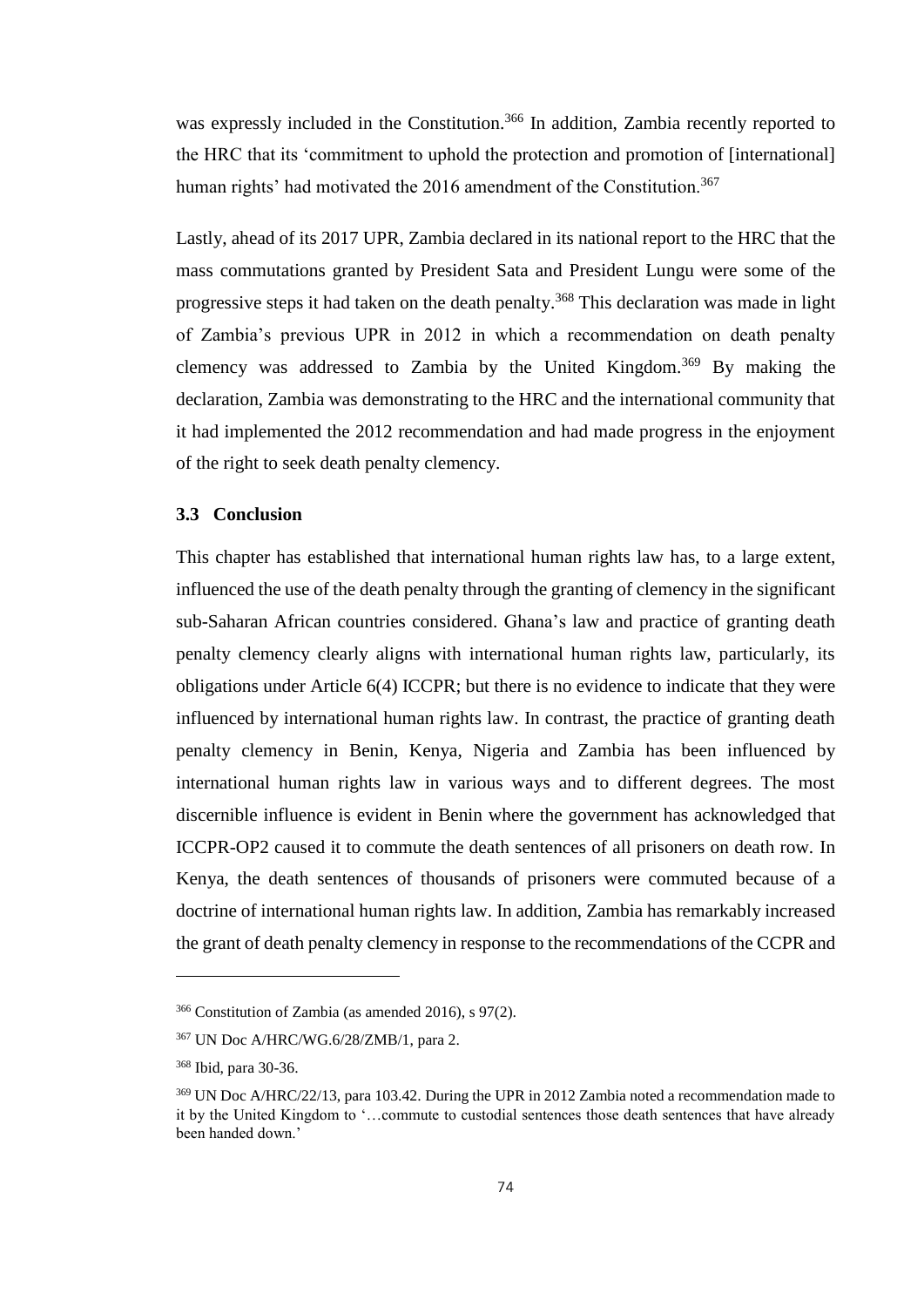in fulfilment of its obligations under Article 6(4) ICCPR. While Nigeria has a good practice of granting death penalty clemency, the influence of international human rights law is evident only in two cases. Since the grant of death penalty clemency is discretionary, it may not always be granted to death row prisoners. The only guarantee against the use of the death penalty is its abolition which is the subject of the next chapter.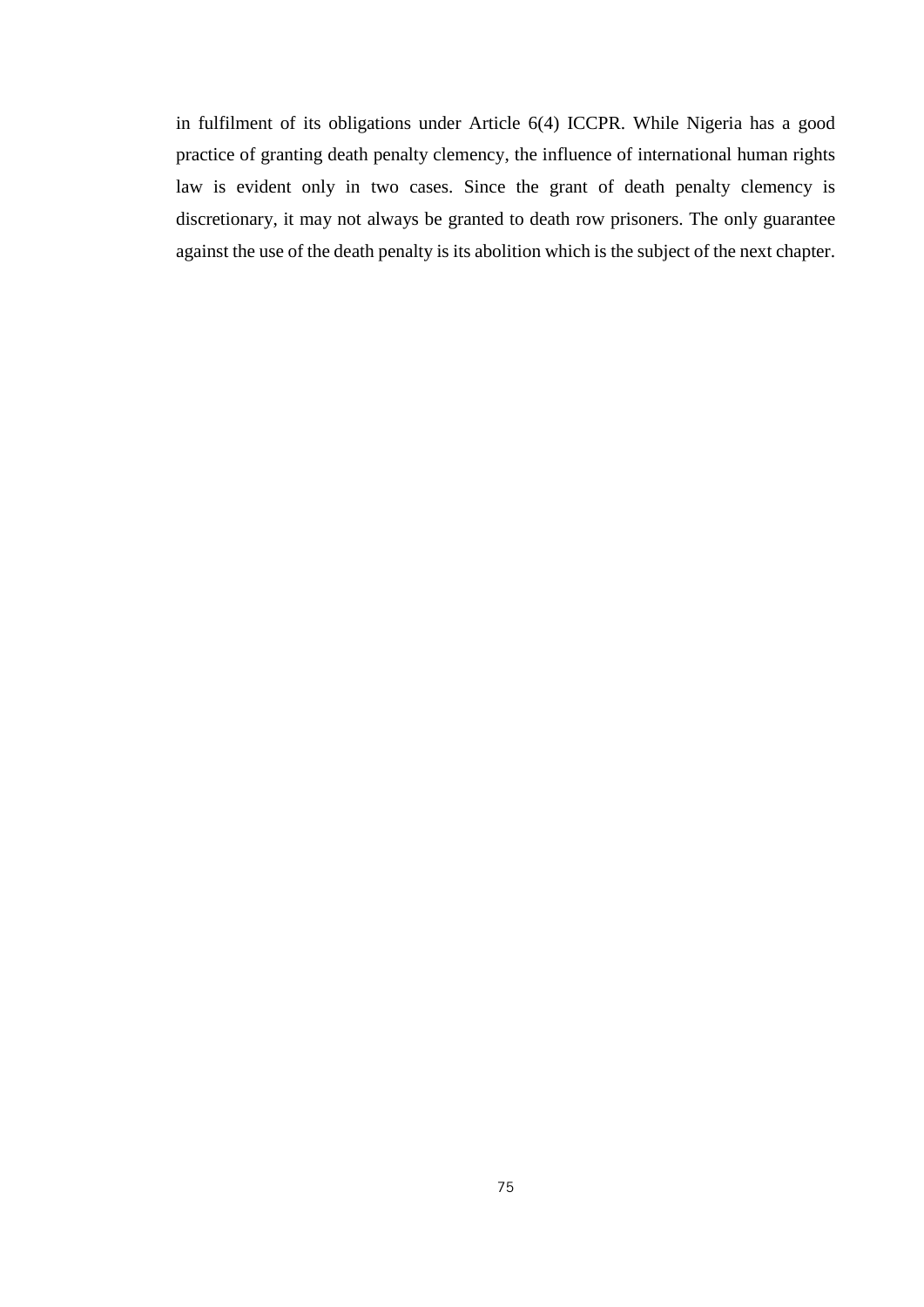## **CHAPTER 4**

#### **Abolition of the Death Penalty**

The grant of death penalty clemency, which was discussed in the last chapter, tends to obscure the fact that people sentenced to death often get executed. Every year, death row prisoners who have failed in their bid for clemency or been denied the right to seek it are executed in sub-Saharan Africa.<sup>370</sup> For instance, at the end of 2017, 28 executions were recorded in sub-Saharan Africa – 24 in Somalia and 4 in South Sudan – and at least 4,187 people were known to be under the sentence of death in the region.<sup>371</sup> As long as the death penalty remains lawful, death row prisoners will remain at risk of being executed by the state. The only assurance against imposition of death sentences and executions is abolition of the death penalty. The abolition movement is now gaining momentum globally with an increasing number of countries prohibiting capital punishment.

This chapter aims to demonstrate the extent to which international human rights law has influenced the abolition of the death penalty in sub-Saharan Africa. Abolition is an important death penalty theme because it addresses all concerns about the use of capital punishment through its legal prohibition. Thus, its exploration is essential in investigating the extent to which international human rights law has influenced the law and practice of sub-Saharan African countries on the death penalty.

There are two main sections in this chapter. The first section examines the death penalty abolition status of different countries and the criteria used in classifying them. The second section analyses the influence of international human rights law on the abolition of the death penalty in sub-Saharan Africa using four countries as case studies; and highlights countries in the region whose laws on abolition aligns with international human rights law but have not been influenced by it.

<sup>&</sup>lt;sup>370</sup> AI (n 100). According to data from Amnesty International, in sub-Saharan Africa, 28 executions were recorded in 2017; 22 in 2016; 43 in 2015; 46 in 2014; and 64 in 2013.  $371$  AI (n 3).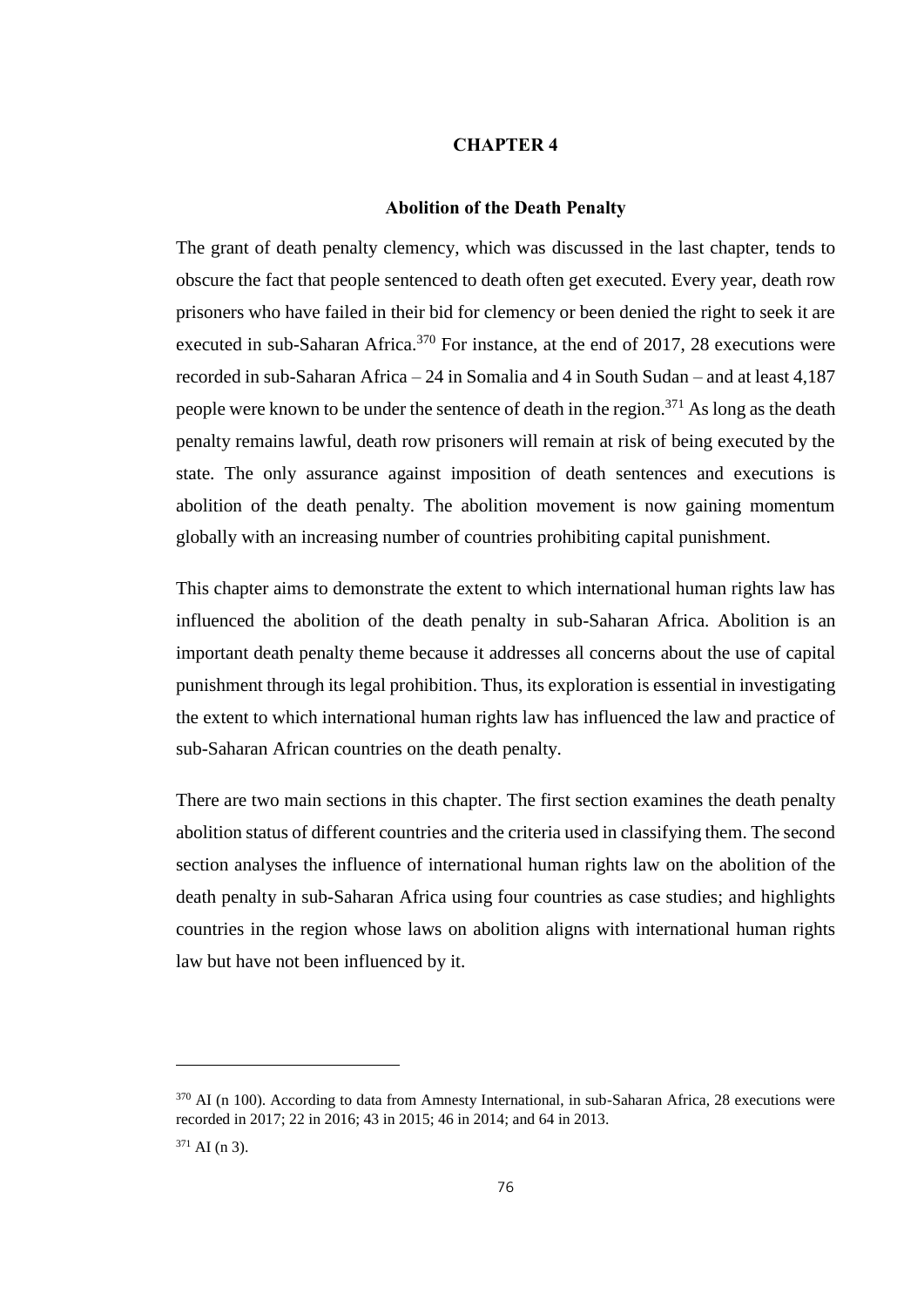### **4.1 Classification of death penalty status**

In terms of their death penalty status, countries around the world are usually classified into four main categories – 'abolitionist for all crimes', 'abolitionist for ordinary crimes only', 'abolitionist in practice'/ 'abolitionist de facto' and 'retentionist'. <sup>372</sup> Classification of the death penalty status of countries globally is important for this study on sub-Saharan Africa, not only as part of the wider context but also because it helps to understand the global trend towards abolition and determine whether a country has attained death penalty abolition status. It also serves as a useful tool for the purpose of advocacy against use of the death penalty. Therefore, it is not uncommon for international human rights organisations, the UN and other inter-governmental organisations to refer to these classifications in their discourse on the abolition of the death penalty.

'Abolitionist for all crimes' are countries whose laws do not provide for the death penalty for any crime.<sup>373</sup> In 1966, when the ICCPR was adopted by the UN General Assembly, only 26 countries had abolished the death penalty for all crimes;<sup>374</sup> today there are  $107<sup>375</sup>$ 

'Abolitionist for ordinary crimes only' are countries whose laws provide for the death penalty only for exceptional crimes such as crimes under military law or crimes committed in exceptional circumstances such as wartime.<sup>376</sup> Seven countries – Brazil,

<sup>&</sup>lt;sup>372</sup> Amnesty International, When the State Kills: The Death Penalty v Human Rights (United Kingdom, Amnesty International 1989).

 $373$  AI (n 58). The UN also uses this classification (UN doc E/2015/49).

<sup>&</sup>lt;sup>374</sup> Roger Hood and Carolyn Hoyle, 'Abolishing the Death Penalty Worldwide: The Impact of a "New Dynamic"' (2009) 38 Crime and Justice 1.

<sup>375</sup> AI (n 17). These countries are: Albania, Andorra, Angola, Argentina, Armenia, Australia, Austria, Azerbaijan, Belgium, Benin, Bhutan, Bolivia, Bosnia-Herzegovina, Bulgaria, Burkina Faso Burundi, Cambodia, Canada, Cape Verde, Colombia, Congo (Republic of), Cook Islands, Costa Rica, Cote D'Ivoire, Croatia, Cyprus, Czech Republic, Denmark, Djibouti, Dominican Republic, Ecuador, Estonia, Finland, Fiji, France, Gabon, Georgia, Germany, Greece, Guinea, Guinea-Bissau, Haiti, Holy See, Honduras, Hungary, Iceland, Ireland, Italy, Kiribati, Kyrgyzstan, Latvia, Liechtenstein, Lithuania, Luxembourg, Macedonia, Madagascar, Malta, Marshall Islands, Mauritius, Mexico, Micronesia, Moldova, Monaco, Mongolia, Montenegro, Mozambique, Namibia, Nauru, Nepal, Netherlands, New Zealand, Nicaragua, Niue, Norway, Palau, Panama, Paraguay, Philippines, Poland, Portugal, Romania, Rwanda, Samoa, San Marino, Sao Tome And Principe, Senegal, Serbia (including Kosovo), Seychelles, Slovakia, Slovenia, Solomon Islands, South Africa, Spain, Suriname, Sweden, Switzerland, Timor-Leste, Togo, Turkey, Turkmenistan, Tuvalu, Ukraine, United Kingdom, Uruguay, Uzbekistan, Vanuatu, Venezuela. Note that Burkina Faso is the newest country to abolish the death penalty, Associated Press (n 17).

<sup>376</sup> AI (n 58); Schabas (n 40) 363. The UN also uses this classification and considers it to mean countries where the death penalty has been abolished for all ordinary offences committed in peacetime, such as those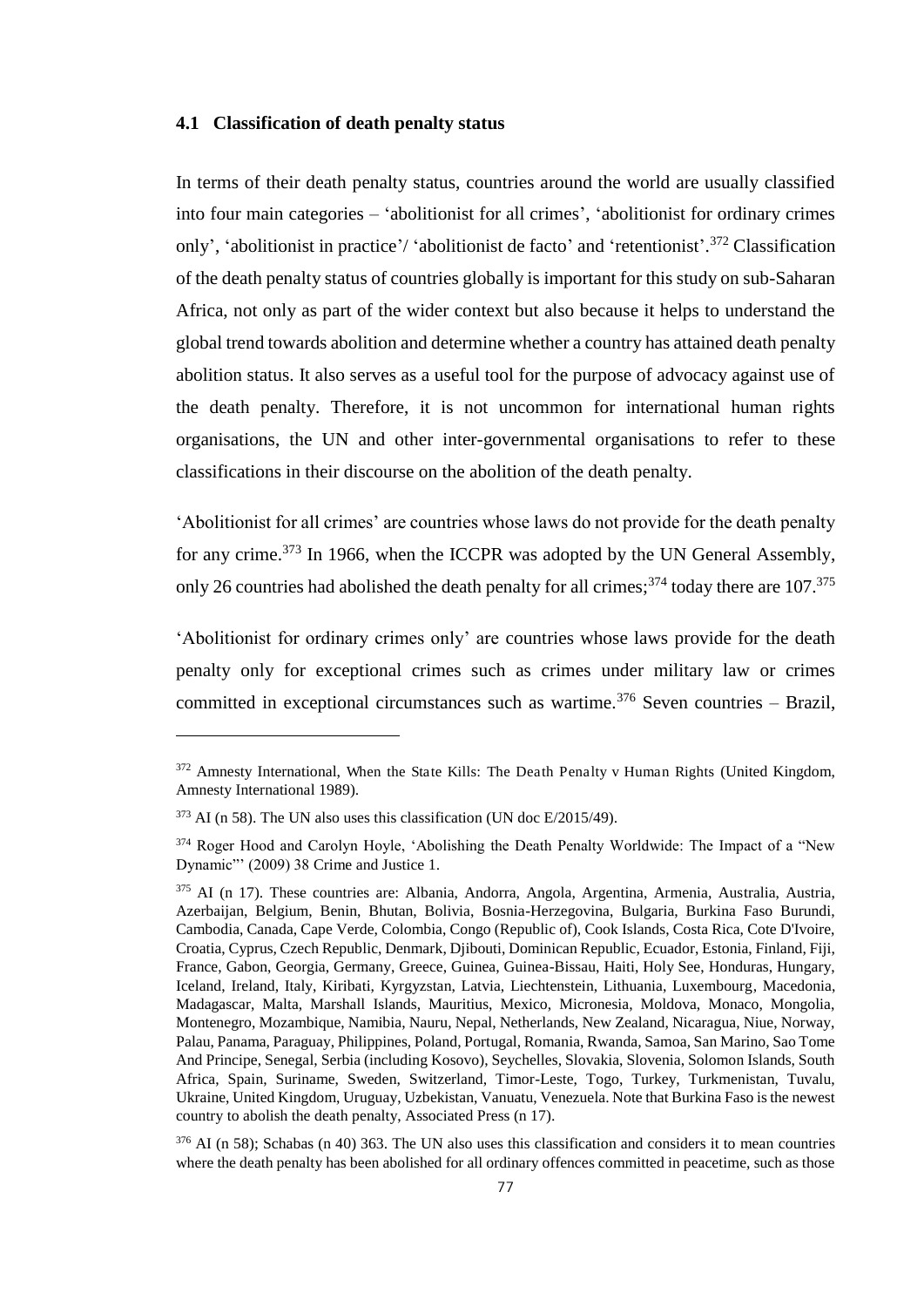Chile, El Salvador, Guatemala, Israel, Kazakhstan, Peru – currently belong in this category.<sup>377</sup> It may seem that there is not much difference, in reality, between 'abolitionist for all crimes' and 'abolitionist for ordinary crimes only';<sup>378</sup> perhaps because countries in the latter category have not used the death penalty for any crime in a long time and, in any case, can use it only for exceptional crimes, which rarely happens.<sup>379</sup> However, as long as the death penalty remains in law, the possibility of its use cannot be ruled out. As Schabas notes: 'Indeed, it is in time of war when the greatest abuse of the death penalty occurs. Criteria of expediency and State terror stampede panicked governments towards inhumane excesses unthinkable in time of peace.<sup>'380</sup> This was certainly the case in Rwanda which vigorously used the death penalty against perpetrators of crimes committed during the 1994 Rwandan war and genocide.<sup>381</sup> Rwanda and the use of the death penalty is considered in more detail below.

'Abolitionist in practice', according to Amnesty International, 'are countries which retain the death penalty for ordinary crimes such as murder but can be considered abolitionist in practice because they have not executed anyone during the past 10 years and are believed to have a policy or established practice of not carrying out executions; this category also includes countries which have made an international commitment not to use the death penalty.'<sup>382</sup> However, the UN uses the term 'abolitionist de facto' instead, defining this group as:

States and territories in which the death penalty remains lawful and death sentences may still be pronounced but executions have not taken place for 10 years. States and territories that have carried out executions within the previous 10 years but have

contained in the criminal code or those recognized in common law (for example, murder, rape and robbery with violence) and that the death penalty is retained only for exceptional circumstances, such as military offences in time of war, or crimes against the State, such as treason, terrorism or armed insurrection.

<sup>377</sup> AI (n 58).

<sup>&</sup>lt;sup>378</sup> Eric Neumayer, 'Death Penalty: The Political Foundations of the Global Trend Towards Abolition' (2008) 9 Hum Rights Rev (2008) 241.

<sup>&</sup>lt;sup>379</sup> For instance, the last time Brazil carried out an execution was in 1855 and the death penalty has only been used once in Israel, against Adolf Eichmann in 1962 for his role in the Holocaust.

<sup>380</sup> Schabas (n 40) 369.

<sup>381</sup> Kindiki (n 180).

<sup>382</sup> Ibid.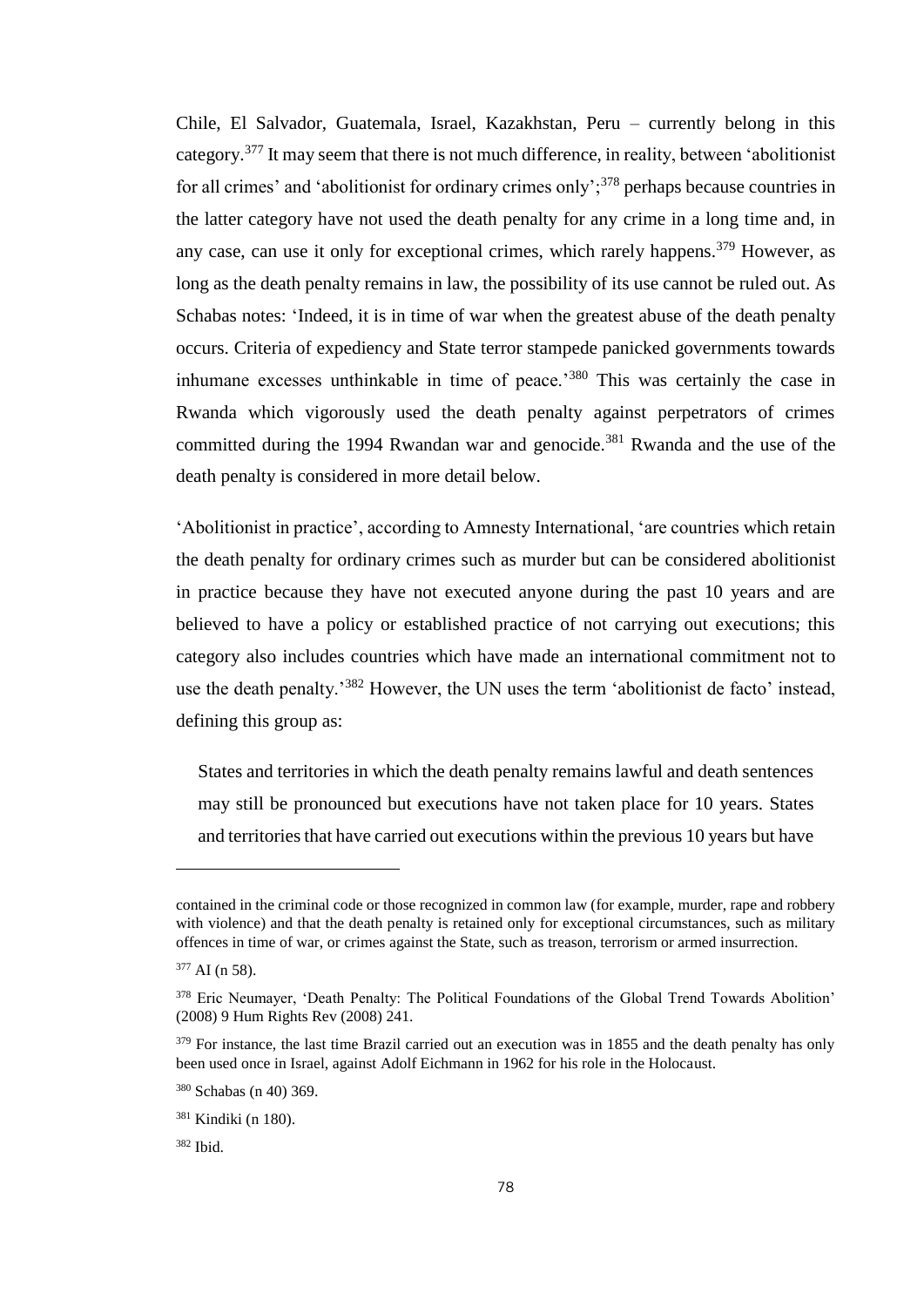made an international commitment through the establishment of an official moratorium are also designated as 'de facto abolitionist'. 383

Superficially, it appears that these two terminologies are the same because the criteria for both require the retention of the death penalty and the fulfilment of a 10-year rule. However, closer examination reveals certain differences.

First, 'abolitionist in practice' is restricted to countries which retain the death penalty for ordinary crimes, thereby excluding countries that retain the death penalty for exceptional crimes. Whereas 'abolitionist de facto' is open to more countries, that is, all countries in which the death penalty remains in law and death sentences may be imposed. Secondly, in the 'abolitionist in practice' category the 10-year rule is qualified but this is not the case for 'abolitionist de facto'. To qualify as 'abolitionist in practice', a country must, in addition to fulfilling the 10-year rule, be believed to have a policy or established practice of not carrying out executions. This additional requirement seems difficult to ascertain objectively since what constitutes a policy or established practice may vary from country to country, resulting in inconsistency in the classification of countries in this category. Thirdly, although both categories recognise, as an exception, countries that do not fulfil the 10-year rule but have made an international commitment against the death penalty, there is no clarity in the 'abolitionist in practice' criteria on what constitutes 'international commitment'. The scope of 'international commitment' is essential in this context because the term is quite broad and may consist of the official pronouncement of a highranking state official at an international event, an official report or response by a government before the UN or a regional inter-governmental organisation, or even an official declaration made internally but intended for the international community. For this reason, the 'abolitionist de facto' approach is preferred as it expressly specifies that the required international commitment must be made through the establishment of an official moratorium on executions.

These differences explain why there is an inconsistency between the lists of 'abolitionist in practice' states and 'abolitionist de facto' states. While Amnesty International classify

<sup>383</sup> UN Doc E/2015/49, 2.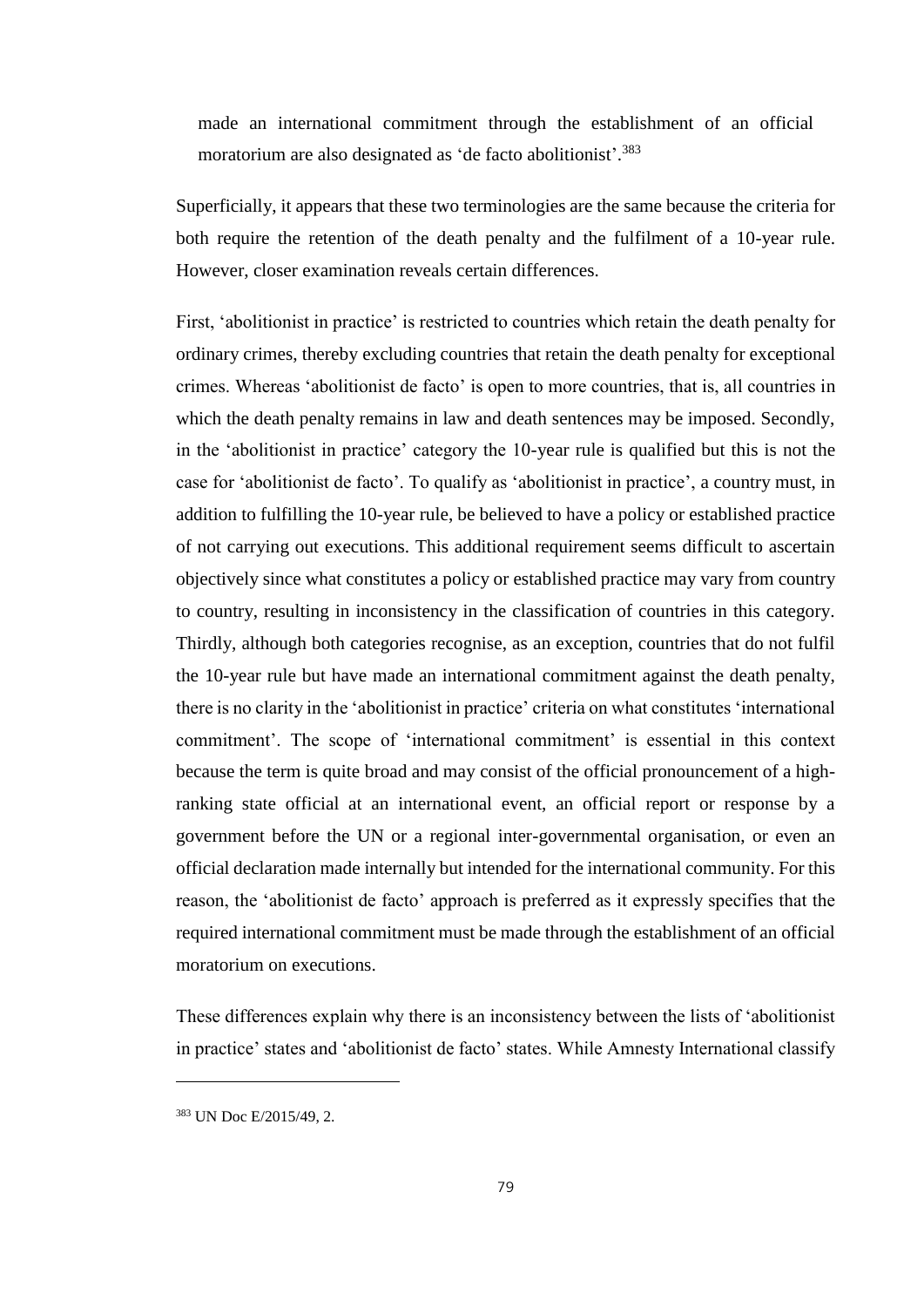29 countries as 'abolitionist in practice',<sup>384</sup> the UN considers 51 as 'abolitionist de facto'.<sup>385</sup> This also explains perhaps why many writers on the death penalty prefer to use the 'abolitionist de facto' classification.<sup>386</sup>

'Retentionist' countries are those which retain the death penalty in their law.<sup>387</sup> Of all the categories, this is the easiest to ascertain. The main criterion is that the death penalty is a lawful punishment in the country. Amnesty International considers 56 countries as retentionist.<sup>388</sup> The number of countries in this category can be used as a measure of progress on the global abolition of the death penalty, and advocates of abolition can rely on this when they state that only a minority of countries use of the death penalty.

Despite the advantages of classifying the death penalty status of countries, however, the current classification is problematic. In all the abolitionist categories, only 'abolitionist for all crimes' can be considered truly abolitionist. 'Abolitionist for ordinary crimes only' and 'abolitionist in practice'/ 'abolitionist de facto' still retain the death penalty in law to some degree, and to all intents and purposes either use or may use the death penalty hence the retention of the punishment in law. This raises serious concerns about the commitment of countries in these categories to full abolition of the death penalty. 'Abolitionist for ordinary crimes only' states, in reality, have not abolished the death penalty for exceptional crimes such as genocide, crimes against humanity and crimes committed in war time, and still have the potential to use the death penalty in those contexts.

In addition, the classification of countries as 'abolitionist in practice'/ 'abolitionist de facto' ignores the first fundamental element of the death penalty – imposition of death

<sup>384</sup> AI (n 58).

<sup>385</sup> UN Doc. E/2015/49, 12.

<sup>386</sup> Many death penalty writers, including Roger Hood, Carolyn Hoyle, William Schabas, Christof Heyns, Thomas Probert, Eric Neumayer, Dongwook Kim and Lilian Chenwi, use 'abolitionist de facto' (sometime written as 'de facto abolitionist'). The 'abolitionist in practice' classification is commonly used by organisations that advocate for the global abolition of the death penalty. Those organisations include Amnesty International, Death Penalty Information Center, Ensemble contre la peine de mort (Together against the Death Penalty – ECPM), World Coalition Against the Death Penalty and Reprieve. However, Hands Off Cain prefer 'abolitionist de facto'.

<sup>387</sup> AI (n 58).

<sup>388</sup> Ibid.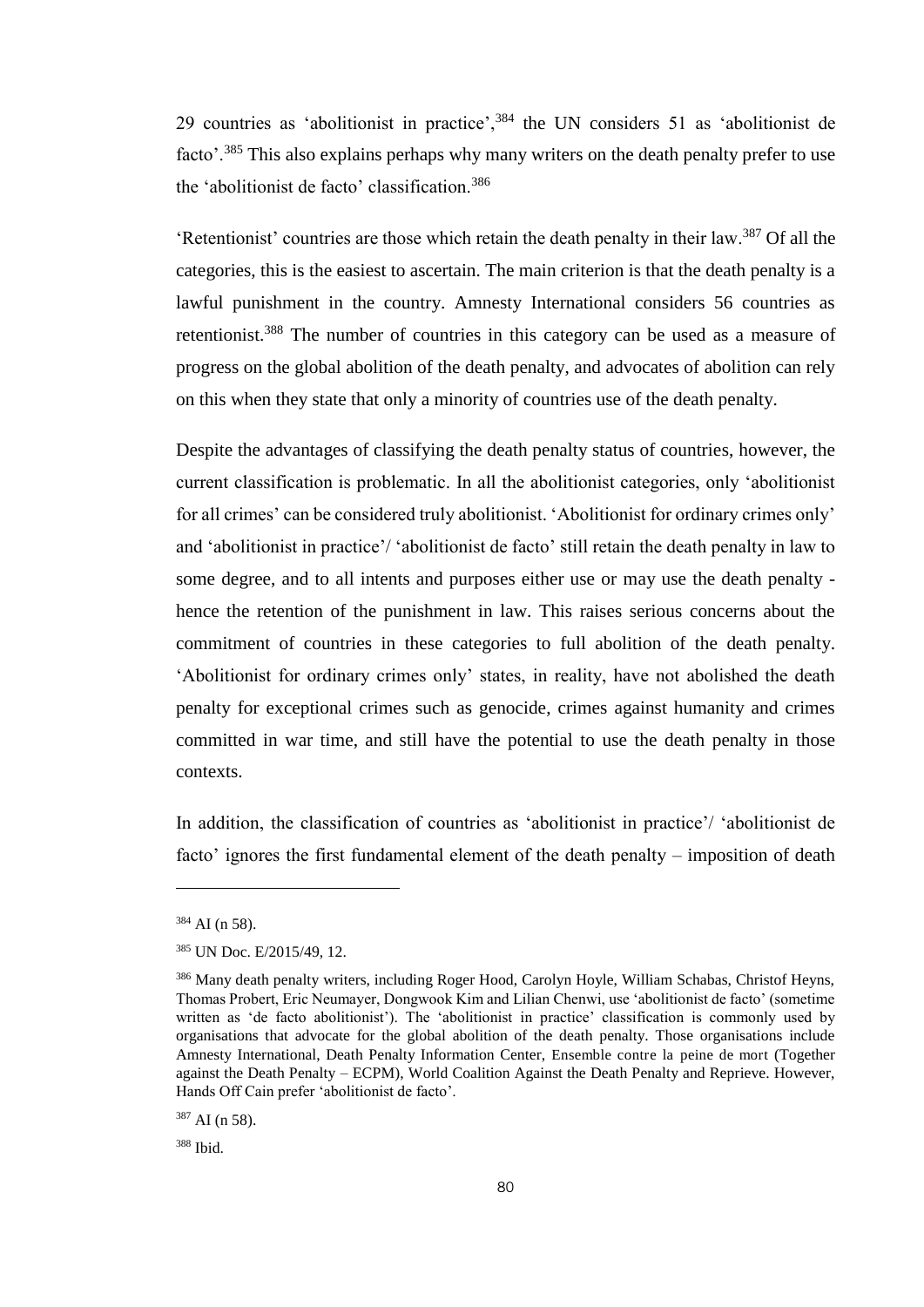sentences, and focuses too much on the second element – carrying out of executions. The 10-year rule of both categories illustrates this point. Countries that have not carried out executions in the last 10 years and even those that have executed within that time frame but have made an international commitment to stop executing qualify as 'abolitionist in practice' and 'abolitionist de facto'. The fact that the laws of these countries permit the use of the death penalty and the countries may or do impose death sentences is surprisingly not considered.<sup>389</sup> These criteria appear to give more importance to executions over death sentences when in fact international human rights law provides equal safeguards to protect people facing both elements of the death penalty.<sup>390</sup>

The retention of death penalty laws with the potential to invoke them or the act of imposing death sentences is anathema to the abolition of the death penalty even if no executions are carried out. This, coupled with the death row phenomenon and the real possibility of these countries resuming executions, is an anomaly which renders their classification as 'abolitionist in practice' or 'abolitionist de facto' flawed. As Amnesty International rightly stated in its 1979 seminal work on the death penalty, 'there is good reason for caution in classifying as abolitionist in practice any country which keeps the death penalty in law.'<sup>391</sup> This position was borne out by examples at that time of countries which had not executed in a long time but subsequently resorted to the death penalty through the expansion of the scope of the punishment, the imposition of death sentences or the resumption of executions.<sup>392</sup> In the context of sub-Saharan Africa, Cameroon is just one example, out of many in the region, of the problematic nature of classifying countries in this way.<sup>393</sup>

<sup>&</sup>lt;sup>389</sup> The UN apparent relaxed approach to the 10-year rule is particularly concerning. In 2015 the UN Secretary-General while reporting to the Economic Social Council on the death penalty stated: 'A State that has not executed anyone for 10 years is deemed abolitionist de facto, regardless of whether the State acknowledges that there is a moratorium in place.' (UN doc E/2015/49, 12).

<sup>390</sup> UN Economic and Social Council Resolution 1984/50; ICCPR, arts 6 and 14.

<sup>&</sup>lt;sup>391</sup> Amnesty International, The Death Penalty (London, Amnesty International 1979) 104.

<sup>&</sup>lt;sup>392</sup> The countries cited included Belgium, Ireland, Cyprus and Greece.

<sup>393</sup> Other examples in sub-Saharan Africa include: (a) Sierra Leone, classified abolitionist in practice/abolitionist de facto, but regularly imposes death sentences. In 2014 the country made an international commitment to the UN Committee Against Torture to abolish the death penalty in a matter of weeks but in 2016 serviced its gallows with a view to resuming execution and in 2017 rejected the recommendation of its own Constitutional Review Committee to abolish the death penalty. (b) Liberia, classified abolitionist in practice/abolitionist de facto, and despite acceding to the ICCPR-OP2 in 2005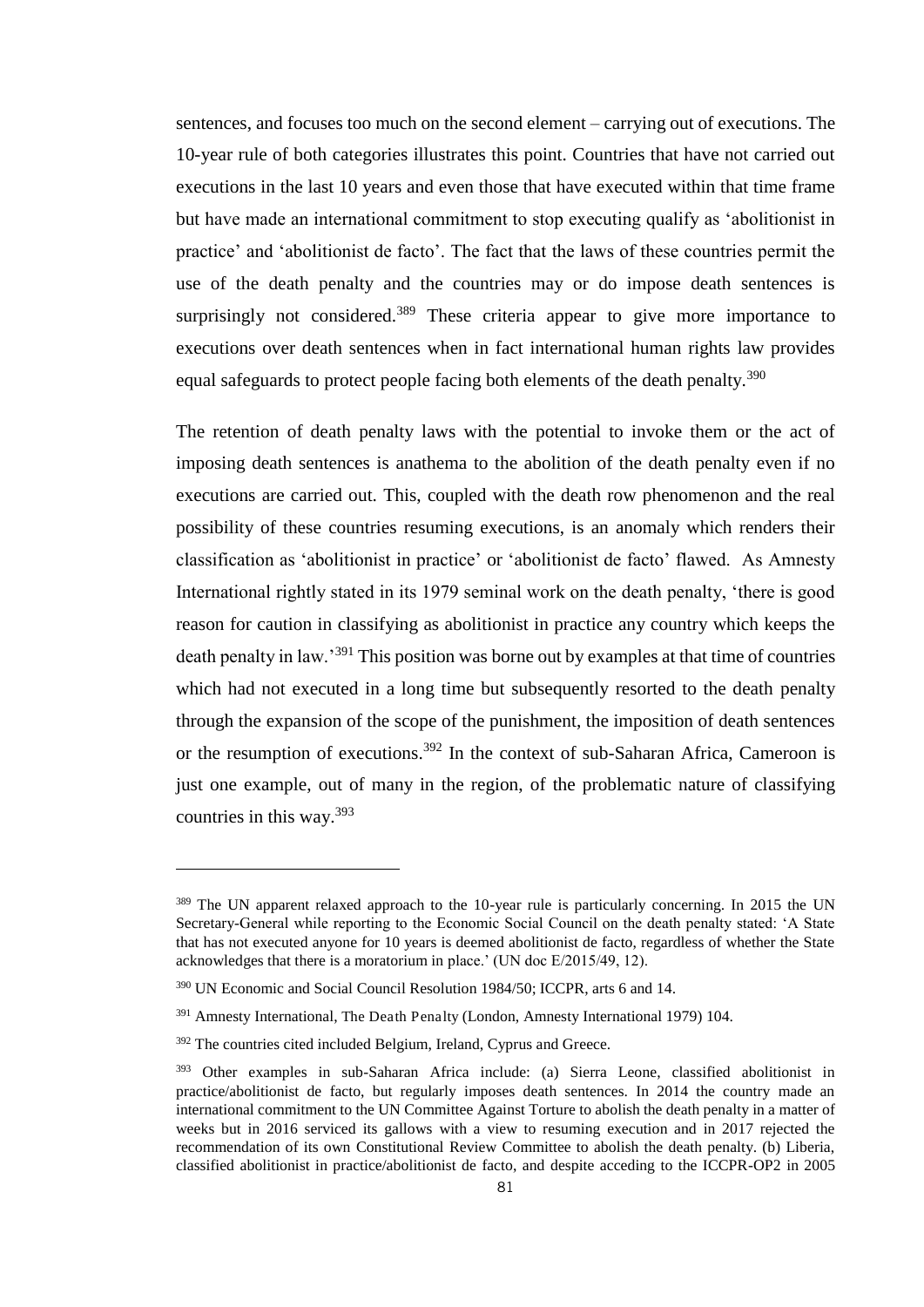Cameroon is currently classified as 'abolitionist in practice', following its reclassification from 'retentionist' in 2008.<sup>394</sup> However the country's abolitionist credentials are questionable. Cameroon has consistently abstained from voting on the bi-annual UN General Assembly resolution on a moratorium on the use of the death penalty.<sup>395</sup> Although an abstention is a less strong signal of disapproval than a 'no' vote.<sup>396</sup> Cameroon's consistent abstentions indicate that it does not approve of the resolutions which are ultimately geared towards abolition of the death penalty. Also, Cameroon has rejected recommendations made to it on the abolition of the death penalty during two review cycles of the UN Human Rights Council's Universal Periodic Review (UPR).<sup>397</sup> On one occasion it strongly defended its retention of the death penalty, stating: 'It [the death penalty] remains in the country's legal armoury because of its dissuasive effect and public support for its retention. Cameroon rejects this [abolition] recommendation.'<sup>398</sup> On another occasion it noted that the retention of the death penalty reflected the will of the people of the country which the government wanted to respect.<sup>399</sup> Although the last execution in Cameroon occurred in  $1997,400$  the authorities have continued to impose death sentences. In the last few years the number of death sentences imposed has reached an unprecedented high level. Between 2015 and 2016 alone, 251 people were sentenced to death.<sup>401</sup> This followed Parliament's expansion of the scope of the death penalty to

introduced the death penalty for armed robbery in 2008 and has regularly imposed death sentences ever since.

<sup>394</sup> Amnesty International, List of Abolitionist and Retentionist Countries (31 December 2008) (ACT 50/002/2009) 1. The UN currently classifies Cameroon as abolitionist de facto (UN Doc E/2015/49, 17).

 $395$  The first resolution was adopted by the UNGA in 2007 (UN doc  $A/RES/62/149$ ). Since the second resolution was adopted in 2008 (UN Doc A/RES/63/168) four more resolutions have been adopted biannually ever since (UN Doc A/RES/65/206, UN Doc. A/RES/67/176, UN Doc A/RES/69/186, UN Doc A/RES/71/187). The voting record of Cameroon for the resolutions was accessed at [<http://unbisnet.un.org:8080/ipac20/ipac.jsp?session=152R91O829144.405159&profile=voting&lang=en](http://unbisnet.un.org:8080/ipac20/ipac.jsp?session=152R91O829144.405159&profile=voting&lang=eng&logout=true&startover=true) [g&logout=true&startover=true>](http://unbisnet.un.org:8080/ipac20/ipac.jsp?session=152R91O829144.405159&profile=voting&lang=eng&logout=true&startover=true) 12 May 2018.

<sup>396</sup> Erik Voeten, 'Data and analysis of voting in the United Nations General Assembly' in Bob Reinalda (ed), Routledge Handbook of International Organization (Routledge 2013).

<sup>397</sup> UN Doc A/HRC/11/21/Add.1; UN Doc A/HRC/24/2.

<sup>398</sup> UN Doc A/HRC/11/21/Add.1.

<sup>399</sup> UN Doc A/HRC/24/15, para 58.

 $400$  AI (n 58).

<sup>401</sup> AI, Death Sentences and Executions 2015 (ACT 50/3487/2016) 57; AI, Death Sentences and Executions 2016 (ACT 50/5740/2017) 37.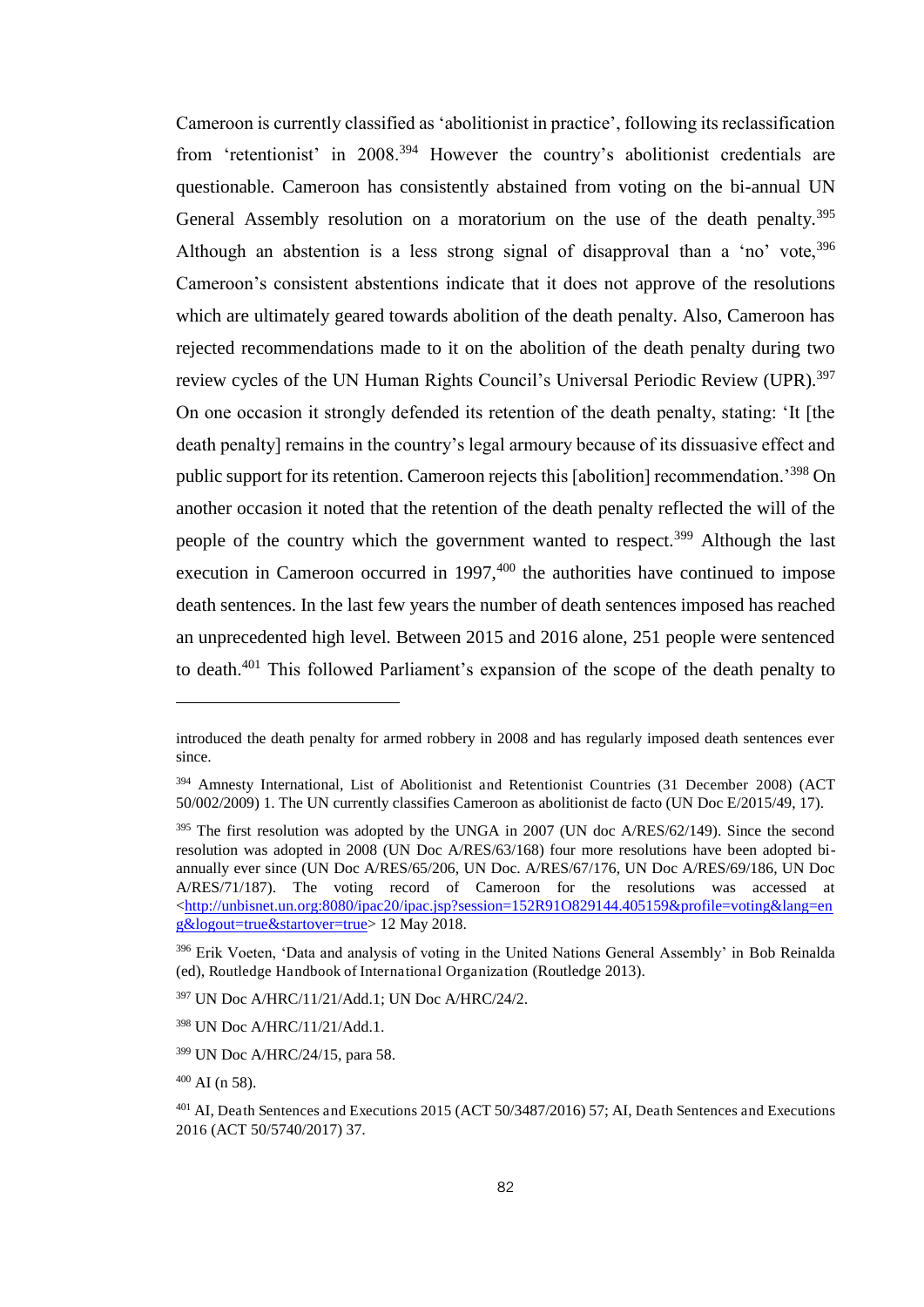include terrorism-related crimes.<sup>402</sup>

One important fact is clear from the above analysis: states have either abolished the death penalty for all crimes in their law or still retain the death penalty in their law in one form or another. Against this background, it is arguably more appropriate to classify the death penalty status of countries into just two main categories – 'abolitionist' and 'retentionist'.<sup>403</sup> Abolitionist can easily be categorized on the basis that only countries where the death penalty does not exist are truly abolitionist; and should not be further divided. Therefore, 'abolitionist' can be defined as countries where the death penalty is not lawful. The 'retentionist' category, however, requires further division and elaboration. It is essential to recognise that retentionist countries retain and engage with the death penalty in different ways. Some countries retain the death penalty in law but do not use it at all, some impose death sentences but do not implement them, while others impose death sentences and carry out executions. In that regard, retentionist countries can be divided into the following sub-categories: (1) Non-active retentionist: countries that retain the death penalty in law but have not used the death penalty in the past 10 years. (2) Non-executing retentionist: countries that retain the death penalty in law and have imposed a death sentence but have not carried out an execution in the past 10 years. (3) Active retentionist: countries that retain the death penalty in law, have imposed a death sentence and carried out an execution in the past 10 years, and do not have an official moratorium on executions or use of the death penalty.<sup>404</sup>

The classification of the death penalty status of countries into 'abolitionist' and 'retentionist' is particularly helpful, in the next section, to determine whether a sub-

<sup>402</sup> AI, Death Sentences and Executions 2014 (ACT 50/001/2015) 55.

<sup>403</sup> Hood and Hoyle (n 227) 503-515, list countries under a broad heading of 'retentionist and abolitionist countries' but go further to classify countries as 'actively retentionist', 'completely abolitionist', 'abolitionist for ordinary crimes only' and abolitionist de facto'.

<sup>404</sup> Hood and Hoyle recognise an 'actively retentionist' category and define it as 'countries that still retained the death penalty on 30 April 2014 and have carried out at least one judicial execution within the past 10 years and have not announced a moratorium (2004-2014)'; Hood and Hoyle (n 227) 502. However, the 'active retentionist' category proposed in this study differs slightly from that of Hood and Hoyle in that it includes countries that have imposed death sentences in the last 10 years and expands the scope of the moratorium criteria beyond executions to include moratorium on the general use of the death penalty (that is death sentences and executions). While many countries tend to establish an official moratorium on executions, some countries also establish an official moratorium on both the imposition of death sentences and executions.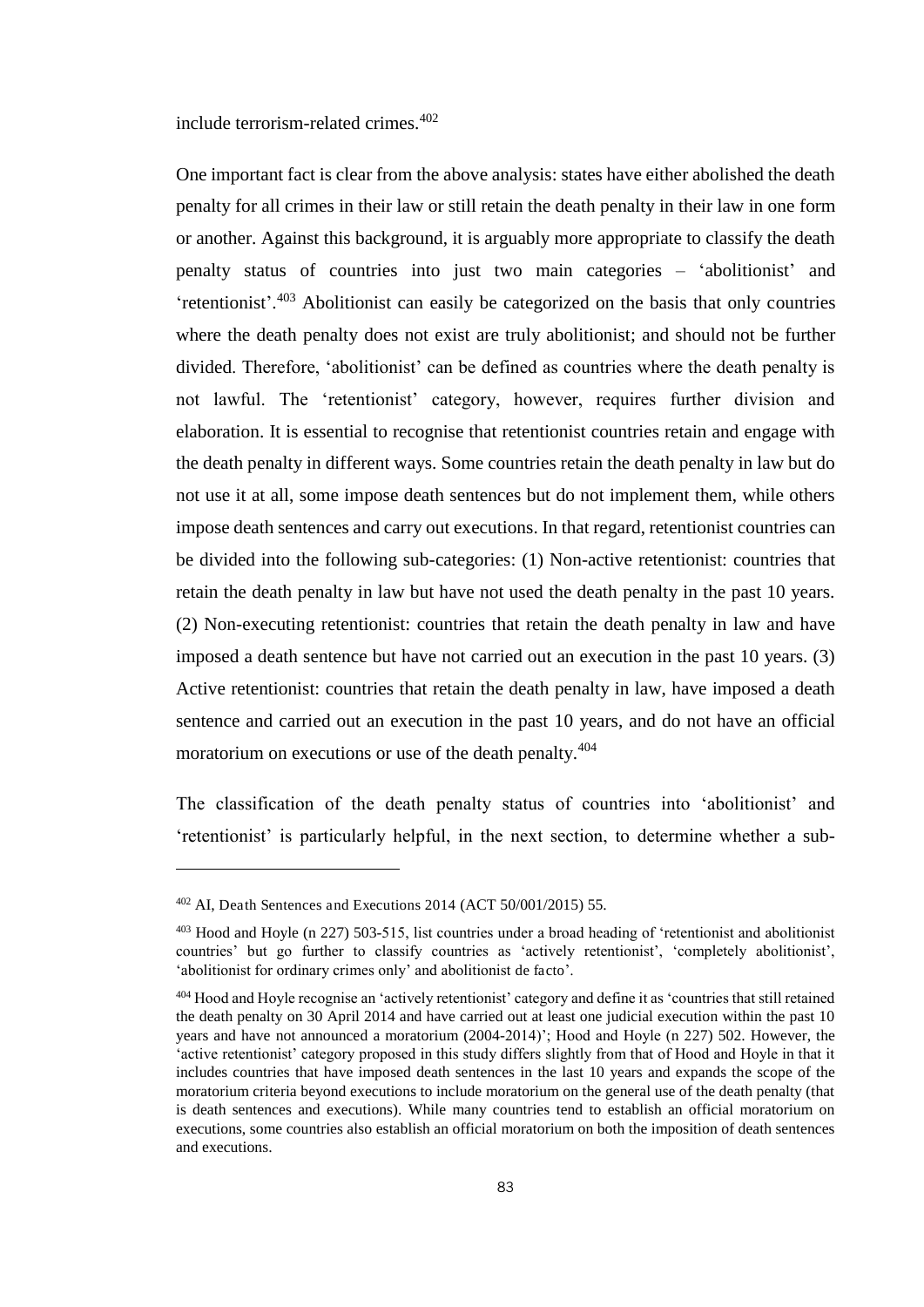Saharan African country has attained death penalty abolition status.

# **4.2 The influence of international human rights law on abolition in sub-Saharan Africa**

This section analyses the influence of international human rights law on the abolition of the death penalty in sub-Saharan Africa, using four countries – South Africa, Rwanda, Madagascar and Benin – as case studies. Those countries were selected because they offer the best examples of the subject matter, are unique in the ways in which they achieved abolition and are representative of the two largest language blocs – Anglophone and Francophone – in the region.

Of the 49 countries in sub-Saharan Africa, 21 have abolished the death penalty for all crimes while the remaining 28 still retain the death penalty in law. The 21 abolitionist countries and their year of abolition are: Angola (1992), Benin (2016), Burkina Faso (2018), Burundi (2009), Cape Verde (1981), Congo (Republic of) (2015), Cote D'Ivoire (2000), Djibouti (1995), Gabon (2010), Guinea (2017), Guinea-Bissau (1993), Madagascar (2015), Mauritius (1995), Mozambique (1990), Namibia (1990), Rwanda (2007), Sao Tome And Principe (1990), Senegal (2004), Seychelles (1990), South Africa (1995) and Togo (2009).<sup>405</sup>

The first set of countries in sub-Saharan Africa to abolish the death penalty were five former Portuguese colonies – Angola, Cape Verde, Guinea Bissau, Mozambique and São Tomé and Príncipe.<sup>406</sup> By 1993, when abolition of the death penalty was still a rare occurrence in sub-Saharan Africa, all the Lusophone countries had outlawed the punishment. Cape Verde was the first to abolish the death penalty in the region. It achieved this through the promulgation of a new Constitution in  $1981^{407}$  In 1990, Mozambique and São Tomé and Príncipe also abolished the death penalty in their Constitutions.<sup>408</sup> In 1992, Angola abolished the death penalty with the promulgation of

<sup>405</sup> AI and Associated Press (n 16).

 $406$  AI (n 58).

<sup>407</sup> Constitution of the Republic of Cape Verde 1981, art 26 (2) states: '...in no case will there be the death penalty.'

<sup>408</sup> Constitution of the Republic of Mozambique 1990, art 70 states: '(1). All citizens shall have the right to life. All shall have the right to physical integrity and may not be subjected to torture or to cruel or inhuman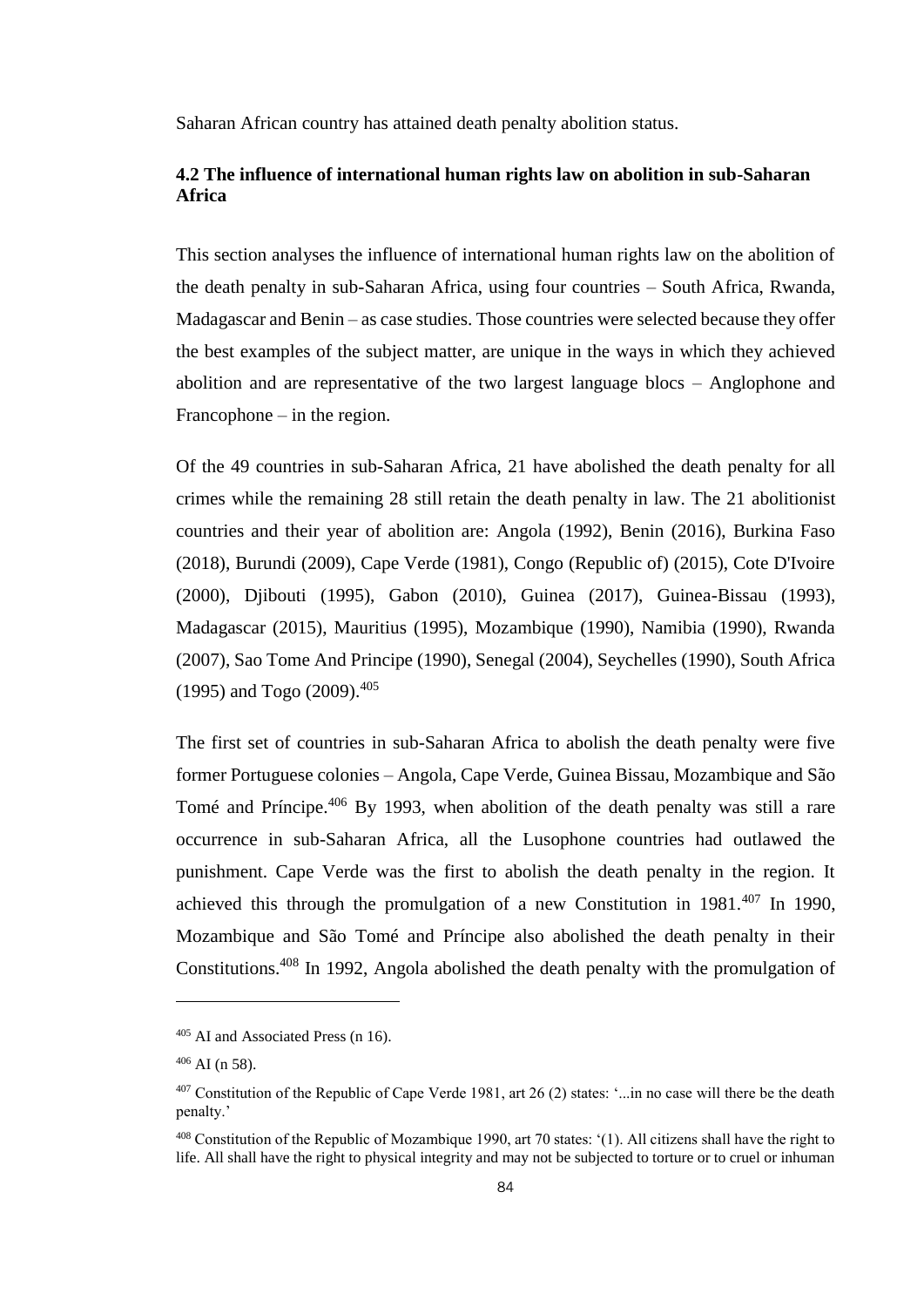Constitutional Revision Law No. 23/92 of 16 September on the Prohibition of the Death Penalty.<sup>409</sup> Guinea-Bissau completed this series of abolitions when it amended its Constitution in 1993.<sup>410</sup>

Before considering the four case studies, it is important to explore what influenced the abolition of the death penalty in the five Lusophone countries because they pioneered abolition of the punishment in sub-Saharan Africa.

### **4.2.1** The Lusophone countries

A review of the constitutional reforms and political history of the five Lusophone countries does not reveal any influence of international human rights law on their abolition of the death penalty.<sup>411</sup> A credible explanation is that the abolitions came at a time when abolition of the death penalty was not firmly rooted in international human rights law. By July 1991 when ICCPR-OP2 came into force, Cape Verde, Mozambique and São Tomé and Príncipe had already abolished the death penalty. Although four of the countries are now parties to ICCPR-OP2 and Angola is a signatory, this occurred long after they had abolished the death penalty.<sup>412</sup>Rather, abolition in these countries has been attributed to Portuguese colonial influence $413$  and there is evidence which supports this point. Since the middle ages, Portugal had rarely used the death penalty and usually only for treason.<sup>414</sup> It last carried out an execution in 1849, abolishing the death penalty for

treatment. (2) In the Republic of Mozambique there shall be no death penalty.'; Constitution of the Republic of Sao Tomé and Príncipe 1990, Art. 21 states: '(1) Human life is inviolable. (2) In no case will there be the death penalty.'

<sup>409</sup> Also, the Constitution of the Republic of Angola 2010, art 59 provides: 'The death penalty shall be prohibited.'

<sup>410</sup> Constitution of the Republic of Guinea-Bissau 1984 (amended in 1991, 1993 and 1996), art 36 states: 'In the Republic of Guinea-Bissau the death penalty shall not be applied in any cases.'

<sup>&</sup>lt;sup>411</sup> Research was conducted on the constitutional reforms which led to abolition in the five countries relying on available literature on the drafting history of the constitutional amendments. For example, in the case of Mozambique the draft of the 1990 Constitution did not initially include an abolition clause, but the Drafting Committee received some guidance from the drafters of the Namibian Constitution, which contained an abolition clause (Millard Arnold, 'Remarks: Constitutional Development in Southern Africa' (1991) 85 Proceedings of the Annual Meeting of the American Society of International Law 310).

<sup>412</sup> Cape Verde (19 May 2000), Guinea Bissau (24 Sep 2013), Mozambique (21 Jul 1993) and São Tomé and Príncipe (10 Jan 2017). Angola signed ICCPR-OP2 on 24 Sep 2013.

<sup>413</sup> Chenwi (n 5) 30.

<sup>414</sup> Timothy Coates, Convict Labour in the Portuguese Empire: 1740-1932 (Leiden, The Netherlands: Brill,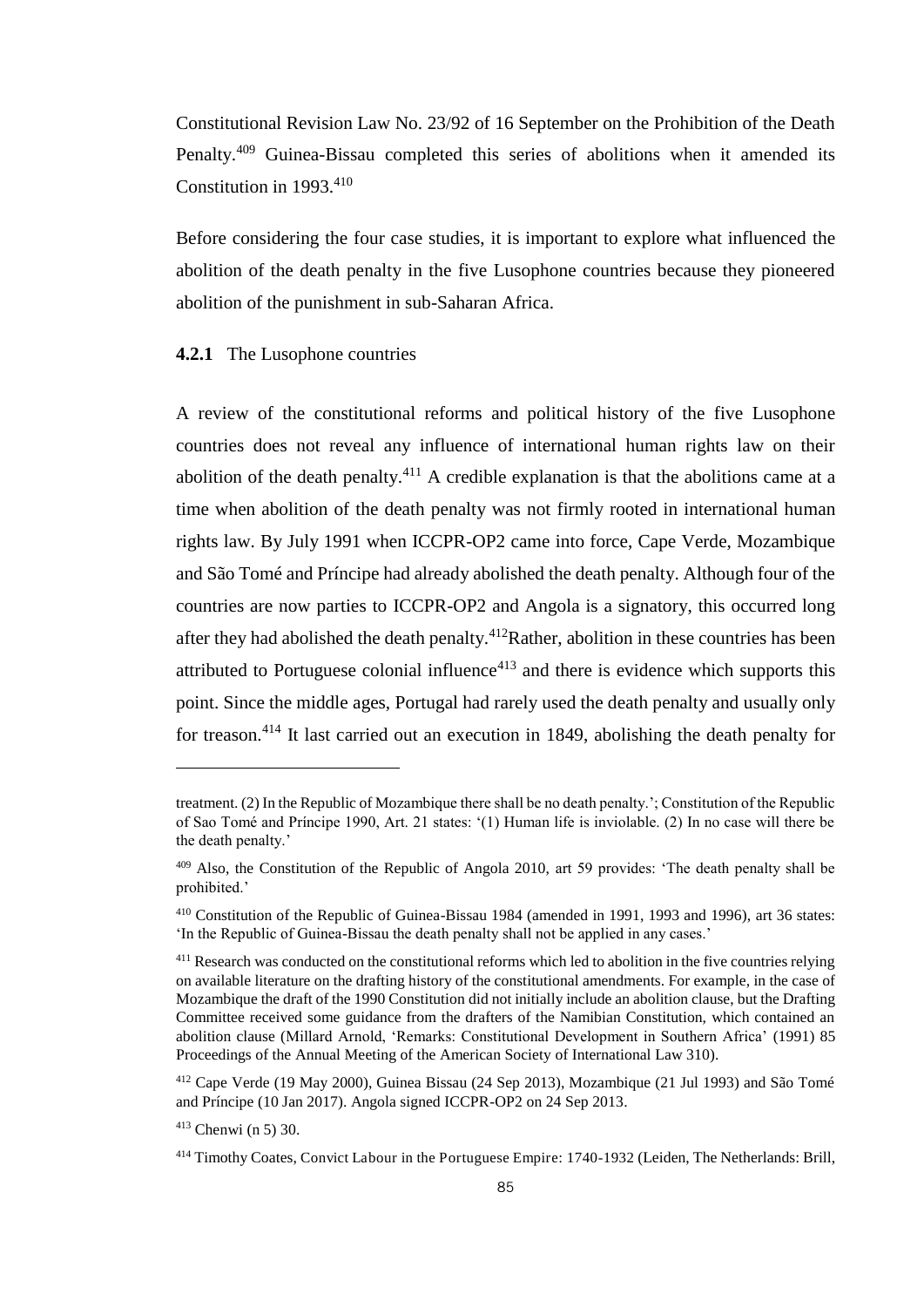ordinary crimes in 1867 and for all crimes in 1976.<sup>415</sup> Because of this, Portugal did not use the death penalty in its five African colonies.<sup>416</sup> Following independence, Cape Verde did not include the death penalty in its criminal  $law<sup>417</sup>$  However, Angola, Guinea-Bissau and Mozambique did introduce the death penalty, $418$  and São Tomé and Príncipe was known to have carried out executions.<sup>419</sup> Since the death penalty was not entrenched in the criminal systems of these countries throughout decades of Portuguese rule and was only used briefly by the post-independence regimes of four of the countries, it could be argued that there was no real appetite in the five countries to retain the death penalty. Therefore, when the opportunity of constitutional reform came, it was easy for them to expressly abolish the death penalty in law.

### **4.2.2** South Africa

In the landmark case of S v Makwanyane and Another,<sup>420</sup> the Constitutional Court of South Africa considered the constitutionality of the death penalty following a referral by the Appellate Division which had upheld the death sentences imposed on two accused persons for murder. The Constitutional Court had to decide whether the imposition of death sentences for murder was cruel, inhuman and degrading, contrary to section 11(2) of the Interim South African Constitution 1993.<sup>421</sup> Following a detailed consideration of the case, it held that the imposition of the death sentence as provided by Section 277 of the Criminal Procedure Act No. 51 of  $1977,422$  was unconstitutional because it was

<sup>2014).</sup> 

<sup>415</sup> Hood and Hoyle (n 227) 505.

 $416$  Chenwi (n 5) 30.

<sup>&</sup>lt;sup>417</sup> Amnesty International (AI), West Africa: Time to abolish the death penalty (London, Amnesty International 2003) 7.

<sup>418</sup> Andrew Novak, The African Challenge to the Global Death Penalty Abolition; International Human Rights Norms in Local Perspective (Intersentia 2016) 34-35; AI (n 421) 13.

<sup>419</sup> Hood and Hoyle (n 227) 504-505.

<sup>420</sup> S v Makwanyane and Another 1995 (3) SA 391.

<sup>&</sup>lt;sup>421</sup> Interim Constitution of the Republic of South Africa Act 200 of 1993, s 11(12) provides: 'No person shall be subject to torture of any kind, whether physical, mental or emotional, nor shall any person be subject to cruel, inhuman or degrading treatment or punishment.'

 $422 \text{ s } 277$  provides that the sentence of death may be passed by a superior court only and only in the case of a conviction for: (a) murder; (b) treason committed when the Republic is in a state of war; (c) robbery or attempted robbery, if the court finds aggravating circumstances to have been present; (d) kidnapping; (e)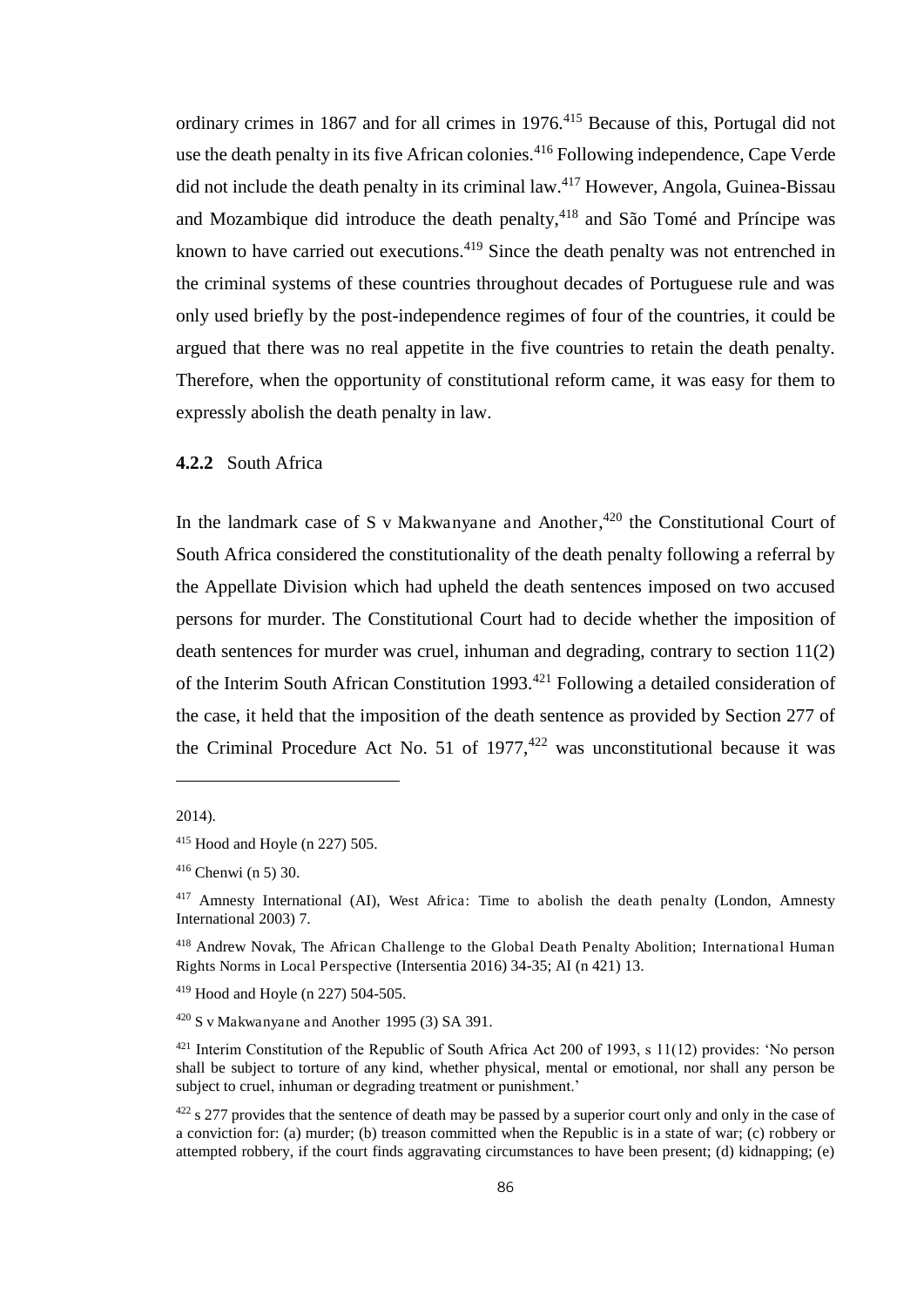inconsistent with the fundamental human rights provisions – on the freedom from cruel, inhuman or degrading treatment or punishment,<sup>423</sup> the right of equality,<sup>424</sup> the right to life<sup>425</sup> and the right to human dignity<sup>426</sup> – of the Constitution.<sup>427</sup> The Court declared all laws imposing death sentences in South Africa unconstitutional and invalid. It ordered the government not to execute any person already under sentence of death and that their sentences be set aside and substituted with lawful punishments.<sup> $428$ </sup> The judgment, which effectively abolished the death penalty in South Africa, was implemented by the Criminal Law Amendment Act 1997, which repealed section 277 and provided for resentencing.<sup>429</sup>

The Makwanyane judgment was novel and marked the first time in sub-Saharan Africa that a court had abolished the death penalty. In addition, the case is very significant for this study because of the clear influence of international human rights law on the abolition of the death penalty in South Africa. Indeed, it appears to be the first time that such an influence was recorded in sub-Saharan Africa. South Africa did not have a tradition of judicial review and there was limited domestic precedent on how to interpret the human rights enshrined in Chapter Three of the Interim Constitution.<sup>430</sup> This difficulty was partly addressed in the Interim Constitution itself, $431$  which had already paved the way for the Constitutional Court to have recourse to international human rights law in the interpretation of the human rights provisions. Section 35 (1) stated:

child-stealing; (f) rape.

<sup>423</sup> Interim South Africa Constitution 1993, s 11(2).

<sup>424</sup> Ibid, s 8.

 $425$  Ibid, s 9.

<sup>426</sup> Ibid, s 10.

 $427$  Makwanyane (n 420), para146. It should be noted that the Constitutional Court considered the right of equality, right to life, and right to human dignity together as giving meaning to the freedom from cruel, inhuman or degrading treatment or punishment.

<sup>428</sup> Ibid, para 151.

<sup>&</sup>lt;sup>429</sup> Criminal Law Amendment Act 1997 (Act No. 51 of 1977). In July 2006, the Constitutional Court completed its supervision of the process of substituting death sentences with alternative sentences in Sibiya and Others v Director of Public Prosecutions and Others 2007 (1) SACR 347 (CC) (UN Doc CCPR/C/ZAF/1).

<sup>&</sup>lt;sup>430</sup> Peter Norbert Bouckaert, 'Shutting Down the Death Factory: The Abolition of Capital Punishment in South Africa' (1996) 32 Stan. J. Int'l L. 287, 304.

<sup>&</sup>lt;sup>431</sup> The final version of the constitution, known as The Constitution of the Republic of South Africa 1996, was adopted on 8 May 1996.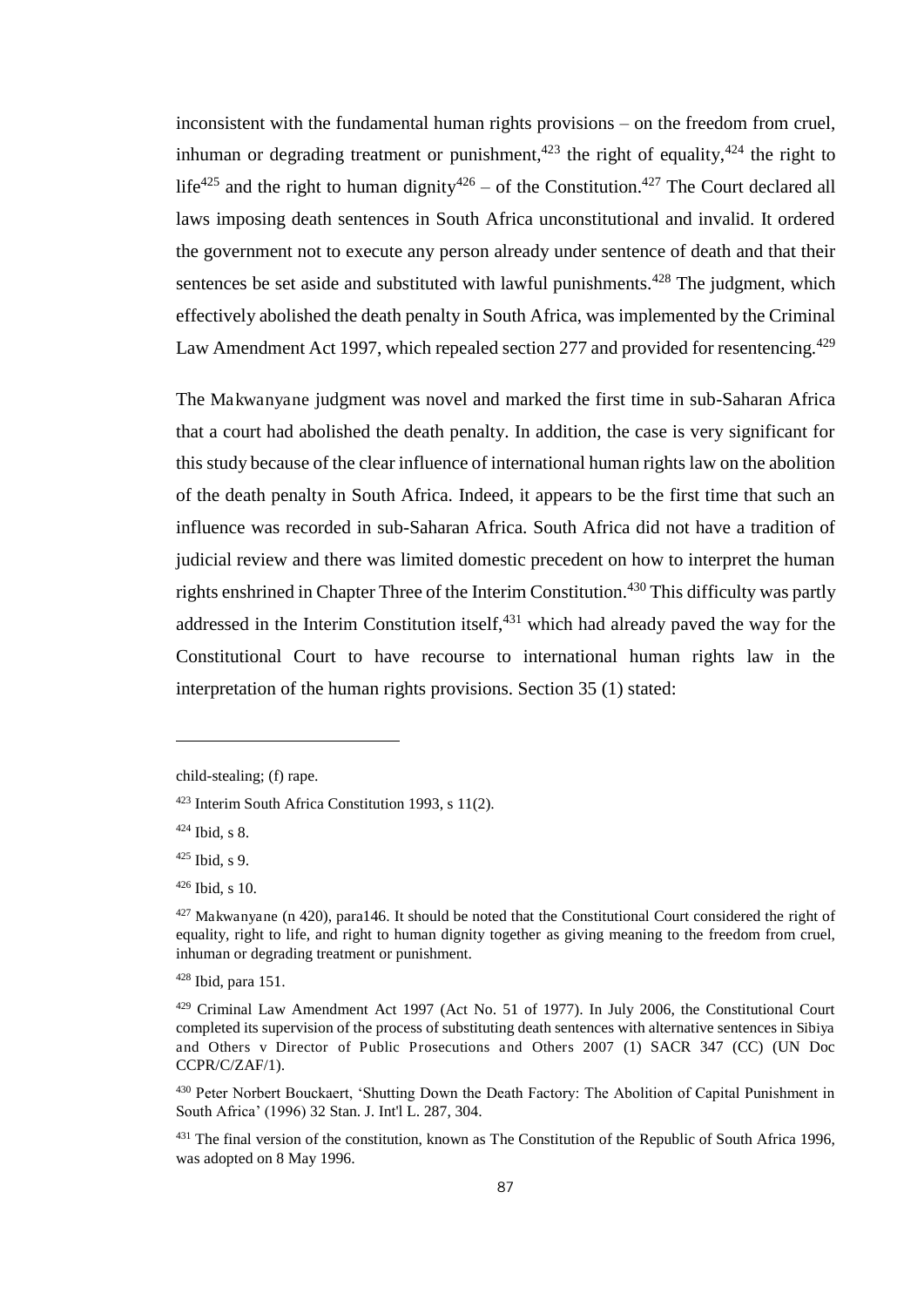In interpreting the provisions of this chapter, a court of law shall promote the values which underlie an open and democratic society based on freedom and equality and shall, where applicable, have regard to public international law applicable to the protection of the rights entrenched in this chapter, and may have regard to comparable foreign case law.<sup>432</sup>

The Constitutional Court clarified the scope of its reliance on international human rights law in Makwanyane, stating:

In the context of section 35(1), public international law would include non-binding as well as binding law. They may both be used under the section as tools of interpretation. International agreements and customary international law accordingly provide a framework within which Chapter Three can be evaluated and understood, and for that purpose, decisions of tribunals dealing with comparable instruments, such as the United Nations Committee on Human Rights, the Inter-American Commission on Human Rights, the Inter-American Court of Human Rights, the European Commission on Human Rights, and the European Court of Human Rights, and in appropriate cases, reports of specialised agencies such as the International Labour Organisation may provide guidance as to the correct interpretation of particular provisions of Chapter Three.<sup>433</sup>

In arriving at its decision, the Constitutional Court relied on the jurisprudence of the UN Human Rights Committee, although it noted that the Committee was prevented from declaring the death penalty to be a violation of the right to life because of Article 6(2) ICCPR.<sup>434</sup> The Court specifically cited the Committee's declaration in Chitat Ng v. Canada that 'by definition, every execution of a sentence of death may be considered to constitute cruel and inhuman treatment within the meaning of Article 7 of the Covenant

 $432$  Interim South African Constitution 1993, s 35(1). This provision remained in the 1996 final version of the constitution under s 39(1).

 $433$  Makwanyane (n 420), para 35. It is remarkable that an African Court was prepared to consider the human rights jurisprudence of the American and European human rights systems. The Constitutional Court's clarification of the scope of public international law within the context of section 35(1) of the Interim Constitution was particularly helpful to the court in its analysis of death penalty under international human rights law.

<sup>434</sup> Kindler v. Canada, CCPR Communication No. 470/1991; Ng v. Canada, CCPR Communication No. 469/1991.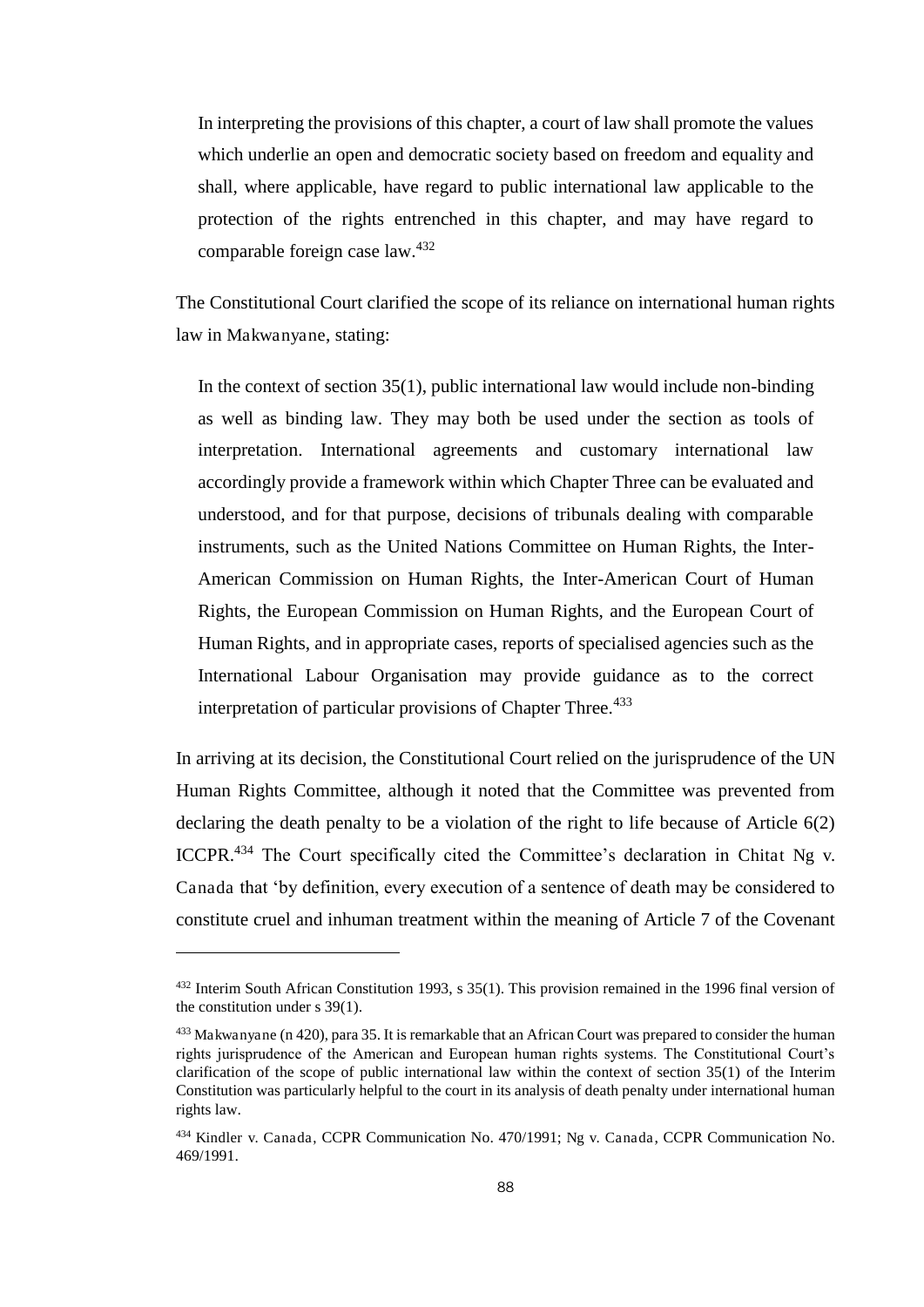[ICPPR].<sup>1435</sup> On that basis it concluded that the taking of life 'under such deliberate and calculated circumstances' is a violation of the right to life because it constitutes cruel and inhuman treatment within the meaning of Article 7.

It is important to note that although Article 6(2) ICCPR allows the death penalty in certain circumstances for the 'most serious crimes', unlike the Committee the Constitutional Court did not allow itself to be constrained by that provision. Rather, it invoked Article 6(6) of the ICCPR, which states that 'nothing in this article shall be invoked to delay or to prevent the abolition of capital punishment by any State Party to the present Covenant', as justification for its ground-breaking decision. In addition, in a manner which appears to justify why it took that approach, the Court stated that the ICCPR 'tolerates but does not provide justification for the death penalty' and therefore the Covenant's provision on the death penalty had to be seen in that context.<sup>436</sup> In that regard, the Court again found that the death penalty constitutes a violation of the right to life. It concluded that the death penalty violates the essential content of the right to life enshrined in the Interim South African Constitution in the sense that it extinguishes life itself.<sup>437</sup> The Constitutional Court established that the right to life is a prerequisite for all other rights, since without life, in the sense of existence, it would be impossible to exercise other human rights or to be the bearer of them.<sup>438</sup> It stressed that the purpose of the imposition of death sentences is to kill convicted criminals and that this amounts to the deprivation of existence which inevitably results in the denial of human life. $439$  As Obeng Mireju points out, the Constitutional Court effectively established that at the core of the constitutional right to life is an injunction against the state not to put anyone to death. $440$ 

The approach taken by the Constitutional Court can be criticized for being subjective

 $435$  Ng (n 434), para 16.2.

 $436$  Makwanyane (n 420), para 66.

<sup>437</sup> Ibid, para 327.

<sup>438</sup> Ibid, paras 326-327.

<sup>439</sup> Ibid, paras 334-335. The Court concluded that 'life by its very nature cannot be restricted, qualified or abridged, limited or derogated from' since on is either alive or dead (para 353).

<sup>440</sup> Obeng Mireku, 'Shutting Down the Death Factory in South Africa: The Normative Role of the Twin Rights of Human dignity and Life'

[<sup>&</sup>lt;https://www.biicl.org/files/2312\\_mireku\\_shutting\\_down\\_death\\_factory.pdf>](https://www.biicl.org/files/2312_mireku_shutting_down_death_factory.pdf) accessed 25 June 2018.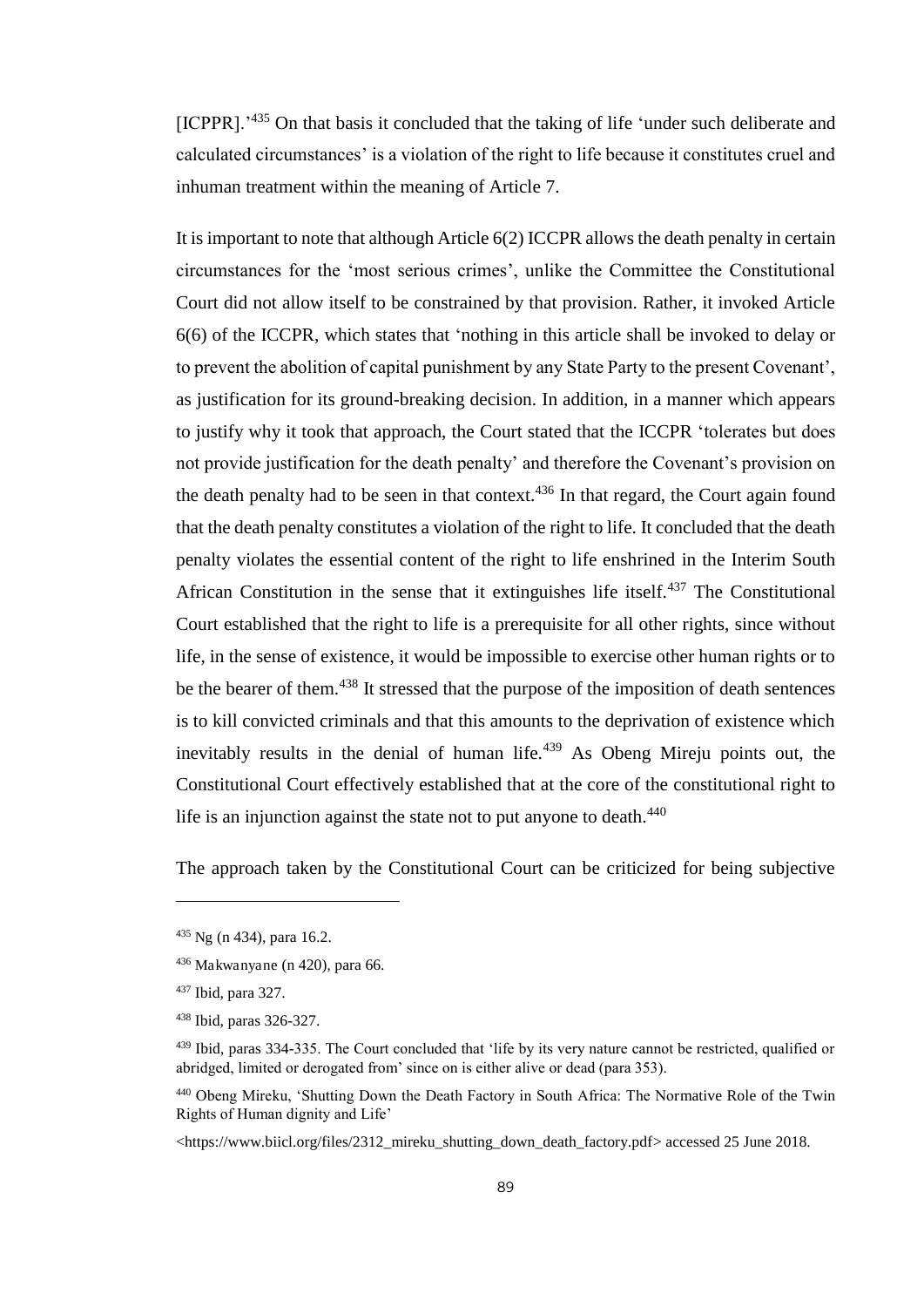because of the selective way in which it interpreted the international human rights law jurisprudence it relied on. For example, when considering the cases of Ng and Kindler, the Court singled out the Committee's acknowledgement that the death penalty may constitute cruel and inhuman punishment to justify its decision. Yet it refused to follow and apply the conclusion of the Committee that the use of the death penalty in accordance with the requirements of the ICCPR does not constitute a breach of a country's obligations. In addition, while the Court acknowledged that Article 6(2) to (5) of the ICCPR permits the imposition of death sentences for the most serious crimes, it did not apply those provisions in Makwanyane, in which the accused were guilty of grievous murders. Rather, it chose to apply Article 6(6) of the ICCPR, on the desirability of abolition, to support its decision. Such criticism was perhaps anticipated by the Court as Justice Mokgoro stated that, because court judgments are articulated and available for criticism and are based on acceptable sources in the form of applicable international and foreign precedent, the interpretation is not subjective.<sup>441</sup> However, Abraham Klaasen considered that this argument was not entirely accurate. He pointed out that although the Court considered applicable international law and foreign law, it rejected sources that argued that the death penalty was an appropriate penalty.<sup>442</sup> While this does not make the decision wrong or arbitrary, it is an indication of the role interpretative choice plays in choosing the sources of international law that will support a particular view.<sup>443</sup>

The decision of the Constitutional Court in Makwanyane had the strong potential to become a persuasive authority for national courts in other parts of sub-Saharan Africa, particularly in countries with similarly framed right to life provisions.<sup>444</sup> However, over two decades since Makwanyane, the Court's decision is yet to serve as persuasive authority for national courts to abolish the death penalty in retentionist countries in sub-Saharan Africa. At least two reasons can be given for this.

First, there are no retentionist countries in sub-Saharan Africa with similar right to life

<sup>441</sup> Makwanyane (n 420), para 304.

<sup>442</sup> Abraham Klaasen, 'Constitutional Interpretation in the So-Called Hard Cases: Revisiting S v Makwanyane' (2017) 50 De Jure 1.

<sup>443</sup> Ibid.

<sup>444</sup> Chenwi (n 5) 89.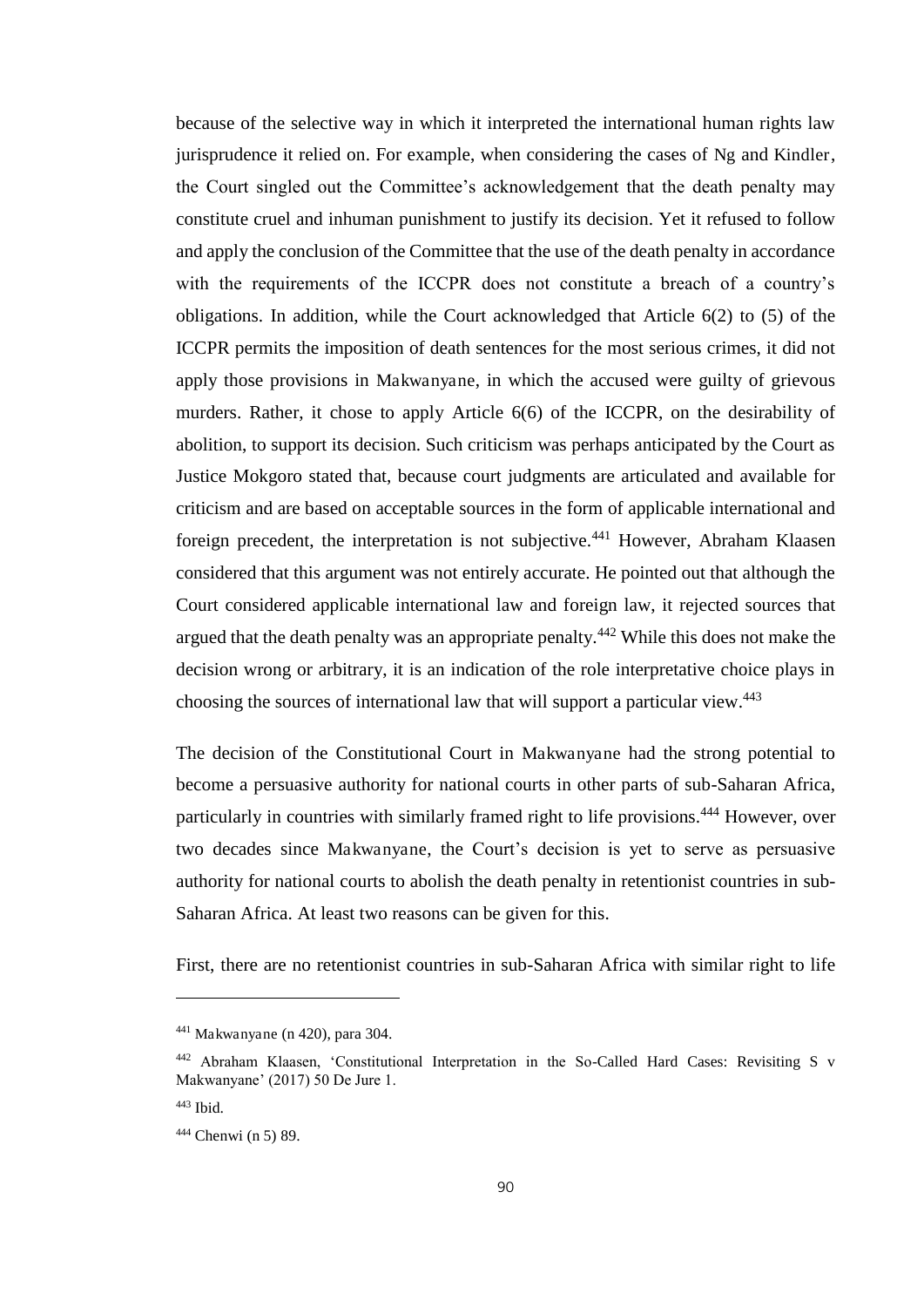provisions to those in the then South African Interim Constitution. The constitutions of most retentionist countries in the region specifically allow for the use of the death penalty as an exception to the right to life. Secondly, the fact that the ICCPR expressly permits retentionist countries to use the death penalty for the most serious crimes weakens the persuasive authority of Makwanyane, thereby making it less convincing for a national court. Nevertheless, the Makwanyane decision shows that a national court can indeed be influenced by international human rights law when interpreting the prohibition of cruel, inhuman, and degrading punishment. $445$  In this light, Chenwi has argued that such interconnection between the international and domestic jurisprudence could be useful for African lawyers and courts in dealing with the death penalty.<sup>446</sup>

Similarly, Nowak has stated that Makwanyane may serve as a precedent for the interpretation of Article 4 of the African Charter as an abolitionist provision.<sup>447</sup> His argument is premised on the fact that the African Charter, like the then Interim South African Constitution, does not expressly recognise the death penalty as an exception to the right to life. However, there has not yet been any evidence of Makwanyane serving as a precedent for interpreting Article 4. No national or regional African court has relied on the decision to interpret Article 4. In addition, the African Commission on Human and Peoples' Rights (African Commission), which has the mandate of interpreting the African Charter, has not used Makwanyane in its construction of Article 4. It was only in 2015 that the African Commission, for the first time, interpreted Article 4 with reference to the death penalty. It declared that the African Charter does not include any provision recognising the death penalty, even in limited circumstances, but did not refer to Makwanyane. <sup>448</sup> Nevertheless, it should be noted that the African Commission's Working Group on the Death Penalty has referred to Makwanyane in its Study on the Question of the Death Penalty in Africa.<sup>449</sup> The Working Group identified the case as a precedent for

<sup>445</sup> R Keightley, 'Torture and cruel, inhuman and degrading treatment or punishment in the UN Convention against Torture and other instruments of international law: Recent developments in South Africa' (1995) 11 South African Journal on Human Rights 400.

<sup>446</sup> Chenwi (n 5) 89.

 $447$  Manfred Nowak 'Is the death penalty an inhuman punishment?' in TS Orlin, A Rosas & M Scheinin (eds) The jurisprudence of human rights law: A comparative interpretative approach (2000) 42–43.

<sup>448</sup> General Comment No. 3 (n 98).

<sup>449</sup> African Commission Death Penalty Study (n 89) 41.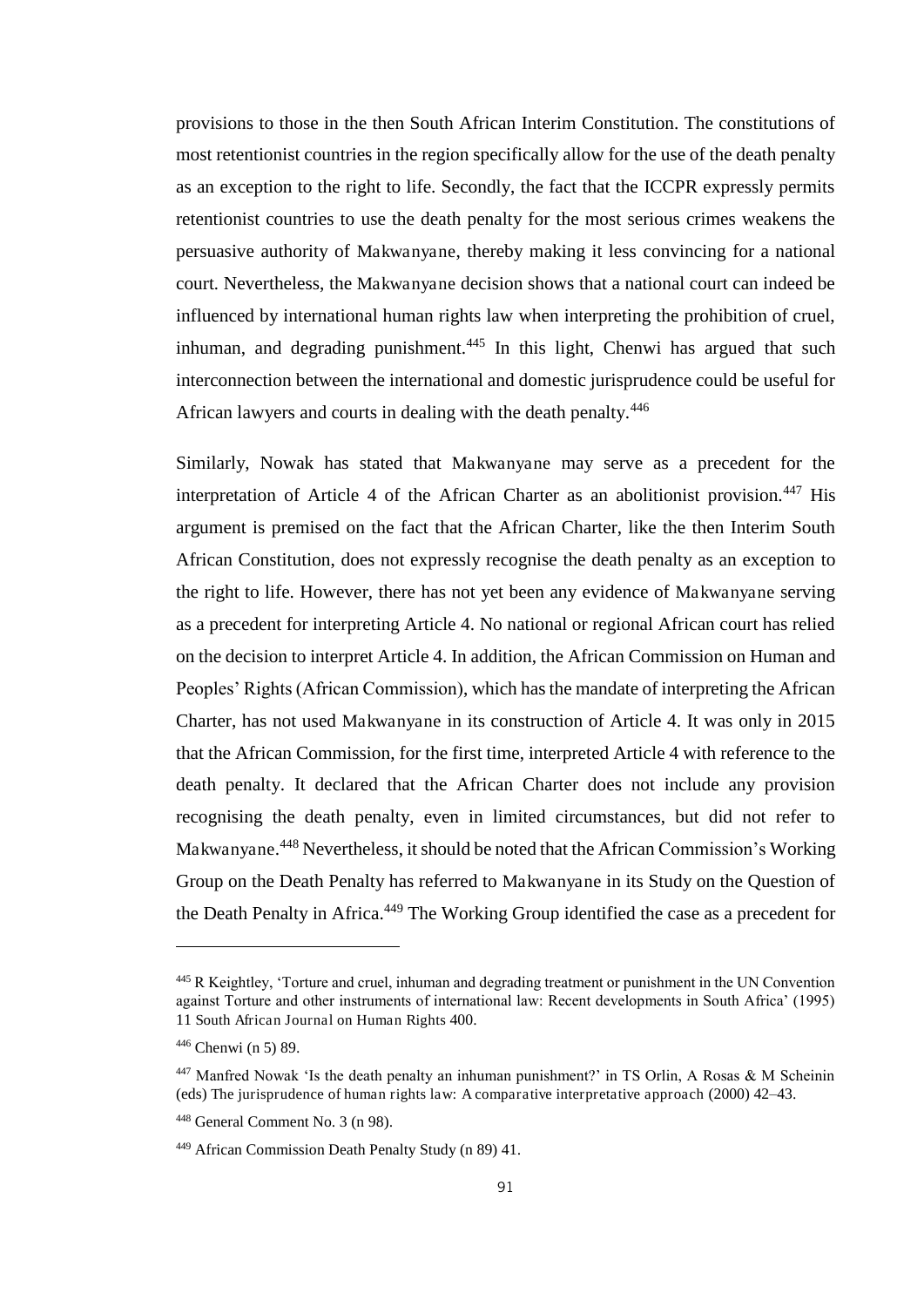abolitionists to argue that the death penalty is inconsistent with the right to freedom from cruel, inhuman and degrading treatment or punishment.<sup>450</sup>

It could be argued that Makwanyane has not served as a precedent for the interpretation of Article 4 because there is no direct similarity between the right to life provisions of the African Charter and those in the then Interim South African Constitution. It is for this reason that Van Zyl Smit contends that Nowak goes too far by drawing a direct parallel between Article 4 and the South African constitutional provision.<sup>451</sup> He argues that although neither the African Charter nor the Interim Constitution refers directly to the death penalty, the latter is even more succinct than the former. Van Zyl Smit is of the view that 'had the South African provision paralleled the African Charter more closely, some South African Constitutional Court judges may well have found that provision for the non-arbitrary deprivation of the right to life allowed the retention of the death penalty.'<sup>452</sup> This is a plausible argument because unlike the South African right to life provision which is absolute and provides without qualification that 'every person shall have the right to life,<sup>453</sup> Article 4 qualifies the right to life by stating: 'No one may be arbitrarily deprived of this right.'<sup>454</sup> The use of the term 'arbitrary' is vital as it indicates that a person may be deprived of life as long as it is not arbitrary.

# **4.2.3** Rwanda

As already discussed in Chapter 2, following the 1994 genocide, the International Criminal Tribunal for Rwanda (ICTR) and international human rights law influenced Rwanda to restrict the imposition of death sentences.<sup>455</sup> Despite the enactment of the 1996 Organic Law,<sup>456</sup> which made some restrictions possible, Rwanda continued to rigorously

<sup>450</sup> Ibid.

<sup>451</sup> Van Zyl Smit (n 18) 6.

<sup>452</sup> Ibid, 7.

<sup>453</sup> Interim South Africa Constitution 1993, s 9.

<sup>454</sup> African Charter, art 4.

<sup>455</sup> Chapter 2.3.

<sup>456</sup> Organic Law No. 8/96 (n 197).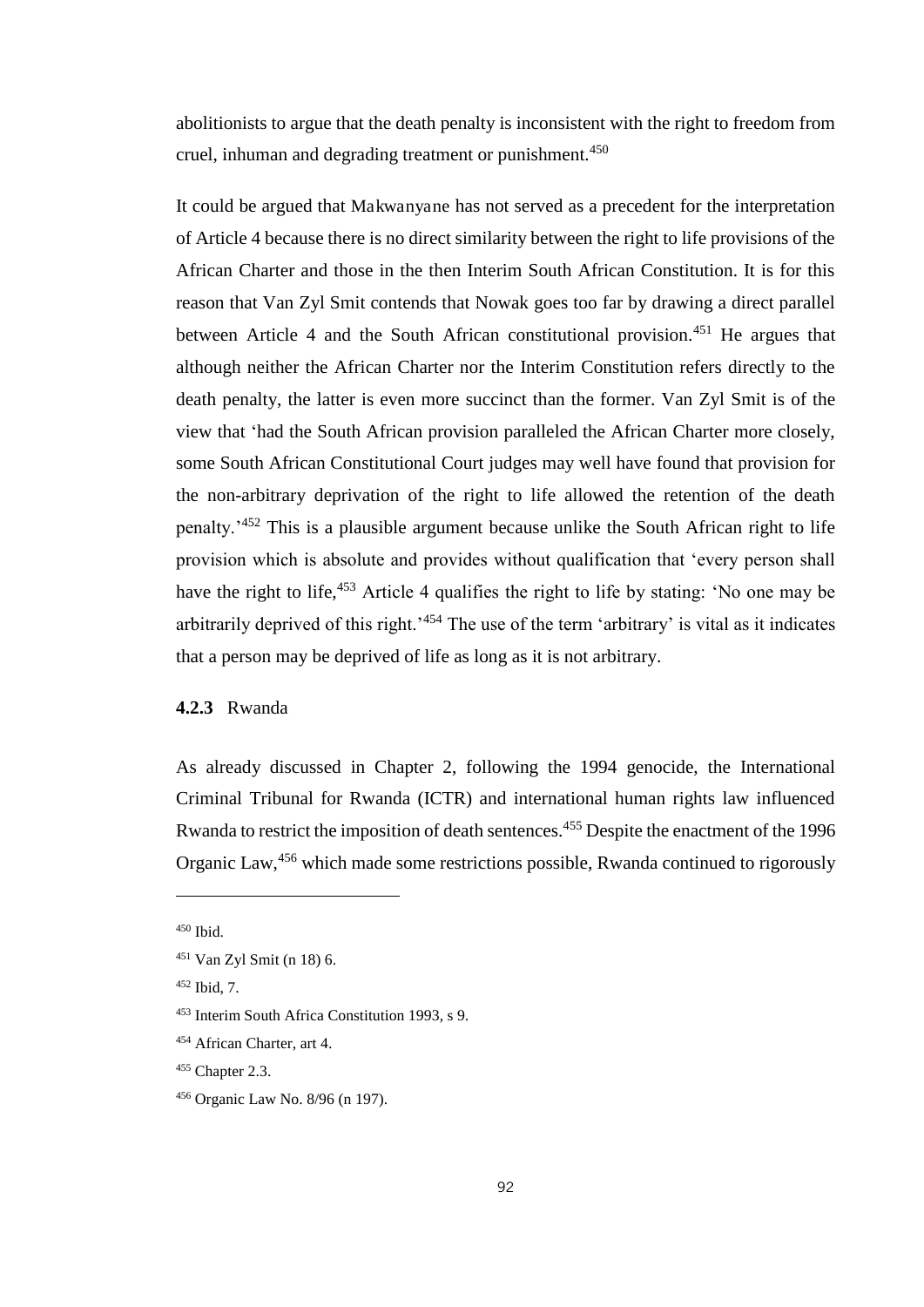use the death penalty. Twenty-two convicts were executed in  $1998$ ,<sup>457</sup> and between that year and 2006 1,365 people were sentenced to death by the domestic courts.<sup>458</sup> However, following the enactment of Organic Law Concerning Transfer of Cases to the Republic of Rwanda from the ICTR and from Other States (the Transfer Law) in March 2007,<sup>459</sup> the attitude of the Rwandan authorities to the use of the death penalty completely changed. On 25 July 2007, Parliament passed the Organic Law Relating to the Abolition of the Death Penalty (the Abolition Law).<sup>460</sup> The Abolition Law abolished the death penalty for all crimes and replaced it with life imprisonment.<sup>461</sup>

Considering the influence of international human rights law on the UN Security Council's decision not to allow ICTR use the death penalty, and the ICTR's subsequent requirement that the punishment could not be used for cases transferred to Rwanda, it is plausible to conclude that Rwanda's complete abolition of the death penalty was a result of the trickledown influence of international human rights law. The following arguments support this conclusion.

First, there was a domino effect. The UN Security Council's exclusion of the death penalty from the ICTR's jurisdiction caused the ICTR to include a no-death penalty condition in Rule 11bis, which then triggered Rwanda's enactment of the Transfer Law and eventually led to a complete abolition of the punishment. Since the ICTR had no power to use the death penalty, and in light of the UN Security Council's stance against the use of the death penalty during the negotiations to establish the ICTR, it was inconceivable that the Tribunal would have transferred cases to a country that used the death penalty. The ICTR's concerns about Rwanda's use of the death penalty impeding the transfer of cases had been quite evident some years before the enactment of the

<sup>457</sup> Boctor (n 208).

<sup>458</sup> [Peterson Tumwebaze](http://www.newtimes.co.rw/profile/peterson-tumwebaze), 'Death row: Over 1300 survive gallows' The New Times (27 August 2007) [<http://www.newtimes.co.rw/section/read/988>](http://www.newtimes.co.rw/section/read/988).

 $459$  Chapter 2.3.

<sup>460</sup> Organic Law No. 31/2007 of 25/07/2007 relating to the abolition of the death penalty, art 2 states: 'The death penalty is hereby abolished.'

<sup>&</sup>lt;sup>461</sup> Abolition Law, art 2 states: 'The death penalty is hereby abolished'; art 3 substitutes the death penalty by life imprisonment or life imprisonment with special provisions; and art 4 defines life imprisonment with special provisions as imprisonment in solitary confinement without the possibility of clemency or rehabilitation unless the convict spends at least 20 years in prison.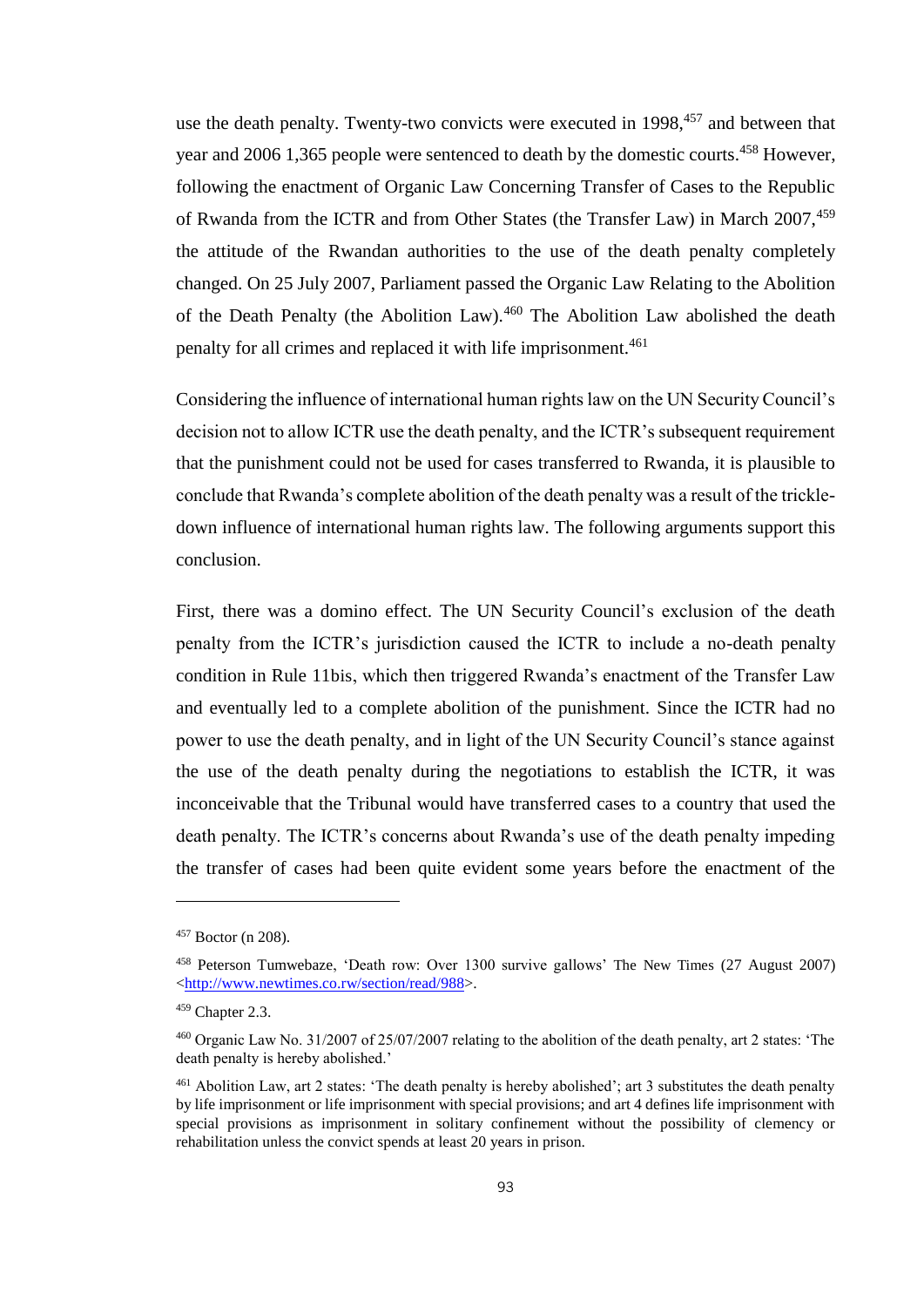Transfer Law. The ICTR President, Judge Erik Mose, in his first report to the UN Security Council on the implementation of Resolution 1503, stated that the ITCR had identified cases to transfer to Rwanda for trial but that 'at the moment, transfer is made difficult by the fact that Rwandan law prescribes the death penalty as a sentence for certain crimes.<sup>462</sup> In his second report, he again noted that: 'Transfer of cases to Rwanda raises several issues. One involves the death penalty, which is applicable in genocide cases, though only rarely implemented.'<sup>463</sup> Nevertheless, Judge Erik Mose's acknowledgement of Rwanda's initiation of a proposal, in 2006, to abolish the death penalty following the amendment of Rule 11bis,<sup>464</sup> was a strong indication that the ICTR's requirement had begun to influence Rwanda's attitude towards abolition. Rwanda had always insisted that high-level persons accused of the 1994 genocide should be transferred and tried in Rwandan courts,<sup>465</sup> so it stood to gain from fulfilling the ICTR's requirement. If the country had not fulfilled the ICTR's requirement, the ICTR would have been obliged under Rule 11bis to transfer the cases to another country.<sup>466</sup>

Secondly, records of deliberations on the Abolition Law in the Rwanda Parliament indicate that the ICTR requirement influenced Members of Parliament (MPs) to eventually vote in favour of abolition.<sup>467</sup> Two debates were held on 16 March and 7 June 2007 before the Abolition Bill was enacted. The first was held on the same day that Parliament adopted the Transfer Law.<sup>468</sup> The timing implies that the preparedness of Parliament to consider complete abolition of the death penalty was connected to the exclusion of the death penalty from cases transferred from the ICTR.<sup>469</sup> Support for this conclusion is found in the records of the Parliamentary debate that day, which show that

ı

<sup>466</sup> Ibid.

<sup>462</sup> UN Doc S/2003/946, para 23.

<sup>463</sup> UN Doc S/2006/951, para 36.

<sup>464</sup> Ibid.

<sup>465</sup> Boctor (n 208).

<sup>467</sup> Parliament of Rwanda, Minutes of Parliamentary Debates on the Abolition of the Death Penalty, 16 March 2007 and Parliament of Rwanda, Minutes of Parliamentary Debates on the Abolition of the Death Penalty, 8 June 2007 in Horovtiz (n 205) 525-527; Amnesty International (AI), Rwanda: Suspects Must not be Transferred to Rwandan Courts for Trial Until it is Demonstrated that Trials will Comply with International Standards of Justice, (AFR 47/013/2007).

<sup>468</sup> Abolition Debates of 16 March 2007 (n 467); Organic Law No. 11/2007 of 16/03/2007.

<sup>469</sup> Horovtiz (n 205).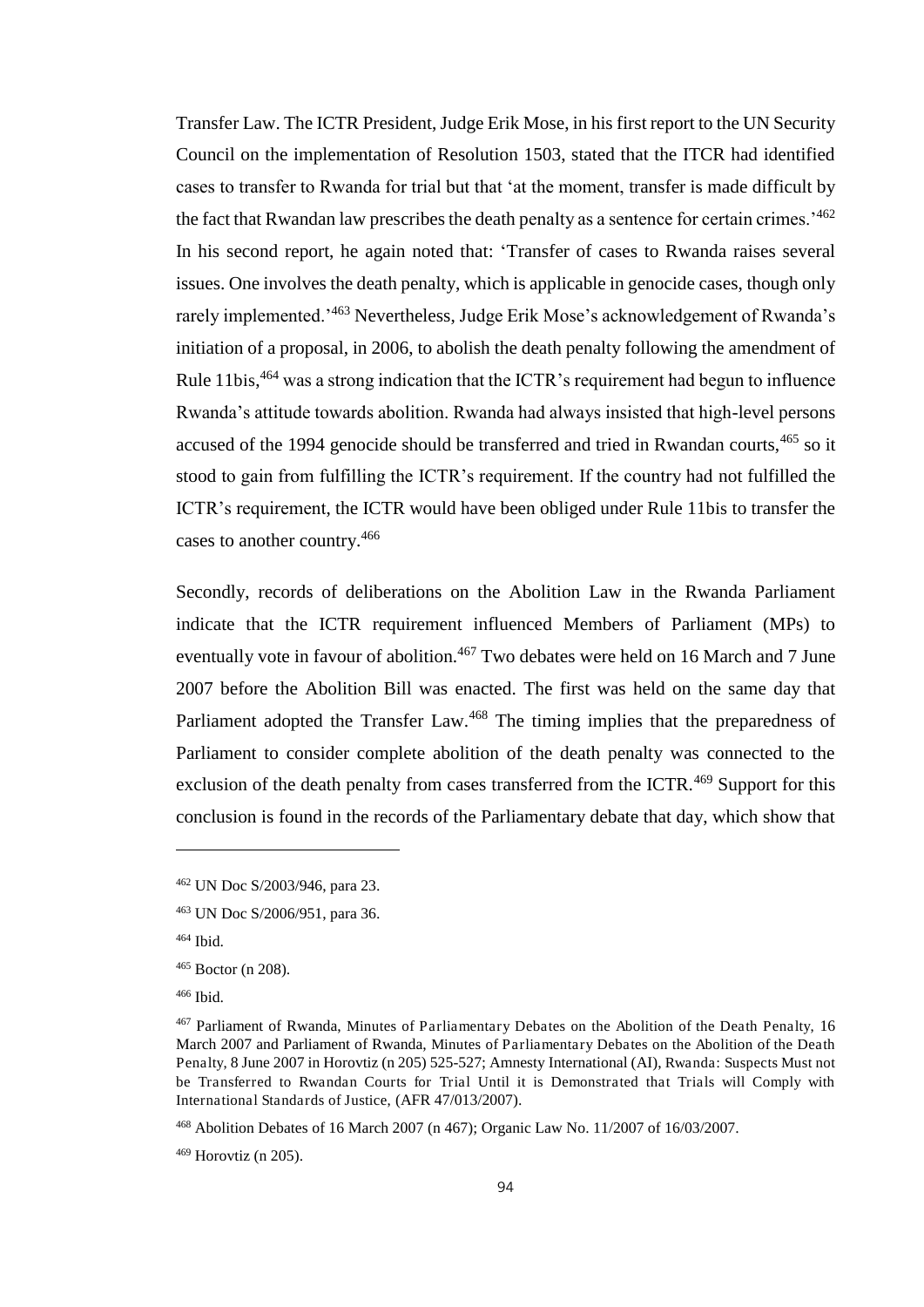the Minister of Justice, Tharcisse Karugarama, cited the exclusion of the death penalty from transferred cases as an argument in favour of complete abolition.<sup>470</sup> The Minister stated that the adoption of the Transfer Law had created a contradiction in which the death penalty was not applicable to genocide-related cases transferred from the ICTR and other states, yet the punishment was applicable in domestic cases.<sup>471</sup>

At the second debate, in a move that appeared to have persuaded MPs opposed to abolition, the Minister emphasized to Parliament that, after abolition, the worst genocide perpetrators, who would have been subjected to the death penalty under domestic law, would still be liable to severe punishment but in the form of life imprisonment with special provisions. $472$  In addition, the government pushed further on the need to resolve the contradiction by arguing that it was not equitable to use the death penalty against people who had committed less serious offences while those who had committed genocide would not be subject to the same punishment.<sup> $473$ </sup> That was a valid argument. If the contradiction had not been addressed through complete abolition, the worst perpetrators of the genocide transferred from the ICTR and other states would have escaped the death penalty, while perpetrators whose cases had originated in Rwanda and even those convicted of lesser, ordinary crimes would had the death penalty used against them.

Thirdly, the Explanatory Note to the Draft Law Relating to the Repeal of the Death Penalty cited the right to life contained in the UDHR to justify abolition.<sup>474</sup> In addition, it stated that there was 'a push towards abolition from the UN and the African Commission on Human and Peoples' Rights, and the fact that a large proportion of UN Member States have already repealed the death penalty.<sup>'475</sup>

Fourthly, a 2016 qualitative empirical study which investigated post-genocide

<sup>470</sup> Abolition Debates of 16 March 2007 (n 467), Statement of Justice Minister.

<sup>471</sup> Ibid.

<sup>472</sup> Ibid.

<sup>473</sup> Explanatory Note to the Draft Law Relating to the Repeal of the Death Penalty in Boctor (n 208).

 $474$  Boctor (n 208).

<sup>475</sup> Ibid.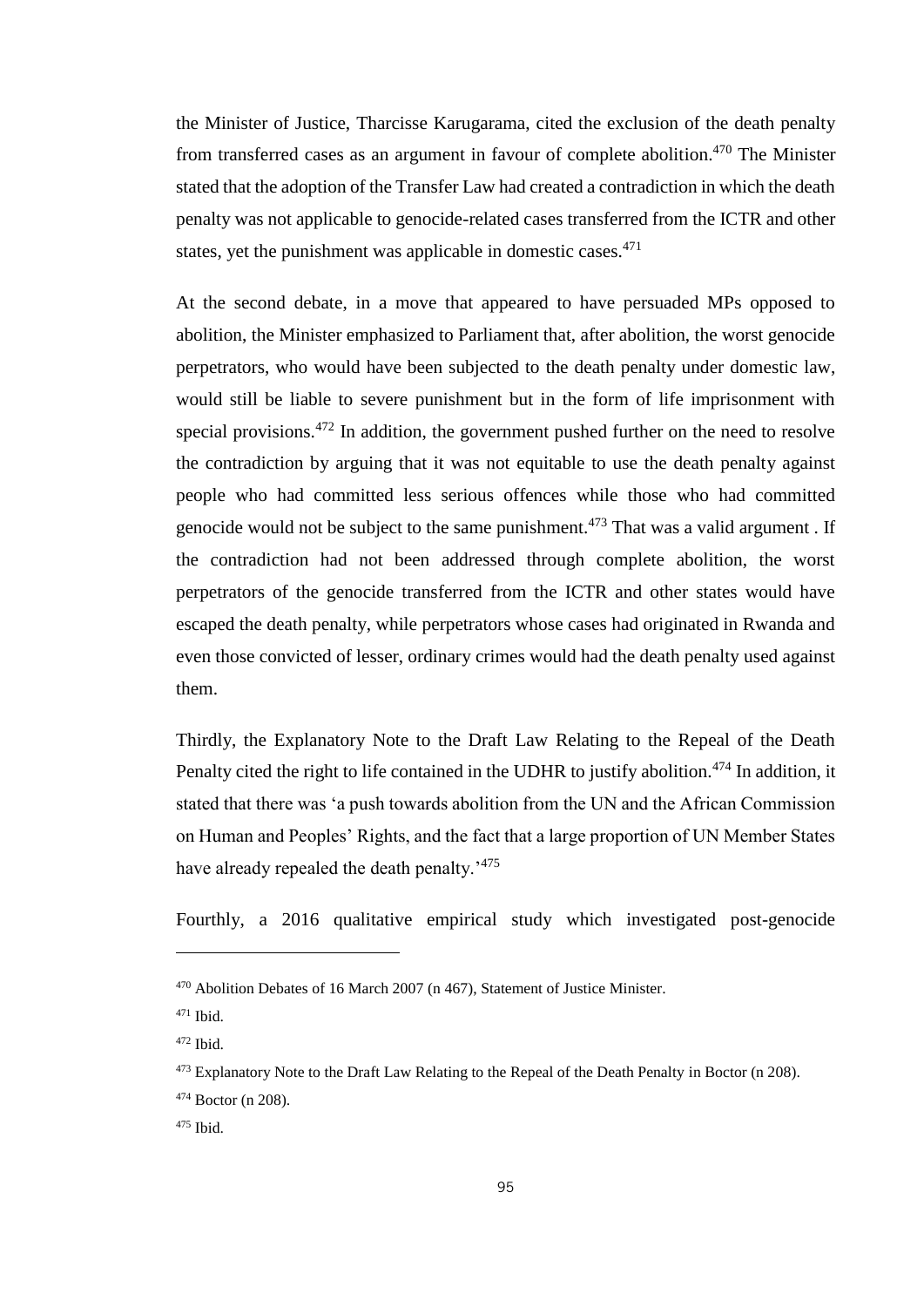reconciliation in Rwanda and the domestic effects of the ICTR found that the ICTR's referral requirements had indeed influenced the abolition of the death penalty in Rwanda.<sup>476</sup> People interviewed for the study, including Rwandan members of the ICTR, Rwandan lawyers and scholars, and foreign legal experts based in Rwanda all explicitly endorsed the view that Rwanda had abolished the death penalty to satisfy the ICTR's referral conditions.<sup>477</sup> One foreign legal expert, who was very much involved in Rwanda's legal reforms of 2007, confidently stated that Rwanda had abolished the death penalty in order to meet the ICTR's requirements and live up to all the international standards which the ICTR demands of a country to which genocide perpetrators are extradited.<sup>478</sup> This opinion is corroborated by a Rwanda news report published shortly after the death penalty was abolished. The report stated:

Sentencing convicts to death ended after the abolition of the death penalty, which was largely motivated by the government's desire to have Genocide suspects extradited and be tried here. In February, Rwanda assured the international community that the death penalty will no longer be applied.<sup>479</sup>

In addition, Stephen Rapp, a senior trial lawyer at the ICTR, was reported to have said that outlawing the death penalty considerably improved the chances of ICTR transferring cases to Rwanda. He had noted that 'If Rwanda had not passed the law, it would not be possible [transferring suspects] because we could not send people knowing that they would face the death penalty.'<sup>480</sup>

### **4.2.4** Madagascar

The death penalty was introduced in Madagascar in 1958 by the French colonial authorities who carried out an execution in the same year.<sup>481</sup> After independence, death

<sup>476</sup> Horovtiz (n 205).

<sup>477</sup> Ibid.

 $478$  Ibid.

 $479$  Tumwebaze (n 458).

 $480$  Ibid.

<sup>&</sup>lt;sup>481</sup> Death Penalty Worldwide (DPW), Pathways to Abolition of the Death Penalty (Cornell Law School, 2016) 21; UN Doc A/HRC/WG.6/7/MDG/1, para 46.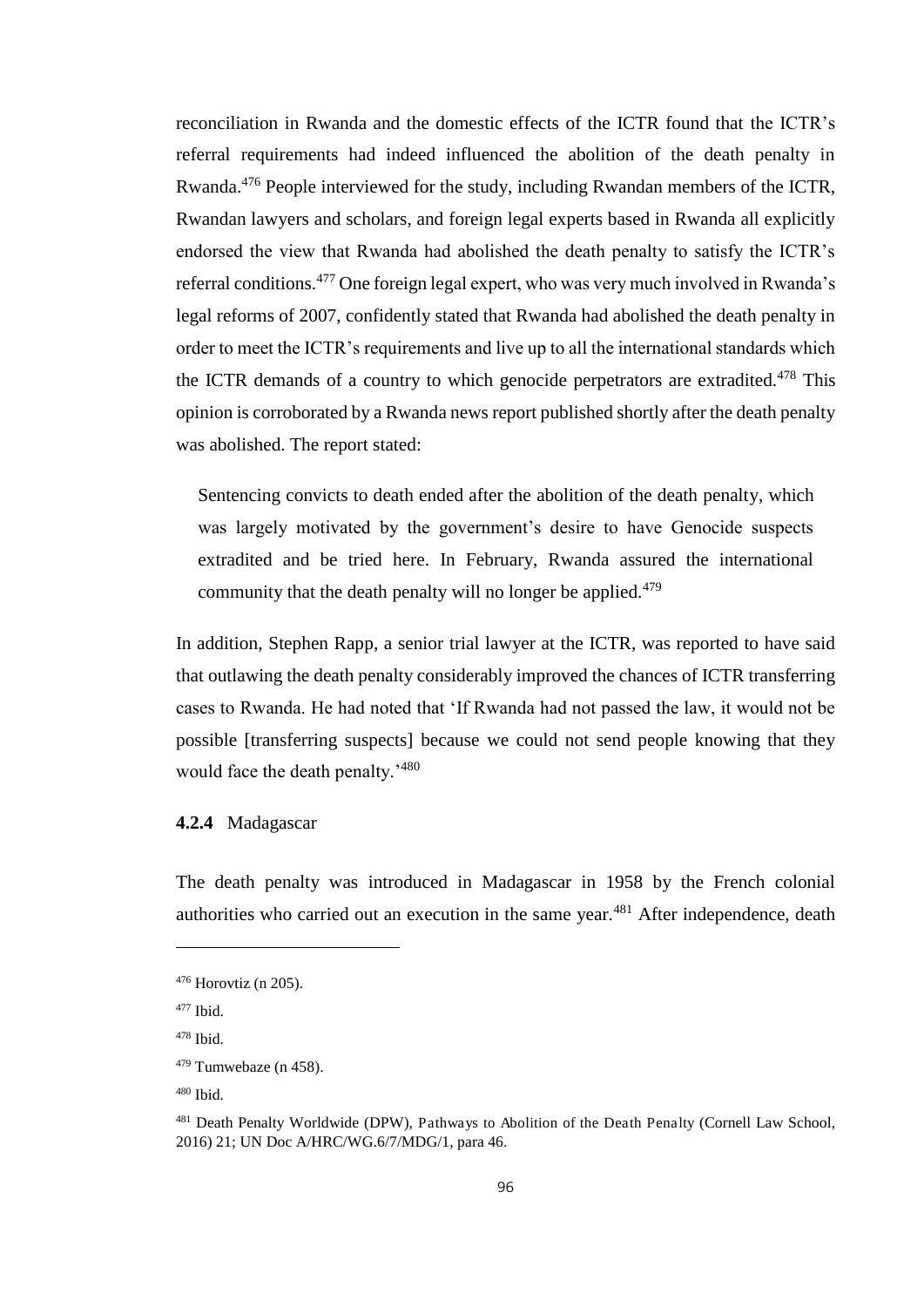sentences were imposed but no executions were ever carried out.<sup>482</sup> Abolition of the death penalty was considered by the government for many years but it never materialised.<sup>483</sup> Between 2005 and 2006 two abolition bills introduced in the National Assembly were rejected.<sup>484</sup> There were security challenges and high level criminality in the south of the country due to an increase in the theft of cattle.<sup>485</sup> Consequently, MPs from the south were persistently opposed to abolition and some had even called for the death penalty for the rape of minors.<sup>486</sup> Madagascar's reservations about abolition were evident at its first UPR where it rejected all recommendations to abolish the death penalty, stating: 'the conditions for the immediate abolition of capital punishment do not yet exist. A significant proportion of the population and a majority of Members of Parliament believe that the deterrent effect of maintaining the death penalty is still a useful means of combating insecurity.'<sup>487</sup>

However, after some years of political crisis following a 2009 coup d'état, the transitional government of President Rajoelina began to show an increased enthusiasm to consider abolition of the death penalty.<sup>488</sup> This was most likely encouraged by the need to reestablish relations with the international community, following the latter's disapproval of the coup d'état, and the aspiration that human rights should be promoted in the country.<sup>489</sup> The country's engagement with UN human rights mechanisms began to positively influence its attitude to abolition.

In 2010, for the first time, Madagascar co-sponsored the UNGA death penalty moratorium resolution, and for the second time voted in favour of it.<sup>490</sup> Co-sponsors of

<sup>482</sup> UN Doc A/HRC/WG.6/7/MDG/1, para 46.

<sup>483</sup> DPW (n 481) 21.

<sup>484</sup> Ibid.

<sup>485</sup> UN Doc A/HRC/WG.6/20/MDG/3, para C(2). Murder committed during cattle theft was the only offence that was punished by a mandatory death penalty (Penal Code of Madagascar, art 304 (amended 28 January 2005).

<sup>486</sup> Ibid.

<sup>487</sup> UN Doc A/HRC/14/13/Add.1., para 18.

<sup>488</sup> DPW (n 481) 21.

<sup>489</sup> Ibid.

<sup>490</sup> UN Doc A/RES/65/206.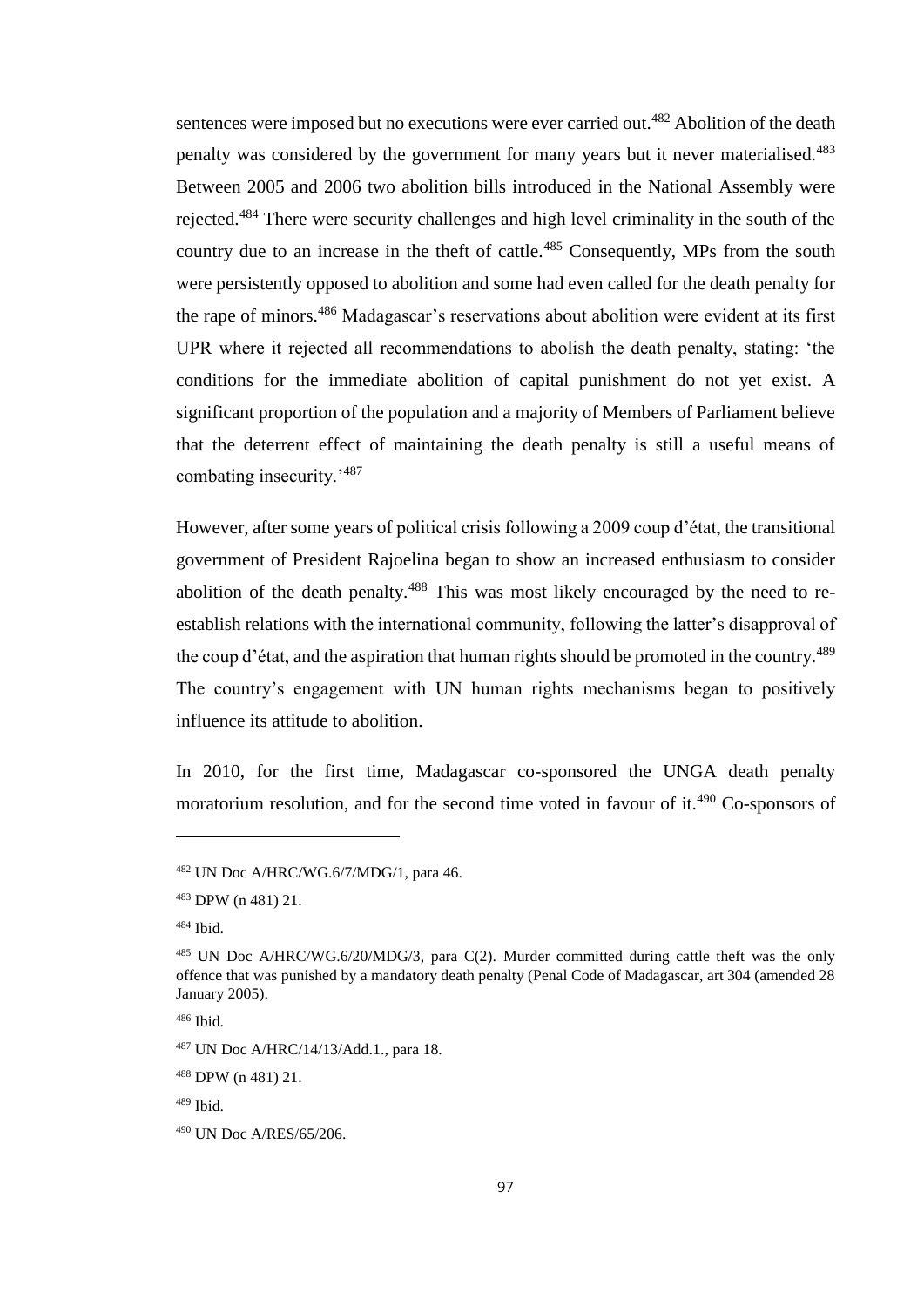UNGA resolutions are primarily co-authors of it and co-sponsorship signifies strong agreement with the substance of the resolution.<sup>491</sup> Therefore, Madagascar's action indicated its agreement with the abolition calls contained in the resolution.<sup>492</sup> In addition, on 24 September 2012 President Rajoelina signed ICCPR-OP2.<sup>493</sup>Although simply signing a human rights treaty which, like ICCPR-OP2, requires ratification does not express the state's consent to be bound, $494$  it demonstrates the state's intent to examine the instrument with a view to ratifying it.<sup>495</sup> In this context, Madagascar was arguably signalling its eventual commitment to abolition. More importantly, by becoming a signatory to ICCPR-OP2, Madagascar was obliged, in the period between signature and ratification, to refrain from acts that would defeat the object and purpose of the Protocol.<sup>496</sup> Furthermore, in December 2012 Madagascar again co-sponsored and voted in favour of the third UNGA death penalty moratorium resolution,  $497a$  further sign of its commitment to abolition. At the time of its second UPR, on 3 November 2014, the influence which UN human rights mechanisms had had on Madagascar's attitude to abolition was evident. For the first time, it accepted all recommendations to abolish the death penalty,<sup>498</sup> had no reservations about abolition and did not seek to justify retention of capital punishment despite continued opposition to abolition in the south of the country.<sup>499</sup>

A few weeks later, a short Abolition Bill, containing only four sections, was personally

<sup>491</sup> A. Glenn Mower Jr, 'The Sponsorship of Proposals in the United Nations General Assembly' (1962) 15 Western Political Quarterly 661, 662.

<sup>492</sup> UNGA Resolution 65/206 'calls upon all States to establish a moratorium on executions with a view to abolishing the death penalty.'

<sup>493</sup> DPW (n 481) 21; [<https://treaties.un.org/doc/Publication/CN/2012/CN.511.2012-Eng.pdf>](https://treaties.un.org/doc/Publication/CN/2012/CN.511.2012-Eng.pdf) accessed 28 April 2018.

 $494$  Vienna Convention on the Law of Treaties 1969 (VCLT), art 14(1)(a).

<sup>495</sup> United Nations, Treaty Handbook (United Nations Publications 2012), 3.1.

<sup>496</sup> VCLT, art 18.

<sup>497</sup>UN Doc A/RES/67/176;

[<sup>&</sup>lt;http://unbisnet.un.org:8080/ipac20/ipac.jsp?session=1527J9NK38798.49061&menu=search&aspect=po](http://unbisnet.un.org:8080/ipac20/ipac.jsp?session=1527J9NK38798.49061&menu=search&aspect=power&npp=50&ipp=20&spp=20&profile=voting&ri=1&matchopt=0%7C0&source=~%21horizon&index=.VM&term=A%2FRES%2F67%2F176&x=15&y=15&aspect=power) [wer&npp=50&ipp=20&spp=20&profile=voting&ri=1&matchopt=0%7C0&source=~%21horizon&index](http://unbisnet.un.org:8080/ipac20/ipac.jsp?session=1527J9NK38798.49061&menu=search&aspect=power&npp=50&ipp=20&spp=20&profile=voting&ri=1&matchopt=0%7C0&source=~%21horizon&index=.VM&term=A%2FRES%2F67%2F176&x=15&y=15&aspect=power)  $=NM\&\text{term}=A\%2FRES\%2F67\%2F176\&x=15\&y=15\&\text{aspect}=power}$  accessed 28 April 2018.

<sup>498</sup> UN Doc A/HRC/28/13, 108.

<sup>499</sup> UN Doc A/HRC/WG.6/20/MDG/1; UN Doc A/HRC/WG.6/20/MDG/2; UN Doc A/HRC/28/13.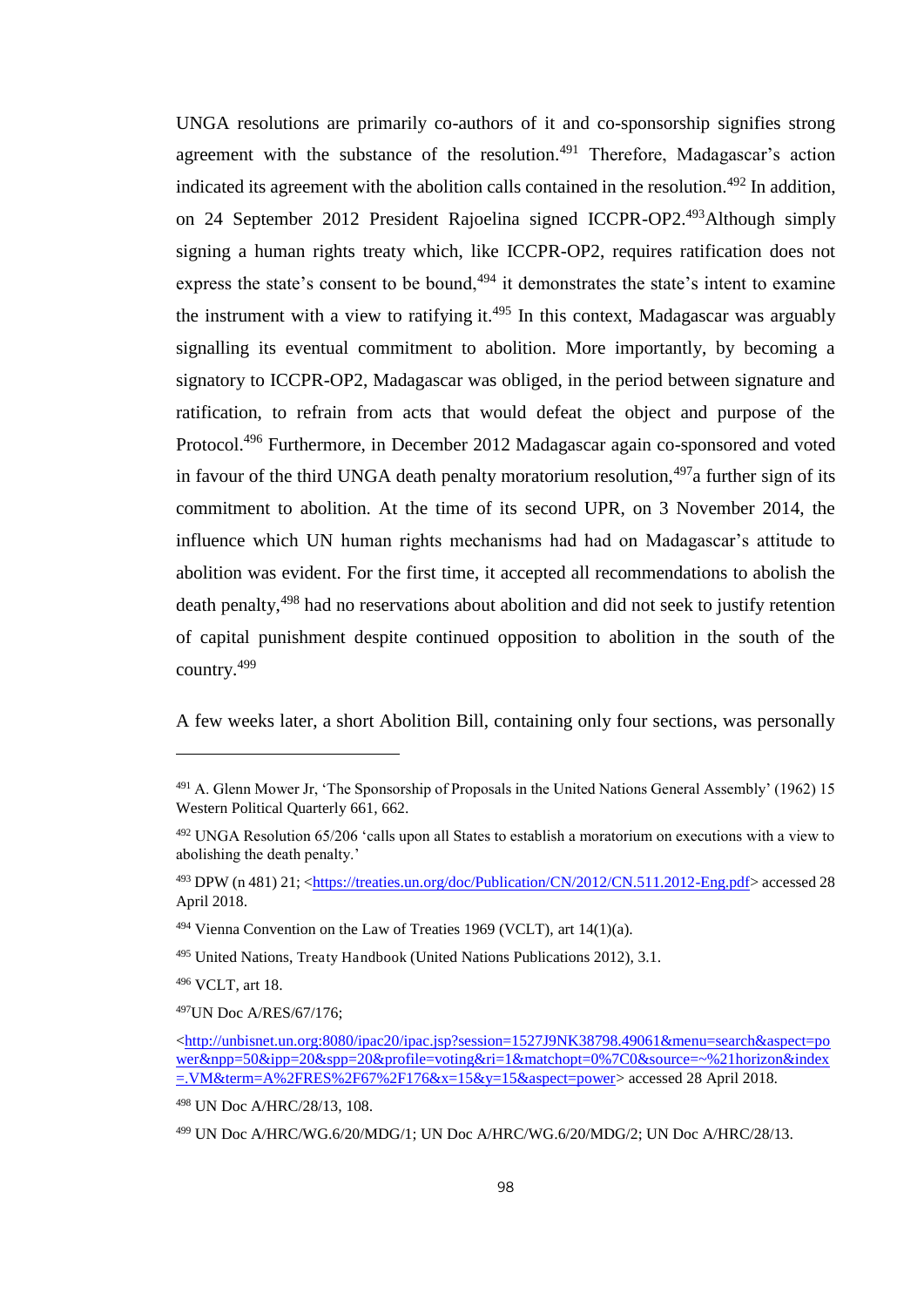introduced in Parliament by Jean Max Rakotomamonjy, President of the National Assembly.<sup>500</sup> The influence of international human rights law in the drafting of the bill was obvious. The explanatory statement accompanying the Bill began with a reference to key provisions of the UDHR: Article 3, the right to life, and Article 5, the right to freedom from torture or cruel, inhumane or degrading treatments.<sup>501</sup> The statement ended:

Any country committed to liberty and ethics must pronounce itself, without any ambiguity, against the death penalty. Madagascar has already demonstrated this willingness by signing in September 2012 the Protocol to the International Covenant on Civil and Political Rights, aiming at the abolition of the death penalty. It is time to translate this willingness into law. This is the purpose of the present Bill.<sup>502</sup>

The anticipated opposition from southern MPs was apparent during the Parliamentary committee's consideration of the Bill. However, the fact that these MPs were in a minority appeared to have eliminated the opposition.<sup>503</sup> When the Bill was put to a plenary vote on 10 December 2014, the National Assembly unanimously adopted it.<sup>504</sup> On 9 January 2015, the Bill was signed into law by the President.<sup>505</sup> Article 1 provides: 'The death penalty is abolished. No-one can be executed.<sup>506</sup> The punishment was replaced by life imprisonment with hard labour.<sup>507</sup> Subsequently, Madagascar ratified ICCPR-OP2 on 21 September 2017.

# **4.2.5** Benin

The influence of ICCPR-OP2 on the Constitutional Court's restriction of death sentences and the government's grant of clemency to all death row prisoners in Benin is well

<sup>500</sup> Bill No. 2014-035 on the Abolition of the Death Penalty.

<sup>501</sup> Ibid, Explanatory Statement.

<sup>502</sup> Ibid.

<sup>503</sup> DPW (n 481) 23.

<sup>504</sup> Ibid.

<sup>505</sup> Law No. 2014-035 on the Abolition of the Death Penalty.

<sup>506</sup> Ibid, art 1.

<sup>507</sup> Ibid, art 2.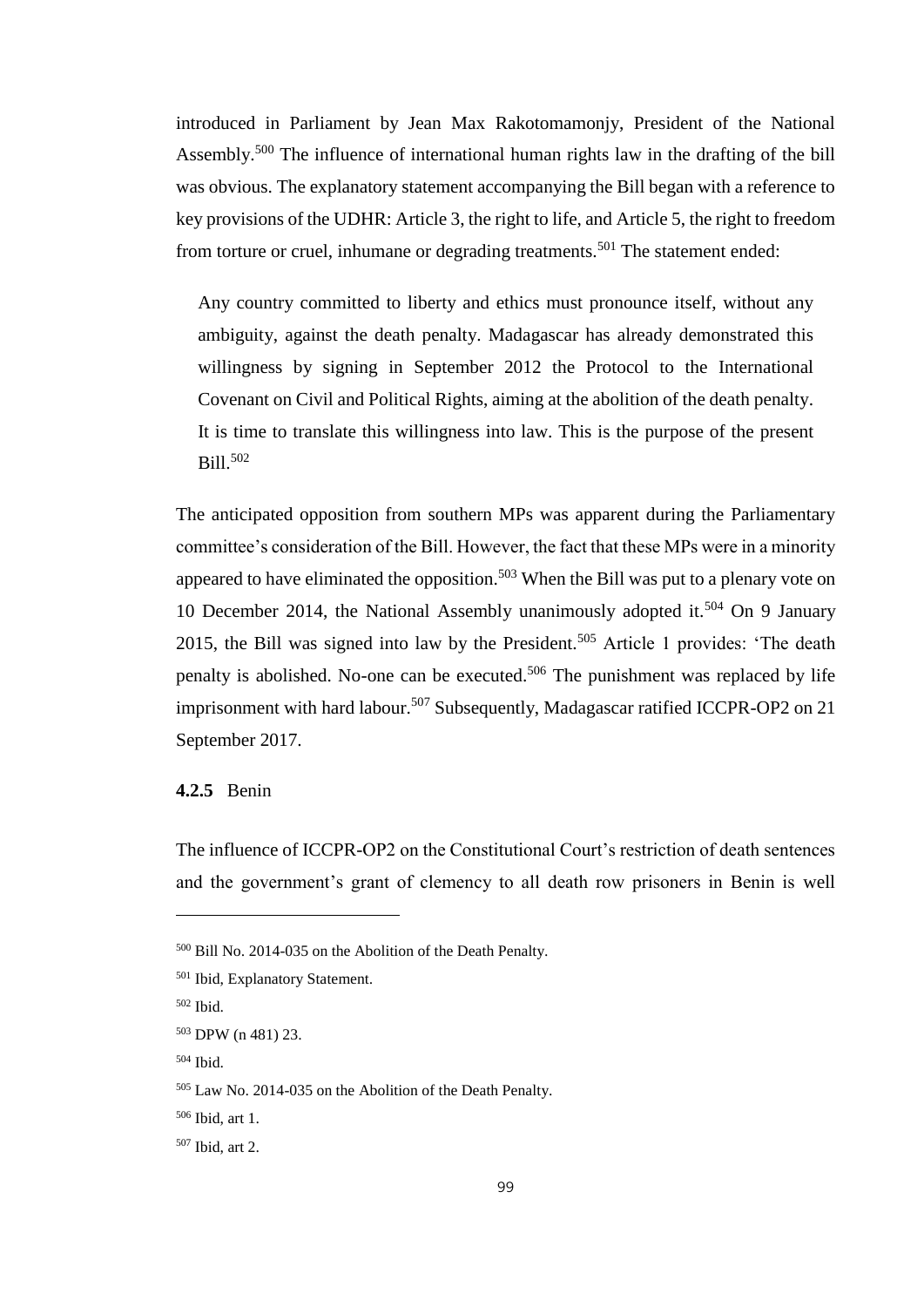established.<sup>508</sup> However, a major question which these developments pose is: what is the death penalty status of Benin?

Hood and Hoyle have opined that Benin effectively abolished the death penalty when it acceded to ICCPR-OP2 in  $2012$ <sup>509</sup> They do not provide further reasoning for their opinion. However, subsequent proponents of this view have argued that abolition occurred because Benin is a monist state.<sup>510</sup> and as such ICCPR-OP2 was automatically incorporated and took effect in the country's national law upon accession.<sup>511</sup> In addition, they rely on the 2012 Constitutional Court decision in support of their position.<sup>512</sup> Benin is indeed a monist state and this status is confirmed in the Constitution which gives treaties, lawfully ratified by Benin, superior authority over national laws.<sup>513</sup> Nevertheless, the conclusion that Benin's accession to the ICCPR-OP2 abolished the death penalty in the country is legally flawed.

First, as already discussed in Chapters 1 and 2, ICCPR-OP2 does not actually abolish the death penalty but sets abolition as its goal. Article 1(1) provides that 'no one in the jurisdiction of a State Party to the Protocol shall be executed', while Article 1(2) stipulates: 'Each State Party shall take all necessary measures to abolish the death penalty within its jurisdiction.' This clearly indicates that ICCPR-OP2 imposes an obligation on a State Party to ensure abolition of the death penalty and does not automatically abolish the death penalty in its jurisdiction. One probable reason for the assumption that ICCPR-OP2 abolishes the death penalty on ratification or accession is that 81, a clear majority,

L

<sup>508</sup> Chapters 2.2 and 3.2.1.

<sup>509</sup> Hood and Hoyle (n 227) 89-9, 504-505.

<sup>510</sup> A state that adopts the monist theory 'has a unitary perception of the 'law' and understands both international and municipal law as forming part of one and the same legal order.' Peter Malanczuk, Akehurst's Modern Introduction to International Law (7th edn, New York, Routledge 1997) 63-67. In a monist state, treaties do not need to be translated into national law but take effect immediately upon ratification.

<sup>511</sup> DPW (n 481) 3-5; Zorah Blok and Ciarán Suter, Triggers for abolition of the death penalty in Africa: A Southern African perspective (FIDH, 2017) 14,17; African Commission on Human and Peoples' Rights, Working Group on The Death Penalty in Africa (2012), 7; Alice Mogwe, 'The Death Penalty in Botswana: Barriers to Equal Justice' in Ivan Simonovic (eds), Moving Away from the Death Penalty: Arguments, Trends and Perspectives (United Nations 2014) 154; Novak (n 9) 4.

<sup>512</sup> Ibid; Benin Constitutional Court Decision DCC 12-153 of 4 August 2012.

<sup>513</sup> Constitution of Benin 1990, art 147.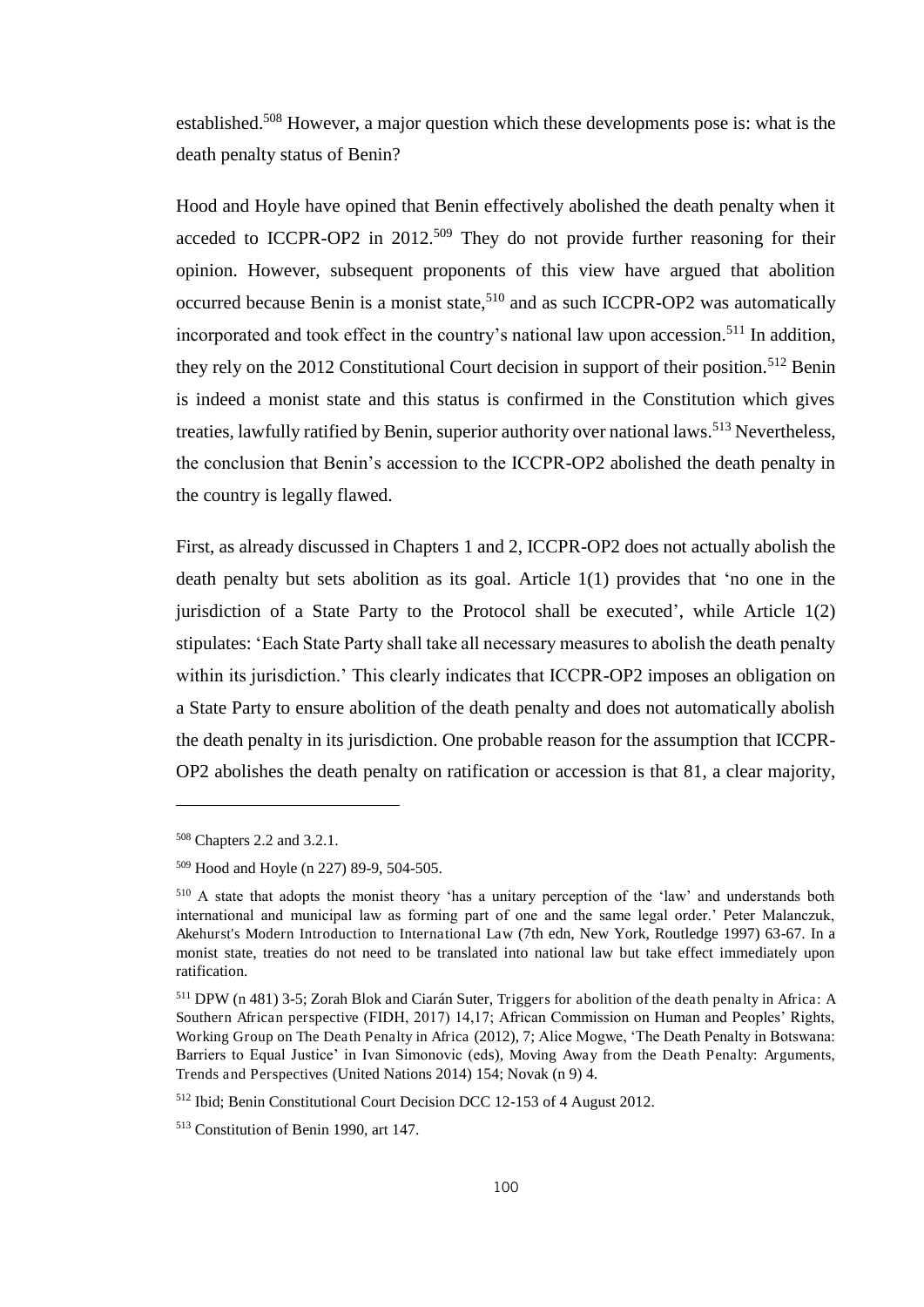of the current 85 States Parties are abolitionist.<sup>514</sup> However, it must be emphasized that many of these states became parties to the Protocol after abolition had already taken place in their countries.<sup>515</sup>

Secondly, analysis of the 2012 Constitutional Court judgment indicates that it applies only to the adoption of the Criminal Procedure Code and not to the general use of the death penalty in Benin.<sup>516</sup> The case arose from the request of the President to the Constitutional Court to determine whether the new Criminal Procedure Code passed by the National Assembly was compliant with the Constitution. Consequently, the Constitutional Court, among other things, declared Articles 685(2) and 793, which provided for death sentences, unconstitutional because they were incompatible with Benin's accession to ICCPR-OP2. Thus, the contravening provisions of the law were removed by the National Assembly, but provisions on the death penalty remained in the Criminal Code.<sup>517</sup>

Nevertheless, an examination of the 2016 Constitutional Court decision sheds light on the current abolitionist status of Benin. The decision went further in scope than the 2012 one, unequivocally declaring that Benin's accession to ICCPR-OP2 'now renders inoperative **all legal provisions** stipulating the death penalty as a punishment…such that no one can now be sentenced to capital punishment in Benin.<sup>518</sup> By virtue of the Constitutional Court being the highest court and authority on constitutional matters,  $519$  this decision is final and binding in Benin. Therefore, it can be concluded that the death penalty is no longer lawful in Benin and the country is an abolitionist state. Furthermore, since the Constitutional Court premised its 2016 decision on Benin's accession to the ICCPR-OP2, it is reasonable to conclude that international human rights law influenced Benin's

<sup>514</sup> [<https://treaties.un.org/Pages/ViewDetails.aspx?src=IND&mtdsg\\_no=IV-12&chapter=4&clang=\\_en>](https://treaties.un.org/Pages/ViewDetails.aspx?src=IND&mtdsg_no=IV-12&chapter=4&clang=_en) assessed on 28 May 2018. Brazil, Chile, El Salvador and Liberia (retentionist) are States Parties to the ICCPR-OP2 but have not abolished the death penalty for all crimes.

<sup>515</sup> Ibid.

<sup>516</sup> Chapter 2.2.

 $517$  AI (n 261).

<sup>518</sup> Emphasis added. See Chapter 2.2.

<sup>519</sup> Constitution of Benin 1990, arts 114 and 117.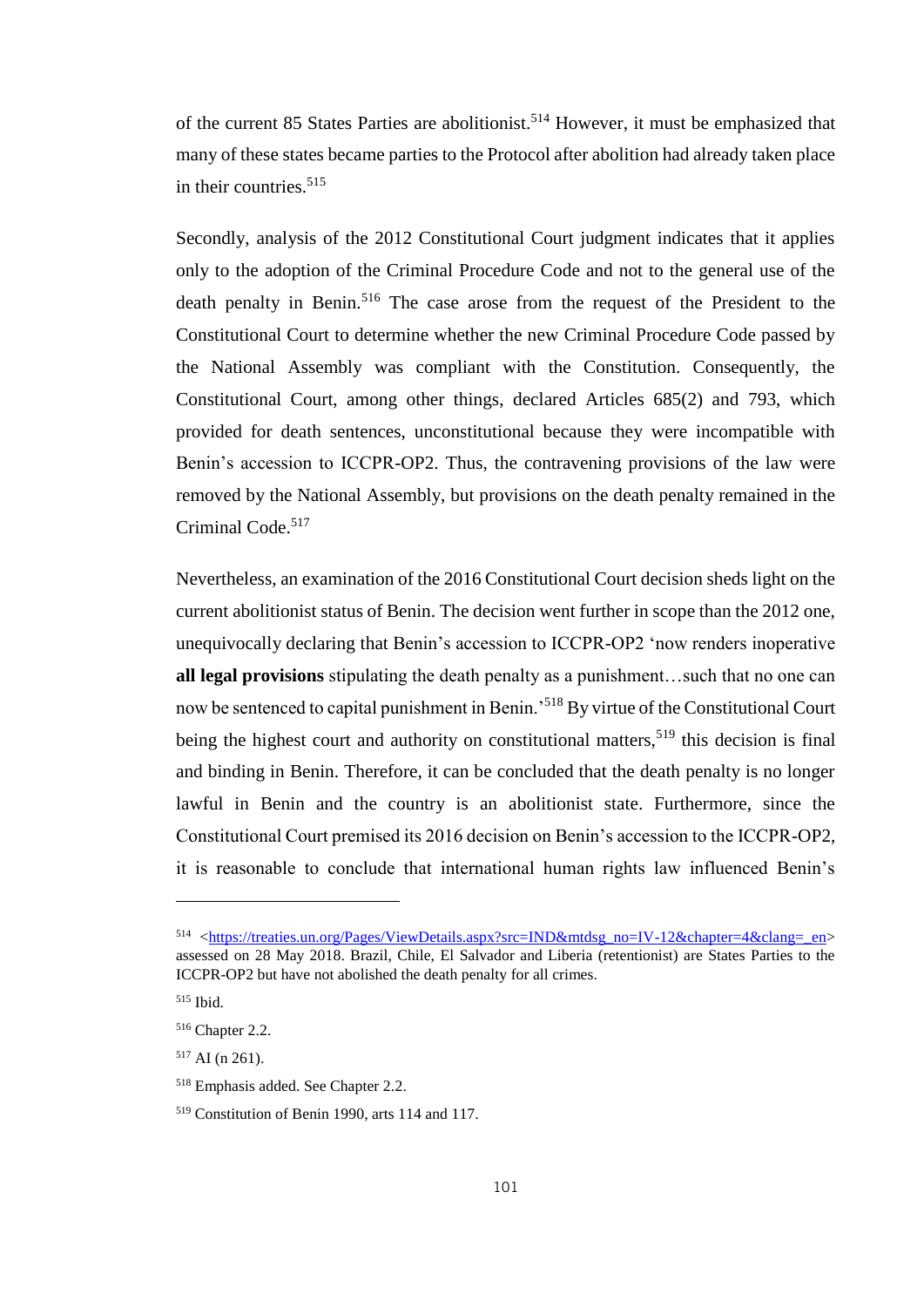abolition of the death penalty.

### **5.3 Conclusion**

The aim of this chapter was to demonstrate the extent to which international human rights law has influenced the abolition of the death penalty in sub-Saharan Africa. The chapter has demonstrated that international human rights law influenced abolition of the death penalty in South Africa, Rwanda, Madagascar and Benin. However, as the analysis of the Lusophone countries in the region indicate, abolition of the death penalty in some sub-Saharan African countries only aligns with international human rights law and the influence of that body of law is not evident. In those Lusophone countries, Portuguese colonialism influenced abolition. Thus, international human rights law has influenced abolition of the death penalty in sub-Saharan Africa to some extent. Nevertheless, the extent of that influence is significant. The ICCPR and the jurisprudence of the CCPR provided the Constitutional Court of South Africa with grounds it needed to declare the death penalty unconstitutional. In this regard, Article 6(6) ICCPR was a useful tool for the Court. This also proves that although the Covenant allows for the death penalty in limited circumstances, it is a progressive abolition instrument which could be relied on to achieve abolition of the death penalty. The influence of ICCPR-OP2 on the Benin Constitutional Court's decisions shows the effectiveness of the instrument in having farreaching positive outcomes for abolition in the jurisdiction of States Parties. As the case of Madagascar shows, even when a country is simply a signatory, ICCPR-OP2 can still inspire abolition. It is hoped that the 2016 decision of the Benin Constitutional Court will serve as precedent in other countries that become a party to ICCPR-OP2 but delay in fulfilling their obligations to take all necessary measures to abolish the death penalty. International human rights law's relationship with the abolition of the death penalty is dynamic. Beyond the obligations it directly imposes on States Parties to abolitionist instruments, its general application by states in the context of UN mechanisms and institutions can influence countries to abolish the death penalty, as was the case in Rwanda and Madagascar.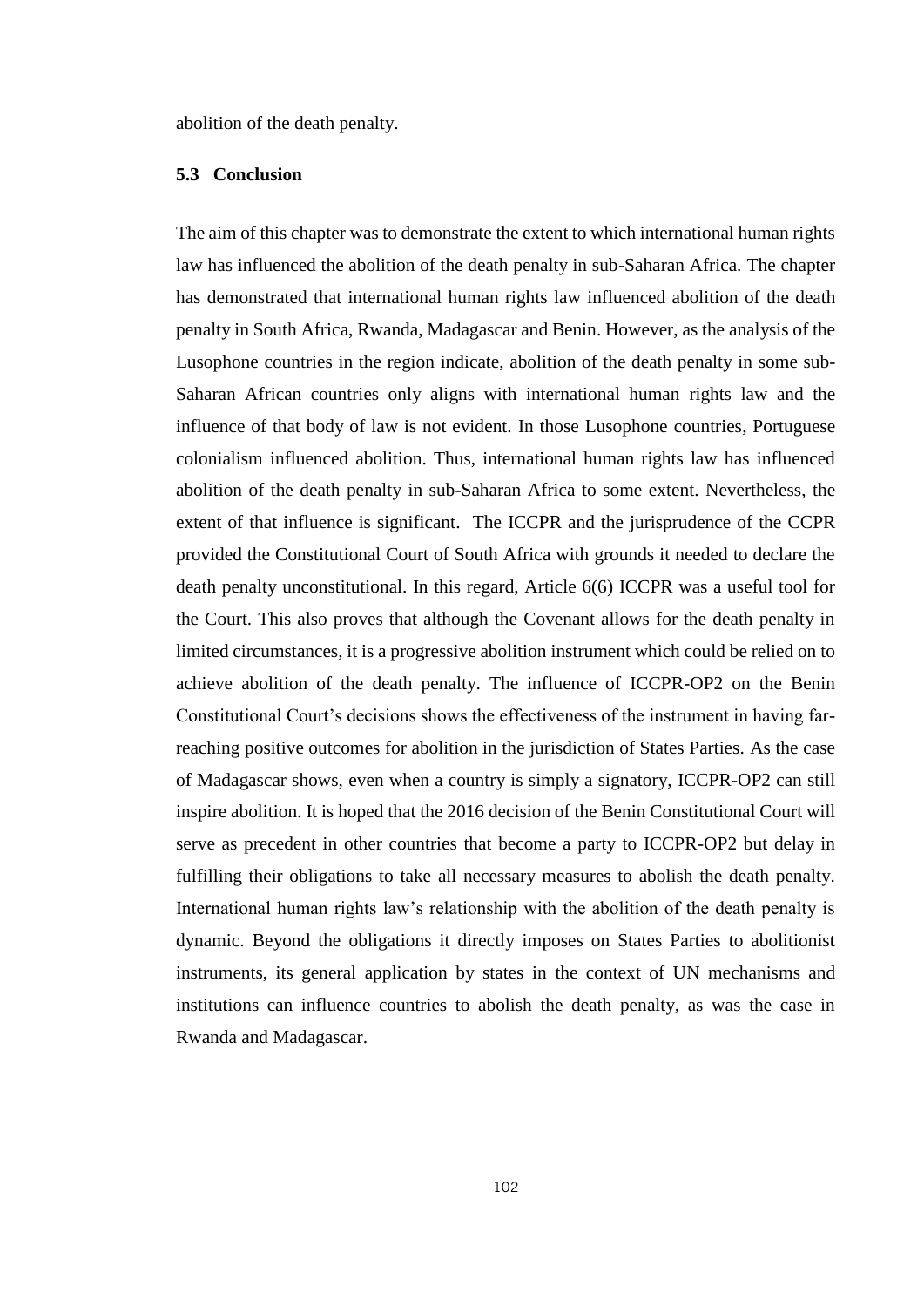### **CHAPTER 5**

### **Conclusion**

The aim of this study has been to investigate the extent to which international human rights law has influenced the law and practice of sub-Saharan African countries on the death penalty. This study is important because the death penalty remains lawful in the majority  $-28$  of  $49$  – countries in sub-Saharan Africa contrary to international trends which indicate that  $107$  countries – a majority – in the world have abolished the punishment. Also, the lives of convicts are protected against the death penalty in 21 sub-Saharan African countries but could be lawfully taken in 28 others, creating a kind of lottery with regard to respect for the right to life in sub-Saharan Africa. Furthermore, the propensity of sub-Saharan African countries to implement death sentences makes the situation even more concerning.

### **5.1 Principal findings of the study**

Why the African Charter, Africa's main human rights instrument, is silent on the death penalty is an important question in the study of the death penalty; but one which scholars have not yet been able to properly explain. Rather than provide reasons for the silence, scholars have simply been using Article 4 of the African Charter, which prohibits the arbitrary deprivation of life, to draw inferences on the Charter's position on the death penalty. Indeed, William Schabas was right in observing that there is paucity of available materials on the drafting history of the African Charter.<sup>520</sup> This makes it difficult, but not impossible, to understand the Charter's silence on the death penalty. This study has shown that the available drafting history sheds light on the Charter's silence. The drafters of the Africa Charter were determined to make the instrument unique, hence they did not simply replicate provisions from the other international human rights instruments. They had the opportunity to include a provision on the death penalty, in fact the first draft contained such a provision, but they intentionally left it out of the final draft. Besides, no country in Africa had abolished the death penalty for all crimes in 1979, when the Charter was being

<sup>520</sup> Schabas (n 40) 355-361.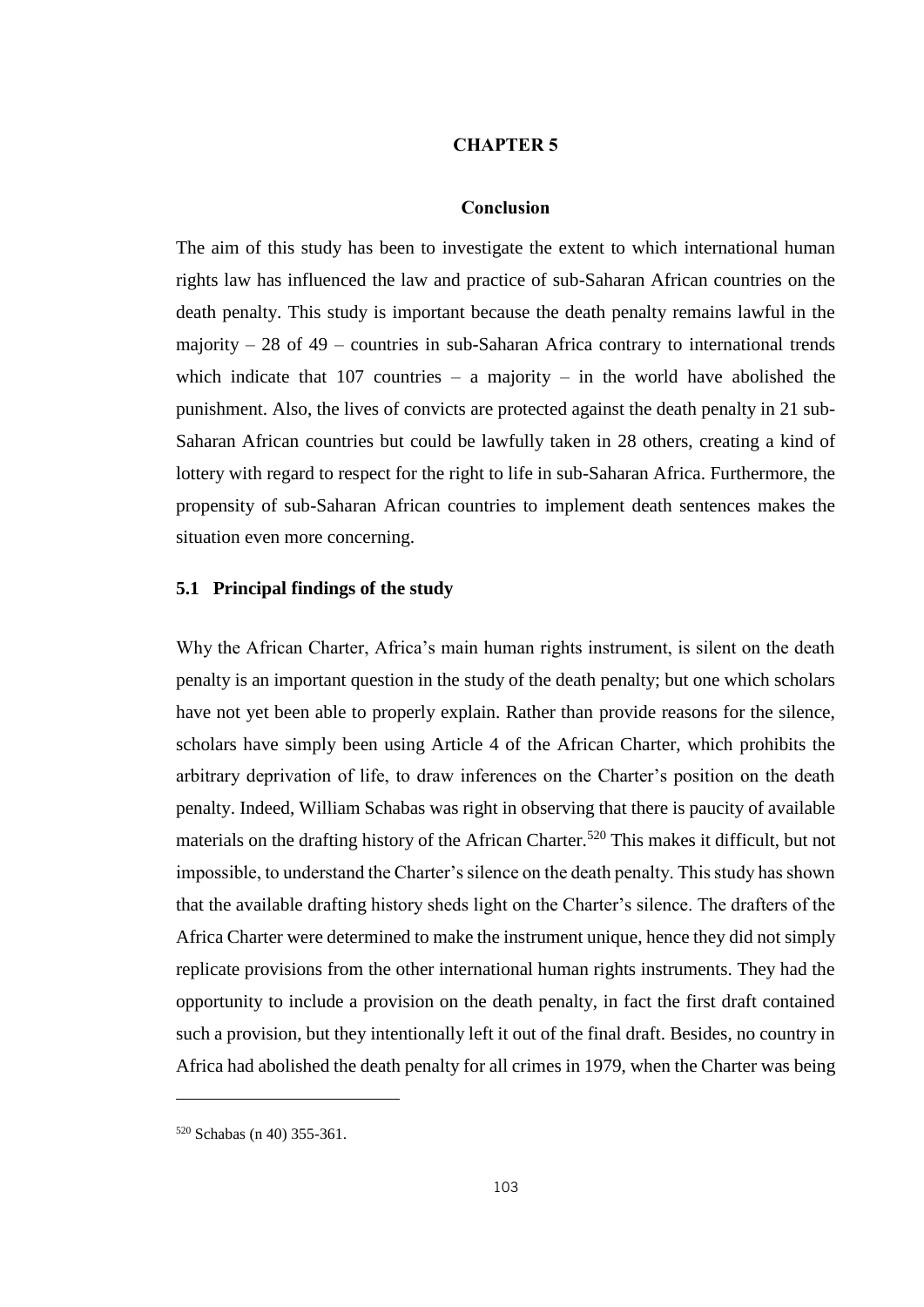drafted, so the restriction or abolition of the punishment was not a major human rights priority for Africa at that time.

What emerged out of a desire to be original has turned out to be a flaw. The African Charter's failure to regulate the use of the death penalty has made the instrument weak in addressing concerns about the punishment. In particular, at a time when international human rights law is moving towards abolition of the death penalty, the African human rights system is lagging behind. A human rights system must be relevant and continuously adapt to match changing conditions,<sup>521</sup> but the African human rights system has been slow to do this with regard to the death penalty. An instrument which comprehensively addresses the question of the death penalty in Africa is urgently required. To this end, the African Union should without further delay consider and adopt the draft Protocol to the African Charter on the Abolition of the Death Penalty, which has been pending before it since 2015.

This study has found that international human rights law has influenced the law and practice of sub-Saharan African countries on the death penalty to a large extent in three distinct ways: restricting the imposition of death sentences, preventing executions through the grant of clemency and abolishing the death penalty.

The mandatory imposition of death sentences has been declared unconstitutional by national courts in Malawi and Kenya using international human rights law as tools for interpreting the Constitution.<sup>522</sup> Constitutional provisions on the right to equality before the law, freedom from discrimination and the right to a fair trial have all been construed with reference to the International Covenant on Civil and Political Rights  $(ICCPR)^{523}$  and the Universal Declaration of Human Rights  $(UDHR)^{524}$  in order to invalidate laws which provided for the mandatory imposition of death sentences. Consequently, in these countries, judges now have the discretion not to impose death sentences and are permitted to take into consideration mitigating circumstances during sentencing in individual

<sup>521</sup> Lilian Chenwi, 'Breaking new ground: The need for a protocol to the African Charter on the abolition of the death penalty in Africa' (2005) 5 AHRLJ 89.

<sup>522</sup> Chapter 2.1.

<sup>523</sup> 999 UNTS 171.

<sup>524</sup> UNGA Res 217A (III).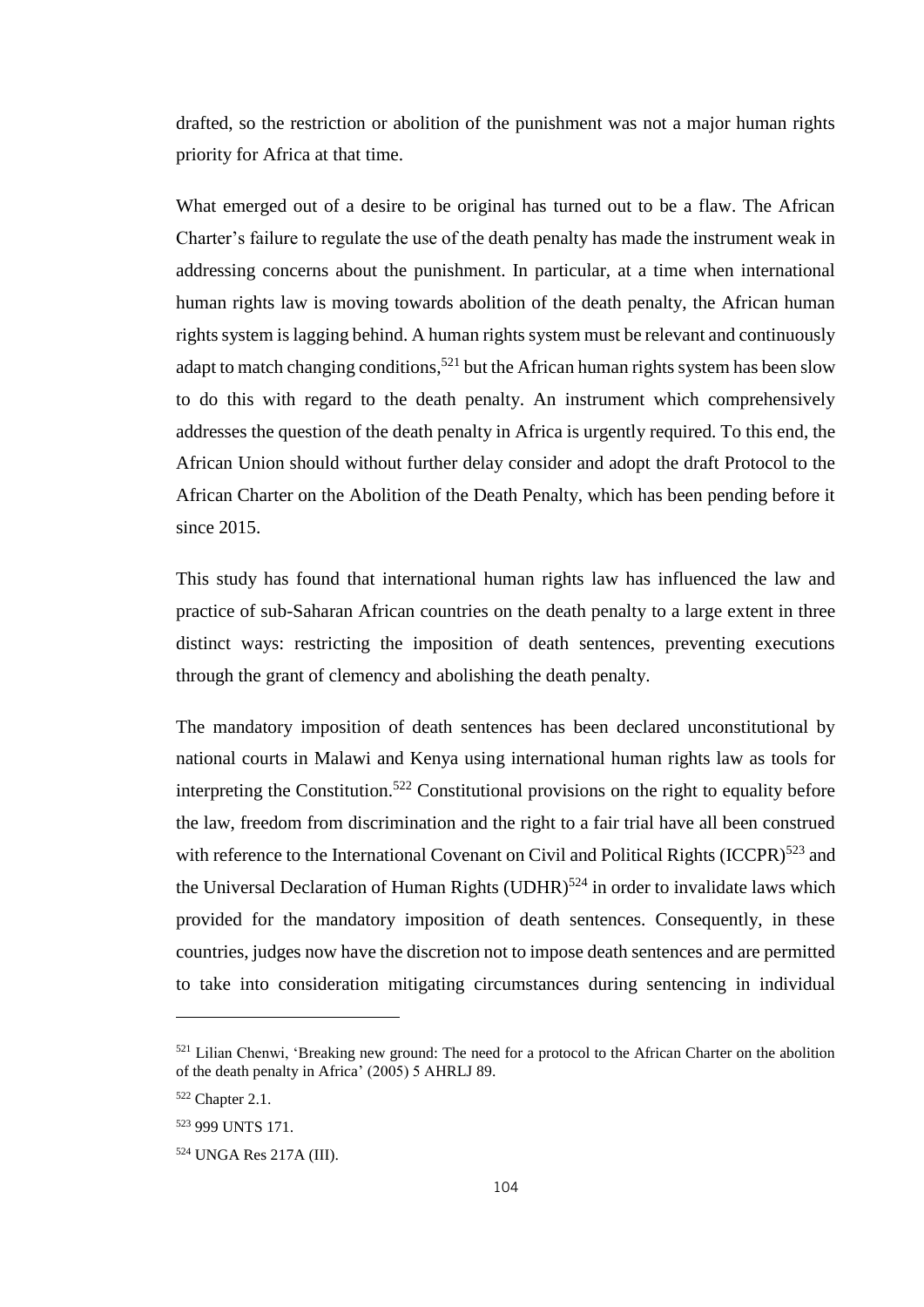capital cases. Although the death penalty remains a lawful punishment there, the prohibition of mandatory death sentences has resulted in the courts ordering the establishment of resentencing hearings to review all death sentences. In Malawi, the resentencing hearings have led to the substitution of death sentences with prison terms and in some cases the immediate release of prisoners. The sentencing discretion that judges now have would arguably reduce the number of death sentences imposed.

In Benin, an examination of two landmark Constitutional Court judgments has shown how the Second Optional Protocol to the ICCPR  $(ICCPR-OP2)^{525}$  was used to justify restricting the imposition of death sentences.<sup>526</sup> Although ICCPR-OP2 does not expressly preclude State Parties from imposing death sentences, it was initially used by the Constitutional Court to nullify a section of a new law providing for death sentences. The same instrument was subsequently used by the Court as ground for invalidating all existing death penalty laws in Benin, to the extent that prosecutors can no longer request the courts to impose death sentences in criminal cases and all courts have been banned from imposing such sentences.

The International Criminal Tribunal for Rwanda (ICTR) and the Special Court for Sierra Leone, both set up by the UN, have played significant roles in restricting the imposition of death sentences in Rwanda and Sierra Leone respectively.<sup>527</sup> The ICTR could not impose death sentences for crimes, even though such crimes were punishable with the death sentence under Rwandan law.<sup>528</sup> Similarly, the Special Court cannot impose death sentences despite the availability of the punishment in Sierra Leonean law. The UN's resolve to exclude the death sentence from the punishments the ICTR and Special Court could use stemmed from international human rights law which unequivocally no longer permits the imposition of death sentences for international crimes.

In addition, the study has found that the right of people under sentence of death to seek

<sup>527</sup> Ibid.

<sup>525</sup> 1642 UNTS 414.

<sup>526</sup> Chapter 2.2.

<sup>528</sup> The ICTR was officially closed by the UN on 31 December 2015.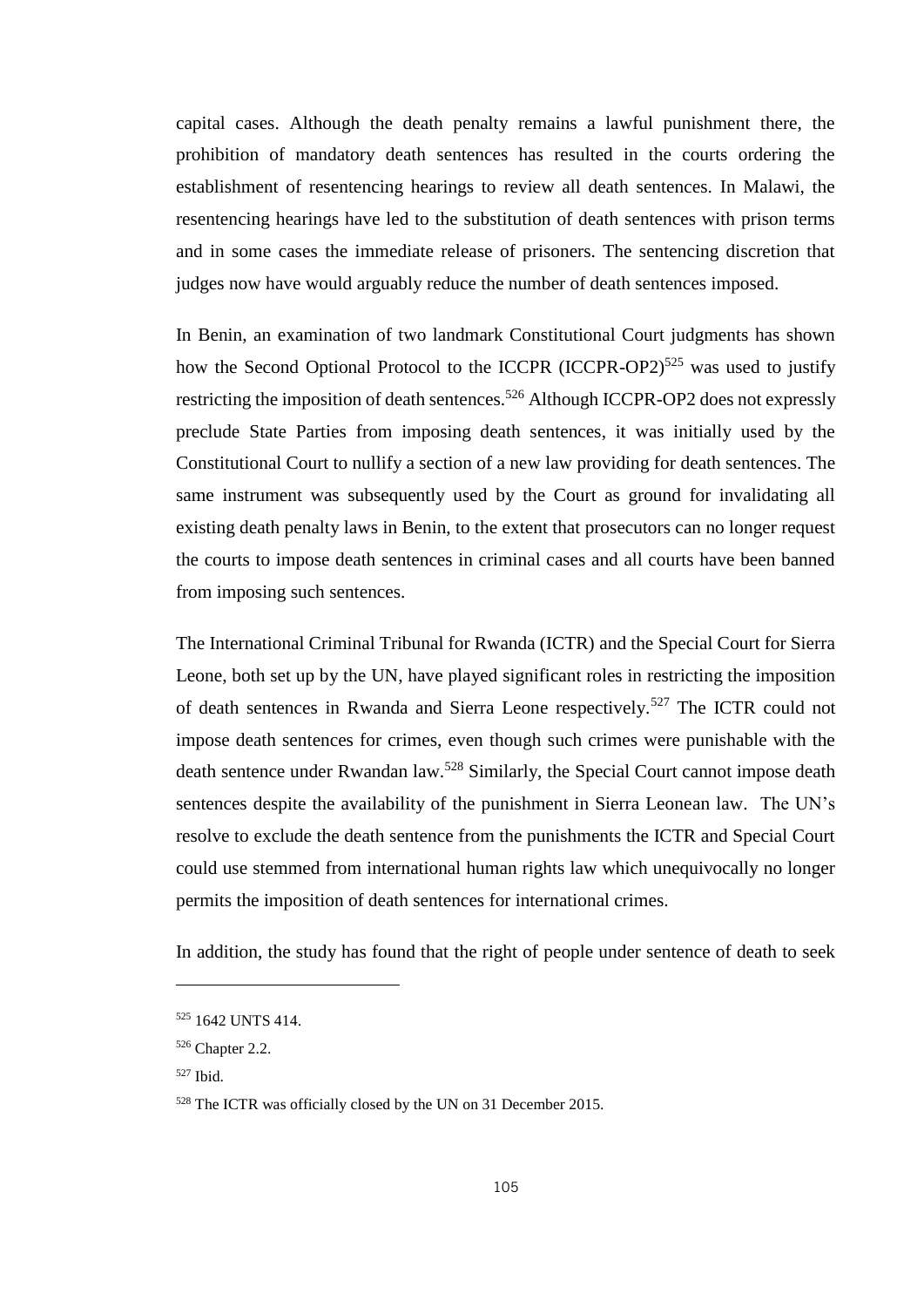clemency is well established in international human rights law.<sup>529</sup> UN and regional human rights instruments, UN bodies and experts and international human rights tribunals have all contributed significantly to entrenching the right in the jurisprudence of international human rights law.

Countries across sub-Saharan Africa have established a practice of granting death penalty clemency. The common feature of the five significant countries examined in this study is that they have provisions in their domestic law which facilitate the grant of death penalty clemency and have consistently granted it to many or all people on death row.<sup>530</sup> In many cases the clemency granted to death row prisoners has been influenced by international human rights law. The extent of that influence has been diverse across the five countries examined. At one end of the spectrum is Ghana, which has a good record of granting clemency to death row prisoners but has done so in fulfilment of its own clemency laws and its tradition of granting clemency to commemorate national days, with no discernible influence of international human rights law. At the other end of the spectrum are Benin, Kenya and Zambia that have clearly been influenced by international human rights treaties, doctrine and treaty implementation review mechanisms in granting death penalty clemency.<sup>531</sup> Nigeria falls in the middle of this influence spectrum, while it has regularly granted clemency to death row prisoners, its decisions have largely been influenced by the discretion of the executive to show mercy to death row prisoners; although international human rights law has played a major role in influencing the decision to grant clemency in two cases.<sup>532</sup>

The influence of international human rights law on the grant of death penalty clemency in sub-Saharan Africa has been quite remarkable, resulting in thousands of people being spared death. It has also altered the way in which some countries in sub-Saharan Africa use the death penalty; that is, it has prevented them from implementing death sentences. In the absence of clemency, it is undeniable that in sub-Saharan Africa many people sentenced to death who have exhausted or been denied their right of appeal would

<sup>530</sup> Ibid.

<sup>529</sup> Chapter 3.1.

<sup>531</sup> Ibid.

<sup>532</sup> Ibid.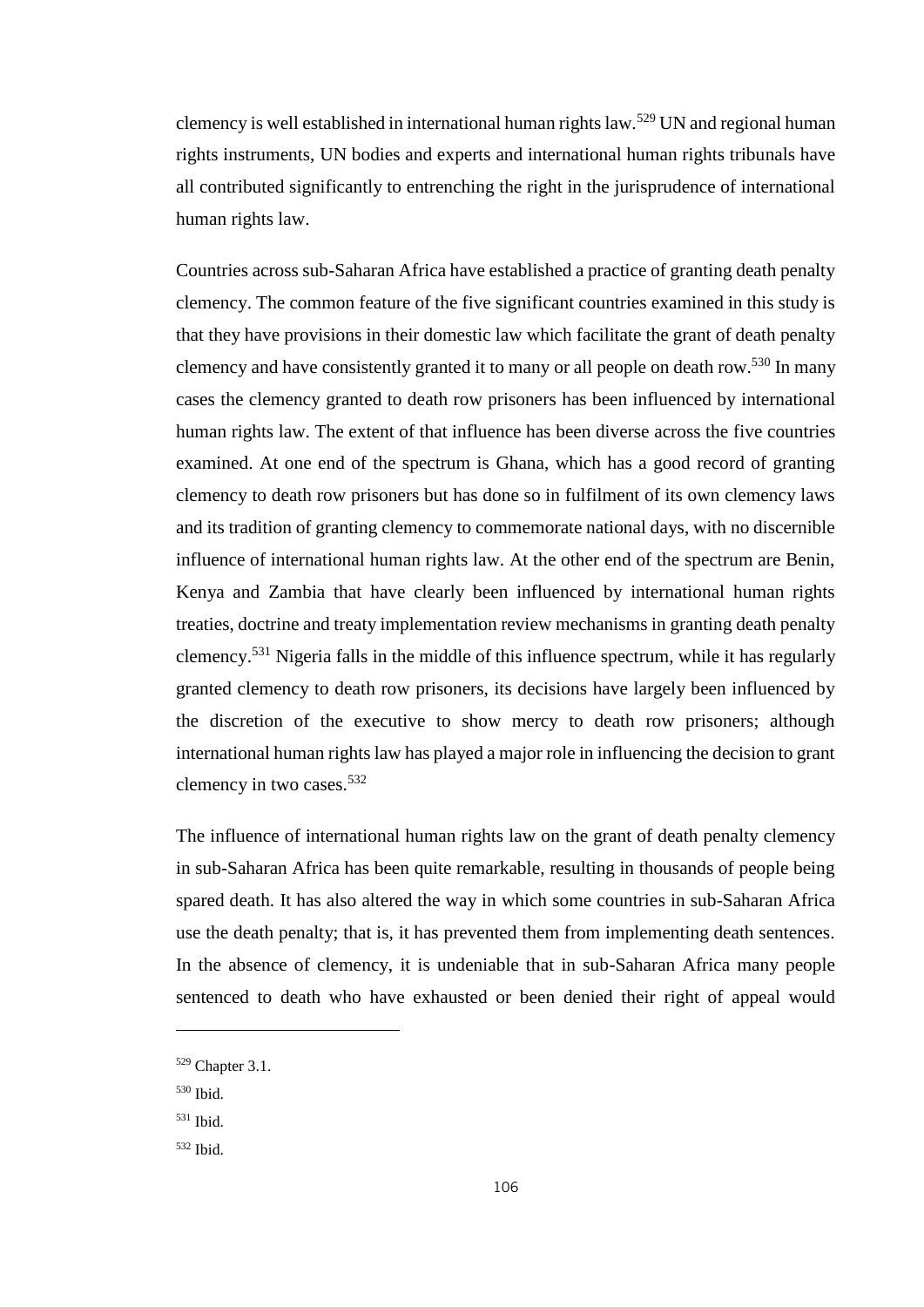languish on death row always at risk of execution.

Of the 21 abolitionist countries in sub-Saharan Africa, South Africa, Rwanda, Madagascar and Benin offer the best examples of the influence of international human rights law on abolition. The South African case of Makwanyane<sup>533</sup> has been groundbreaking in sub-Saharan Africa on two fronts. First, it marked the first time a court in the region had abolished the death penalty. Prior to Makwanyane, abolition had only been achieved in 9 countries in the region, but through direct legislative changes.<sup>534</sup> Secondly, it marked the first discernible influence of international human rights law on abolition in sub-Saharan Africa. The Constitutional Court in Makwanyane was faced with the dilemma of interpreting the human rights provisions of the Constitution with regards to its law on the death penalty but had very limited domestic precedent to rely on. International human rights law became the interpretative tool which enabled the Court to abolish the death penalty. At that time, South Africa's law on the death penalty was quite clear on the validity of the punishment. It is inconceivable that the Constitutional Court would have had the legal justification to interpret the Constitution to abolish the death penalty without Article 6(6) ICCPR and the jurisprudence of the UN Human Rights Committee.

ICCPR-OP2 has proved to be an effective abolitionist instrument in sub-Saharan Africa. It has been unique in influencing the abolition of the death penalty in three sub-Saharan African countries. The entry into force of ICCPR-OP2 in 1991 set international human rights law on a trajectory towards the abolition of the death penalty. The implications of this for the ICTR and Rwanda have already been noted. Also, the abolition of the death penalty in Madagascar on account of it being a signatory to ICCPR-OP2 shows how influential the instrument can be even in a signatory state.<sup>535</sup> For Benin, accession to ICCPR-OP2 was the impetus that made abolition possible.<sup>536</sup> The Constitutional Court's use of ICCPR-OP2 as the sole justification for the effective abolition of the death penalty

<sup>533</sup> Makwanyane (n 420); Chapter 4.2.

<sup>534</sup> Chapter 4.2. Cape Verde (1981), Mozambique (1990), Namibia (1990), Sao Tome and Principe (1990), Angola (1992), Guinea Bissau (1993) Seychelles (1990).

<sup>535</sup> Chapter 4.2.

<sup>536</sup> Chapter 2.2 and 4.2.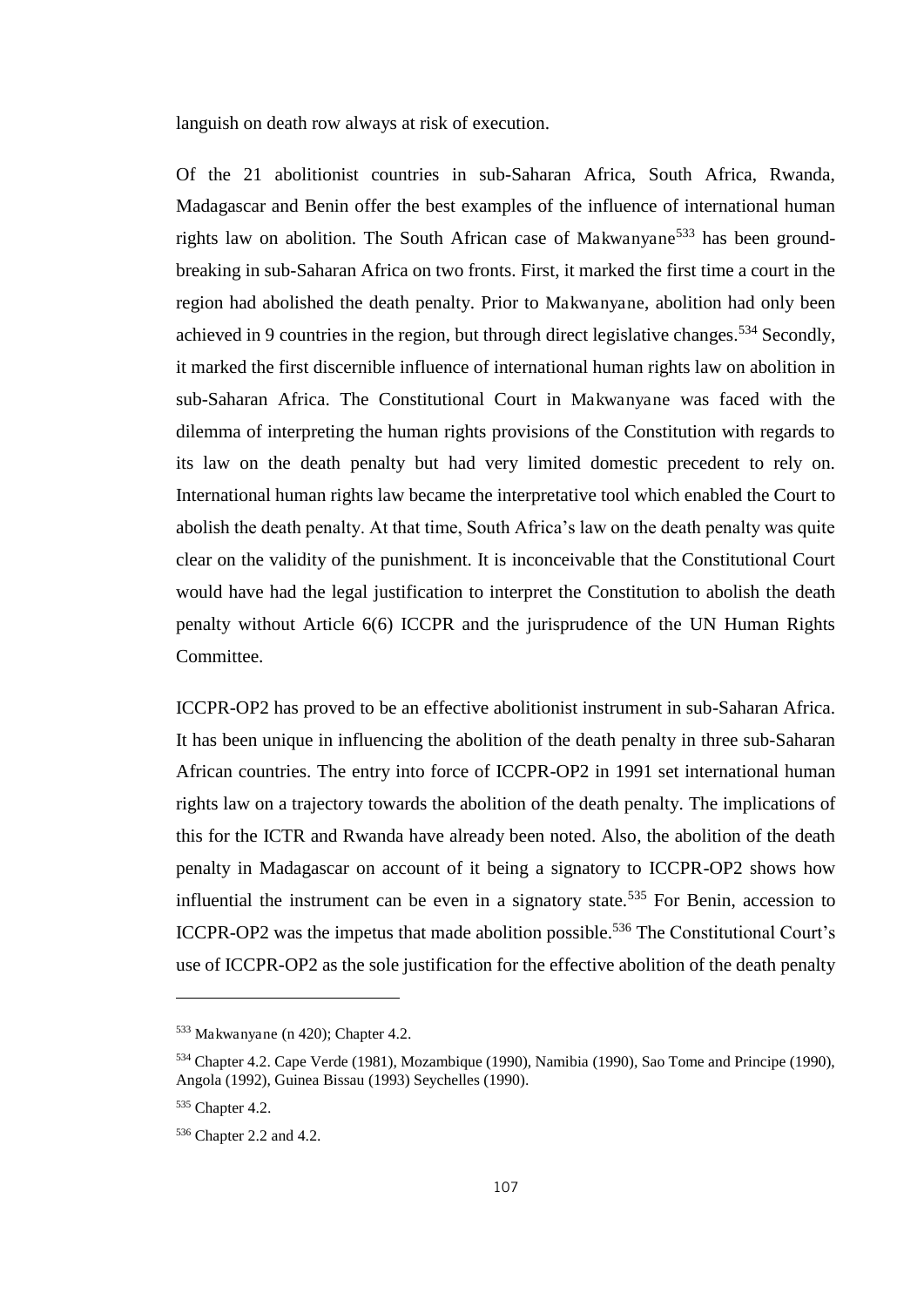in Benin was unprecedented and has established a persuasive legal precedent which may influence the national courts of other States Parties.

The general classification of the death penalty status of countries is particularly useful in understanding the global trend towards abolition and determining whether a country has attained death penalty abolition status. However, the way in which scholars and anti-death penalty organizations classify countries as 'abolitionist for all crimes', 'abolitionist for ordinary crimes only', 'abolitionist in practice'/ 'abolitionist de facto' and 'retentionist' has been challenged in this study. The classification is subjective, inconsistent and appears to give more importance to executions over imposition of death sentences. To rectify these flaws, the classification of countries into just two main categories – 'abolitionist' and 'retentionist' – was considered to be more appropriate.<sup>537</sup> Furthermore, three new sub-categories and definitions for the 'retentionist' category were proposed: (1) Non-active retentionist: countries that retain the death penalty in law but have not used the death penalty in the past 10 years. (2) Non-executing retentionist: countries that retain the death penalty in law and have imposed a death sentence but have not carried out an execution in the past 10 years. (3) Active retentionist: countries that retain the death penalty in law, have imposed a death sentence and carried out an execution in the past 10 years, and do not have an official moratorium on executions or the use of the death penalty.<sup>538</sup>

## **5.2 Influence versus alignment**

The fact that a country's law or practice on the death penalty aligns with international human rights law does not of itself prove that the latter has influenced the former. International human rights law must have had a discernible effect on a country's decision to restrict or prohibit the use of the death penalty for influence to be established. Besides finding clear evidence of influence, this study has found instances of the death penalty law or practice of sub-Saharan African countries merely aligning with international human rights law but with no discernible evidence of the latter influencing the former. For instance, in Zimbabwe, the Constitution prohibits the imposition of a death sentence

l

<sup>537</sup> Chapter 4.1; See text to n 403.

<sup>538</sup> Chapter 4.1; See text to n 404.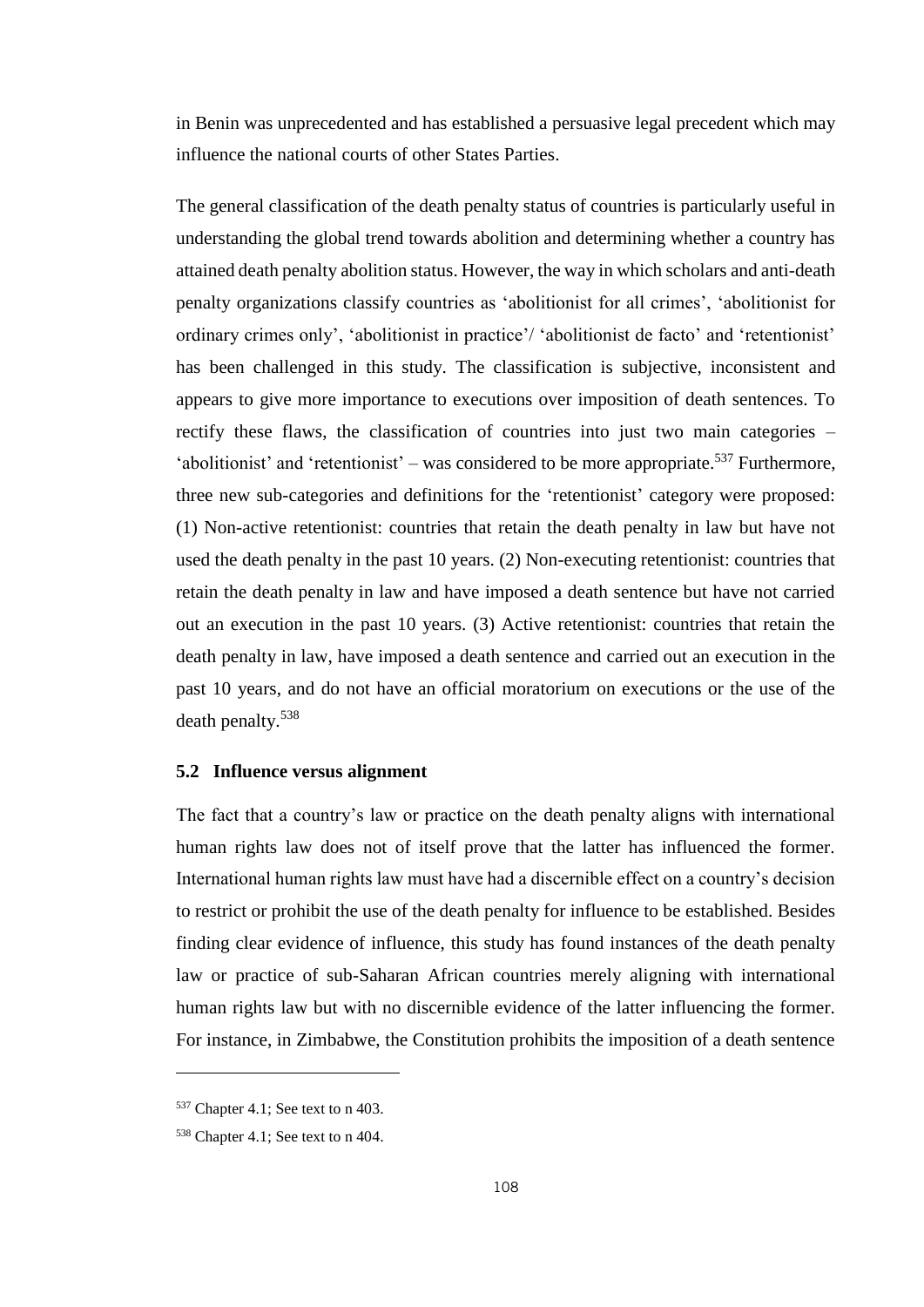on a person below 21 years old when the offence was committed.<sup>539</sup> This clearly aligns with Zimbabwe's obligations under Article 6(5) ICCPR and Article 37(a) Convention on the Right of a Child,<sup>540</sup> which strictly prohibits the imposition of death sentences for crimes committed by persons below 18 years of age.<sup>541</sup> However, there is no evidence in the drafting history of the Zimbabwe Constitution that international human rights law influenced that provision.<sup>542</sup> On the contrary, Zimbabwe has a legal history and practice of not imposing death sentences against juveniles, and this precedes its accession to the ICCPR and the CRC. The juvenile age had long been set at 18 in the laws of Zimbabwe until the 2013 Constitution increased it to  $21.543$ 

Similarly, the right to seek death penalty clemency had been established in the 'prerogative of mercy' law of Ghana before the ICCPR came into force in 1976.<sup>544</sup> Moreover, the practice of granting death penalty clemency in Ghana, already discussed in chapter 3, is further evidence of alignment with international human rights law rather than influence by it.<sup>545</sup>

Since international human rights law sets abolition of the death penalty as a goal, it could be argued that the death penalty abolition status of the 21 sub-Saharan African abolitionist countries aligns with international human rights law. However, of these 21 countries, this study found discernible influence of international human rights law on death penalty abolition in Benin, Madagascar, Rwanda and South Africa. It has been shown that Portuguese colonialism influenced abolition in the five Lusophone sub-Saharan African countries.<sup>546</sup> With regard to Namibia, the only other Anglophone abolitionist country in sub-Saharan Africa besides South Africa, death penalty abolition occurred on

ı

<sup>539</sup> Zimbabwe Constitution 2013, s 48 (2)(C). This provision has been replicated in the Criminal Procedure and Evidence Act Chapter 9:07, s 338.

<sup>540</sup> 1577 UNTS 3.

<sup>541</sup> Zimbabwe acceded to the ICCPR and CRC on 13 May 1991 and 11 May 1990 respectively.

<sup>&</sup>lt;sup>542</sup> Parliament of Zimbabwe, Report of the Constitution Parliamentary Select Committee (on the new Constitution for Zimbabwe) (COPAC 2013).

<sup>543</sup> Criminal Procedure and Evidence Act 1927 (Amended), s 228.

<sup>544</sup> Constitution of Ghana 1957, s 23.

<sup>545</sup> Chapter 3.2.2.

<sup>546</sup> Chapter 4.2.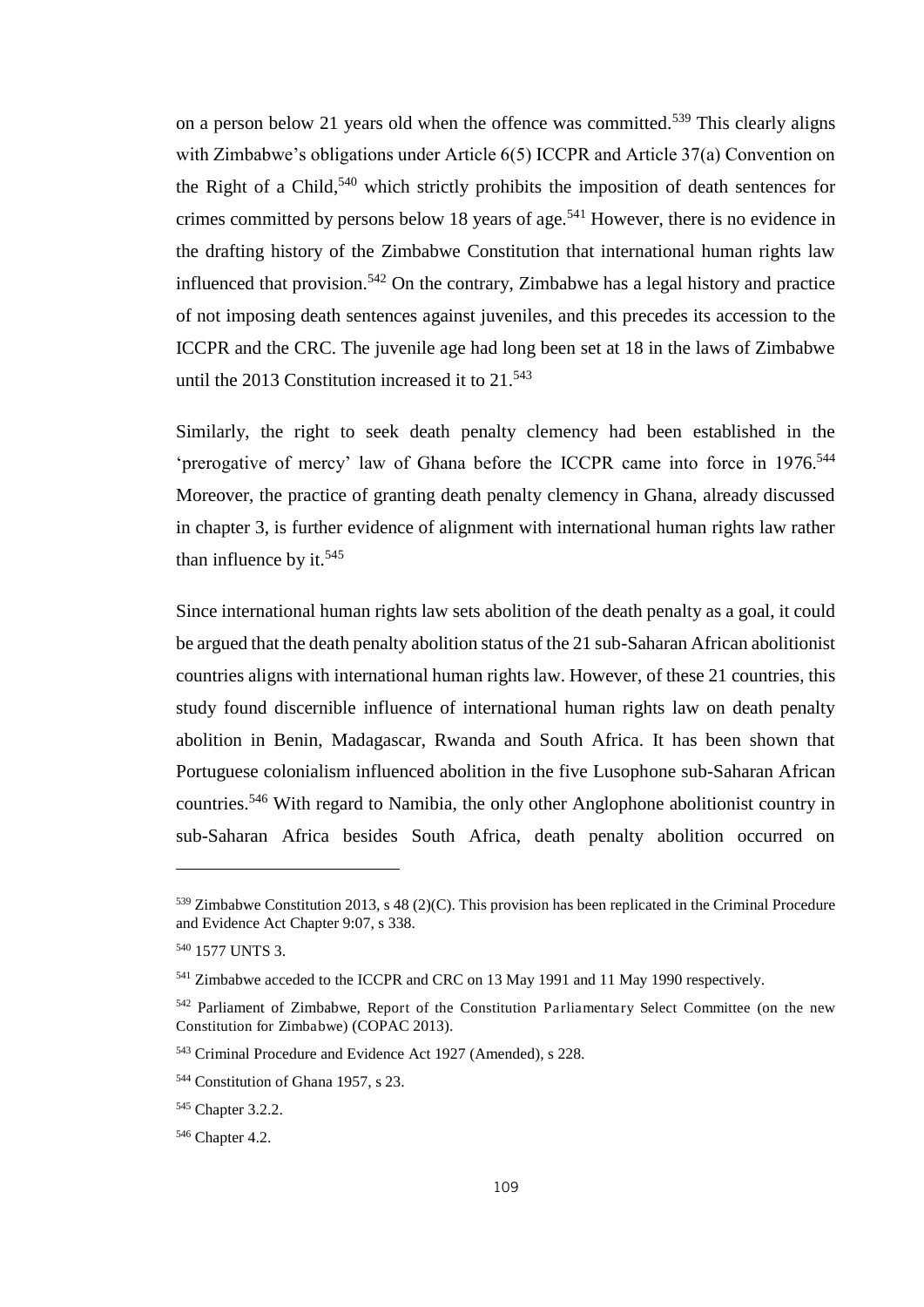independence from apartheid South Africa. The arbitrary and repressive use of the death penalty during apartheid colonial rule in Namibia influenced the abolition of the death penalty in the independence Constitution.<sup>547</sup> The death penalty was clearly a serious concern shortly before independence as it was one of the main matters debated by the drafters of the Constitution.<sup>548</sup> This concern became apparent in 1994, four vears after independence, during a UN General Assembly debate on the death penalty. Namibia's representative, while emphasizing that Namibians consider the right to life to be the most important human right, stated that 'the historical perspective and the social, cultural and political reality of Namibia prior to independence had played a major role in shaping its Constitution… Capital punishment was therefore clearly and expressly banned by the Constitution.'<sup>549</sup> The emphatic words used to abolish the death penalty in the Namibian Constitution undoubtedly confirm this point and indicate the determination of the drafters to rid Namibia of the punishment. <sup>550</sup>

In the remaining 11 countries (all Francophone),<sup>551</sup> there is no clear indication that international human rights law influenced abolition of the death penalty. Factors that influenced abolition appear to include a strong political will of the government – characterized by Presidential opposition to the death penalty; grant of mass death penalty clemency; rare use of the death penalty; establishment of moratoria against executions; post-conflict resolution mechanisms and antipathy towards executions.<sup>552</sup>

## **5.3 Limitations of this research**

Although this study has achieved its aim, it has certain limitations. In particular, it was

ı

<sup>547</sup> J. Hatchard and S. Coldham 'Commonwealth Africa' in Hodgkinson P & Rutherford A (eds) Capital punishment: Global issues and prospects (Winchester: Waterside Press 1996), 161.

<sup>548</sup> Ibid.

<sup>549</sup> UN Doc. A/C.3/49/SR.43, para. 68.

<sup>550</sup> Constitution of Namibia 1990, art 6 provides: 'No law may prescribe death as a competent sentence. No Court or Tribunal shall have the power to impose a sentence of death upon any person. No executions shall take place in Namibia.'

<sup>551</sup> Burkina Faso, Burundi, Congo (Republic of), Cote D'Ivoire, Djibouti, Gabon, Guinea, Guinea-Bissau, Mauritius, Senegal, Togo.

<sup>552</sup> DPW (n 481); Blok and Suter (n 511); International Commission Against the Death Penalty, How States Abolish the Death Penalty: 29 Case Studies (2nd edn, 2018); Chenwi (n 5) 29-32.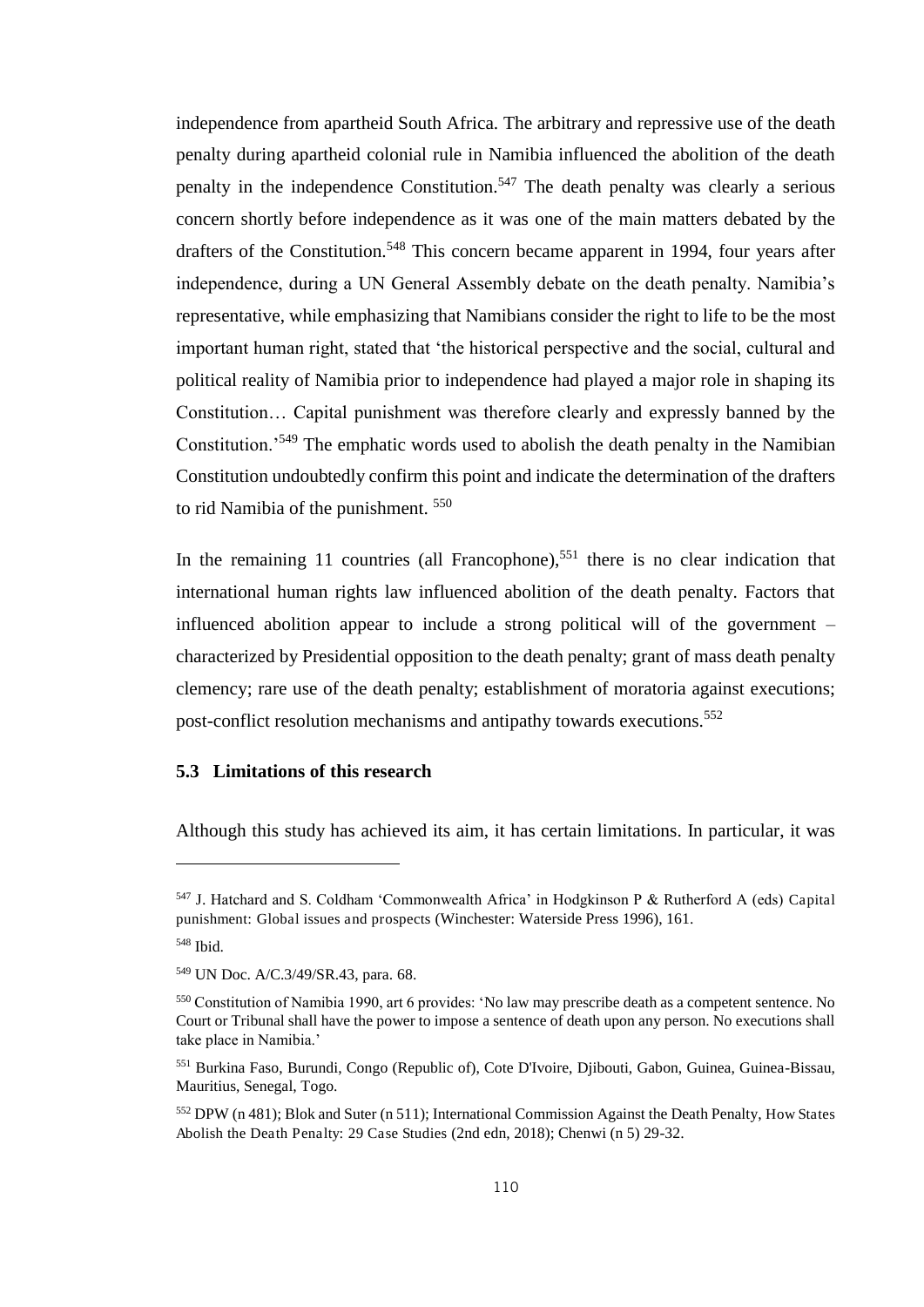based on a selection of countries in sub-Saharan Africa; it was restricted by the paucity of published official documents of sub-Saharan African countries on the death penalty; and it has mainly been conducted in English in a region with multiple official languages.

An analysis of every country in sub-Saharan Africa is beyond the scope of this study. The study focused mainly on 10 countries in that region. As a result, not all the trends in the law or practice of all 49 countries in sub-Saharan Africa could be considered and analysed. Thus, there is a risk that the influence that international human rights law has had on the death penalty in countries other than those considered has been missed. In addition, the paucity of published official documents on the death penalty in sub-Saharan Africa made the evaluation of a wider pool of countries impossible. Official government documents on the death penalty, for example the record of legislative proceedings and executive decisions, are quite important in understanding a country's law and practice. Unfortunately, many sub-Saharan African countries have not made these documents publicly and widely available. Also, they do not always fulfil their obligations to report their practice concerning the death penalty to the UN as required under Article 40 of the ICCPR.<sup>553</sup> Furthermore, this study was primarily conducted in English in a region with multiple official languages which include English, French, Portuguese, Spanish and Arabic. Except for some sources in French which were translated into English, the study examined only literature in English. Considering that the majority of countries in sub-Saharan Africa are not Anglophone, there may well be literature in other official languages which has not been accessed but which could shed more light on the research question. For future research on the death penalty in sub-Saharan Africa, an examination of literature written in the official language(s) of the countries of study and an in-country sourcing of official government documents on the subject are recommended. This will ensure that the research limitations highlighted above are surmounted.

### **5.4 Suggestions for future research**

Although ICCPR-OP2 has been influential in restricting and abolishing the death penalty in sub-Saharan Africa, the extent of ratification of / accession to this important instrument in the region is still low. Only 14 countries – 28 per cent – in sub-Saharan Africa are

ı

<sup>553</sup> Chenwi (n 5).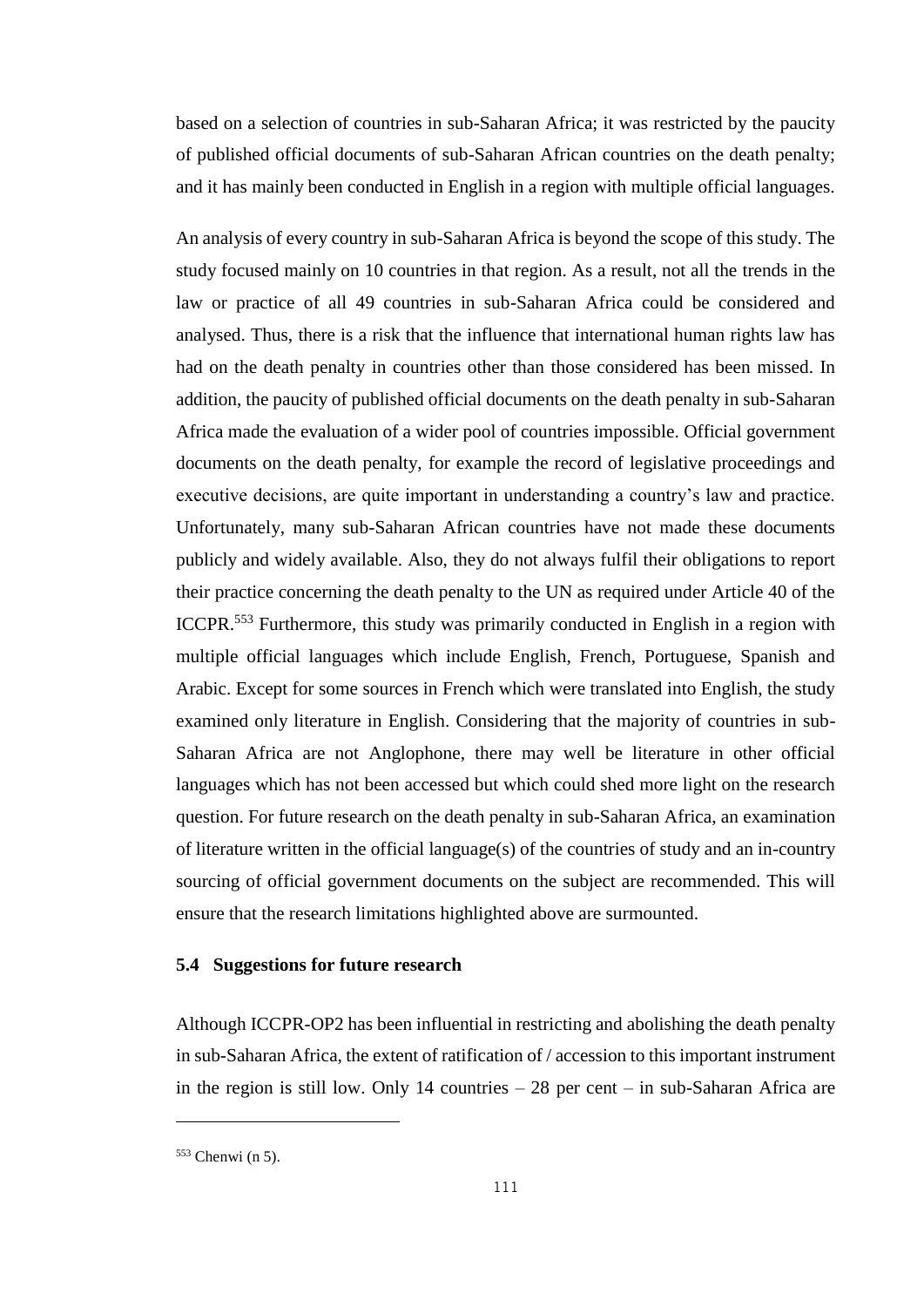parties to the Protocol and seven countries that have already abolished the death penalty are not parties.<sup>554</sup> It is important for countries that have already abolished the death penalty to become parties to the ICCPPR-OP2 because it indicates a firm commitment of those countries to abolition and not to re-introduce the death penalty since ICCPR-OP2 does not provide for the withdrawal of States Parties. Moreover, an increase in the number of States Parties strengthens the abolition movement's position that support for abolition is increasing globally. Therefore, future researchers could examine the factors preventing sub-Saharan African countries, particularly those that have already abolished the death penalty, from becoming parties to the ICCPR-OP2.

Also, only 2 Anglophone countries – Namibia and South Africa, both of which have a history of apartheid – have abolished the death penalty in sub-Saharan Africa.<sup>555</sup> This is concerning because people in Anglophone sub-Saharan Africa are less protected against the death penalty than people from other major language blocs in the region. This provides an opportunity for research on why the Anglophone countries are lagging behind and insights from the Francophone and Lusophone countries that could be useful in abolishing the death penalty in Anglophone sub-Saharan Africa.

More broadly, it can be seen from this study that the UN is opposed to the death penalty. Nearly three decades since ICCPR-OP2 was adopted by the UN General Assembly, however, the death penalty has not been completely abolished in international law. Further research is needed on why the UN has not yet adopted a treaty on the complete abolition of the death penalty.

## **5.5 Practical implication of the research**

l

This study provides a contribution to existing knowledge of the death penalty in sub-Saharan Africa, particularly on the influence of international human rights law on the use of the death penalty in that part of the world. The study has proved that international human rights law is effective against the death penalty in sub-Saharan Africa. Human rights scholars, anti-death penalty advocates, campaigning organisations, lawyers and

<sup>554</sup> The seven countries are Angola (currently a signatory to ICCPR-OP2); Burundi; Congo (Republic of); Cote d'Ivoire; Guinea; Mauritius and Senegal.

<sup>555</sup> Five Lusophone and 14 Francophone countries are abolitionist.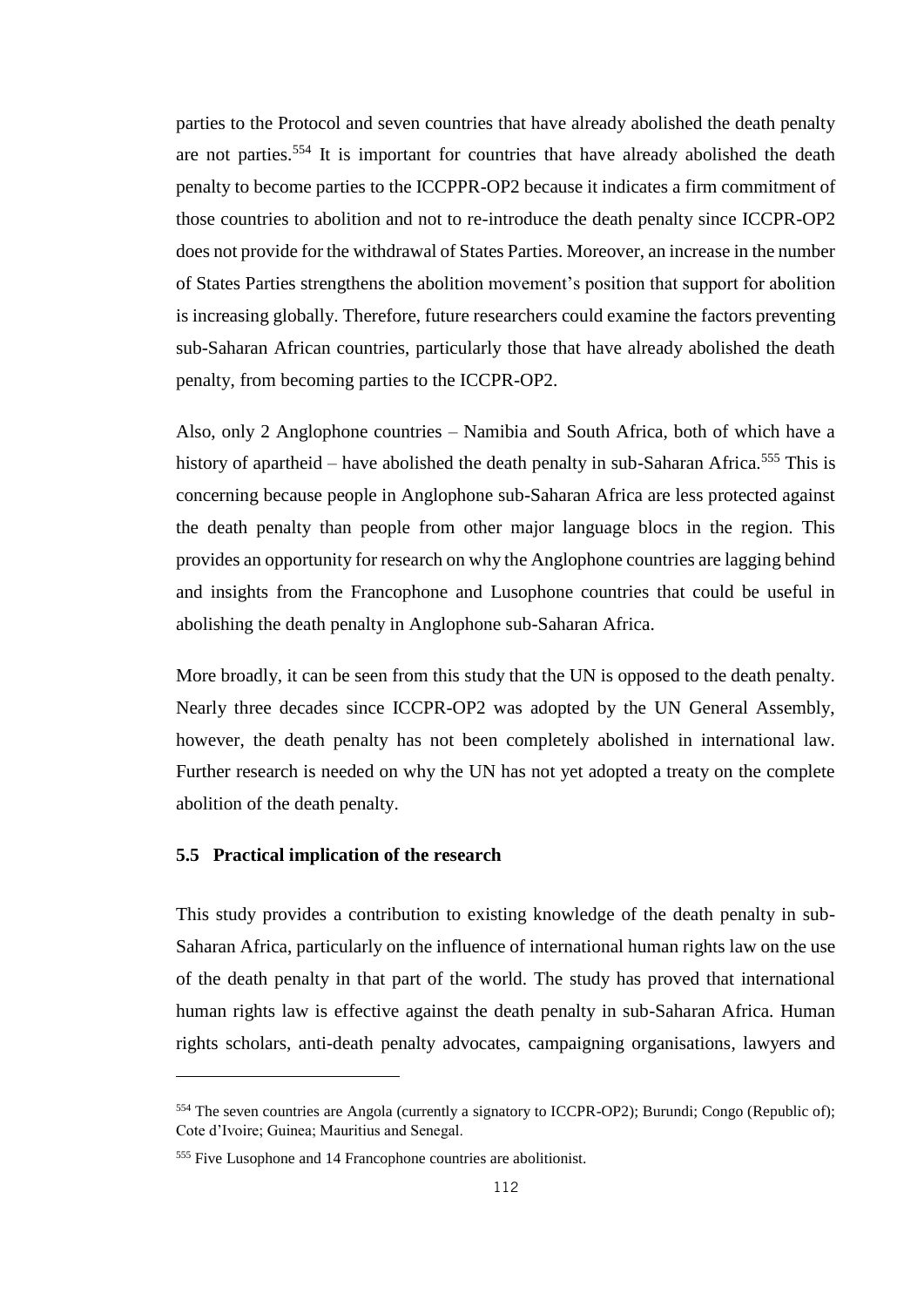governments will benefit from the additional insights this research provides. The research will serve as a useful authority to human rights scholars on the arguments, trends and developments on the death penalty in sub-Saharan Africa which will inform and shape scholarly discourse and literature. Also, it will serve as resource for anti-death penalty advocates and campaign organisations in developing effective strategies against the death penalty. In death penalty cases, lawyers can replicate the successful international human rights law arguments highlighted in this study. Furthermore, courts and other government authorities in retentionist countries can rely on the various court judgments and government decisions examined in this study as precedent for restricting the use or abolishing the death penalty.

Sub-Saharan Africa has the potential to become completely free of the death penalty. In this regard, increased adherence to international human rights law by retentionist countries in the region, the adoption of an African regional abolitionist instrument by the African Union, and strategic litigation with recourse to international human rights law are all vital.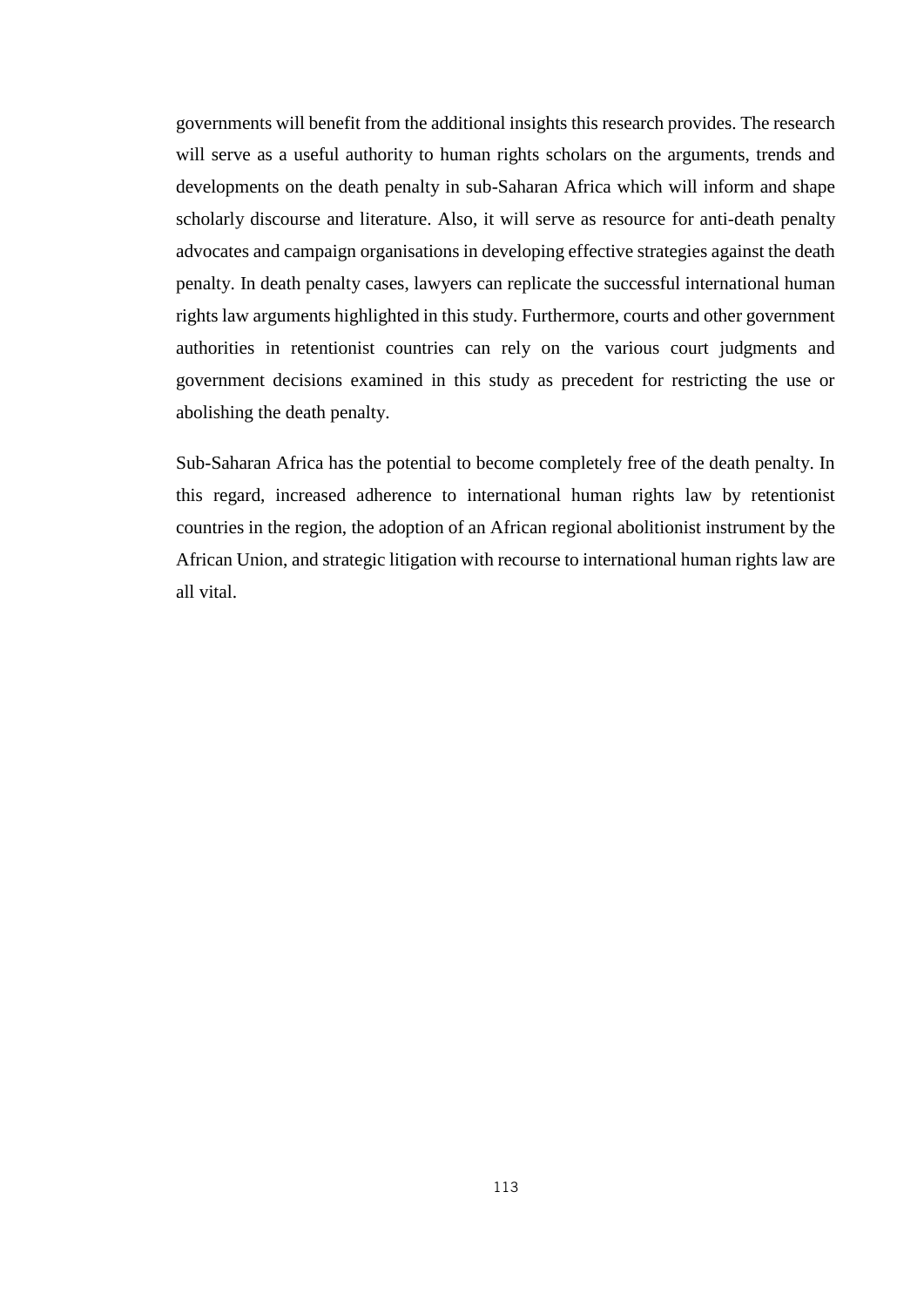## **BIBLIOGRAPHY**

## **African Human Rights System Documents**

African Commission on Human and Peoples' Rights, 'Declaration of the Continental Conference on the Abolition of the Death Penalty in Africa (the Cotonou Declaration)', 4 July 2014

African Commission on Human and Peoples' Rights, 'Final Communiqué of the 56th Ordinary Session', 7 May 2015

African Commission on Human and Peoples' Rights, 'Resolution calling on State Parties to Observe the Moratorium on the Death Penalty', ACHPR/Res.136 (XXXXIIII) 08

African Commission on Human and Peoples' Rights, 'Resolution Urging States to Envisage a Moratorium on Death Penalty', ACHPR /Res.42(XXVI)99

African Commission on Human and Peoples' Rights, 'Study on the Question of the Death Penalty in Africa', 10 April 2012, adopted by the African Commission at its 50th Ordinary Session (24 October - 07 November 2011)

African Commission on Human and Peoples' Rights, General Comment No. 3 on the African Charter on Human and Peoples' Rights: The Right to Life (Article 4)

African Union Constitutive Act

## **Books**

Amnesty International, When the State Kills: The Death Penalty v Human Rights (United Kingdom, Amnesty International 1989)

Bankole T, The Criminal Law of Sierra Leone (University Press of America 1999)

Baricako G, 'Introductory Preface: The African Charter and African Commission on Human and Peoples' Rights' in Malcolm Evans and Rachel Murray (eds), The African Charter on Human and Peoples' Rights: The System in Practice 1986*–*2006 (2nd edn, Cambridge University Press 2008)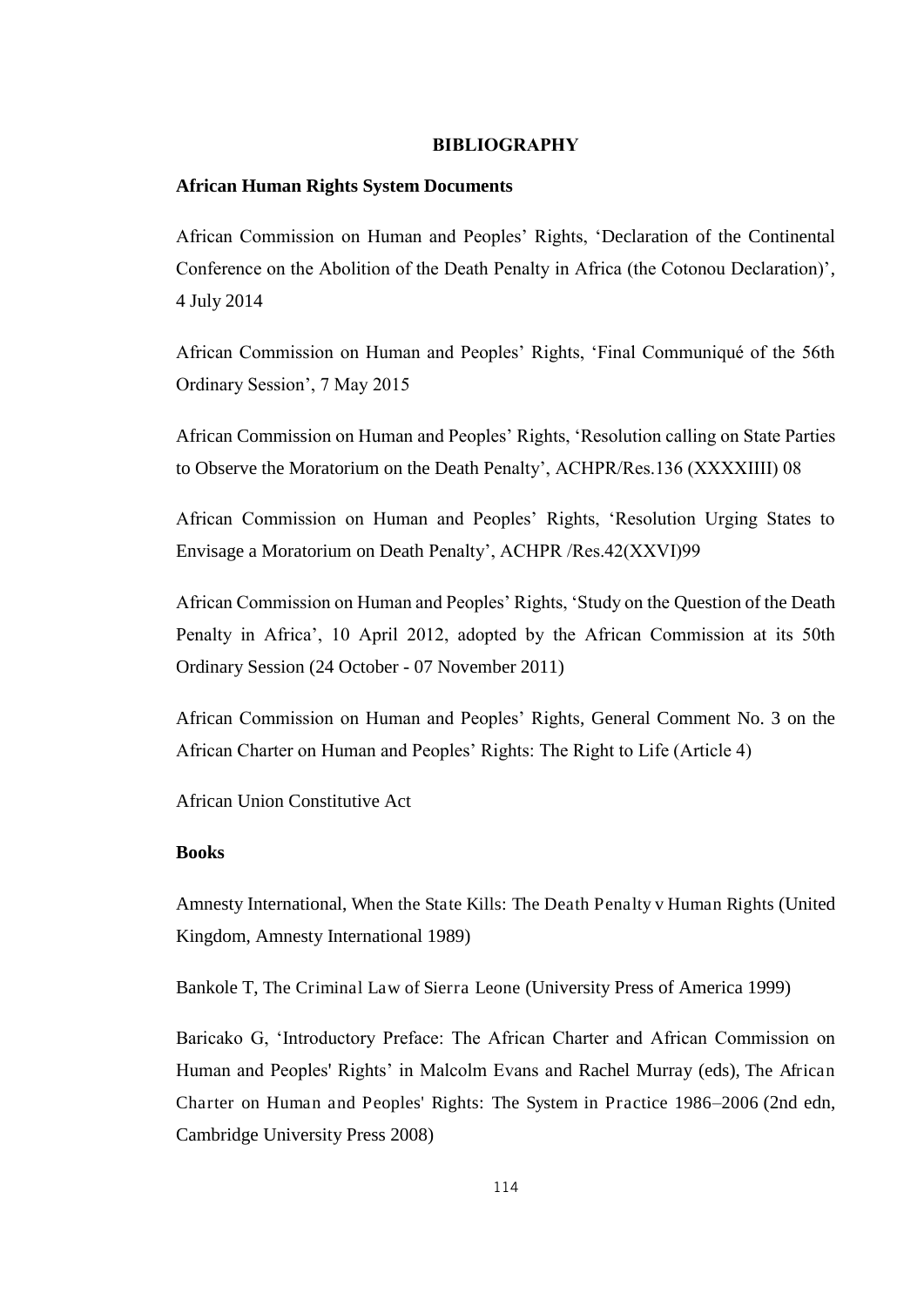Coates T, Convict Labour in the Portuguese Empire: 1740-1932 (Leiden, The Netherlands: Brill, 2014)

Chenwi L, Towards the Abolition of the Death Penalty in Africa: A Human Rights Perspective (Pretoria, Pretoria University Law Press 2007)

Destexhe A, Rwanda and Genocide in the Twentieth Century (London, Pluto, 1995)

Elias T, The nature of African customary law (Manchester University Press 1956)

Freedman R, The United Nations Human Rights Council: A Critique and Early Assessment (Hoboken, Taylor and Francis 2013)

Freeman M and Pensky M, 'The Amnesty Controversy in International Law' in Francesca Lessa and Leigh A. Payne (eds), Amnesty in the Age of Human Rights Accountability: Comparative and International Perspective (Cambridge 2012)

Hatchard J and Coldham S 'Commonwealth Africa' in Hodgkinson P & Rutherford A (eds) Capital punishment: Global issues and prospects (Winchester: Waterside Press 1996)

Hood R and Hoyle C, The Death Penalty: A Worldwide Perspective (5th edn, Oxford University Press 2015)

Jallow H B, The Law of the African (Banjul) Charter on Human and Peoples' Rights (Victoria, 2007)

Mogwe A, 'The Death Penalty in Botswana: Barriers to Equal Justice' in Ivan Simonovic (eds), Moving Away from the Death Penalty: Arguments, Trends and Perspectives (United Nations 2014)

Novak A, The Death Penalty in Africa: Foundations and Future Prospects (Palgrave Macmillan 2014)

International Commission Against the Death Penalty, How States Abolish the Death Penalty: 29 Case Studies (2nd edn, 2018)

Kannyo E, 'The Banjul Charter on Human and Peoples' Rights: Genesis and Political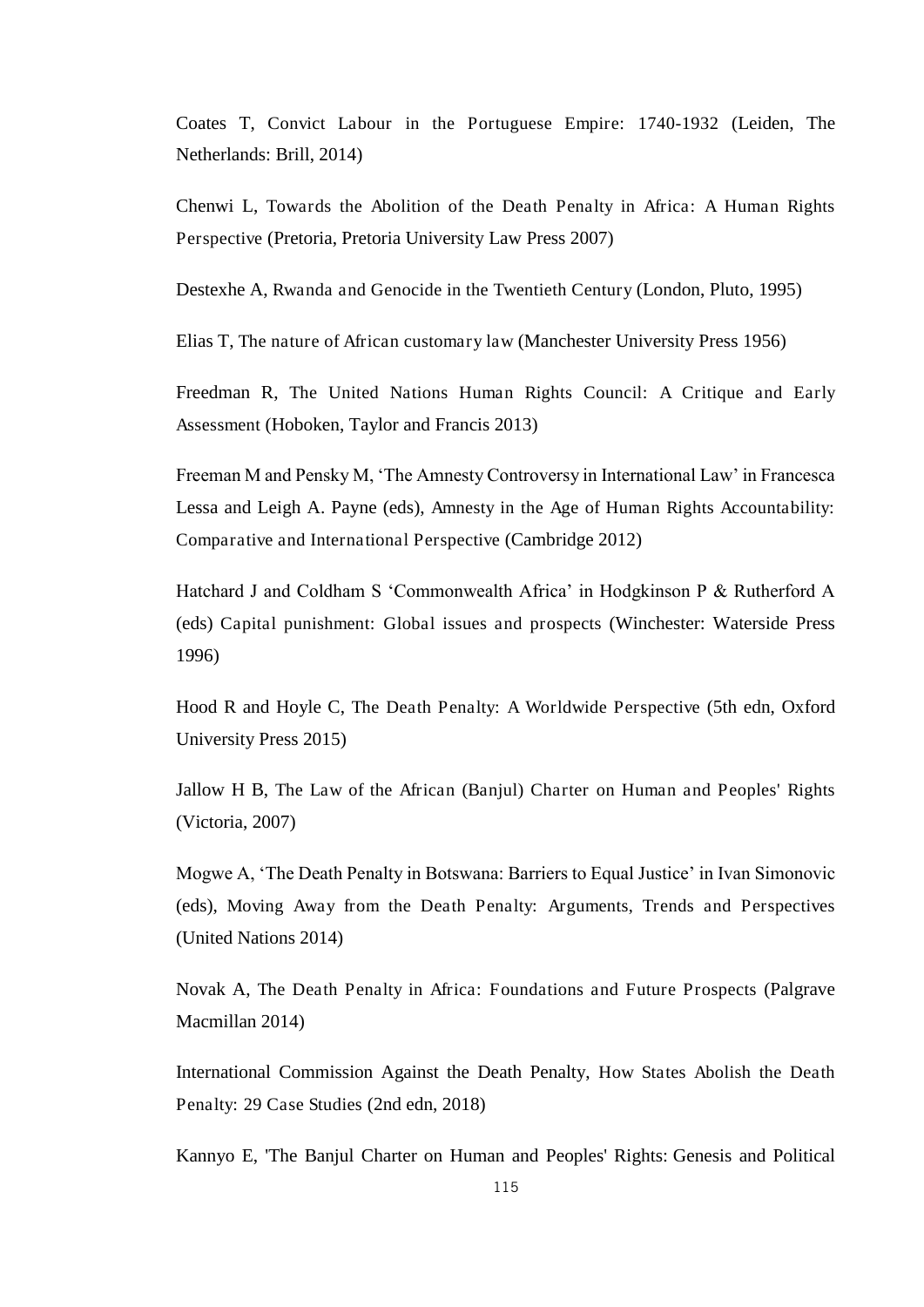Background' in C. E. Welch Jr and R. I. Meltzer (eds.), Human Rights and Development in Africa (Albany, State University of New York Press 1984)

Karimunda AM, The Death Penalty in Africa: The Path Towards Abolition (Routledge 2016)

Klinghoffer AJ, The International Dimension of Genocide in Rwanda (New York, New York University Press, 1998)

Malanczuk P, Akehurst's Modern Introduction to International Law (7th edn, New York, Routledge 1997)

Mbaya E, 'A la recherché du noyau intangible dans la Charte africaine' in P Meyer-Bisch (ed), *Le noyau intangible des Droits de l'homme* (Fribourg Suisse1991)

Novak A, Comparative Executive Clemency: The Constitutional Pardon Power and the Prerogative of Mercy in Global Perspective (Routledge 2016)

– – The African Challenge to Global Death Penalty Abolition: International Human Rights Norms in Local Perspective (Intersentia 2016)

Nowak M, 'Is the death penalty an inhuman punishment?' in TS Orlin, A Rosas & M Scheinin (eds) The jurisprudence of human rights law: A comparative interpretative approach (2000)

Penal Reform International, Death Penalty Information Pack (2017)

Perriello T and Wierda M, The Special Court for Sierra Leone Under Scrutiny (International Center for Transitional Justice 2016)

Prunier G, The Rwanda Crisis: History of a Genocide (C. Hurst & Co. Publishers, 1995)

Sarat A, 'Toward a New Perspective on Clemency in the Killing State', in Charles S. Lanier et al. (eds), *The Future of America's Death Penalty* (Carolina Academic Press 2009).

Schabas WA, The Abolition of the Death Penalty in International Law  $(3<sup>rd</sup>$  edn, Cambridge, Grotius 2002)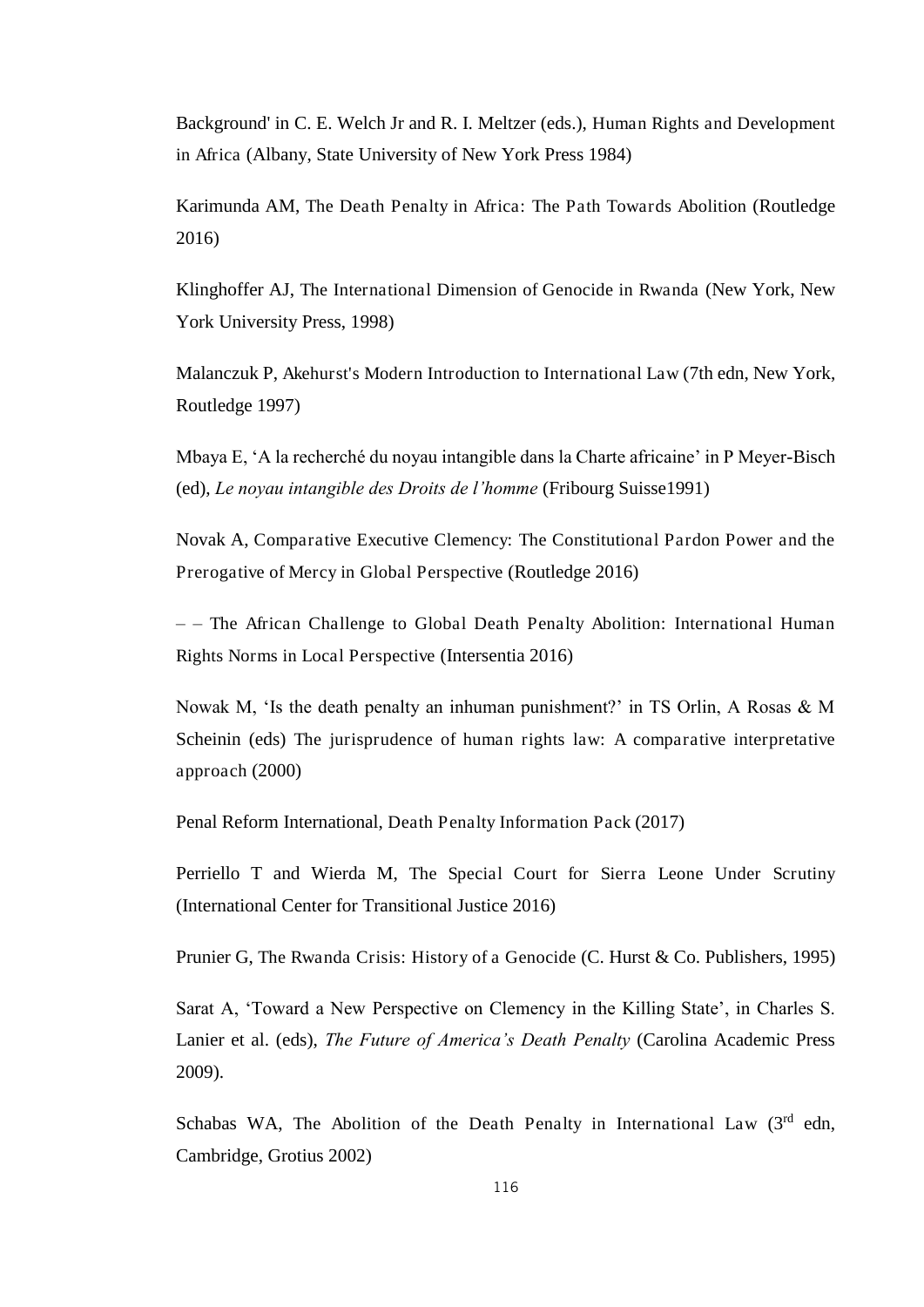Scheffer D, 'Lessons from the Rwanda Genocide' (2004) 5 Geo. J. Int'l Aff. 125

Snell G S, Nandi Customary Law (Nairobi, East African Literature Bureau 1954)

[Ouguergouz](https://www.google.co.uk/search?tbo=p&tbm=bks&q=inauthor:%22Fatsah+Ouguergouz%22) F, The African Charter of Human and Peoples' Rights: A Comprehensive Agenda for Human Dignity and Sustainable Democracy In Africa (Martinus Nijhoff Publishers 2003)

Umozurike O, The African Charter on Human and Peoples' Rights (M. Nijhoff Publishers 1997)

United Nations, Yearbook of the International Law Commission 2001, Vol. II (Part Two) (United Nations Publication 2007)

United Nations, Treaty Handbook (United Nations Publications 2012)

Voeten E, 'Data and analysis of voting in the United Nations General Assembly' in Bob Reinalda (ed), Routledge Handbook of International Organization (Routledge 2013).

Yorke J, 'The Evolving Human Rights Discourse of the Council of Europe: Renouncing Sovereign Right of the Death Penalty' in Jon Yorke (eds) Against the Death Penalty: International Initiatives and Implications (Farnham Surrey, Ashgate, 2008)

## **Cases**

## Domestic:

Benin Constitutional Court Decision DCC 12-153 of 4 August 2012

Benin Constitutional Court Decision DCC 16-020 of 21 January 2016

Francis Karioko Muruatetu & another v Republic [2017] eKLR

Jacob v. Republic (unreported) (Malawi)

Kafantayeni v. Attorney-General, International Legal Materials, Vol. 46, No. 3 (May 2007)

Kigula and Others v The Attorney-General (2005) 197 AHRLR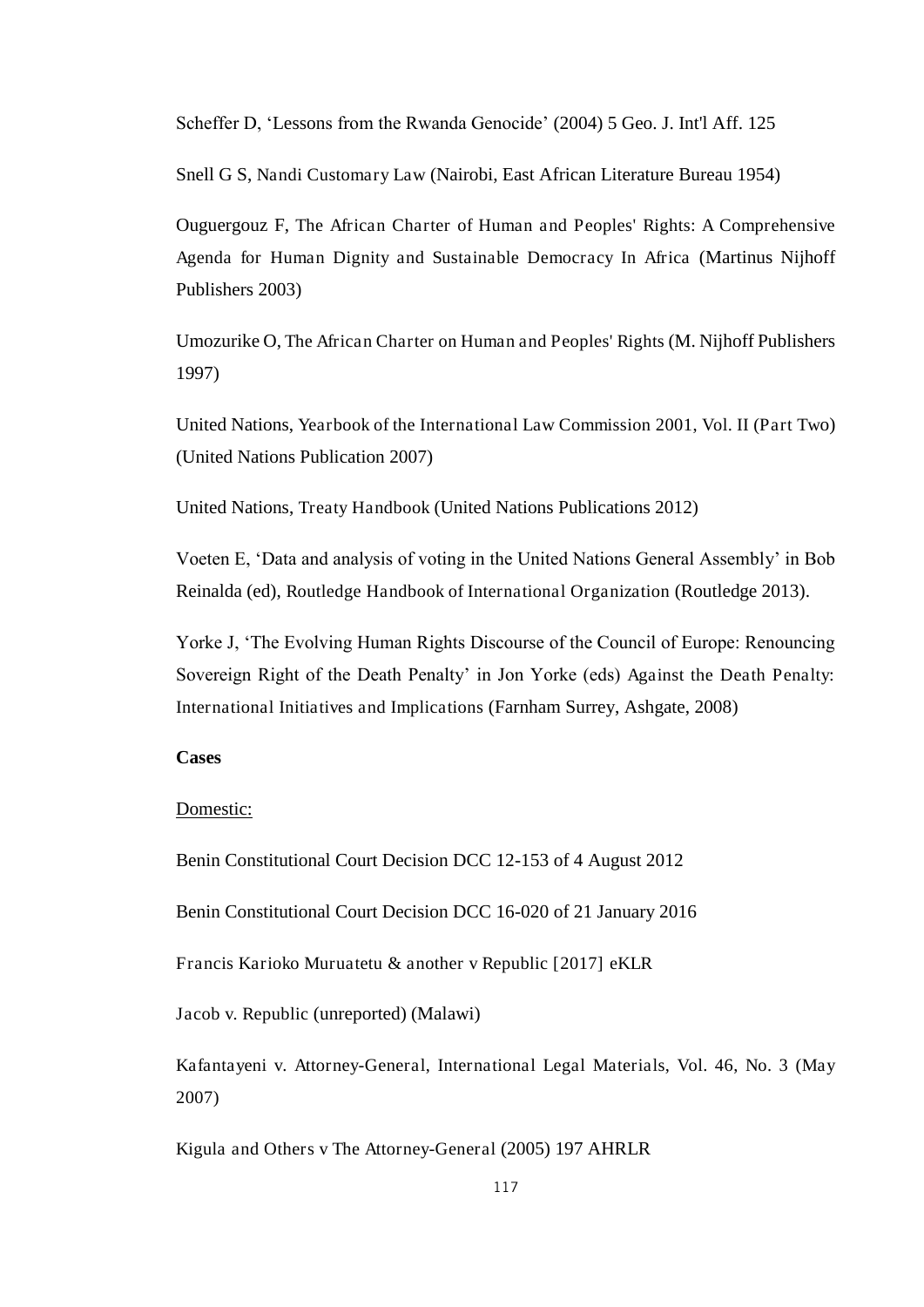Mejia v Attorney General, Action No 296 of 2000, Supreme Court of Belize, 11 June 2001

S v. Makwanyane and Another (1995) 3 SA 391 (CC)

ThankGod Ebhos v Federal Republic of Nigeria (ECOWAS) (Unreported)

The State v Moses Akatugba, Delta State High Court, Nigeria (Unreported)

#### International:

Boyce et al v Barbados, IACHR Series C no 169

Edwards v The Bahamas, Report No. 48/01,4 April 2001

Hilaire, Constantine, Benjamin et al v Trinidad and Tobago, IACHR Series C no 9

Jadhav Case (India v. Pakistan): Order on Provisional Measures (I.C.J.)" (2018) 57 International Legal Materials 1

Kindler v. Canada, CCPR Communication No. 470/1991

Ng v. Canada, CCPR Communication No. 469/1991

Pratt v. Attorney General for Jamaica (1993) 4 All ER 769

Prosecutor v Charles Taylor: Decision on Immunity from Jurisdiction, SCSL-2003-01-

1, 'Decision on Immunity from Jurisdiction', Appeals Chamber, 31 May 2004

Raxcacó-Reyes v Guatemala IACtHR, 6 Feb. 2006

Sibiya and Others v Director of Public Prosecutions and Others (2007) 1 SACR 347 (CC)

Soering v. United Kingdom (1989) 11 EHRR 439.

## **Domestic Legislation**

Benin Constitution 1990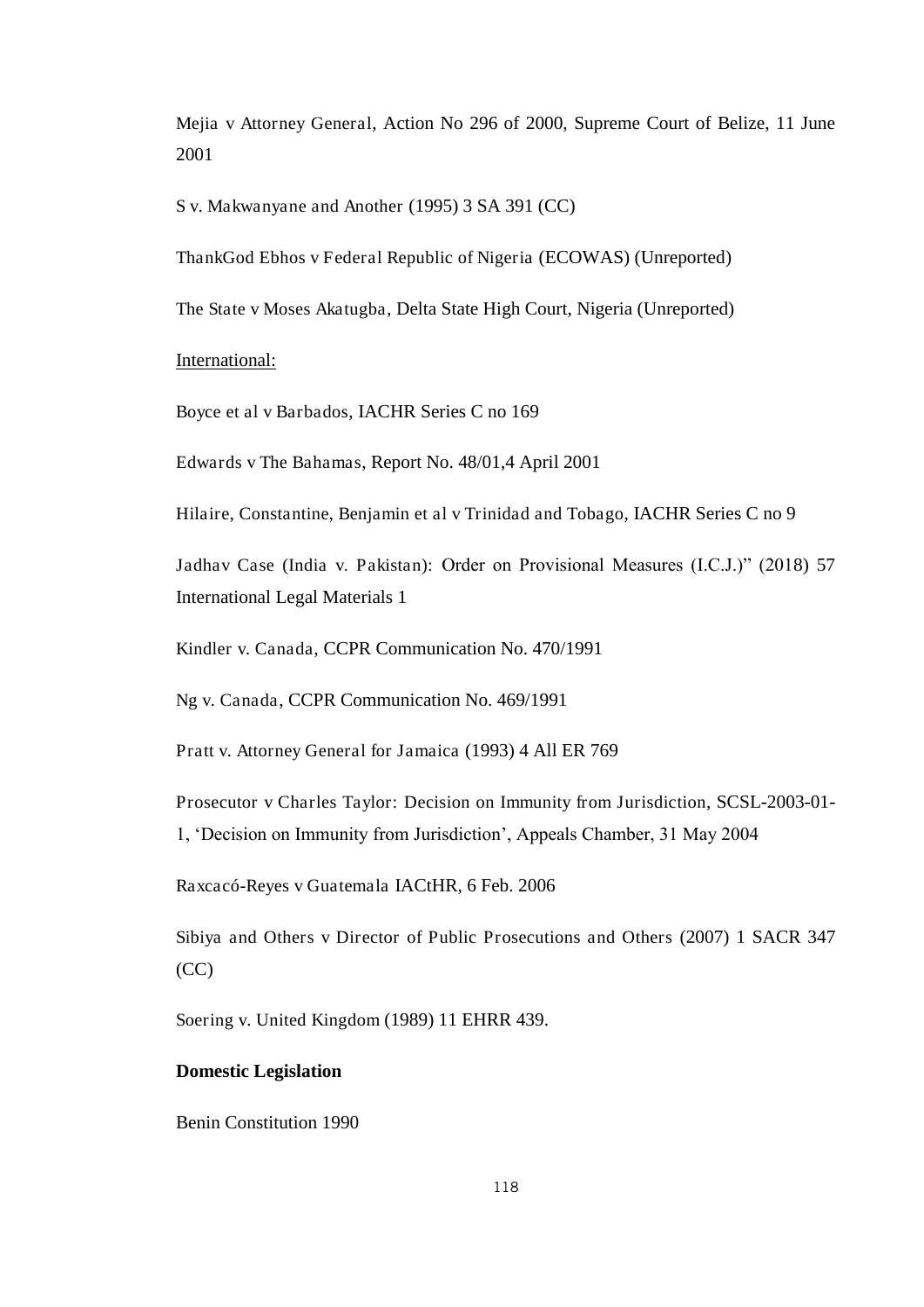Bill No 2014-035 on the Abolition of the Death Penalty (Madagascar)

Compte Rendu du Conseil de Minstres, No. 08/2018/PR/SGG/CM/OJ/ORD, 21 Fevrier 2018

Constitution of Botswana 1966

Constitution of Ghana 1957

Constitution of Kenya 2010

Constitution of Namibia 1990

Constitution of the Federal Republic of Nigeria 1999

Constitution of the Republic of Cape Verde 1981

Constitution of the Republic of Ghana 1992 (as amended 1996)

Constitution of the Republic of Malawi (as amended in 2010)

Constitution of the Republic of Mozambique 1990

Constitution of the Republic of South Africa 1996

Constitution of Zambia 1991 (as amended in 1996, 2009 and 2016)

Constitutional Revision Law No. 23/92 of 16 September 1992 on the Prohibition of the Death Penalty (Angola)

Criminal Procedure and Evidence Act 1927, Chapter 9:07, (as amended)(Zimbabwe)

Interim Constitution of the Republic of South Africa 1993

Kenya Penal Code

Law no 2014-035 on the Abolition of the Death Penalty (Rwanda)

Law No. 2012-15 of 18 March 2013 (Benin)

Law No. 2012-15 of 18 March 2013 (Benin)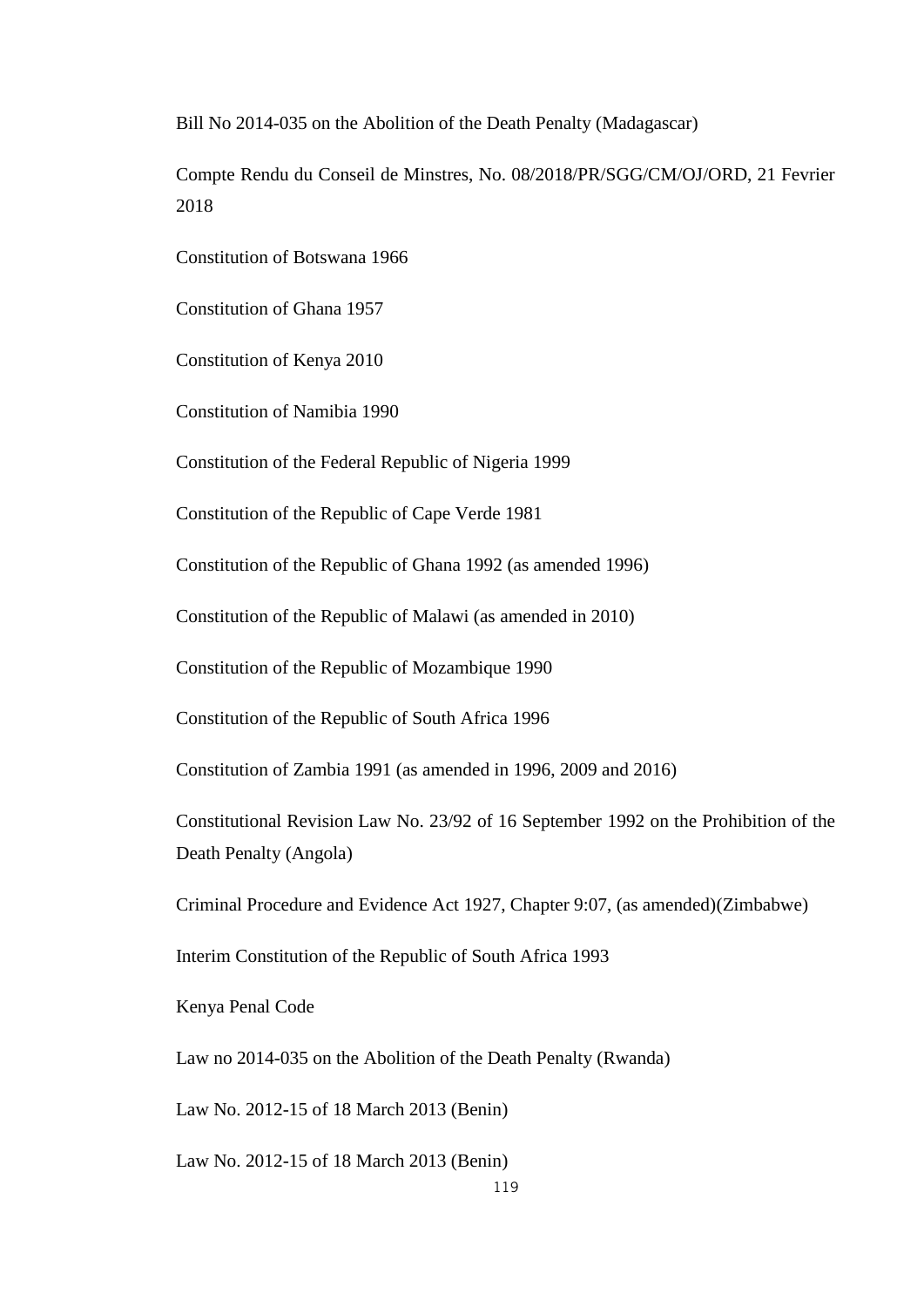Organic Law No. 11/2007 of 16/03/2007 Concerning the Transfer of Cases to the Republic of Rwanda from the International Criminal Tribunal for Rwanda and from Other States, Official Gazette Special No. 11 of March 19, 2007 (Rwanda)

Organic Law No. 31/2007 of 25/07/2007 relating to the abolition of the death penalty (Rwanda)

Organic Law No. 8/96 of 30 August 1996, Official Gazette No. 17 of September 1, 1996. (Rwanda)

Penal Code of Madagascar 2001 (as amended in 2005).

Penal Code of Malawi

Rwandan Penal Code 1978

South Africa Criminal Law Amendment Act 1997 (Act No. 51 of 1977)

Zimbabwe Constitution 2013

# **International Tribunal Statutes and Rules**

International Criminal Tribunal for Rwanda Rules of Procedure and Evidence

Rome Statute of the International Criminal Court

Statute of the International Tribunal for Rwanda 1994

Statute of the Special Court for Sierra Leone 2002

## **Journal Articles**

Alvarez JE, 'Crimes of States/Crimes of Hate: Lessons from Rwanda' (1999) 24 Yale J. Int'l L. 365

Bennett N, 'Christian and Negro Slavery in Eighteenth Century North Africa' (1960) 1 The Journal of African History

Boctor A, 'The Abolition of the Death Penalty in Rwanda' (2009) 10 Hum Rights Rev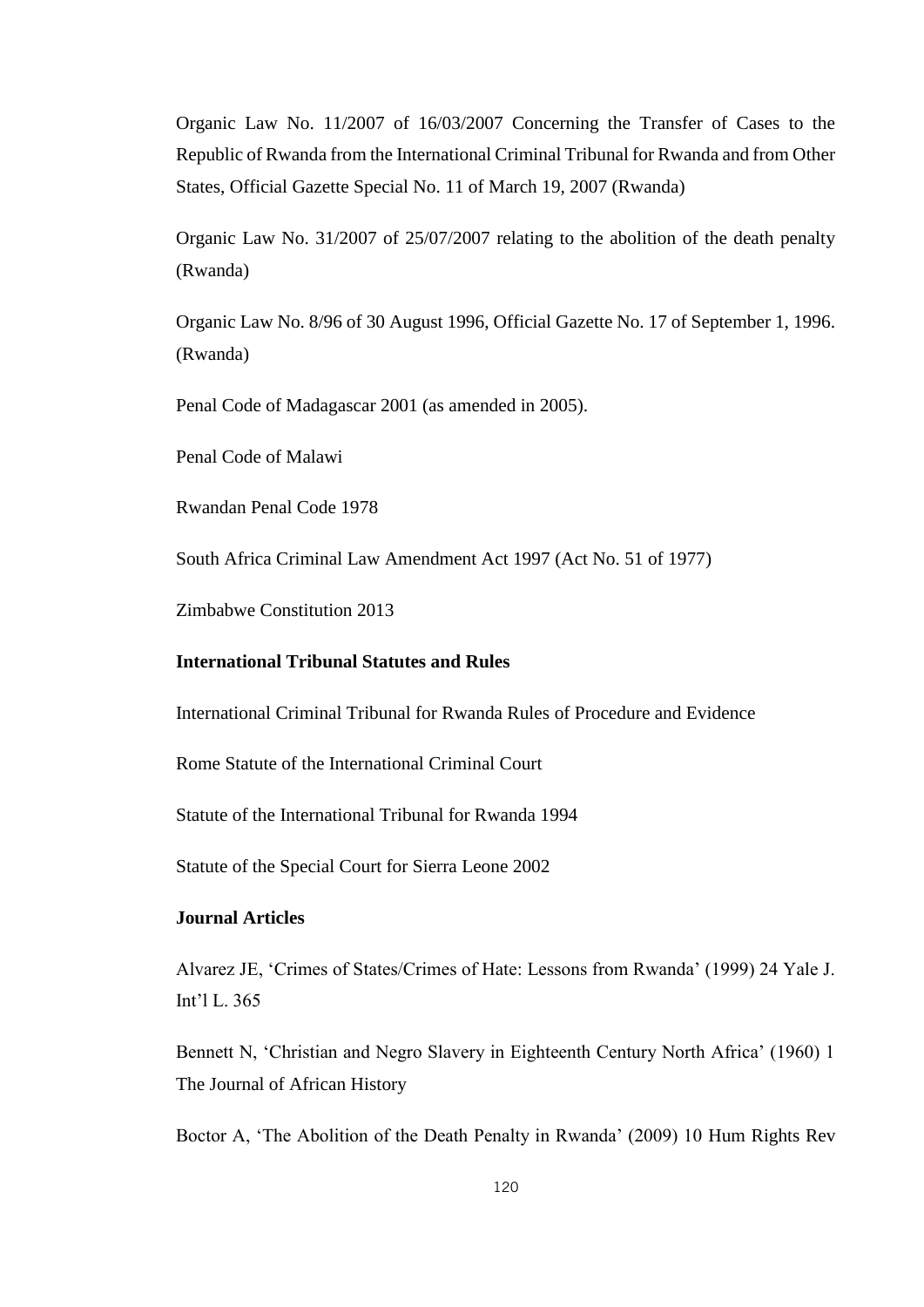Bojosi KN, 'The death row phenomenon and the prohibition against torture and cruel, inhuman or degrading treatment' (2004) 4 AHRLJA 303

Bouckaert PN, 'Shutting Down the Death Factory: The Abolition of Capital Punishment in South Africa' (1996) 32 Stan. J. Int'l L. 287

Edwards I, 'An Ambiguous Participant: the Crime Victim and Criminal Justice Decision-Making' (2004) 44 Brit. J. Criminal 967

Crawford ML, 'Losing Battle with the 'Machinery of Death': The Flaws of Virginia's Death Penalty Laws and Clemency Process Highlighted by the Fate of Teresa Lewis' (2012) Volume 18 Widener Law Review 71

Chenwi L, 'Breaking new ground: The need for a protocol to the African Charter on the abolition of the death penalty in Africa' (2005) 5 AHRLJ 89

– – 'Initiating Constructive Debate: Critical Reflection on the Death Penalty in Africa' (2012) 38 Comp. & Int'l L.J. S. Afr.

Cryer R, 'A "Special Court" for Sierra Leone?' (2001) 50 International and Comparative Law Quarterly 435

Erasmus G & Fourie N, 'The International Criminal Tribunal for Rwanda: Are all issues addressed? How does it compare to South Africa's Truth and Reconciliation Commission?' (1997) 321 International Review of the Red Cross 705.

Freeland S, 'No longer acceptable: the exclusion of the death penalty under international criminal law' (2010) 15(2) Australian Journal of Human Rights 1.

Gittleman R, 'The African Charter on Human and Peoples' Rights: A Legal Analysis' (1982) 22:4 Virginia Journal of International Law

Hannum H, 'The Status of the Universal Declaration of Human Rights in National and International Law' (1996) 25 Ga. J. Int'l & Comp. L. 287

Heyns C and Viljoen F, 'The Impact of the United Nations Human Rights Treaties on the

99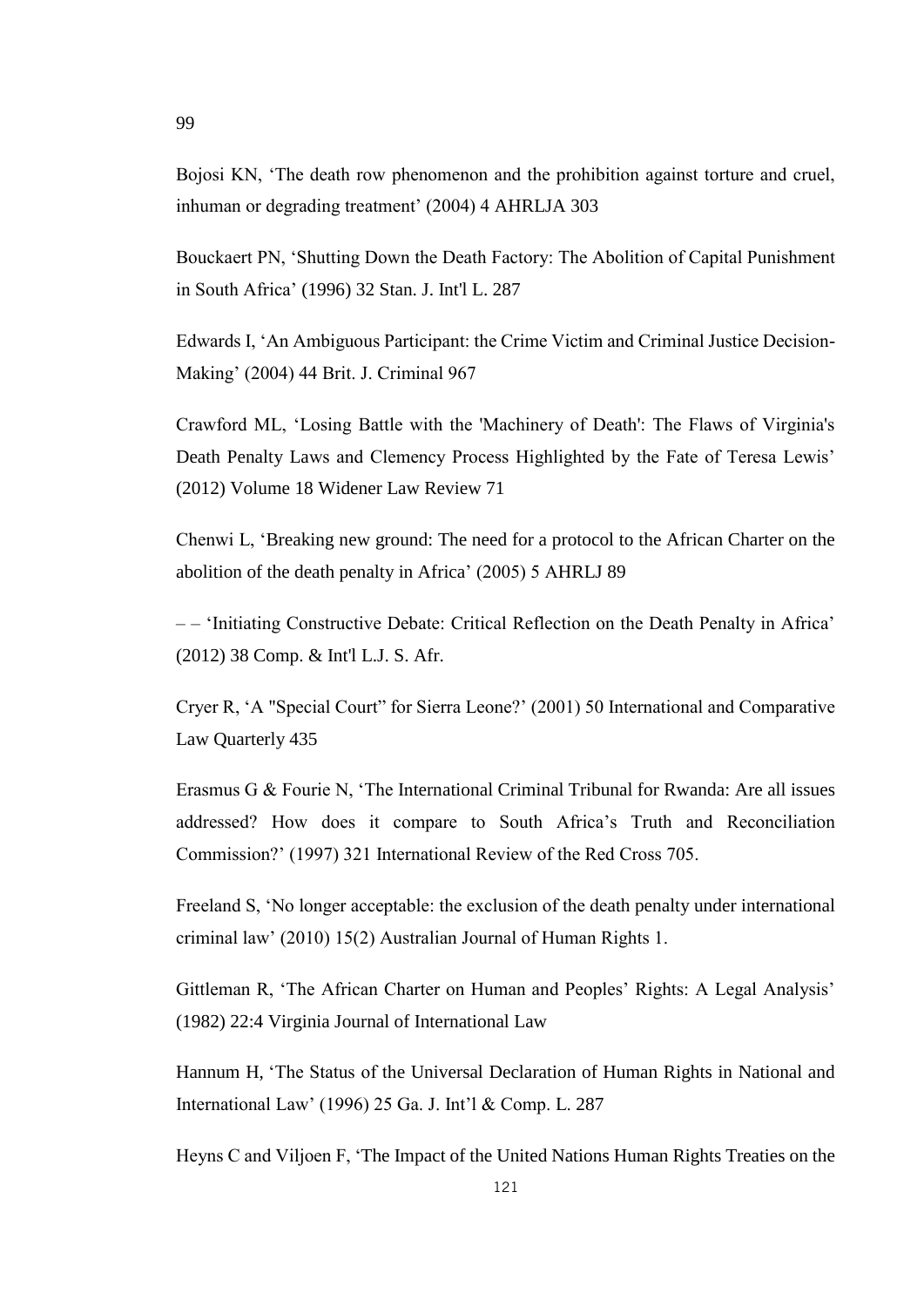Domestic Level' (2001) 23 Human Rights Quarterly 483

Hood R and Hoyle C, 'Abolishing the Death Penalty Worldwide: The Impact of a "New Dynamic"' (2009) 38 Crime and Justice 1.

Horovtiz S, 'International Criminal Courts in Action: The ICTR's Effect on Death Penalty and Reconciliation in Rwanda' (2016) 48 The Geo. Wash. Int'l L. Rev. 505

Hudson P, 'Does the Death Row Phenomenon Violate a Prisoner's Human Rights under International Law?' (2000) 11 EJIL (2000) 833

Keightley R, 'Torture and cruel, inhuman and degrading treatment or punishment in the UN Convention against Torture and other instruments of international law: Recent developments in South Africa' (1995) 11 South African Journal on Human Rights 400

Kindiki K, 'Prosecuting the Perpetrators of the 1994 Genocide in Rwanda: Its Basis in International Law and the Implications for the Protection of Human Rights in Africa' (2001) 4 African Human Rights Law Journal 64

Kinemo REJ, 'Contemporary Tanzanian Penal Policy: A Critical Analysis' (Naivasha: British Institute in East Africa)

Klaasen A, 'Constitutional Interpretation in the So-Called Hard Cases: Revisiting S v Makwanyane' (2017) 50 De Jure 1

Kodjo E, 'The African Charter on Human and Peoples' Rights' (1990) 11 Human Rights Law Journal 271

Manikis M, 'Expanding participation: Victims as agents of accountability in the criminal justice process' (2017) 1 Public Law 63

Mireku O, 'Shutting Down the Death Factory in South Africa: The Normative Role of the Twin Rights of Human dignity and Life'

[<https://www.biicl.org/files/2312\\_mireku\\_shutting\\_down\\_death\\_factory.pdf](https://www.biicl.org/files/2312_mireku_shutting_down_death_factory.pdf) > accessed 12 February 2018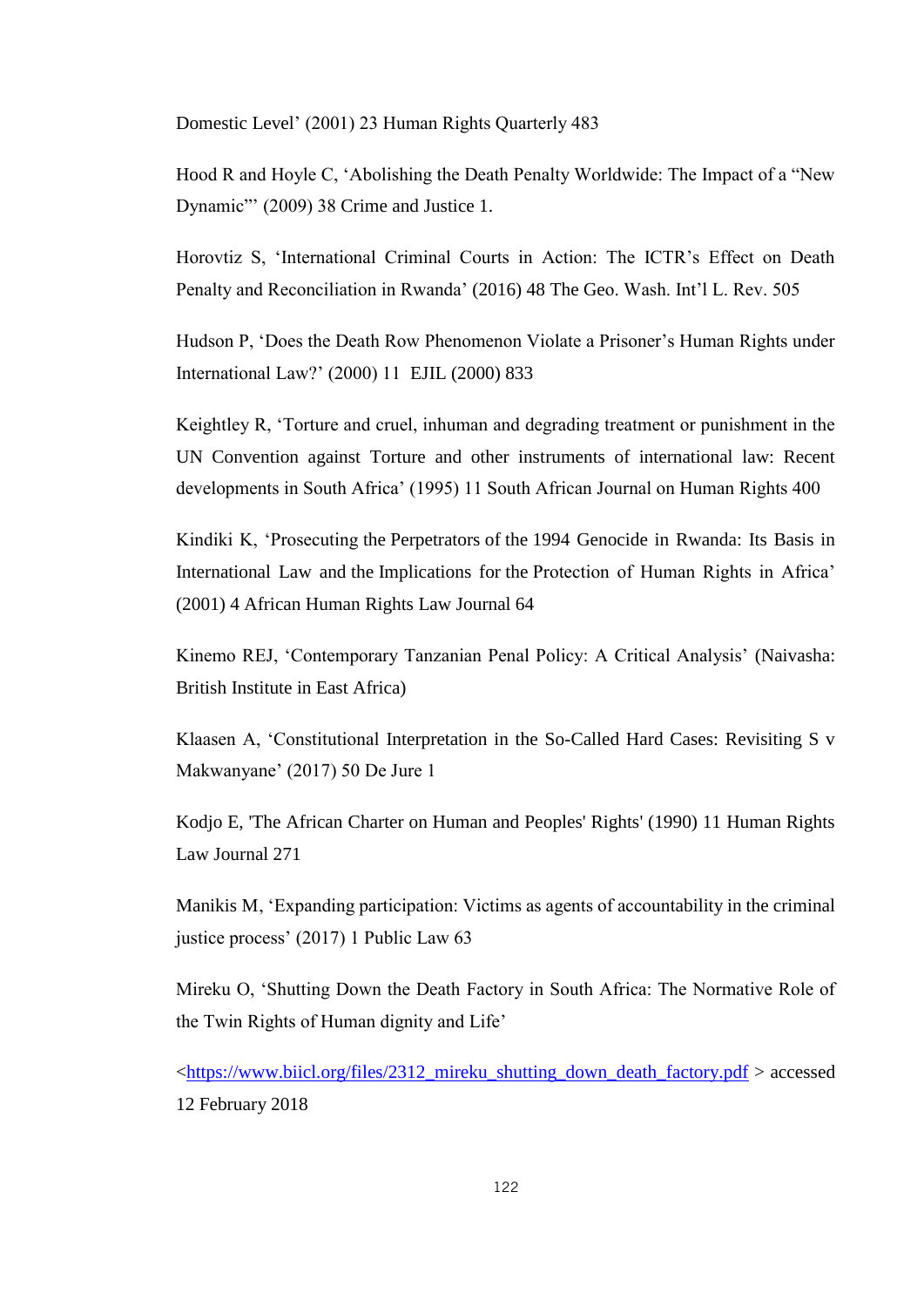Moffet L, 'Meaningful and Effective? Considering Victims' Interests Through Participation at the International Criminal Court' (2015) 26 Criminal Law Forum 255

Mower AG, 'The Sponsorship of Proposals in the United Nations General Assembly' (1962) 15 Western Political Quarterly 661

Mujuzi JD, 'High Crime Rate Forces Liberia to Reintroduce the Death Penalty and put International Treaty Obligations Aside: What the Critics Missed' (2009) 17 Afr. J. Int'l & Comp. L. 342

Neumayer E, 'Death Penalty: The Political Foundations of the Global Trend Towards Abolition' (2008) 9 Hum Rights Rev (2008) 241

Novak A, 'The Abolition of the Mandatory Death Penalty in Africa' (2007) 22:2 IND. INT'L & COMP. L. REV

Pascoe D, 'Explaining Death Penalty Clemency in the Socialist Republic of Vietnam from 1986 to 2015' (2016) 10 Vienna J. on Int'l Const. L. 168

Patterson D and Tringali B, 'Understanding How Advocates Can Affect Sexual Assault Victim Engagement in the Criminal Justice Process' (2015) 30 Journal of Interpersonal Violence 1987

Schaefer L, 'Have Mercy: New Opportunities for Commutations in Death Penalty Cases' (2016) 42 Human Rights Journal 18

Shraga D and Zacklin R, 'The International Criminal Tribunal for Rwanda' (1996) 7 Eur. J. Int'l L. 501

Umozurike O, 'The African Charter on Human and Peoples' Rights' (1983) 77 The American Journal of International Law 902

Van Zyl Smit D, 'The death penalty in Africa' (2004) 4 African Human Rights Law Journal 3

Wemmers J, 'Where Do They Belong? Giving Victims a Place in the Criminal Justice Process' (2009) 20 Criminal Law Forum 395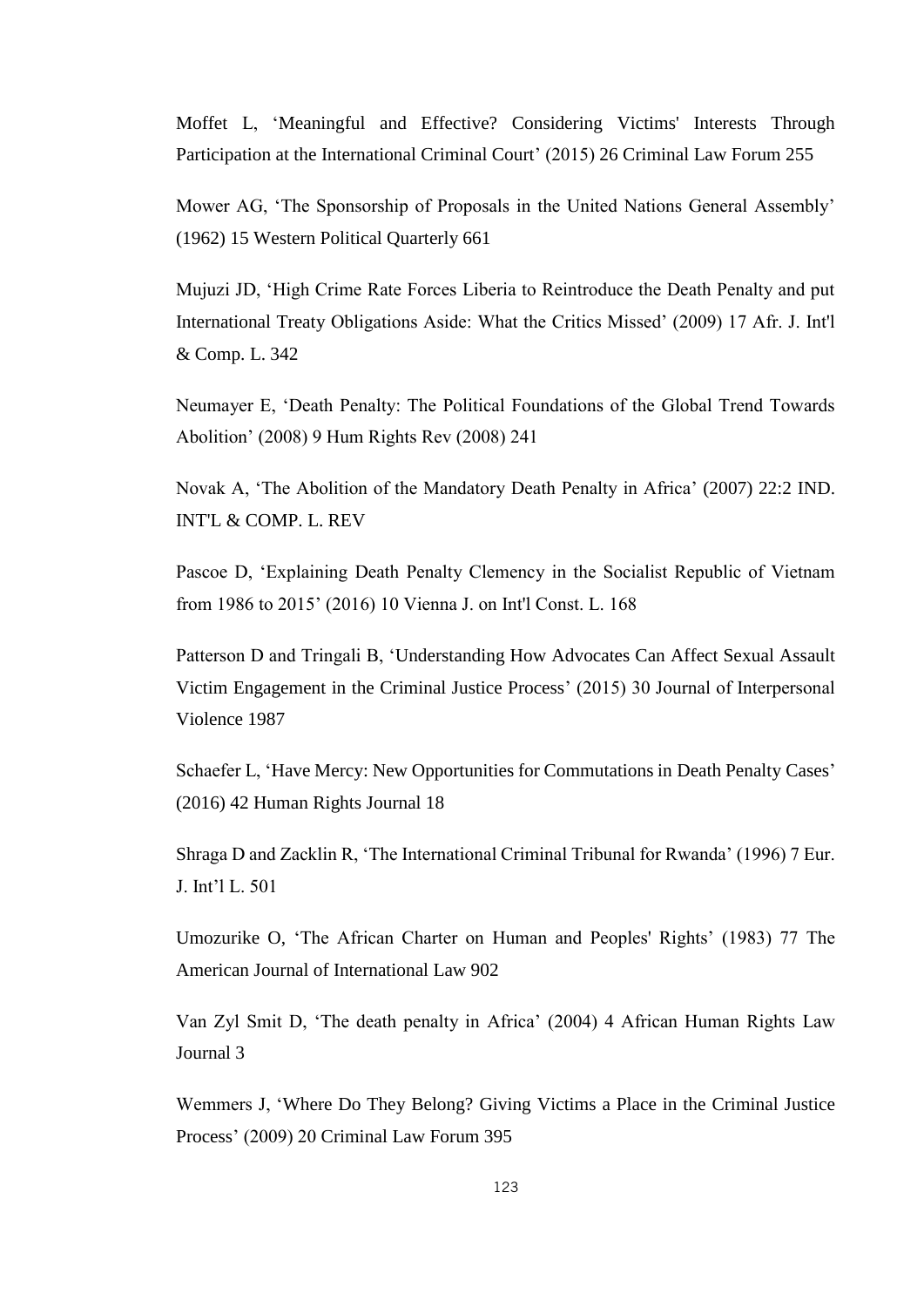## **Newspaper and human rights organisation new articles**

Associated Press, 'Burkina Faso abolishes death penalty in new penal code' AP [\(Ouagadougou,](https://www.apnews.com/tag/Ouagadougou) 31 May 2018)

[<https://www.apnews.com/15b6e4f6a4a54af29e74e4e3d45a7bb6>](https://www.apnews.com/15b6e4f6a4a54af29e74e4e3d45a7bb6) accessed 25 June 2018

Amnesty International, 'Fifty-three death sentences commuted in Zambia' (16 January 2009) [<https://www.amnesty.org/en/latest/news/2009/01/fifty-three-death-sentences](https://www.amnesty.org/en/latest/news/2009/01/fifty-three-death-sentences-commuted-zambia-20090116/)[commuted-zambia-20090116/](https://www.amnesty.org/en/latest/news/2009/01/fifty-three-death-sentences-commuted-zambia-20090116/) > accessed 22 April 2018**.**

Bah MJ, 'Sierra Leone News: Death Sentence for Murderers' Awoko (1 December 2017) [<https://awoko.org/2017/12/08/sierra-leone-news-death-sentence-for-murderers/>](https://awoko.org/2017/12/08/sierra-leone-news-death-sentence-for-murderers/) accessed 25 June 2018

Faul M, 'Nigeria torture victim to be free after decade on death row' AP (Lagos, 1 June 2015) [<https://www.apnews.com/ca4298f61d9e48acbce77c8ecd97e83c>](https://www.apnews.com/ca4298f61d9e48acbce77c8ecd97e83c) accessed 11 September 2017**.**

Gettleman J, 'Kenya Spares the Lives of Everyone on Its Death Row' The New York Times (24 October 2016) [<https://www.nytimes.com/2016/10/25/world/africa/kenya](https://www.nytimes.com/2016/10/25/world/africa/kenya-kenyatta-death-penalty-reprieve.html)[kenyatta-death-penalty-reprieve.html](https://www.nytimes.com/2016/10/25/world/africa/kenya-kenyatta-death-penalty-reprieve.html) > accessed 25 June 2018

[Kayode-Adedeji](https://www.premiumtimesng.com/author/oladimeji-kayode) D, 'Obasanjo reveals 'saddest day' of his life' Premium Times (7 January 2000) [<https://www.premiumtimesng.com/news/more-news/223539-obasanjo](https://www.premiumtimesng.com/news/more-news/223539-obasanjo-reveals-saddest-day-life.html)[reveals-saddest-day-life.html>](https://www.premiumtimesng.com/news/more-news/223539-obasanjo-reveals-saddest-day-life.html) accessed 11 May 2018

Matt Clarke, '4,000 Kenyan Death Sentences Commuted to Life' Prison Legal News (December 2009) [<https://www.prisonlegalnews.org/news/2009/dec/15/4000-kenyan](https://www.prisonlegalnews.org/news/2009/dec/15/4000-kenyan-death-sentences-commuted-to-life/)[death-sentences-commuted-to-life/](https://www.prisonlegalnews.org/news/2009/dec/15/4000-kenyan-death-sentences-commuted-to-life/) > accessed 25 June 2018

[Olori](http://www.ipsnews.net/author/toye-olori/) T, 'Rights-Nigeria: Death Row Convicts Pardoned' Inter Press Service (7 January 2000) [<http://www.ipsnews.net/2000/01/rights-nigeria-death-row-convicts-pardoned/>](http://www.ipsnews.net/2000/01/rights-nigeria-death-row-convicts-pardoned/) accessed 14 April 2018

World Coalition Against the Death Penalty, '4,000 death sentences commuted in Kenya'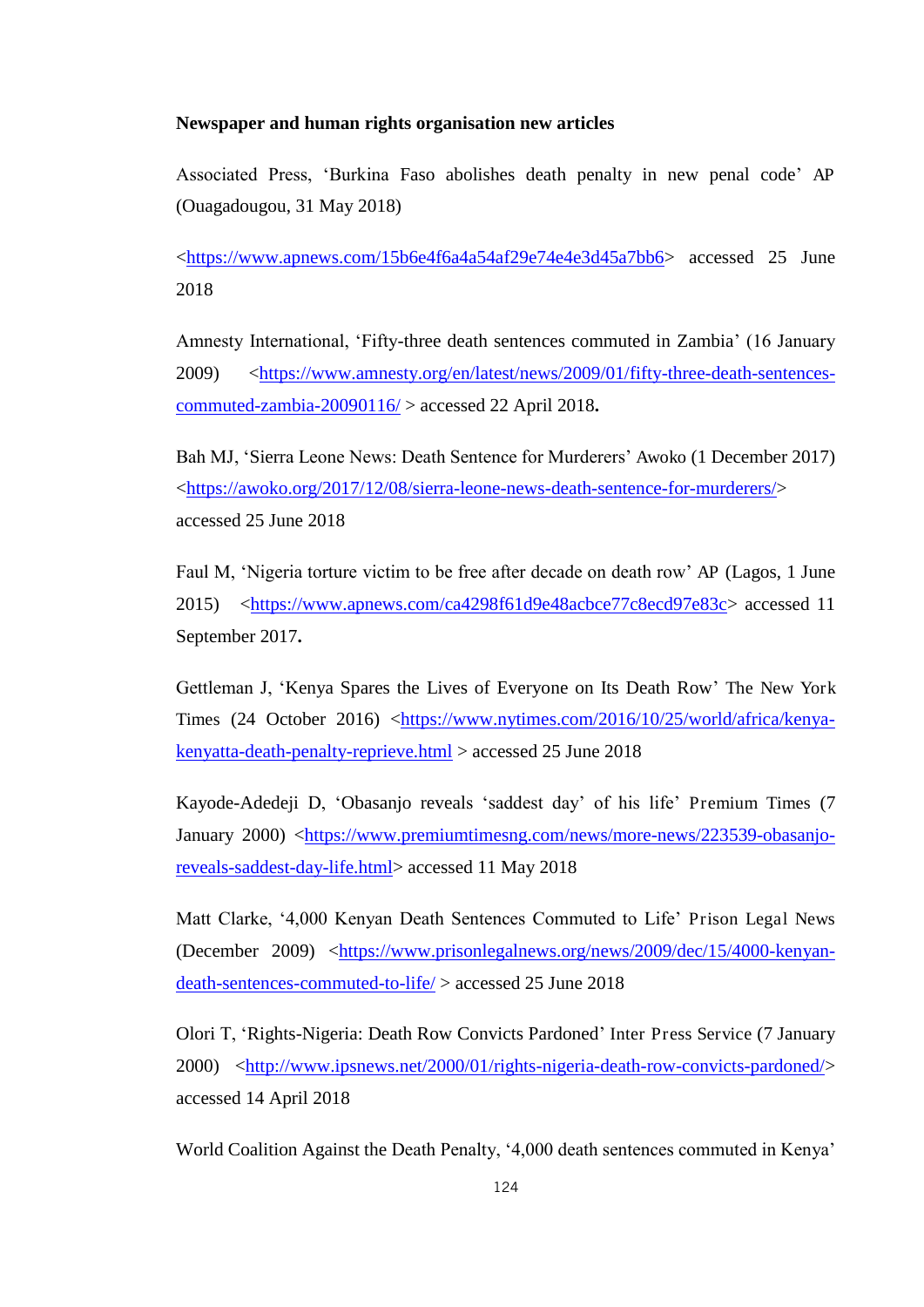(6 August 2009) [<http://www.worldcoalition.org/4000-death-sentences-commuted-in-](http://www.worldcoalition.org/4000-death-sentences-commuted-in-Kenya.html)[Kenya.html>](http://www.worldcoalition.org/4000-death-sentences-commuted-in-Kenya.html) accessed 11 September 2017

Shosanya M, 'Freedom for Thankgod Ebhos after 19 years on death row' Daily Trust (Lagos, 21 October 2014) [<http://thenationonlineng.net/pdps-call-for-national](http://thenationonlineng.net/pdps-call-for-national-conference-insincere-says-fayemi/)[conference-insincere-says-fayemi/>](http://thenationonlineng.net/pdps-call-for-national-conference-insincere-says-fayemi/) accessed 11 September 2017

The Death Penalty Project, 'Kenya commutes the death sentences of more than 4,000 prisoners' (5 August 2009) [<http://www.deathpenaltyproject.org/news/1089/kenya](http://www.deathpenaltyproject.org/news/1089/kenya-commutes-the-death-sentences-of-more-than-4000-prisoners/)[commutes-the-death-sentences-of-more-than-4000-prisoners/>](http://www.deathpenaltyproject.org/news/1089/kenya-commutes-the-death-sentences-of-more-than-4000-prisoners/) accessed 11 September 2017

[Tumwebaze](http://www.newtimes.co.rw/profile/peterson-tumwebaze) P, 'Death row: Over 1300 survive gallows' The New Times (27 August 2007) [<http://www.newtimes.co.rw/section/read/988>](http://www.newtimes.co.rw/section/read/988) accessed 12 May 2018

## **OAU Documents**

OAU, 'Rapporteur's Report on the Draft African Charter on Human and Peoples' Rights', OAU Doc CAB/LEG/67/Draft Rapt. Rpt (II) Rev. 4

Organisation of African Unity, 'Address delivered by President Leopold Sedar Senghor at the opening of the Meeting of African Experts preparing the draft African Charter in Dakar, Senegal 28 November to 8 December 1979', OAU Doc CAB/LEG/67/5

Organisation of African Unity, 'Decision on Human and Peoples' Rights in Africa', AHG/Dec. 115 (XVI) Rev. 1 1979

Organisation of African Unity, 'Report on the Draft African Charter presented by the Secretary-General at the Thirty-seventh Ordinary Session of the OAU Council of Ministers', OAU Doc CM/1149.

### **Reports**

#### Conferences:

Arnold M, 'Remarks: Constitutional Development in Southern Africa' (1991) 85 Proceedings of the Annual Meeting of the American Society of International Law 310)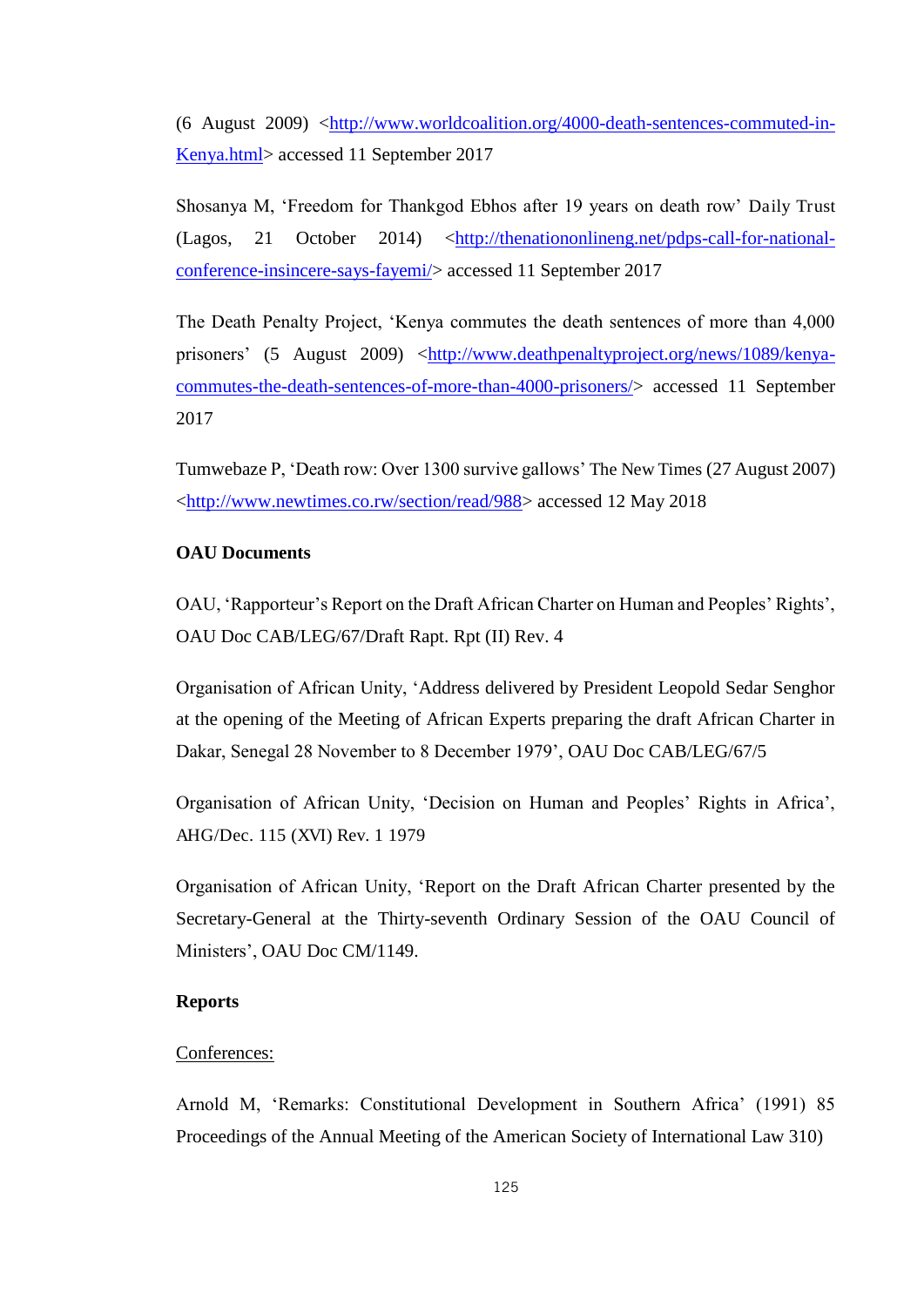International Commission of Jurist, African Conference on the Rule of Law, 'A Report on the Proceedings of the Conference' 11 (1961)

Kenya National Commission on Human Rights, Position Paper No. 2 on the Abolition of the Death Penalty, Kenya National Commission on Human Rights 2007

Malawi Law Commission, Discussion Paper No. 1, Human Rights under the Constitution of the Republic of Malawi 2 (2006)

Seminar on the Regional Commissions on Human Rights with Special Reference to Africa (1969)

#### Non-governmental Organizations (NGOs):

Amnesty International, Abolitionist and Retentionist Countries as of March 2018 (ACT 50/6665/2017)

– – Amnesty International submission to the UN Universal Periodic Review (AFR 28/001/2008).

- – Death Sentences and Executions 2009 (ACT 50/001/2010)
- – Death Sentences and Executions 2010 (ACT 50/001/2011)
- – Death Sentences and Executions 2011 (ACT 50/001/2012)
- – Death Sentences and Executions 2012 (ACT 50/001/2013)
- – Death Sentences and Executions 2013 (ACT 50/001/2014)
- – Death Sentences and Executions 2014 (ACT 50/001/2015);
- – Death Sentences and Executions 2015 (ACT 50/3487/2016)
- – Death Sentences and Executions 2016 (ACT 50/5740/2017)
- – Death Sentences and Executions 2017 (ACT 50/7955/2018)
- – Death Sentences and Executions in 2008 (ACT 50/003/2009)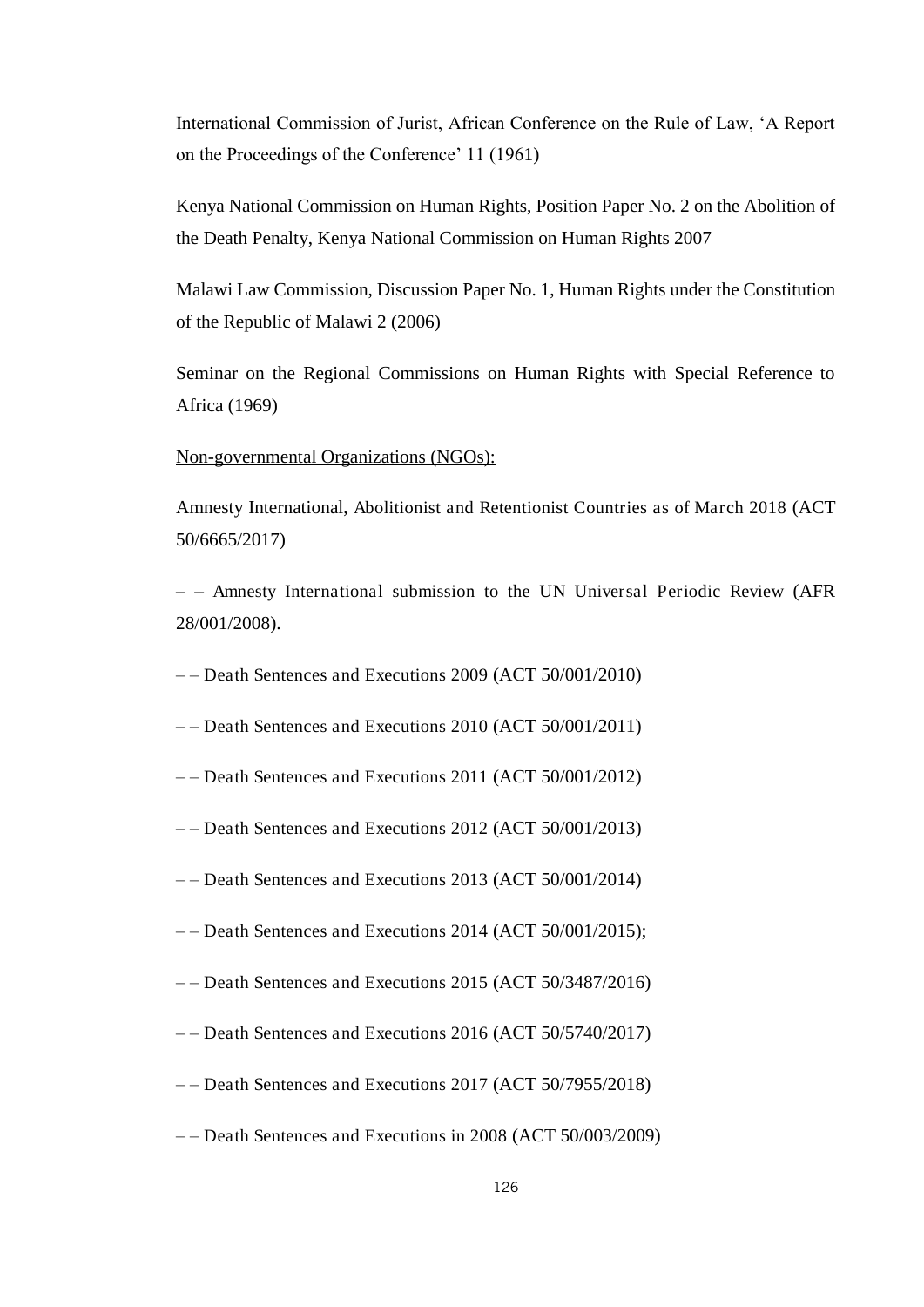– – Fair Trial Manual (POL 30/002/2014, Second Edition, Amnesty International Publication 2014)

– – 'Liberia: Amnesty International Calls for Repeal of Death Penalty Law Signed by Liberian President' (AFR 34/009/2008, 25 July 2008).

– – Living in Limbo: *Benin's Last Death Row Prisoners* (ACT 50/4980/2017)

– – Locked Up and Forgotten**:** The Need to Abolish The Death Penalty in Ghana (ACT 50/6268/2017)

– – Nigeria: Time for justice and accountability (ACT AFR 44/014/2000)

– – Rwanda: Suspects Must not be Transferred to Rwandan Courts for Trial Until it is Demonstrated that Trials will Comply with International Standards of Justice, (AFR 47/013/2007)

– – The Death Penalty (London, Amnesty International 1979)

– – West Africa: Time to abolish the death penalty (AFR 05/003/2003)

Death Penalty Worldwide, Pathways to Abolition of the Death Penalty (Cornell Law School, 2016)

Zorah Blok and Ciarán Suter, Triggers for abolition of the death penalty in Africa: A Southern African perspective (FIDH, 2017)

#### Parliamentary:

Parliament of Zimbabwe, Report of the Constitution Parliamentary Select Committee (on the new Constitution for Zimbabawe) (COPAC 2013).

## **Treaties, and other international human rights law instruments**

African Charter on Human and Peoples' Rights, OAU Doc CAB/LEG/67/3 rev. 5

African Charter on the Rights and Welfare of the Child, OAU Doc CAB/LEG/24.9/49

American Convention on Human Rights, OAS Treaty Series No 36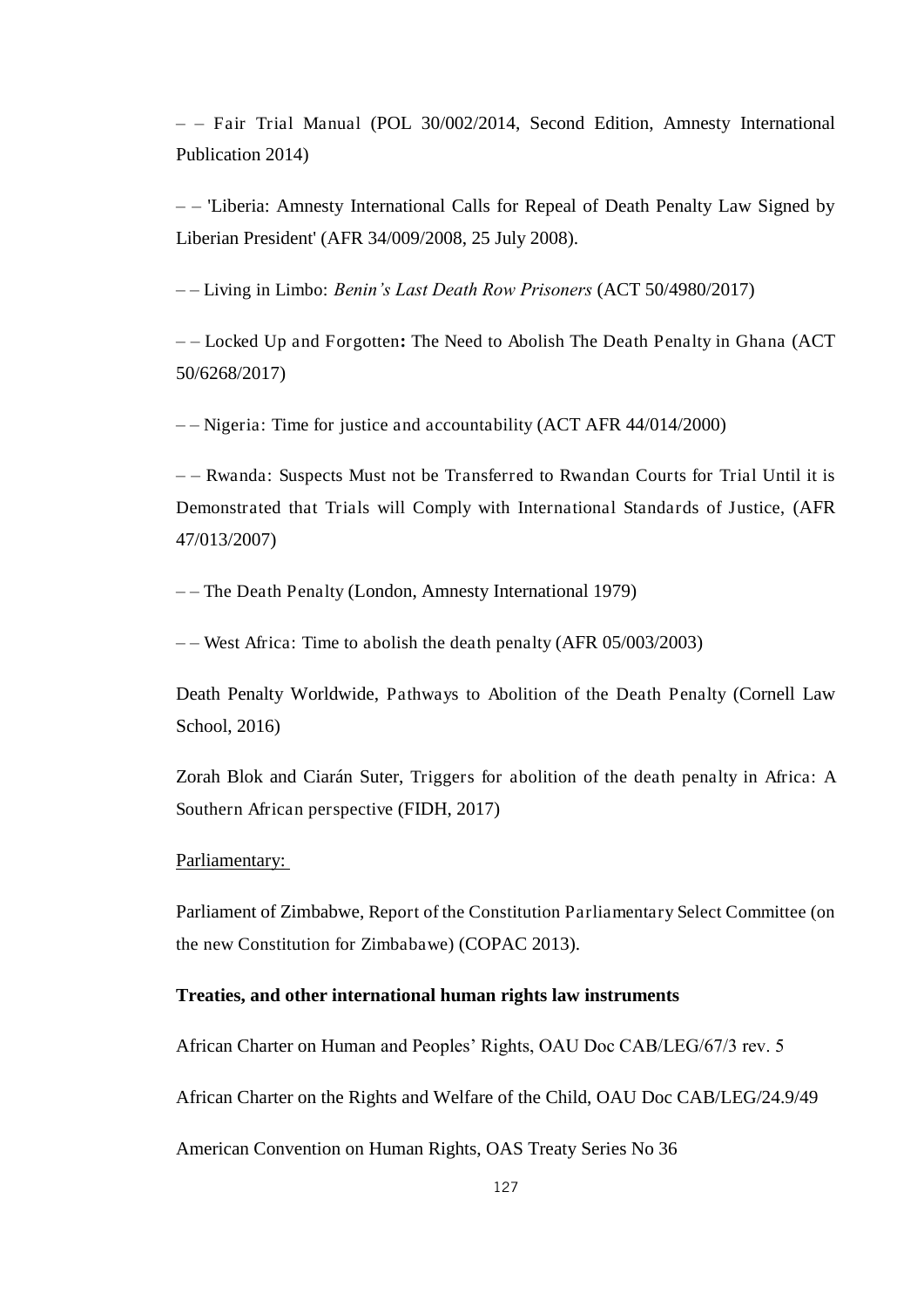Arab Charter on Human Rights

Convention on the Rights of the Child, 1577 UNTS 3.

European Convention for the Protection of Human Rights and Fundamental Freedoms, ETS No 5

General Comment No. 14: Article 6 (Right to Life) Nuclear Weapons and the Right to Life, on 9 November 1984

General Comment on Article 6, General Comment No. 6: Article 6 (Right to Life), 30 April 1982

Human Rights Committee (CCPR), Draft General Comment No. 36 on article 6 of ICCPR, on the right to life (Advance Unedited Version),

International Covenant on Civil and Political Rights, 999 UNTS 171

International Covenant on Economic, Social and Cultural Rights, 993 UNTS 3

Mbaye Draft of the African Charter on Human and Peoples' Rights, OAU Doc CAB/LEG/67/1

Preliminary draft of the African Charter on Human and Peoples' Rights, OAU Doc CAB/LEG/67/3/Rev. 1.

Protocol No. 13 to the Convention for the Protection of Human Rights and Fundamental Freedoms, concerning the abolition of the death penalty in all circumstances, ETS No.187

Protocol No. 6 to the Convention for the Protection of Human Rights and Fundamental Freedoms concerning the Abolition of the Death Penalty, ETS No. 114

Protocol to the African Charter on the Rights of Women in Africa

Safeguard 7 of the UN Safeguards Guaranteeing Protection of the Rights of Those Facing the Death Penalty, UN Economic and Social Council Resolution 1984/50

Second Optional Protocol to the International Covenant on Civil and Political Rights, aiming at the abolition of the death penalty, 1642 UNTS 414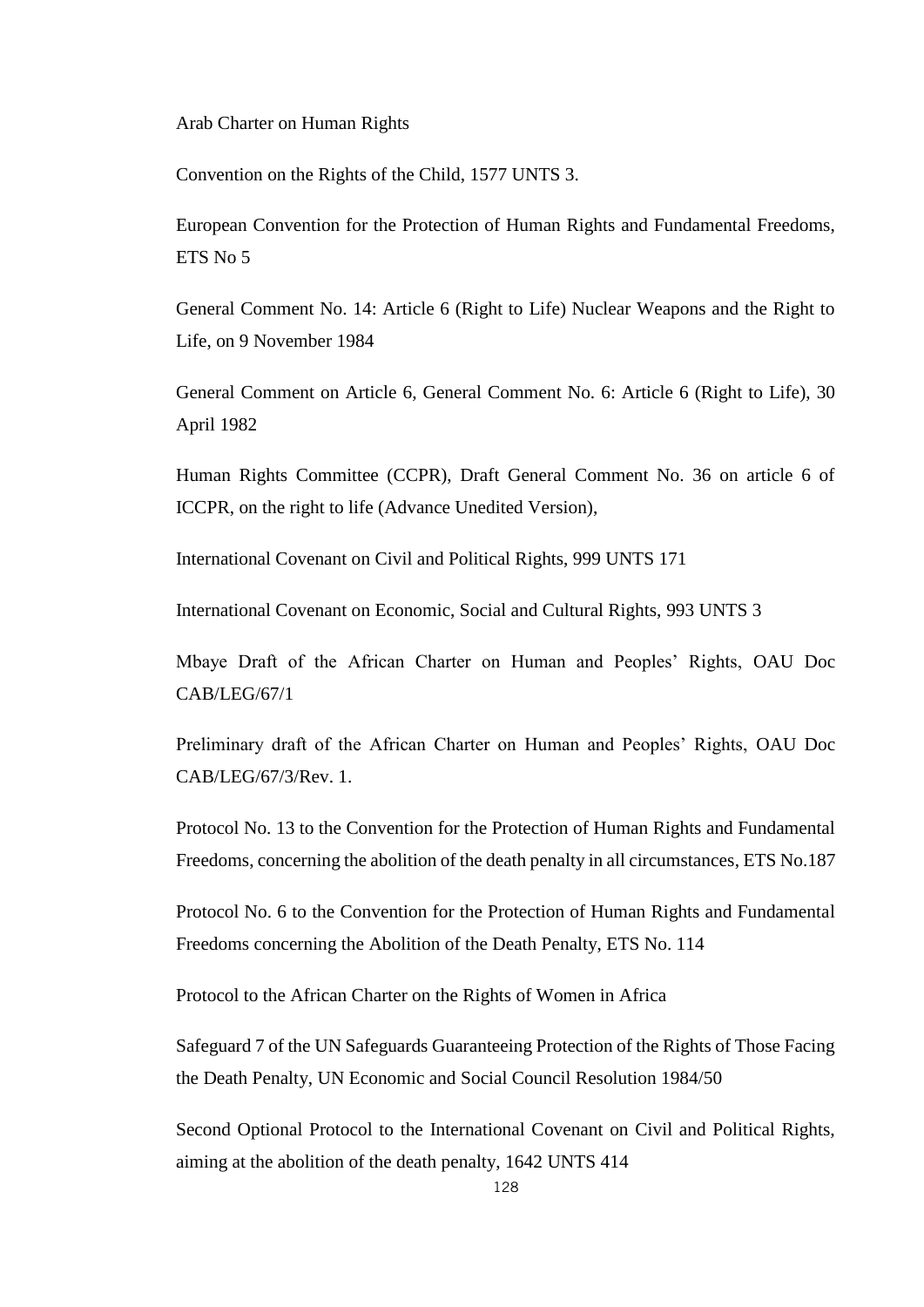UNGA Resolution 65/206

Universal Declaration of Human Rights, UNGA Res 217A (III)

Vienna Convention on the Law of Treaties 1969, 115 UNTS 332

### **UN Documents**

UN Doc A/67/279, Interim report of the Special Rapporteur on torture and other cruel, inhuman or degrading treatment or punishment, 9 August 2012

UN Doc A/HRC/14/13/Add.1, Report of the Working Group on the Universal Periodic Review – Madagascar - Addendum, 17 June 2010

UN Doc A/HRC/14/24/Add.6, Report of the Special Rapporteur on extrajudicial, summary or arbitrary executions - Philip Alston, 28 May 2010

UN Doc A/HRC/22/13, Report of the Working Group on the Universal Periodic Review – Zambia, 31 December 2012

UN Doc A/HRC/24/15, Report of the Working Group on the Universal Periodic Review – Cameroon, 5 July 2013

UN Doc A/HRC/28/13, Report of the Working Group on the Universal Periodic Review – Madagascar, 23 December 2014

UN doc A/RES/62/149, Resolution adopted by the General Assembly on 18 December 2007- 62/149 Moratorium on the use of the death penalty, 26 February 2008

UN Doc A/RES/63/168, Resolution adopted by the General Assembly on 18 December 2008 - 63/168 Moratorium on the use of the death penalty, 13 February 2009

UN Doc A/RES/65/206, Resolution adopted by the General Assembly on 21 December 2010 - 65/206. Moratorium on the use of the death penalty, 28 March 2011

UN Doc A/RES/67/176, Resolution adopted by the General Assembly on 20 December 2012 - 67/176. Moratorium on the use of the death penalty, 20 March 2013

129 UN Doc A/RES/69/186, Resolution adopted by the General Assembly on 18 December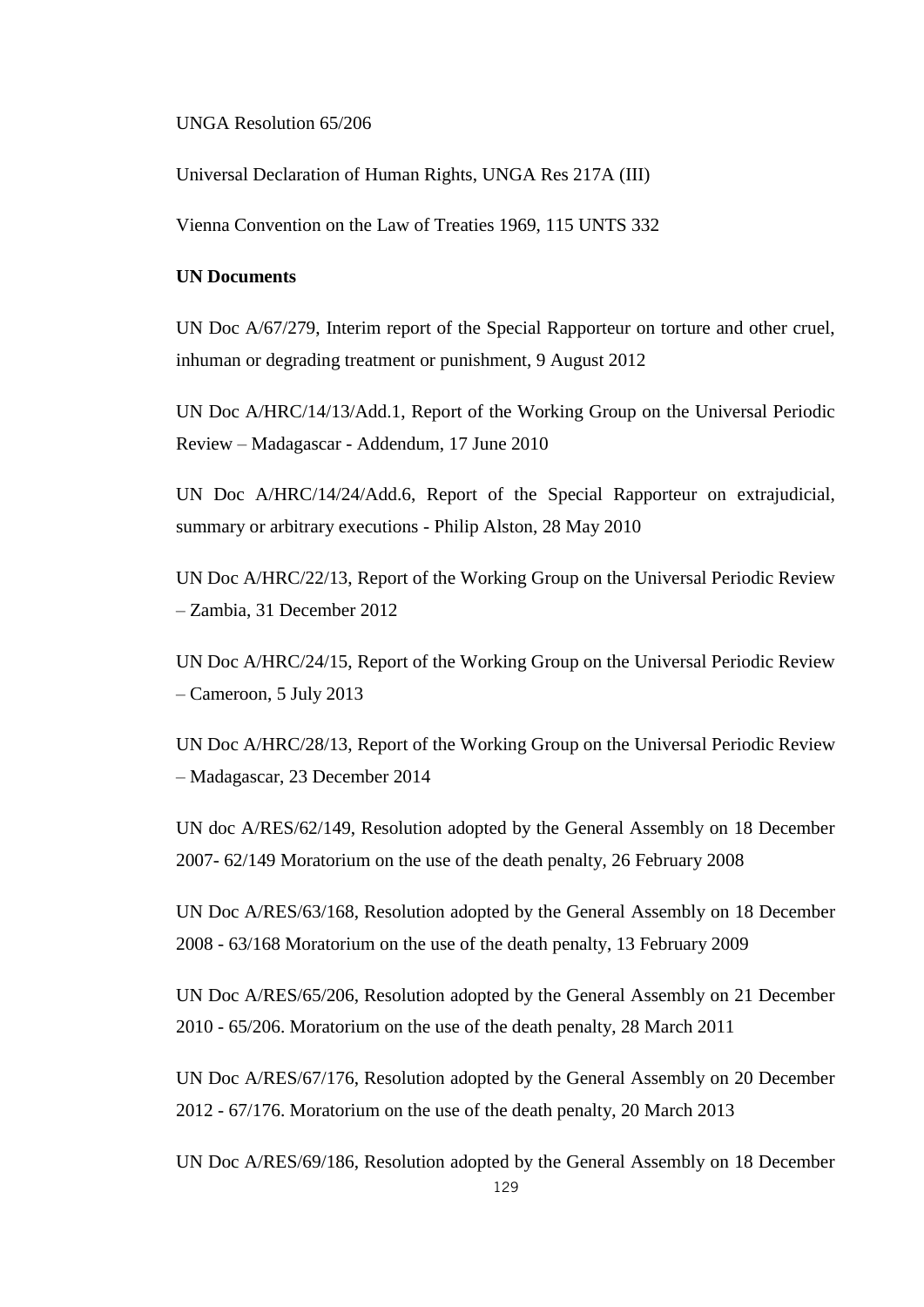2014 - 69/186. Moratorium on the use of the death penalty, 4 February 2015

UN Doc A/RES/71/187, Resolution adopted by the General Assembly on 19 December 2016 - 71/187. Moratorium on the use of the death penalty, 2 February 2017

UN Doc CCPR/ C/ 77/D/1077/2002, Human Rights Committee Views, Communication No. 1077/2002, 15 May 2003

UN Doc CCPR/C/70/D/806/1998, Human Rights Committee Views, Communication No. 806/1998, 5 December 2000

UN Doc CCPR/C/74/D/845/1998, Human Rights Committee Views, Communication No. 845/1998, 28 March 2002

UN Doc CCPR/C/85/D/1132/2002, Human Rights Committee Views, Communication No. 1132/2002, 11 November 2005

UN Doc CCPR/C/87/D/1421/2005, Human Rights Committee Views, Communication No. 1421/2005, 14 September 2006

UN Doc CCPR/C/98/D/1520/2006, Human Rights Committee Views, Communication No. 1520/2006, 30 April 2010

UN Doc CCPR/C/BWA/CO/1, Concluding observations of the Human Rights Committee – Botswana, 24 April 2008

UN Doc CCPR/C/GHA/1, Initial reports of States Parties due in 2001 – Ghana, 30 January 2015

UN Doc CCPR/C/KEN/CO/3, Concluding observations adopted by the Human Rights Committee at its 105th session, 9-27 July 2012 – Kenya, 31 August 2012

UN Doc CCPR/C/ZAF/1, Initial reports of States parties due in 2000 – South Africa, 16 February 2015

UN Doc CCPR/C/ZMB/3, Third periodic report of States parties due in 1998 – Zambia, 25 April 2006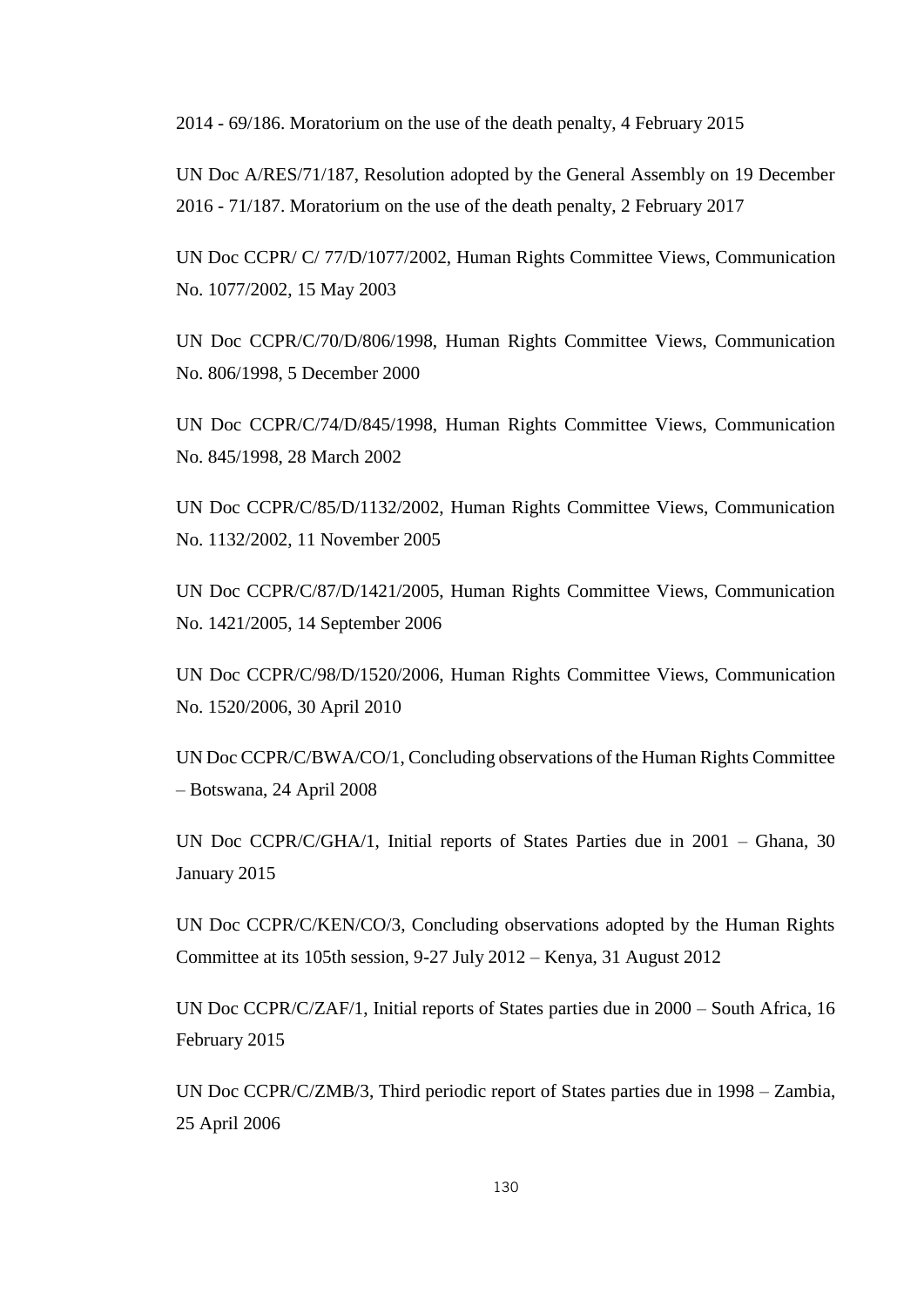UN Doc CCPR/C/ZMB/CO/3, Concluding observations of the Human Rights Committee – Zambia, 9 August 2007

UN Doc CCPR/CO/80/UGA, Concluding observations of the Human Rights Committee – Uganda, 4 May 2004

UN Doc CCPR/CO/83/KEN, Concluding observations of the Human Rights Committee – Kenya, 29 April 2005

UN doc E/2015/49, Capital punishment and implementation of the safeguards guaranteeing protection of the rights of those facing the death penalty, Report of the Secretary-General, 13 April 2015

UN Doc E/CN.4/RES/2005/59, The Question of the Death Penalty, UN Commission on Human Rights Resolution 2005/59**,** 20 April 2005

UN Doc S/PV.3453, United Nations Security Council 3453rd Meeting, 8 November 1994

UN Doc S/Res/1315, United Nations Security Council Resolution 1315, 14 August 2000

UN Doc S/RES/1503, United Nations Security Council Resolution 1503, 28 August 2003

UN Doc S/RES/1534, United Nations Security Council Resolution 1534, 26 March 2004

UN Doc S/RES/955, United Nations Security Council Resolution 955, 8 November 1994

UN Doc ST/TAO/HR/39, Seminar on the Regional Commissions on Human Rights with Special Reference to Africa (1969)

Civil and Political Rights: The Human Rights Committee, Facts Sheet No 15 (Rev. 1).

UN Doc A/HRC/10/44, Report of the Special Rapporteur on torture and other cruel, inhuman or degrading treatment or punishment -Manfred Nowak, 14 January 2009

UN Doc A/C.3/49/SR.43, Summary record of the 14th meeting: 3rd Committee, UN General Assembly 19th Session, 1 November 1994

UN Doc E/CN.4/1998/68, Report of the Special Rapporteur on extrajudicial, summary or arbitrary executions - Mr. Bacre Waly Ndiaye, 23 December 1997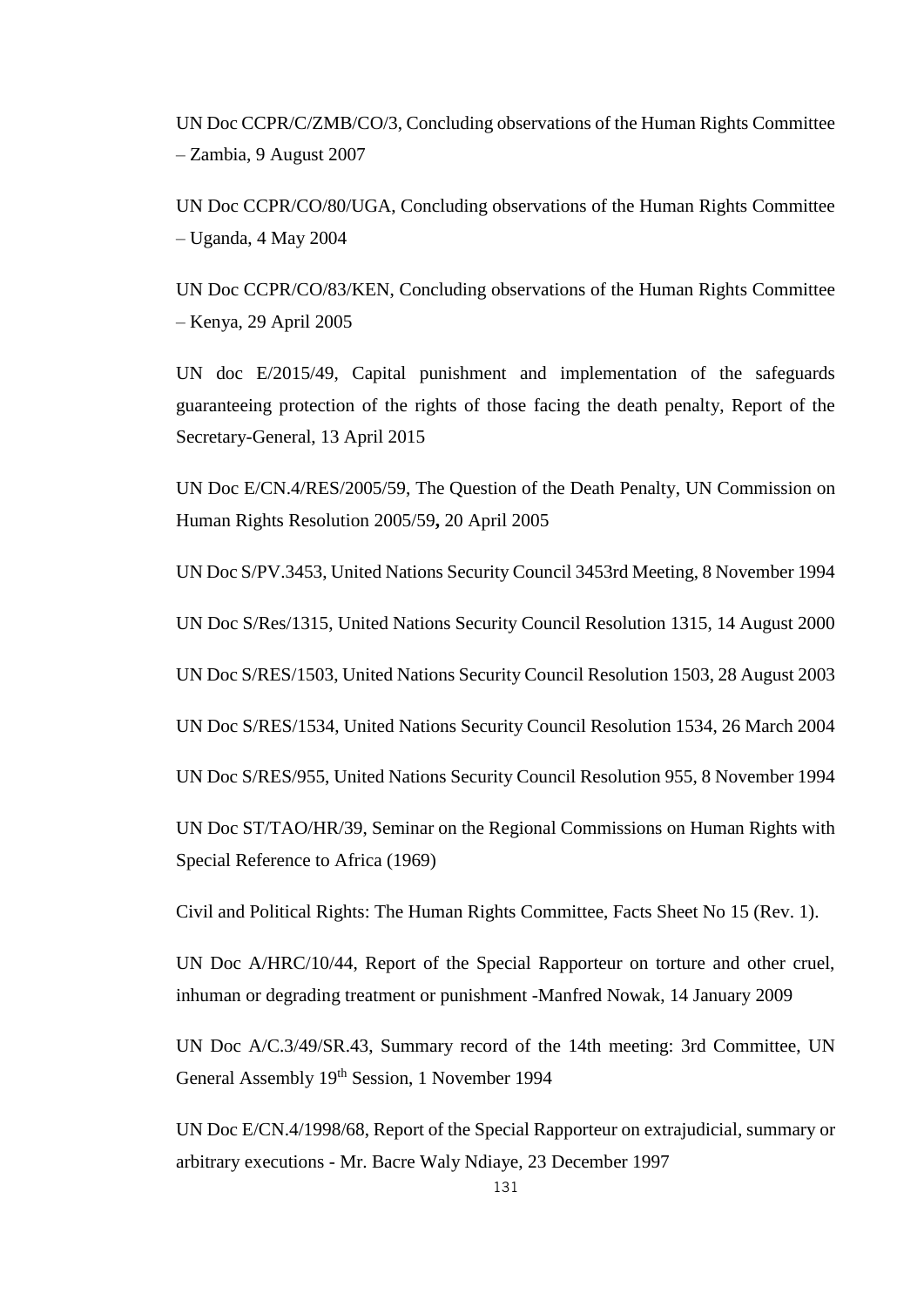UN Doc E/CN.4/2001/9, Report of the Special Rapporteur on extrajudicial, summary or arbitrary executions - Ms. Asma Jahangir, 11 January 2001

UN Doc S/2003/946, Letter dated 3 October 2003 from the Secretary-General addressed to the President of the Security Council, 6 October 2003.

UN Doc E/CN.4/2005/7, Report of the Special Rapporteur on extrajudicial, summary or arbitrary executions - Philip Alston, 22 December 2004

UN Doc S/2006/951, Letter dated 30 November 2006 from the President of the International Criminal Tribunal addressed to the President of the Security Council, 8 December 2006

UN Doc A/HRC/24/2, Report of the Human Rights Council on its twenty-fourth session, 27 January 2014

UN Doc A/HRC/25/2, Report of the Human Rights Council on its twenty-fifth session, 17 July 2014

UN Doc A/HRC/4/20, Report of the Special Rapporteur on extrajudicial, summary or arbitrary executions - Philip Alston, 29 January 2007

UN Doc A/HRC/WG.6/20/MDG/1, National report submitted in accordance with paragraph 5 of the Annex to Human Rights Council resolution 16/21– Madagascar, 23 July 2014

UN Doc A/HRC/WG.6/20/MDG/2, Compilation prepared by the Office of the High Commissioner for Human Rights in accordance with paragraph 15 (b) of the annex to Human Rights Council resolution 5/1 and paragraph 5 of the annex to Council resolution 16/21 – Madagascar, 18 August 2014

UN Doc A/HRC/WG.6/20/MDG/3, Summary prepared by the Office of the United Nations High Commissioner for Human Rights in accordance with paragraph 15 (c) of the annex to Human Rights Council resolution 5/1 and paragraph 5 of the annex to Council resolution 16/21 – Madagascar, 5 August 2014

UN Doc A/HRC/22/6, Report of the Working Group on the Universal Periodic Review –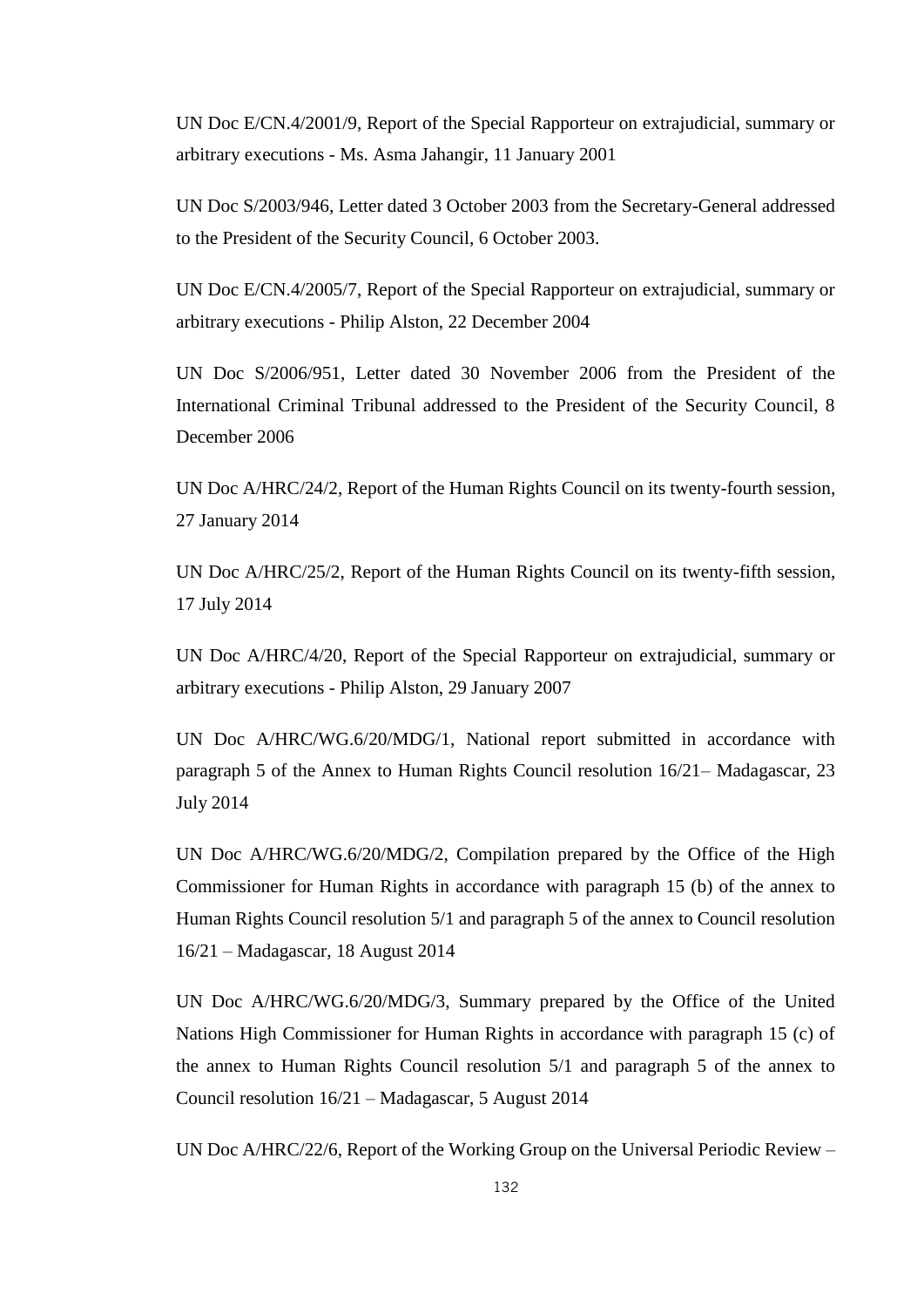Ghana, 13 December 2012

UN Doc A/HRC/WG.6/28/BEN/1, National report submitted in accordance with paragraph 5 of the annex to Human Rights Council resolution 16/21– Benin, 7 August 2017

UN Doc A/HRC/WG.6/28/ZMB/1, National report submitted in accordance with paragraph 5 of the annex to Human Rights Council resolution 16/21– Zambia, 26 October 2017

UN Doc A/HRC/WG.6/7/MDG/1, National report submitted in accordance with paragraph 15 (a) of the Annex to Human Rights Council resolution 5/1- Madagascar, 3 November 2009

UN Doc A/HRC/23/7, Report of the Working Group on the Universal Periodic Review – Botswana, 22 March 2013

UN Doc A/HRC/11/21/Add.1, Report of the Working Group on the Universal Periodic Review - Cameroon - Addendum, 9 June 2009

## **Websites**

### African Union:

[<https://au.int/en/memberstates>](https://au.int/en/memberstates)

African Commission on Human and Peoples' Rights:

<<http://www.achpr.org/mechanisms/death-penalty/>>

[<http://www.achpr.org/about/>](http://www.achpr.org/about/)

[<http://www.achpr.org/instruments/achpr/history/>](http://www.achpr.org/instruments/achpr/history/)

## Amnesty International:

< [https://www.amnesty.org.uk/nigeria-moses-akatugba>](https://www.amnesty.org.uk/nigeria-moses-akatugba)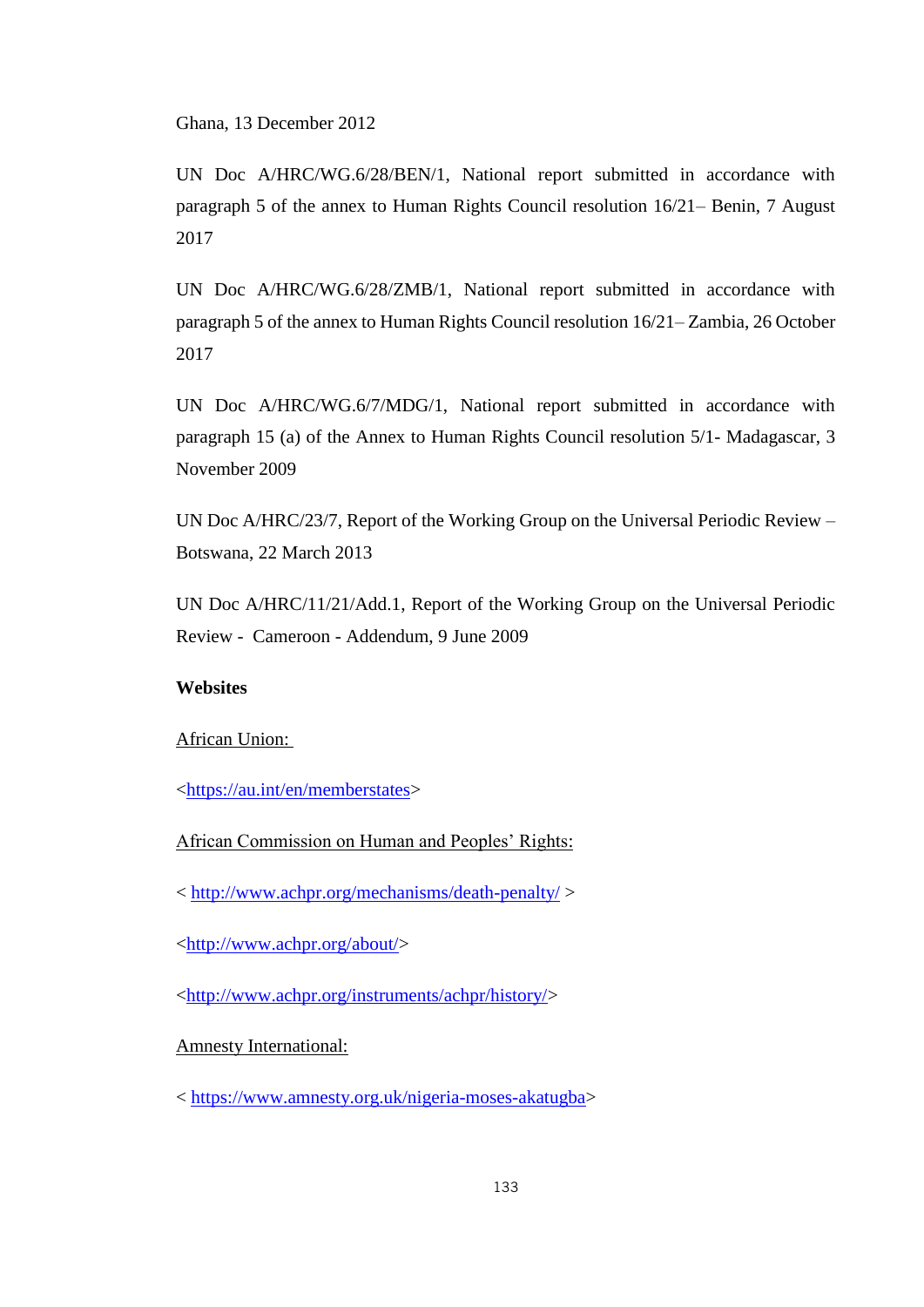## Archive of the Residual Special Court for Sierra Leone:

[<http://www.scsldocs.org/>](http://www.scsldocs.org/)

## Death Penalty Project:

[<http://www.deathpenaltyproject.org/where-we-operate/africa/malawi/>](http://www.deathpenaltyproject.org/where-we-operate/africa/malawi/)

Extraordinary Chambers in the Courts of Cambodia:

< [https://www.eccc.gov.kh/sites/default/files/Taylor.pdf>](https://www.eccc.gov.kh/sites/default/files/Taylor.pdf)

Government of Kenya:

[<http://www.statelaw.go.ke/task-force-on-death-penalty-commences-assignment/>](http://www.statelaw.go.ke/task-force-on-death-penalty-commences-assignment/)

# Malawi Law Commission:

[<http://www.lawcom.mw/docs/discussion\\_paperl-human%20rights.pdf>](http://www.lawcom.mw/docs/discussion_paperl-human%20rights.pdf)

# The Petition Site:

[<https://www.thepetitionsite.com/takeaction/447/217/902/?src=referrer&campaign=http](https://www.thepetitionsite.com/takeaction/447/217/902/?src=referrer&campaign=http%3A%2F%2Fafricanorbit.com%2Fnews%2F304%2Fsign-the-petition-moses-akatugba-24-year-old-student-to-die-by-hanging-for-stealing-mobile-phone-and-recharge-cards.html) [%3A%2F%2Fafricanorbit.com%2Fnews%2F304%2Fsign-the-petition-moses](https://www.thepetitionsite.com/takeaction/447/217/902/?src=referrer&campaign=http%3A%2F%2Fafricanorbit.com%2Fnews%2F304%2Fsign-the-petition-moses-akatugba-24-year-old-student-to-die-by-hanging-for-stealing-mobile-phone-and-recharge-cards.html)[akatugba-24-year-old-student-to-die-by-hanging-for-stealing-mobile-phone-and](https://www.thepetitionsite.com/takeaction/447/217/902/?src=referrer&campaign=http%3A%2F%2Fafricanorbit.com%2Fnews%2F304%2Fsign-the-petition-moses-akatugba-24-year-old-student-to-die-by-hanging-for-stealing-mobile-phone-and-recharge-cards.html)[recharge-cards.html>](https://www.thepetitionsite.com/takeaction/447/217/902/?src=referrer&campaign=http%3A%2F%2Fafricanorbit.com%2Fnews%2F304%2Fsign-the-petition-moses-akatugba-24-year-old-student-to-die-by-hanging-for-stealing-mobile-phone-and-recharge-cards.html)

# United Nations:

[<http://unbisnet.un.org:8080/ipac20/ipac.jsp?session=1527J9NK38798.49061&menu=s](http://unbisnet.un.org:8080/ipac20/ipac.jsp?session=1527J9NK38798.49061&menu=search&aspect=power&npp=50&ipp=20&spp=20&profile=voting&ri=1&matchopt=0%7C0&source=~%21horizon&index=.VM&term=A%2FRES%2F67%2F176&x=15&y=15&aspect=power) [earch&aspect=power&npp=50&ipp=20&spp=20&profile=voting&ri=1&matchopt=0%](http://unbisnet.un.org:8080/ipac20/ipac.jsp?session=1527J9NK38798.49061&menu=search&aspect=power&npp=50&ipp=20&spp=20&profile=voting&ri=1&matchopt=0%7C0&source=~%21horizon&index=.VM&term=A%2FRES%2F67%2F176&x=15&y=15&aspect=power) [7C0&source=~%21horizon&index=.VM&term=A%2FRES%2F67%2F176&x=15&y=](http://unbisnet.un.org:8080/ipac20/ipac.jsp?session=1527J9NK38798.49061&menu=search&aspect=power&npp=50&ipp=20&spp=20&profile=voting&ri=1&matchopt=0%7C0&source=~%21horizon&index=.VM&term=A%2FRES%2F67%2F176&x=15&y=15&aspect=power) [15&aspect=power>](http://unbisnet.un.org:8080/ipac20/ipac.jsp?session=1527J9NK38798.49061&menu=search&aspect=power&npp=50&ipp=20&spp=20&profile=voting&ri=1&matchopt=0%7C0&source=~%21horizon&index=.VM&term=A%2FRES%2F67%2F176&x=15&y=15&aspect=power)

[<http://unbisnet.un.org:8080/ipac20/ipac.jsp?session=152R91O829144.405159&profile](http://unbisnet.un.org:8080/ipac20/ipac.jsp?session=152R91O829144.405159&profile=voting&lang=eng&logout=true&startover=true) [=voting&lang=eng&logout=true&startover=true>](http://unbisnet.un.org:8080/ipac20/ipac.jsp?session=152R91O829144.405159&profile=voting&lang=eng&logout=true&startover=true)

[<http://www.ohchr.org/EN/HRBodies/CCPR/Pages/GC36-Article6Righttolife.aspx>](http://www.ohchr.org/EN/HRBodies/CCPR/Pages/GC36-Article6Righttolife.aspx)